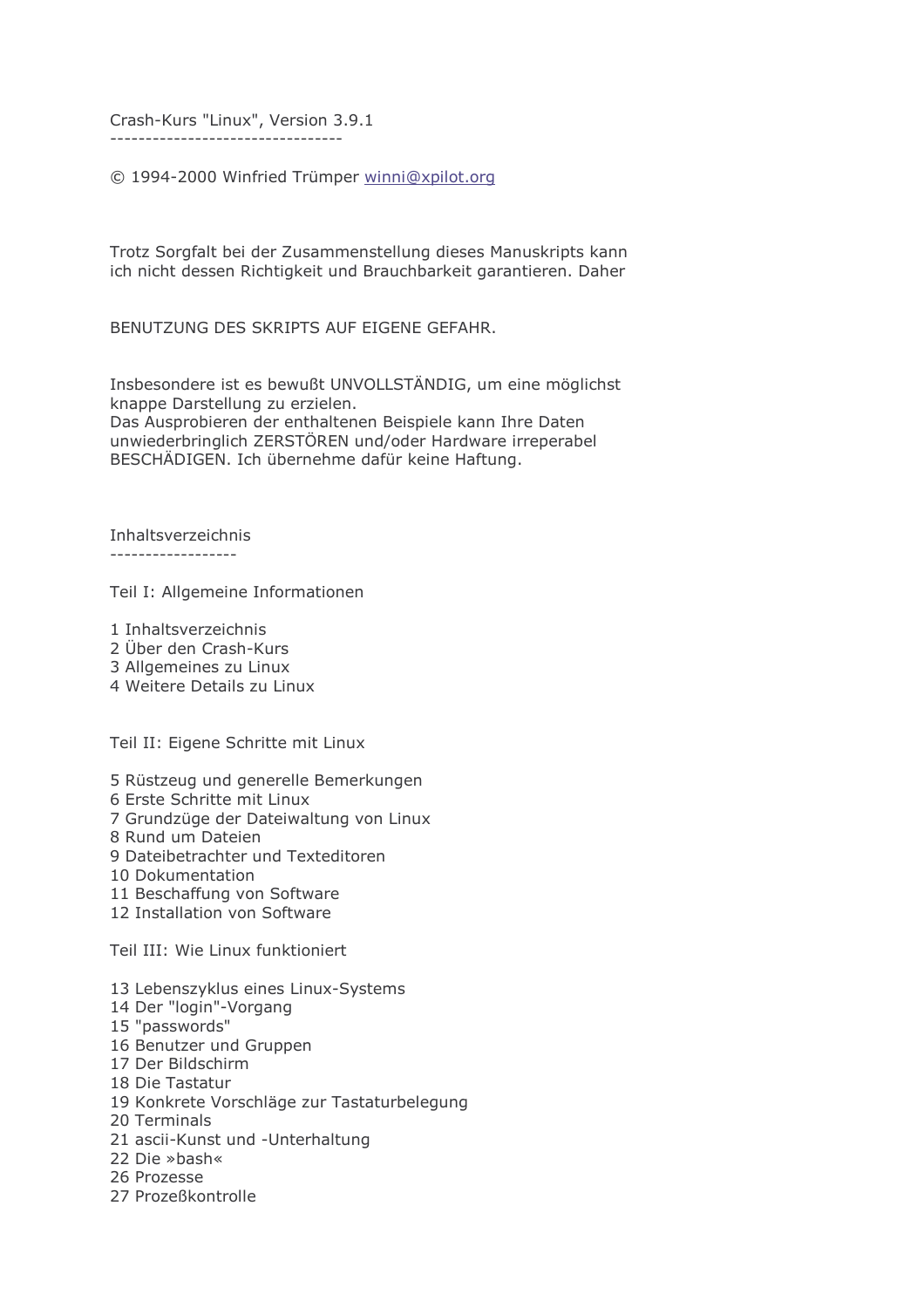28 "swap" 29 Die Datei als Prinzip 30 Die Dateien im Verzeichnis `/dev' 31 Organisation des Dateibaums 32 Montage des Dateibaums 33 Speichermedien 34 Backup

Teil IV: Linux und Internet

35 Netzwerk und Internet

- 36 Adressen
- 37 Namen im Internet
- 38 Routen auf der Datenautobahn
- 39 Realisierung der Netzanbindung
- 40 Server-Programme

Teil V: Der praktische Teil der Internetbenutzung

41 Netsurfen 42 Elektronische Post 43 Mailinglisten 44 Das "usenet" 45 MIME & Co. 46 Kommunikation mit anderen Benutzern

Teil VI: Sicherheit

47 Sicherheitsaspekte

Teil VII: Die grafische Oberfläche

49 X-Windows-System 50 Mehr über "X" 51 Konfiguration von X11-Anwendungen

Teil VIII: Wichtige Systemkomponenten

52 Drucken 53 Linux als Print- und Fileserver 54 Es wird Zeit 55 Deutsche Anpassungen 56 Linux 2. Über den Crash-Kurs

2.1 Zielaruppe

Die vorliegenden Seiten waren in erster Linie Unterlagen zu meinen 1- und 5-tägigen Einführungskursen zu Linux gedacht, die ich früher zweimal pro Jahr an der Universität zu Köln hielt. Ohne den zugehörigen Vortrag muß man diese Unterlagen selbst zum Leben erwecken, indem man alle Beispiele und Bemerkungen ausprobiert.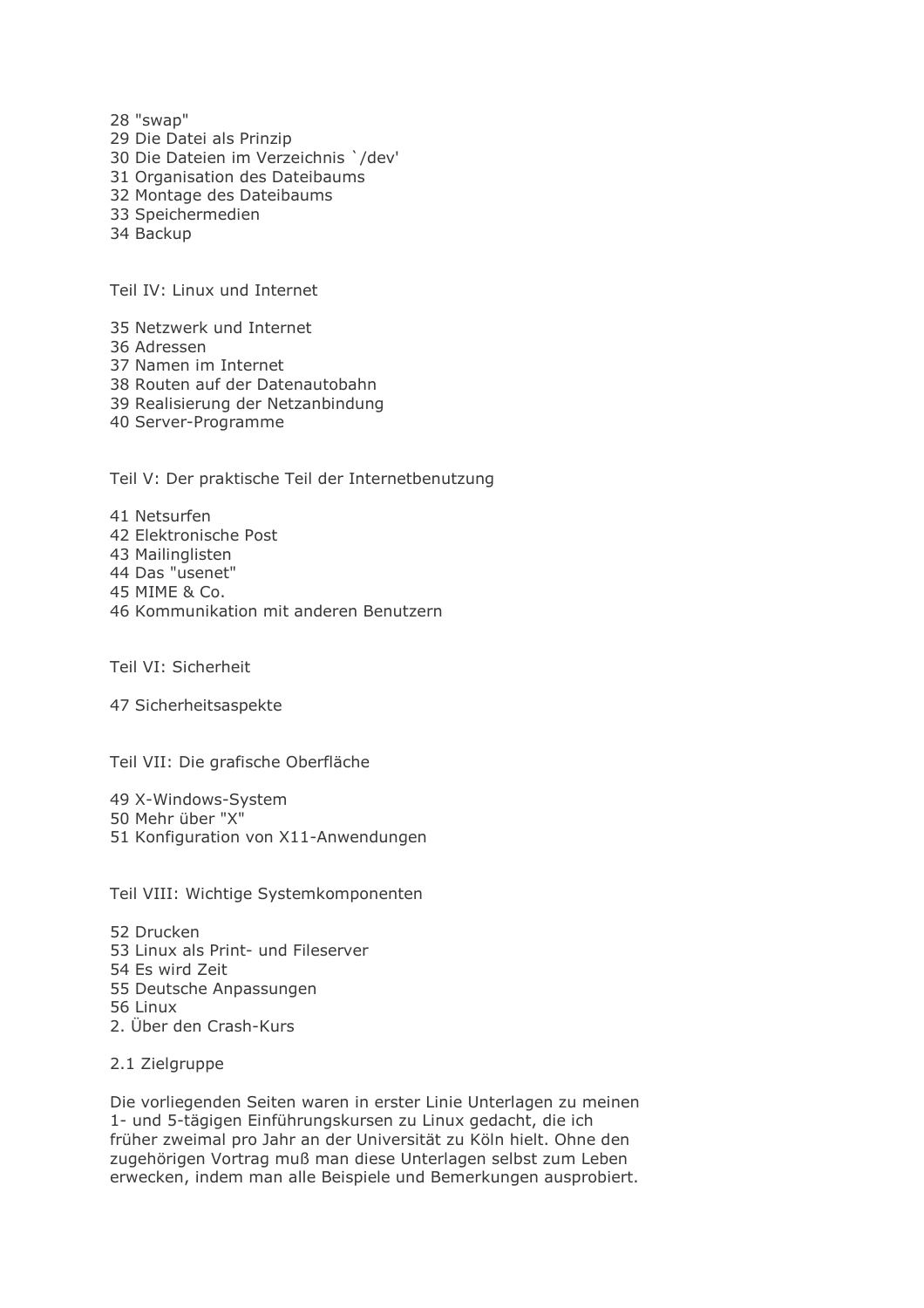Der Inhalt orientiert sich an dem, was ich in den vergangenen 5 Jahren Anfängern und Interessierten zum Thema Linux erzählt habe. Ich habe versucht, die "Dauerbrenner" in einer möglichst logischen Reihenfolge zu präsentieren und trotz der extrem knappen Darstellung eine gewisse Verständlichkeit zu gewährleisten.

Allzu ausführliche Texte sind nach meiner Auffassung ein Indiz für Unzulänglichkeiten, die mit hohem Zeitaufwand beschrieben und somit zementiert werden, anstatt sie mit einigem Programmieraufwand ein für alle mal zu beheben. Der "midnight commander" (siehe 6.3), KDE und GNOME sind in dieser Hinsicht positive Beispiele.

Mittlerweile (Juni 2000) ist das Manuskript etwas angestaubt, aber mir fehlt die Zeit für eine Generalüberholung.

## 2.2 Notation

o Beispiele, die wortwörtlich auf der Kommandozeile ausprobiert werden können, sind eindeutig mit den Zeichen » und « eingegrenzt. Dies scheint mir notwendig, da alle anderen Anführungszeichen unter Linux spezielle Bedeutung haben.

Programmnamen sind ebenfalls mit diesen Zeichen gekennzeichnet.

o Buchstaben zwischen den spitzen Klammern < und > symbolisieren eine Taste auf der Tastatur des Computers. Beispiel:  $a = A$ -Taste

o Beispiele, die sinngemäß ausprobiert werden sollen, sind lediglich mit normalen Anführungszeichen " und " gekennzeichnet, sie gehören nur in diesem Fall nicht zum Beispiel.

o Datei- und Verzeichnisnamen sind zwischen den Apostroph-Zeichen 'und 'eingeschlossen.

o URL-Adressen (siehe 41.1) werden ohne besondere Markierungen zitiert, erhalten dafür aber eine eigene Zeile. 2.3 Nutzungslizenz

Redistribution and use, with or without modification, are permitted provided that the name of the author may not be used to endorse or promote products derived from this document without specific prior written permission. Modified versions must be clearly marked as such.

## 2 4 Frhältlichkeit

Die neuste Version dieses Manuskript ist stets unter der URL

http://www.guug.de/~winni/linux/

verfügbar.

## 2.5 Voraussetzungen

Ausgangspunkt des Manuskripts ist ein ist lauffähiges Linux-System, auf dem die Kommandozeile benutzt werden kann.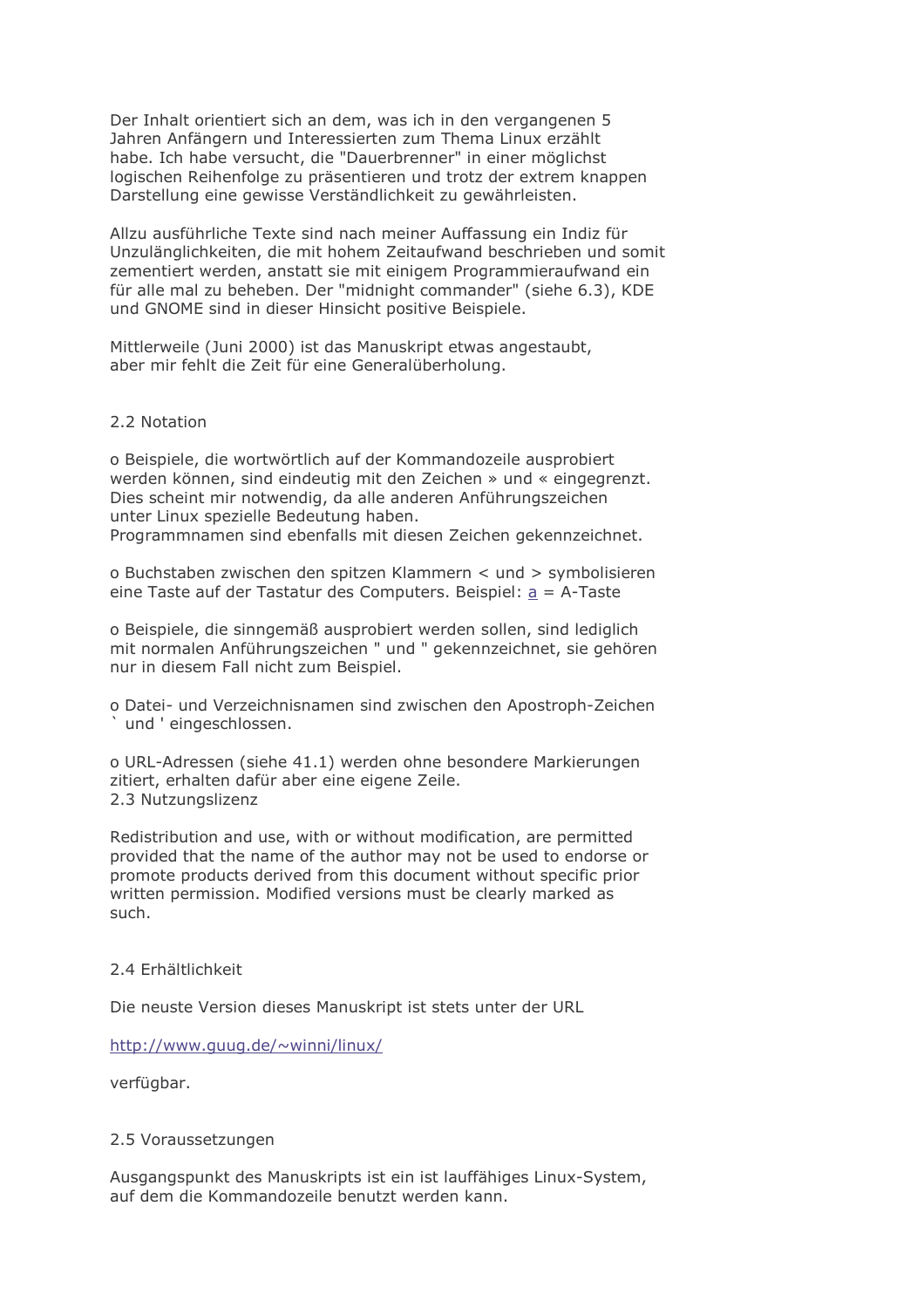## 3. Allgemeines zu Linux

Glossar:

o Mit "Server" werden u.a. Computer bezeichnet, die in einem Netz (von Computern) Daten und Dienstleistungen zur Verfügung stellen. o "POSIX" bezeichnet einen Programmierstandard in der Unix-Welt.

## 3.1 Was ist Linux?

o "Linux" ist genaugenommen ein Betriebssystemkern (engl. "kernel"), dessen Entwicklung im April 1991 vom finnischen Studenten Linus Torvalds gestartet wurde.

o Der Name geht auf "Linus' Unix" zurück und zeigt damit an, daß Linux ein unix-artiger Betriebssystemkern ist.

o Dieser Betriebssystemkern ist nach dem Start des Computers die oberste Instanz und hat im wesentlichen folgende Fähigkeiten:

- "multiuser": jede Personen, die den Computer benutzt, hat eine eigene "Privatsphäre" (geschützt durch ein Geheimwort)

- "multitasking": mehrere Anwendungen (engl. "tasks") können quasi-gleichzeitig ausgeführt werden (siehe 26.2)

- die Ressourcen des Computers (wie Arbeitsspeicher [RAM], Rechenleistung und Netzwerk) werden den konkurrierenden Programmen zugeteilt (d.h. keine Selbstbedienung), dadurch wird eine gewisse Sicherheit erreicht

- verschiedene Modelle von Computerbestandteilen mit gleicher Funktion (z.B. verschiedene Soundkarten) können von den Programmen in stets gleicher Art und Weise angesprochen werden; eine große Hilfe für Programmierer!

o Der Betriebssystemkern von Linux ist in der Programmiersprache C geschrieben und liegt im Quelltext vor; Änderungen sind möglich o Ohne zusätzliche Programme (Software) und ein Konzept für deren Zusammenspiel ist ein Betriebssystemkern ziemlich nutzlos.

# 3.2 Linux - das Betriebssystem

o Um die Fähigkeiten des Betriebssystemkerns komfortabel und sinnvoll nutzen zu können, benötigt man mindestens:

- Programme zur Erkennung und Behebung von Fehlern

- den Zugriffsschutz, d.h. die Abfrage des Kennwortes

- eine Befehlszeile zum Start weiterer Programme

- ein System zum automatischen Start der oben genannten Programme

o Dieses absolut notwendigen Komponenten bezeichnet man landläufig als "Betriebssystem" (eine genauere Definition lasse ich aus). o Die Installation des Linux-Betriebssystems ist weitgehend automatisiert und menügeführt.

3.3 Linux-Distributionen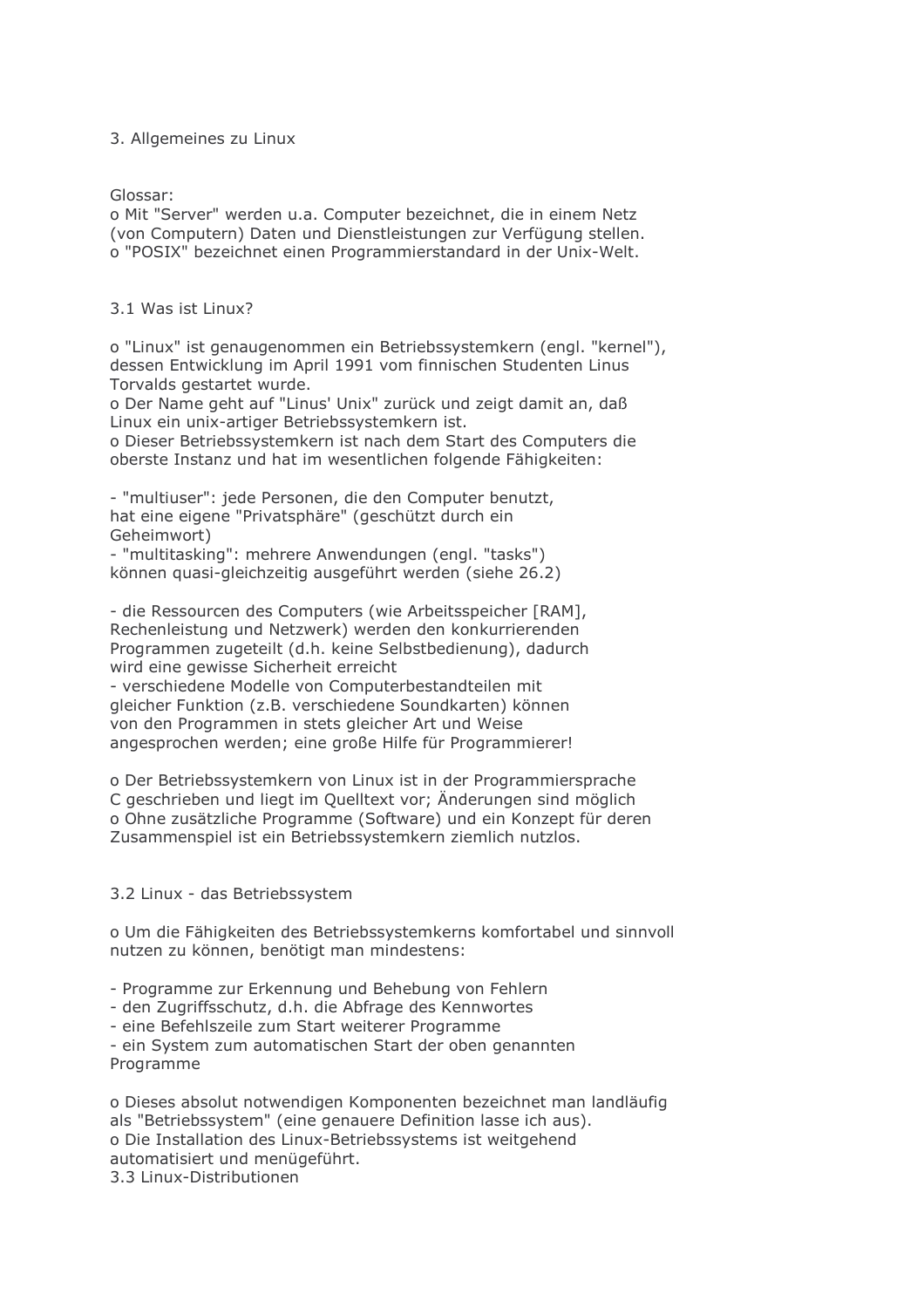o "Linux-Distributionen" sind kinderleicht zu installierende Sammlungen von Programmen "für Linux"; sie enthalten außerdem das Betriebssystem.

o Linux-Distributionen werden von verschiedenen Interessengruppen in leicht unterschiedlicher und wechselnder Zusammensetzung, bzw. Qualität angeboten.

o Es gibt keine "offizielle" Linux-Distribution und somit läßt sich von Linux nicht sprechen wie von DOS, Windows oder OS/2.

o Typischerweise befinden sich nach der Installation mehr als 1000 Programme auf der Festplatte des Computers:

- eine netzwerkfähige, grafische Oberfläche (X11, XFree86)

- Programmiersprachen (C, C++, phyton, perl, basic, ...)
- Internet-Browser (netscape, mosaic, arena)
- Internet-Server (WWW, FTP, smb, e-mail, ...)
- Text-Editoren
- das Text-Satzsystem "TeX"

... jeweils mit fast unüberschaubar viel Zubehör und mehr Dokumentation als man lesen kann.

## 3.4 Woher stammt die ganze Software?

o Programmieren ist ebenso wie das Malen oder Nähen eine kreative Tätigkeit, die Freude bereitet.

o Die meiste Software ist nicht speziell für Linux geschrieben worden (sondern der Betriebssystemkern wurde so geschrieben, daß die meiste Software auf einem PC unter Linux läuft ...). o Das Internet und das Amateurradio schafften die Infrastruktur zur sekundenschnellen Kommunikation der Software-Entwickler: erst dadurch wurden so große Projekte wie Linux überhaupt möglich. o Jedoch ist nicht alle Software für Linux kostenlos erhältlich, in letzter Zeit gibt es erfreulicherweise immer mehr Firmen, die ihre kommerziellen Produkte auch für Linux anbieten.

## 3.5 Zusammenfassung

o Im allgemeinen Sprachgebrauch wird nicht zwischen dem Betriebssystemkern, dem Betriebssytem oder den Linux-Distributionen unterschieden, was manchmal für Verwirrung sorgt ... o Linux wird von einer Fangemeinde aus Programmierern entwickelt, die Linux selbst einsetzen; daher werden Fehler schnell erkannt und behoben; die Entwicklung ist sehr rasant.

o Linux ist kostenlos, zuverlässig, schnell und POSIX-konform. o Technisch gesehen ist Linux eine gut gelungene Umsetzung von (mehr oder weniger) bekannten Konzepten (und damit veraltet ?). 4. Weitere Details zu Linux

4.1 Konkret: was man mit Linux anstellen kann

## o Workstation

Linux verwandelt einen PC in eine leistungsfähige Workstation. Als Arbeitsumgebung zum Verfassen von TeX-Dokumenten und als Entwicklungsumgebung zum Schreiben von Software hervorragend geeignet. Beispiele: »xwpe«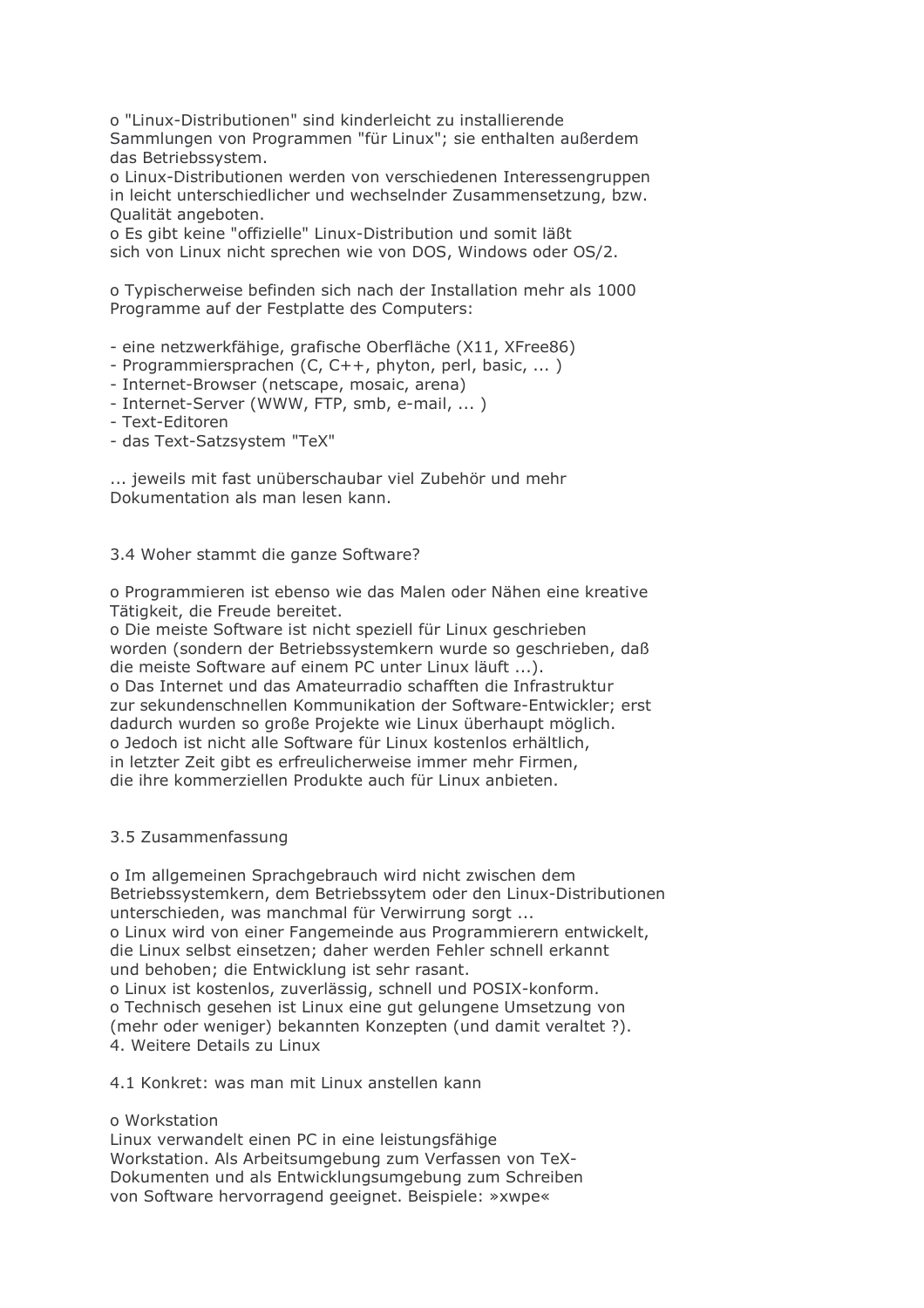(ähnlich der Oberfläche von TurboC), »emacs« (AucTeX-Modus)

o Kostengünstiges X-Terminal Installiert man nur das Grundsystem (OHNE C-Compiler, TeX, usw.) plus XFree86, so erhält man automatisch ein X-Terminal zu einem unschlagbarem Preis.

#### o Parallelrechner

PC-Pools lassen sich per Boot-Diskette kurzfristig und ohne Änderungen an den bestehenden Betriebssystemen in einen Parallelrechner verwandeln (Infos bei Andreas Erdmann erdmann@zpr.uni-koeln.de). Die Rechenleistung einiger Dutzend zusammengeschalteter Pentium-PCs ist beachtlich.

o WWW-Server

Mittlerweile gibt es ein reichhaltiges Angebot an Programmen, mit denen sich WWW-Server unter Linux realisieren lassen. Der "Apache" ist der meistgebrauchte Server; mein persönlicher Favorit ist der "Roxen".

o Allgemeine Server-Funktionen Nahezu jede Server-Funktion läßt sich mit Linux realisieren. Sei es als File-Server für DOS/Win-PCs, als e-mail HUB, FTP-Server, Firewall ...

#### 4.2 Nachteile von Linux

o Viele Konzepte sind Jahrzehnte alt und nicht mehr zeitgemäss. Dank sehr viel leistungsfähigerer Hardware liessen sich theoretisch leistungsfähigere Systeme konstruieren, die den gestiegenen Ansprüchen der Anwender Rechnung tragen würden. o Linux ist nicht besser oder schlechter als die herkömmlichen Betriebssysteme für den PC, sondern hat eine andere Zielgruppe; deswegen lohnen sich der Aufwand für die Installation und die Einarbeitungszeit nicht in jedem Fall.

4.3 Welche Hardwarevoraussetzungen benötigt Linux/i386?

Theoretisches Minimum: 386 SX, 2MB RAM, 5 MB Festplatte Akzeptables Minimum: 486 DX/66, 32MB RAM, 600 MB Festplatte Aktzeptables System: P200, 64MB RAM, 4GB Festplatte

Weitere Plattformen: Atari, Amiga, MAC, DEC-Alpha, Sparc, MIPS, **StrongArm** 4.4 Rechtlicher Status

o Da Linux aus sehr vielen Komponenten mit unterschiedlichem Copyright besteht, läßt sich keine einheitliche Aussage machen. o Üblicherweise behalten sich die Autoren die Rechte an ihren Werken vor, erlauben aber die Nutzung unter der Auflage der "General Public Licence" (GPL), die im wesentlichen aussagt:

- die Anwender müssen über ihre Rechte aufgeklärt werden - die Software DARF weitergegeben werden, aber nur unter denselben Bedingungen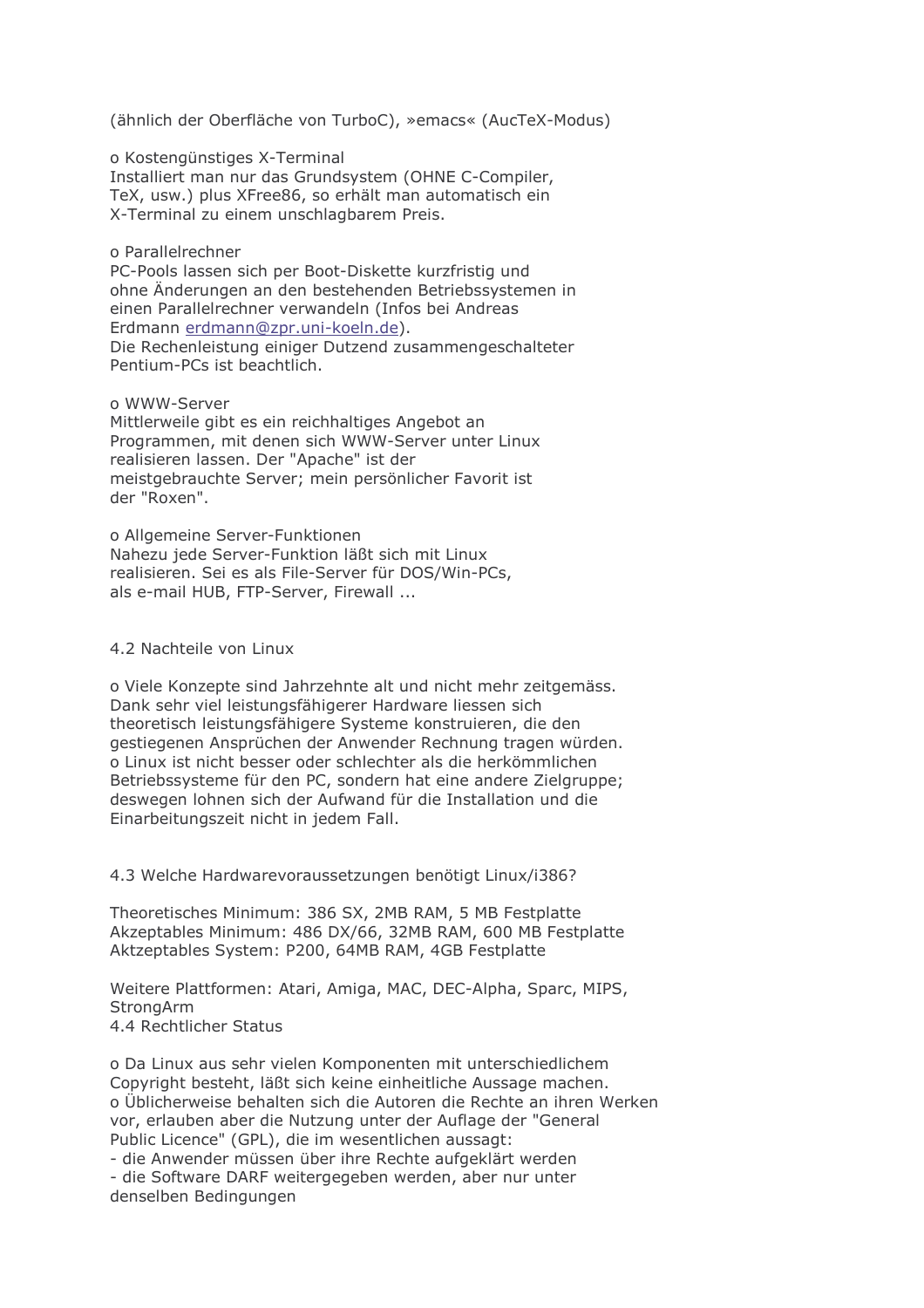- die Software kommt ohne irgendwelche Garantien, eine Haftung ist ausgeschlossen - es werden KEINE Lizenz-, Registrations- oder Benutzungsgebühren fällig - insbesondere müssen stets die Quelltexte verfügbar sein

(nicht etwa mitgeliefert werden)

o Die GPL wurde von der "Free Software Foundation" (FSF) entworfen und dient als Copyright für deren GNU-Programme (»gcc«, »emacs«, ...); manchmal wird sie auch als "Copyleft" bezeichnet.

o Nicht alle Linux-Programme unterliegen der GPL, daneben gibt es noch BSD-artige Copyrights, das Copyright des MIT oder die "Artistic Licence" von »perl«.

o "Freeware" und "Shareware" haben als Copyright fast keine Bedeutung unter Linux.

4.5 Erhältlichkeit

- o Linux ist erhältlich
- auf CD-ROM
- im Internet via FTP, NFS oder AFS

o In den Anfangstagen war Linux auch auf Disketten erhältlich; mittlerweile hat Linux einen solchen Umfang, daß viele hundert Disketten notwendig wären ...

## 4.6 Geschichtliches

o 1991 kauft sich der finnische Student Linus Torvalds einen 386er PC, um mit den Möglichkeiten des 80386 Prozessors zu experimentieren. o Aus den ersten Versuchen wird schnell ein einfacher, aber brauchbarer multitasking-Betriebssystemkern.

o Zunächst wurde Linux unter Minix, einem Lehrbetriebssystem von A. Tannenbaum ("Linux is obsolete"), entwickelt.

o Nachdem der C-Compiler »gcc« und weitere wichtige Entwicklungswerkzeuge unter Linux liefen, konnte Linux unter Linux weiterentwickelt werden.

o Der Betriebssystemkern wurde von Grund auf neu programmiert. o Die Weiterentwicklung fand und findet unter Beteiligung von vielen interessierten Programmierern im Internet statt; Linus ist

und war nie der einzige Entwickler.

5. Rüstzeug und generelle Bemerkungen

Es ist nicht unbedingt notwendig, sich jeden Punkt vor dem Weiterlesen zu merken; man muß im Zweifelsfalle nur wissen, daß er hier steht.

5.1 Allgemeine Regeln für den Umgang mit Linux

o Alle Befehle werden ohne Nachfrage ausgeführt, also Vorsicht.

o Regelmässig Sicherheitskopien anlegen.

o Befehle zur Systemverwaltung sind root (siehe 16.5) vorbehalten.

o Es wird i.d.R. zwischen Gross- und Kleinschreibung unterschieden.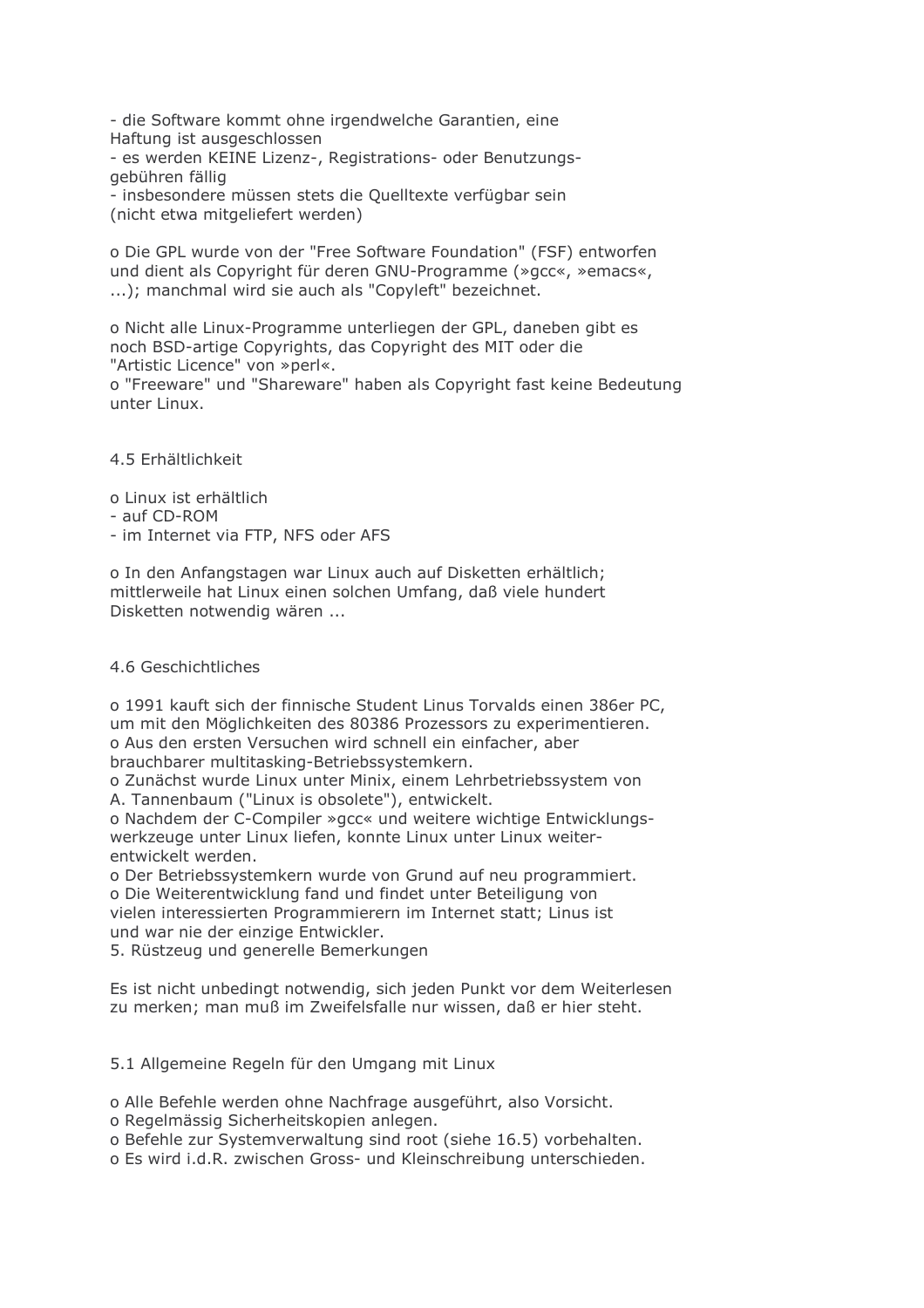5.2 Gebräuchliche Abkürzungen für Tastenkombinationen

o Wird eine beliebige Taste gleichzeitig mit einer der folgenden Tasten gedrückt, so spricht man von einer Tastenkombination.

#### Beschriftung Abkürzungen Bedeutung

/\ shift- S- Umschaltung auf Großbuchstaben: enal. "shift" Strq (ctrl) ^ C- "Steuerung", "control" Alt Alt- A- alternative Belegung | <- -> | Tab- Tabulatortaste (Einrückung) <> (Diamant) Meta- M- übergeordnete Belegung " (Lücke) SPC Leerzeichen, engl. "space" Esc ESC "Escape"-Taste <-- | BS Backspace (linkes Zeichen löschen)

o Wird die Alt-Taste nicht erkannt, so kann man diese durch Vorausschicken von ESC simulieren (NICHT gleichzeitig drücken). Nützlich bei Arbeiten via Modem oder via »telnet«. o Die Funktion der Meta-Taste wird oft von der Alt-Taste übernommen. o Die Tastenkomination werden abgekürzt durch das Voranstellen der Tastenbeschriftungen oder der Kürzel.

Bsp.: Strg-c (drücke Tasten Strg und c gleichzeitig) C-c ist äquivalent zu Strg-c Strg-Alt-Entf rebootet Linux (also Vorsicht!)

5.3 Verbreitete Funktionen einiger Tasten(-kombinationen)

g Esc "quit", "escape": Programm verlassen h ? "help": Hilfestellung anzeigen / s Text durchsuchen SPC eine Seite weiterblättern

Strg-c Programm beenden Strg-d "end of file" (EOF), Eingabe beenden Strg-g Ausgabe fortsetzen (Anhalten mit Strg-s) Strq-I Bildschirm neu zeichnen (auffrischen) Falls einmal die Angaben in diesem Manuskript nicht auf den eigenen Dateibaum zutreffen: DON'T PANIC. Man kann sich behelfen:

5.4 Aufspüren von Dateien und Wörtern

»find /etc -name "xinitrc" -type f -print« sucht nach der Datei `xinitrc' im `/etc'-Ast und zeigt alle Vorkommen mit dem kompletten Pfadnamen an; ('-type f' um nur nach Dateien [engl. "files"] zu suchen).

»locate xinitrc«

wie »find«, greift jedoch auf eine find-Datenbank zurück, wodurch die Suche extrem beschleunigt wird. Die notwendige Datenbank wird (als Systemverwalterin root) mit dem Befehl »su -I nobody -c updatedb« erzeugt. Nicht auf allen Systemen vorhanden, aber unbedingt vorzuziehen!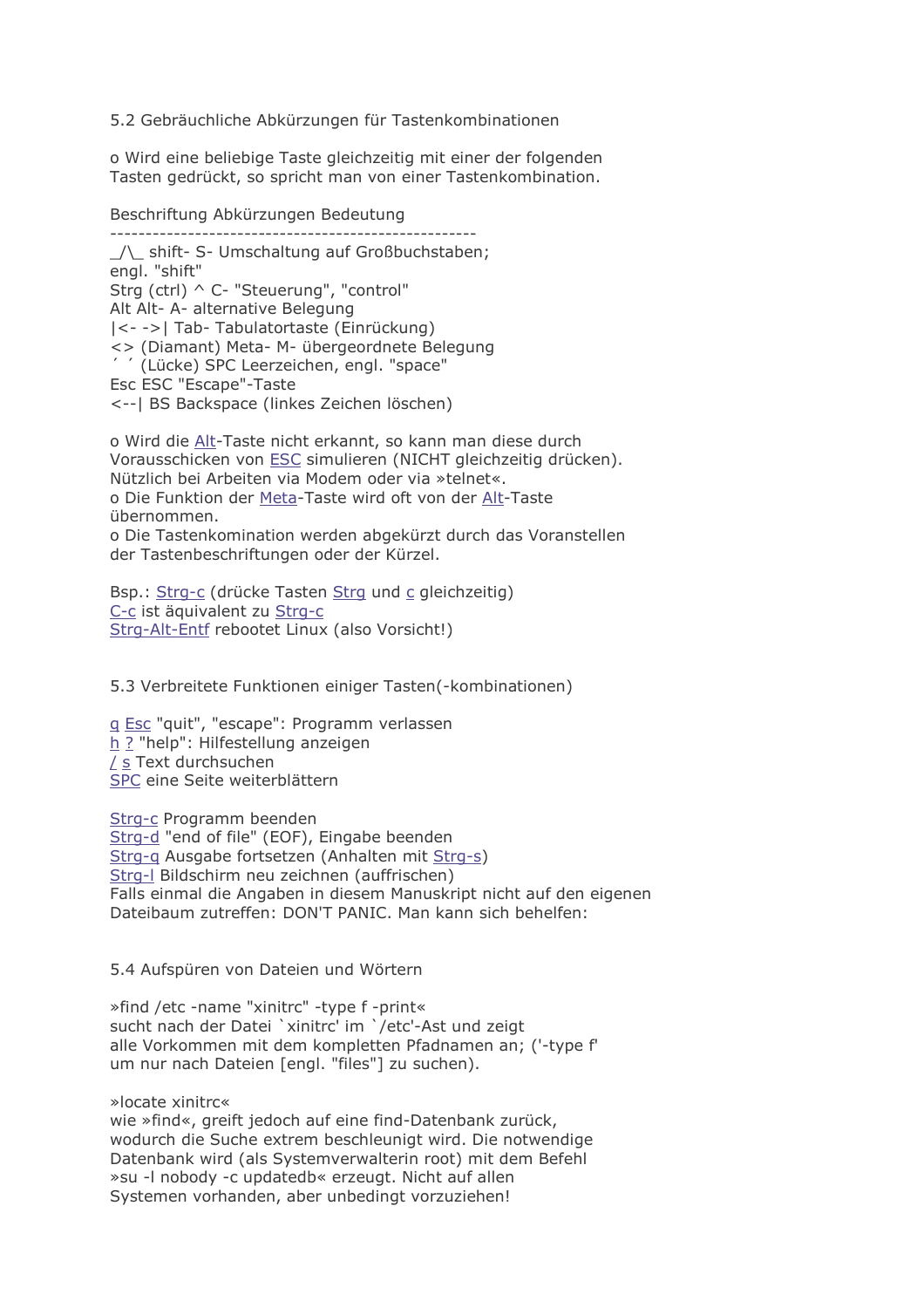» arep -i loadkeys /etc/rc.boot/\*« zeigt die Dateien im Verzeichnis `/etc/rc.boot' an, in denen der Befehl »loadkeys« ausgeführt wird ('-i' zum Ignorieren der Gross-/Kleinschreibung).

» arep -i loadkeys `find / etc -name "\*" -type f -print ` « ist eine Kombination von »find« und »grep«.

» strace -eopen, stat -f -o /tmp/dump emacs« ruft den »emacs« auf und protokolliert ('-o') in der Datei `/tmp/dump' die Zugriffe ('-eopen, stat') auf (Konfigurations-)Dateien. Außerdem werden alle Kind-Prozesse angezeigt ('-f') [siehe 26.4].

## 5.5 Suchmuster

o Suchmuster dienen zur Formulierung dessen, was man sucht. Bsp.: 'search\*' (alle Wörter, die mit 'search' beginnen)

o Es gibt hauptsächlich zwei Arten von Suchmustern:

- "stringsearch" (einfache Wortsuche)
- "regular expressions" (reguläre Ausdrücke)
- o Beide sind nicht 100%ig standardisiert.

o "stringsearch" erlaubt meist nur eine Suche nach Teilworten; ein Stern steht für beliebig viele "fehlende" Zeichen. Bsp.: `search\*' oder `\*.txt'

o "regular expressions" erlauben sehr komplexe Suchmuster und sind unter Unix weit verbreitet. o Obgiges Beispiel sieht mit "regular expressions" so aus: Bsp.: `search.\*' oder `.\*\.txt'

o Der Punkt steht für ein beliebiges Zeichen, der Stern für "vorheriges Zeichen beliebig oft". o Ein Hut '^' steht für "Anfang der Zeile", '\$' für das Ende. o Dokumentation zu regulären Ausdrücken findet man mit den Befehlen »man perlre«, »man regexp« oder »man sed«. 6. Erste Schritte mit Linux

Die folgenden Ausführungen findet man auf den hinteren Seiten nochmals, und zwar mit mehr Details, als an dieser Stelle angebracht wären.

## 6.1 Das login-Prompt

o Der Zugang zu einem Linux-PC ist durch einen Namen ("login") und ein Geheimwort ("password") geschützt. o Hat man beides eingegeben, so startet Linux eine Kommandozeile, auf der man arbeiten kann.

## 6.2 Die Kommandozeile

o Ist man auf der Kommandozeile angelangt, so findet man einen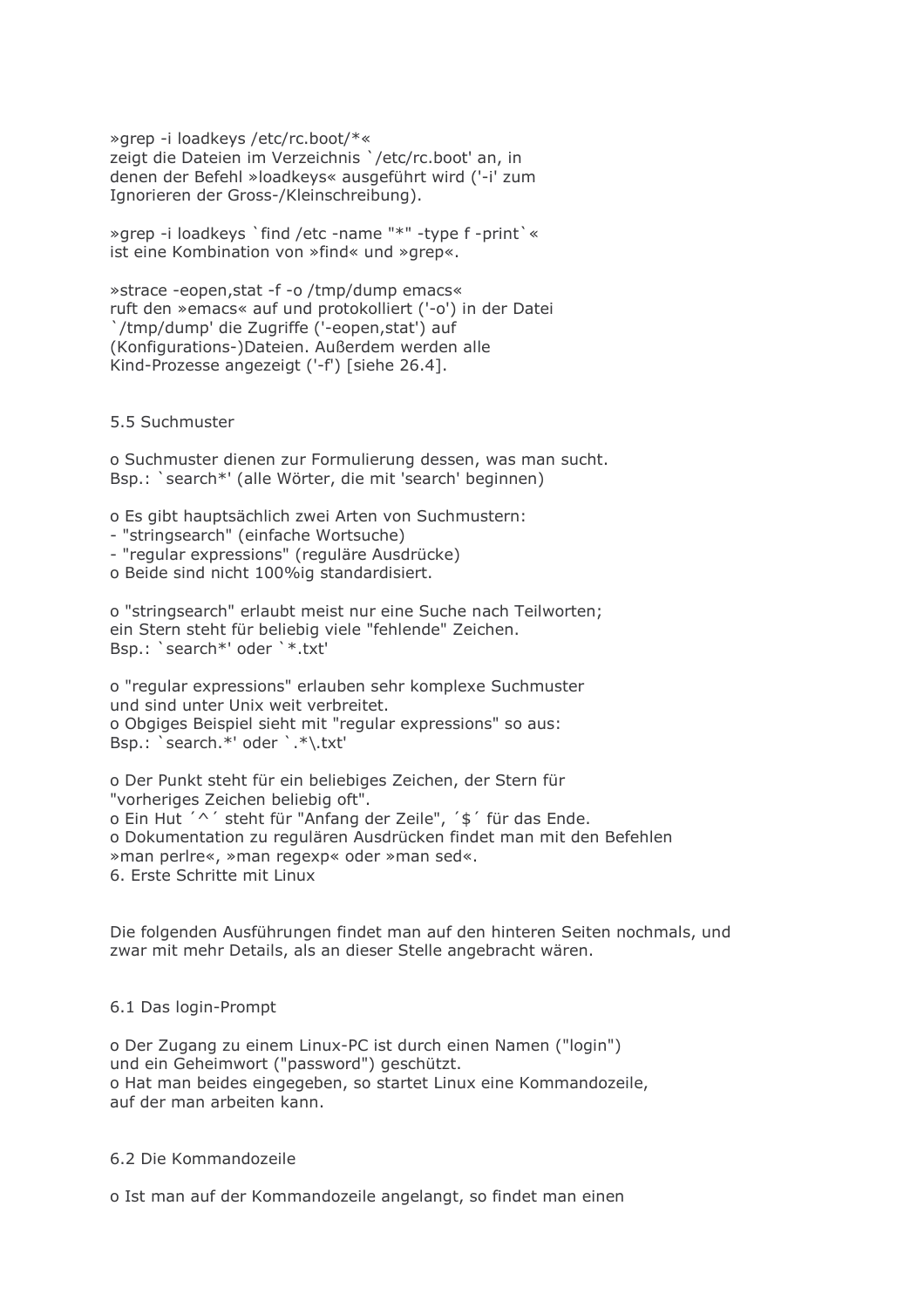ein schwarzen Block oder einen nervös blinkenden Unterstrich vor; beide werden als "Cursor" bezeichnet und markieren die Stelle, an der die eingetippten Zeichen erscheinen. o Die Kommandozeile beginnt etwa so:

```
truemper@FeilSurf:~/kurs3>
المتمدد المتمنية كالمتمدد
| | |"login-name" | Verzeichnis, auf das sich die
| Kommandos beziehen
Name des Linux-PCs
```
o Den Bereich vom Anfang der Zeile bis zum Cursor bezeichnet man als "Prompt". Man kann es selbst definieren, z.B.:

 $\text{PS1} = \text{U@}\h$ : \w> '«

 $\mu'$   $\mu'$  = "username",  $\mu'$  = "hostname",  $\mu'$  = "working directory")

o Die Kommandozeile wird aus historischen Gründen als "shell" ("Schale") bezeichnet, diese Bezeichnung wird im folgenden verwendet.

o Die shell dient zum Aufruf der Programme (siehe 26.1), mit denen man eigentlich arbeiten will. Ein typischer Programmaufruf sieht etwa so aus:

```
truemper@FeilSurf:~/kurs3> less -MMI vortrag3.txt
\BoxProgrammname Optionen
```
6.3 Alternativen zur Kommandozeile

o Für Anfänger ist der »mc« ("midnight commander") eine große Hilfe; er ersetzt die Kenntnis vieler Linux-Kommandos.

6.4 Optionen

o "Optionen" beginnen meist mit einem '-' und beeinflussen die Grundfunktionen des Programms. Man gibt sie auf der Kommandozeile hinter dem Programmnamen an.

Bsp.: »less -MMI«

o Zwei Formate zur Angabe von Optionen sind verbreitet:

- herkömmliche Kurzform: '-Option' Bsp.: »less -?« für das Anzeigen der Hilfe

- GNU-Format: '--Option' Bsp.: »less --help« für das Anzeigen der Hilfe

o Die Reihenfolge kann entscheidend sein (z.B. beim C-Compiler). o '-- ' (Doppel-Minus alleine) bedeutet "jetzt folgen keine Optionen mehr" Bsp.: »open -s -- bash -login« (siehe 17.2)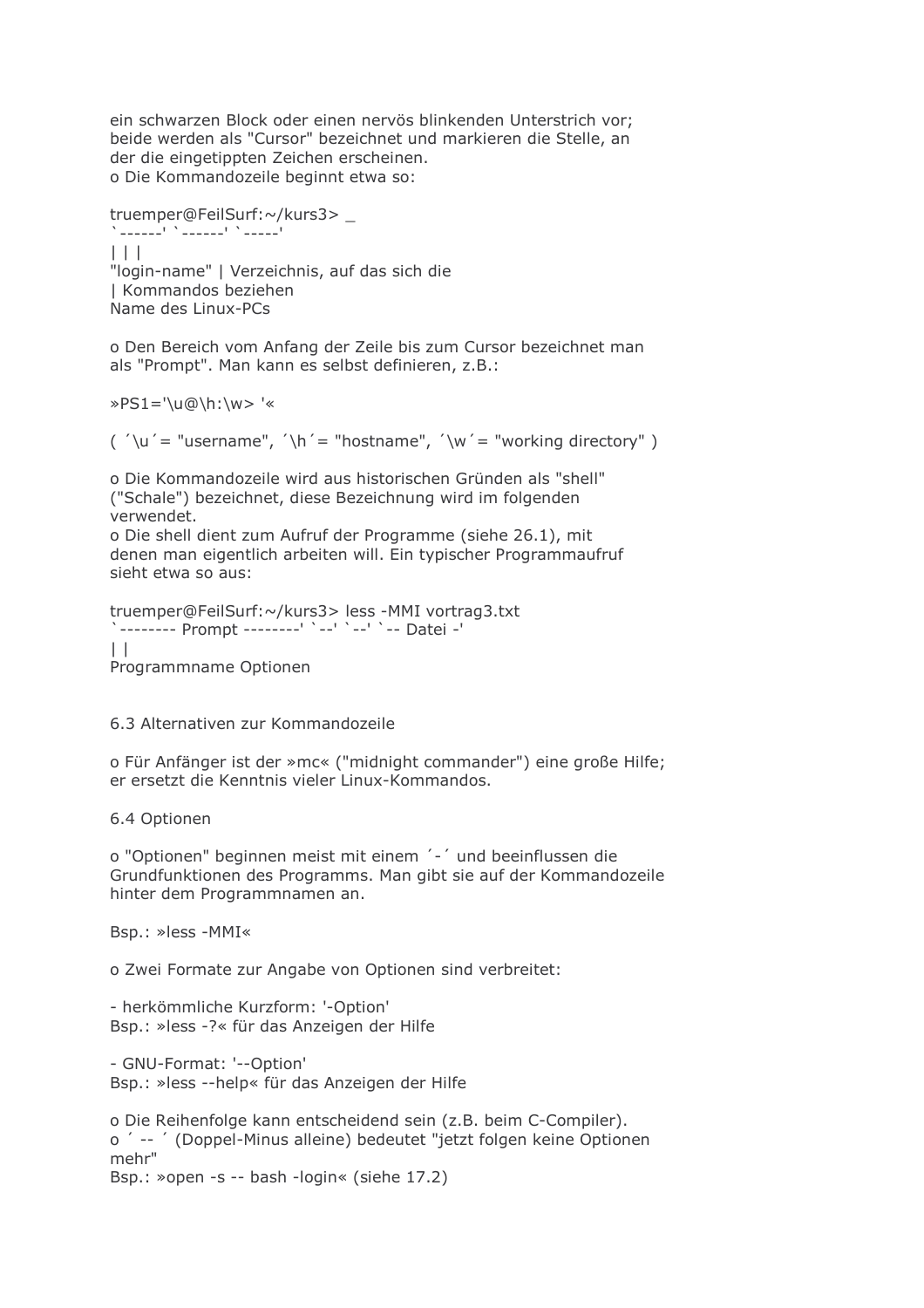6.5 Argumente und Parameter

o "Argumente" und "Parameter" sind Werte oder (Datei-)Namen, die Programmen mitgeteilt werden sollen.

Bsp.: »less vortrag3.txt«

o ' - ' (Minus) anstelle eines Dateinamens bedeutet "die Daten werden über den Ein- oder Ausgabekanal gelenkt" (siehe 22.5). o Leer- und Sonderzeichen in Parametern müssen geguotet werden.

6.6 Quoting (dt.: "zitieren")

o Unter "guoting" versteht man die Befreiung eines Zeichens von einer speziellen Bedeutung (nicht nur auf die Kommandozeile bezogen).

o "Das Zeichen; trennt Sätze; ein Strich ...": Menschen können aus dem Zusammenhang erkennen, daß der erste Strichpunkt wörtlich zu verstehen ist und nicht teil der Grammatik ist ... dem Computer muß dies mitgeteilt werden!

o Der Backslash ('\') wirkt nur auf das unmittelbar nachfolgende Zeichen [insbesondere dient er NICHT zum Aufbau von Verzeichnisnamen wie unter DOS]. Bsp.: »echo Das Zeichen \; trennt Sätze\; ...«

o Anführungszeichen schützen Leer- und Sonderzeichen, die nicht der Ersetzung unterliegen. Bsp.: »echo "Das Zeichen ; trennt Sätze; ..."« » echo "Hallo Welt; Hallo \$LOGNAME"«

o Apostroph-Zeichen schützen alles. Bsp.: »echo 'Hallo Welt; Hallo \$LOGNAME'« 7. Grundzüge der Dateiwaltung von Linux

7.1 Dateien (engl. "files")

o Dateien sind die Träger der Information (Texte, Bilder, usw.) o Zulässige Dateinamen: Länge: 1-255 Zeichen Format: kein spez. Format erforderlich (z.B. "DOS 8+3") erlaubte Zeichen: '/' ist kein zulässiges Zeichen für Datei- und Verzeichnisnamennamen; die Beschränkung auf  $a-z,A-Z,0-9, \ldots, +,-$  ist nicht notwendig, aber sinnvoll.

7.2 Elementare Kommandos zur Handhabung von Dateien

----------------------------------

Aktion Prgrogramm Beispiele

auflisten »Is« ("list") »Is« »Is -I« »Is -la \$HOME | more« ausgeben »cat« ("concatenate") »cat /proc/cpuinfo« kopieren »cp« ("copy") »cp /etc/profile .« verschieben »mv« ("move") »mv profile /tmp«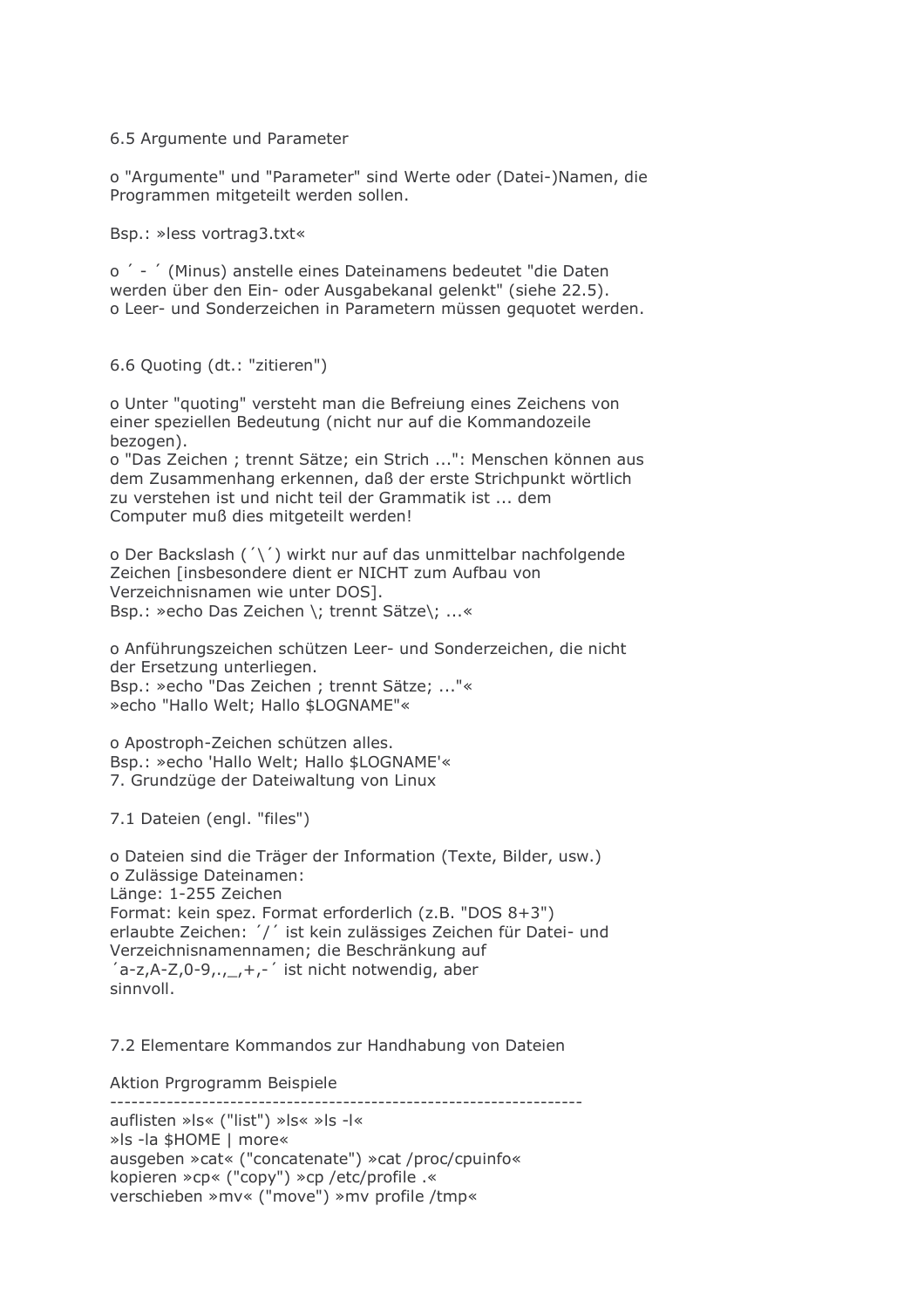löschen »rm« ("remove") »rm -i /tmp/profile« klassifizieren »file« »file /etc/magic« vergleichen »diff«, »cmp« siehe 12.3

7.3 Verzeichnisse (engl: "directories")

o Benutzersicht: Verzeichnisse sind hierarchisch organisierte Ablagefächer für Dateien; sie können selbst wieder Verzeichnisse enthalten. Zulässige Namen: siehe 7.1 o Den Weg zu einem in der Hierarchie tieferliegendem Verzeichnis wird mit '/' gebildet. Bsp.: '/usr/local/bin/'

o Besondere Verzeichnisse: . Verzeichnis, in dem man sich gerade befindet .. übergeordnetes Verzeichnis  $\sim$  das eigene, private Verzeichnis / oberstes Verzeichnis der Hierarchie (siehe 31.1)

7.4 Umgang mit Verzeichnissen

Aktion Prg. Beispiele

```
erzeugen »mkdir« ("make directory") »mkdir /tmp/verz«
```

```
wechseln: »cd« ("change directory") »cd /«
\astcd -«, \astcd +«
»pushd« »pushd /tmp«
»popd« »popd«
anzeigen »Is« ("list") »Is -la« (list long)
verschieben »mv« ("move")
löschen »rmdir« ("remove directory") »rmdir /tmp/verz«
»rm -rf« (ohne Nachfrage und rückstandlos)
7.5 Standard Zugriffs- und Ausführungsrechte
```
Abb. 1: Erläuterung der Ausgabe von »Is -Id ~«

Typ Eigentümer Gruppe Grösse Datum Zeit Name  $| | | | | | | | | | | |$  $|||$   $||$   $|$  + ---+  $||$  $| | | | | | | | | | | | | |$ d rwx r-x --- 9 truemper li-adm 1024 Mar 8 13:40 /home/truemper  $|||$   $|||$   $|||$   $|||$   $|||$  $|||$   $|||$   $|||$   $|||$   $|||$ ||| ||| ||| +- Anzahl der "hard-links" auf diese Datei, | | | | | | | | bzw. Anzahl der direkten Unterverzeichnisse  $|||$   $|||$   $|||$   $|||$ Rechte des -+++ ||| +++---- Rechte der Allgemeinheit ("others") Eigentümers 421 | | | 421 ("user") +++-------- Rechte der Gruppe ("group") 421

Im obigen Beispiel können nur der Eigentümer "truemper" und Mitglieder der Gruppe "li-adm" in das Verzeichnis `/home/truemper'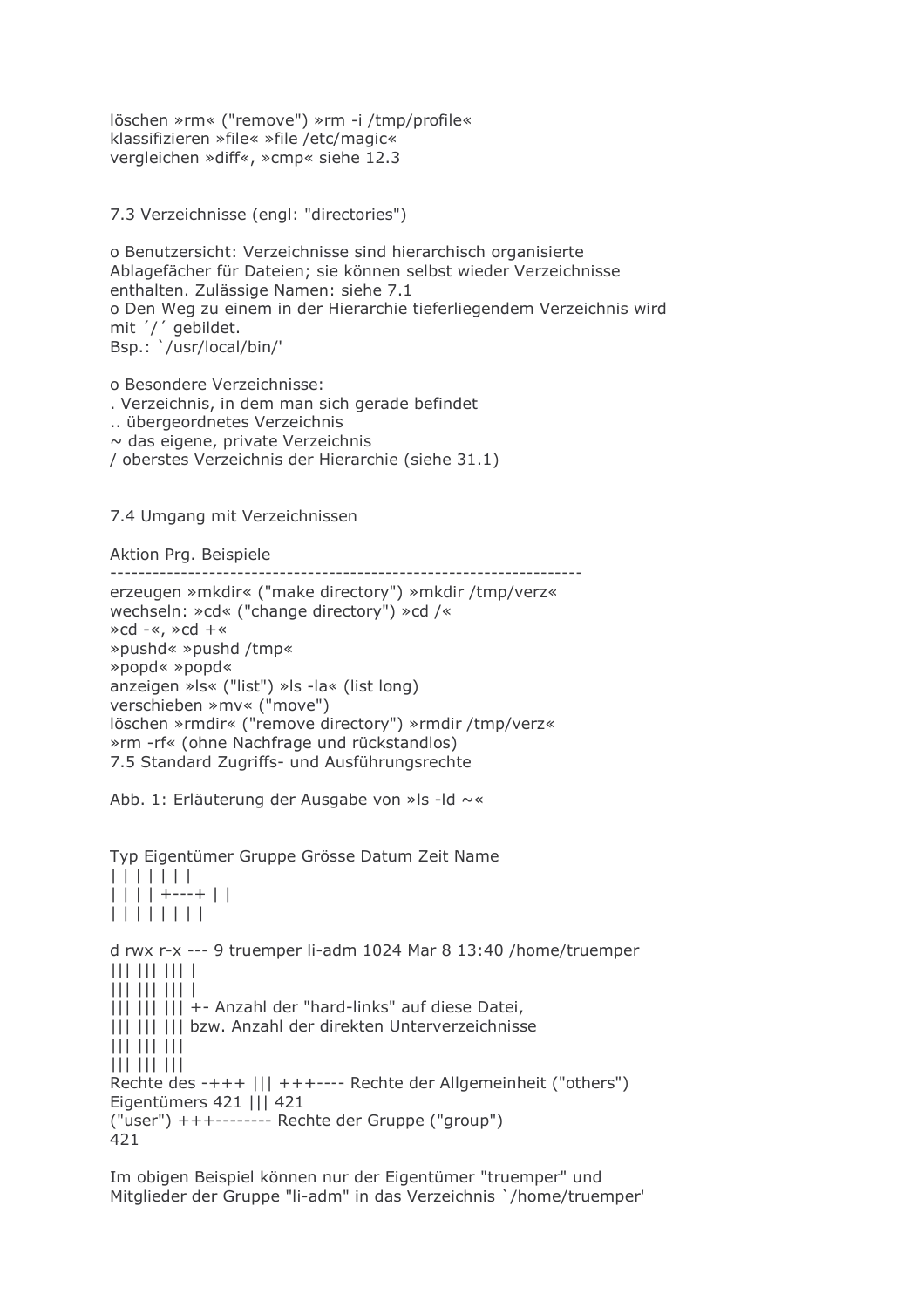wechseln ('x') und dort auf Dateien und das Inhaltsverzeichnis zugreifen ('r'). Außerdem kann nur der Eigentümer neue Dateien erzeugen oder alte löschen ('w'). Erlaubt Erlaubt bei Kürzel Recht bei Dateien ... Verzeichnissen ...

- nichts nichts r read Ansehen der Datei Ansehen des Inhalts eines (Leserecht) Verzeichnis w write Verändern der Datei Löschen aller Dateien, (Schreibrecht) Erzeugen von Dateien t keine Wirkung nur eigene Dateien können qelöscht werden ('/tmp') x execute Ausführen einer Datei Betreten des Verzeichnisses als Programm s siehe 27.6 Siehe »man 5 mount«, Option 'arpid'

o Zugriffsrechte ändern: »chmod« ("change mode") Bsp.: »chmod u=rwx,go=rx  $\sim$ « (u=user,g=group,o=others) »chmod 755  $\sim$  (7=4+2+1, 5=4+1)

o Zugriffsrechte für "zukünftige" Dateien festlegen: »umask« Bsp.: »umask u=rwx, g=rx, o= « (evtl. nur vorübergehend »umask -S« wirksam; siehe 22.2)

Kürzel Dateityp Kürzel Dateityp

----------------------

- Datei (engl.: "file") b block-device d Verzeichnis ("directory") c character- " I Verweis (engl.: "link") s socket p pipe 8. Rund um Dateien

8.1 Kopieren von Dateien

o Der Befehl »cp« kopiert Dateien innerhalb des Linux-Dateibaums. Ganze Verzeichnisse können mit der Option '-a' kopiert werden. Bsp.: »cp -a /etc/skel /tmp«

o Auf fremde Maschinen innerhalb eines Computernetzwerks (z.B. Internet) kopieren: »scp« ("remote-copy", siehe 41.4). Bsp.: »scp localhost:/etc/profile. «

o Mit »tar« kann man Archive und Backups erzeugen (nicht beschränkt auf Bänder). Bsp.: »tar -Mczf /dev/fd0 ~/mail«

In diesem Beispiel wird das Verzeichnis `~mail' auf Disketten ('-M' für mehrere) gesichert und dabei komprimiert ('z').

o "1:1"-Kopien von ganzen Datenträgern oder teilweise Kopien von Dateien können mit »dd« erzeugt werden. Bsp.: »dd if=/dev/fd0 of=Diskette\_7«

8.2 Umgang mit DOS-Dateien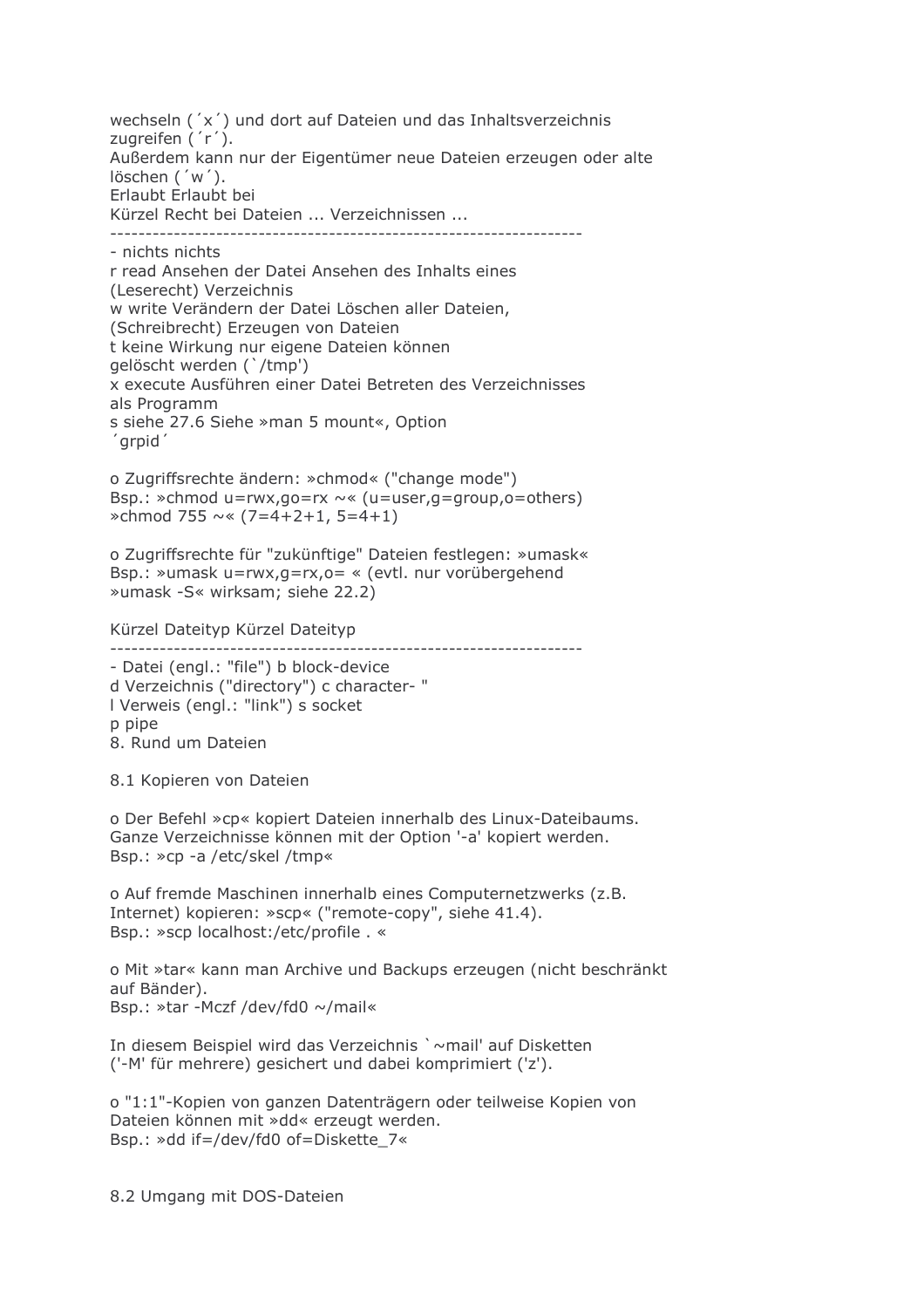o Der Oberbegriff für alle Werkzeuge zum Umgang mit DOS-Dateien ist »mtools«. Doku.: »man mtools«

o Die Zuordnung von Laufwerksbuchstaben zu Geräten (Floppy, Festplatte) wird in der Datei '/etc/mtools.ref' konfiguriert. Bsp.: »mdir a:«

o Datenträger im DOS-Format können auch dauerhaft in den Dateibaum von Linux integriert werden (siehe 32.1). Bsp.: »mkdir /floppy;\ mount -t msdos /dev/fd0 /floppy«

8.3 Format der Textdateien

o Die Textdateien der verschiedenen Betriebssysteme unterscheiden sich im Zeichensatz und dem Zeilenende.

Zeichensatz Zeilenende

Linux ISOLATIN-1 LF (= "linefeed", Zeilenvorschub [neue Zeile], Strg-J) MAC CR (= "carriage return", Wagenrücklauf [Anfang der Zeile], Strg-M) DOS IBMPC CR LF

o Umwandlung mit »dos2unix«, bzw. »unix2dos« oder »recode ibmpc:lat1« bzw. »recode lat1:ibmpc«. Bsp.: »recode lat1:ibmpc vortrag.txt« 8.4 Gerätedateien

o Hardware wird theoretisch über spezielle Dateien im Verzeichnis '/dev' angesprochen, siehe 29.1 und 30. o Mithilfe der Zugriffsrechte für Dateien (s. vorherige Seite) kann man also auch den Zugriff auf die Hardware bestimmten Benutzern vorbehalten. Beispiele: Modem, Floppy.

## 8.5 Betriebssyteminterna

o Das proc-Verzeichnis enthält imaginäre Dateien mit wichtigen Informationen über die Hardware, das Betriebssystem und die laufenden Programme. Teilweise läßt sich der Betriebssystemkern über das /proc-Verzeichnis konfigurieren.

Bsp.'e: »cat /proc/cpuinfo« (Hardware) » cat /proc/pci« (Betriebssystem)

o Die Datei in `/proc' belegen keinen Platz auf der Festplatte.

8.6 Kopien - einmal anders

o Soll eine Datei oder ein Verzeichnis mehrere Namen erhalten, so legt man statt einer Kopie einen "link" an.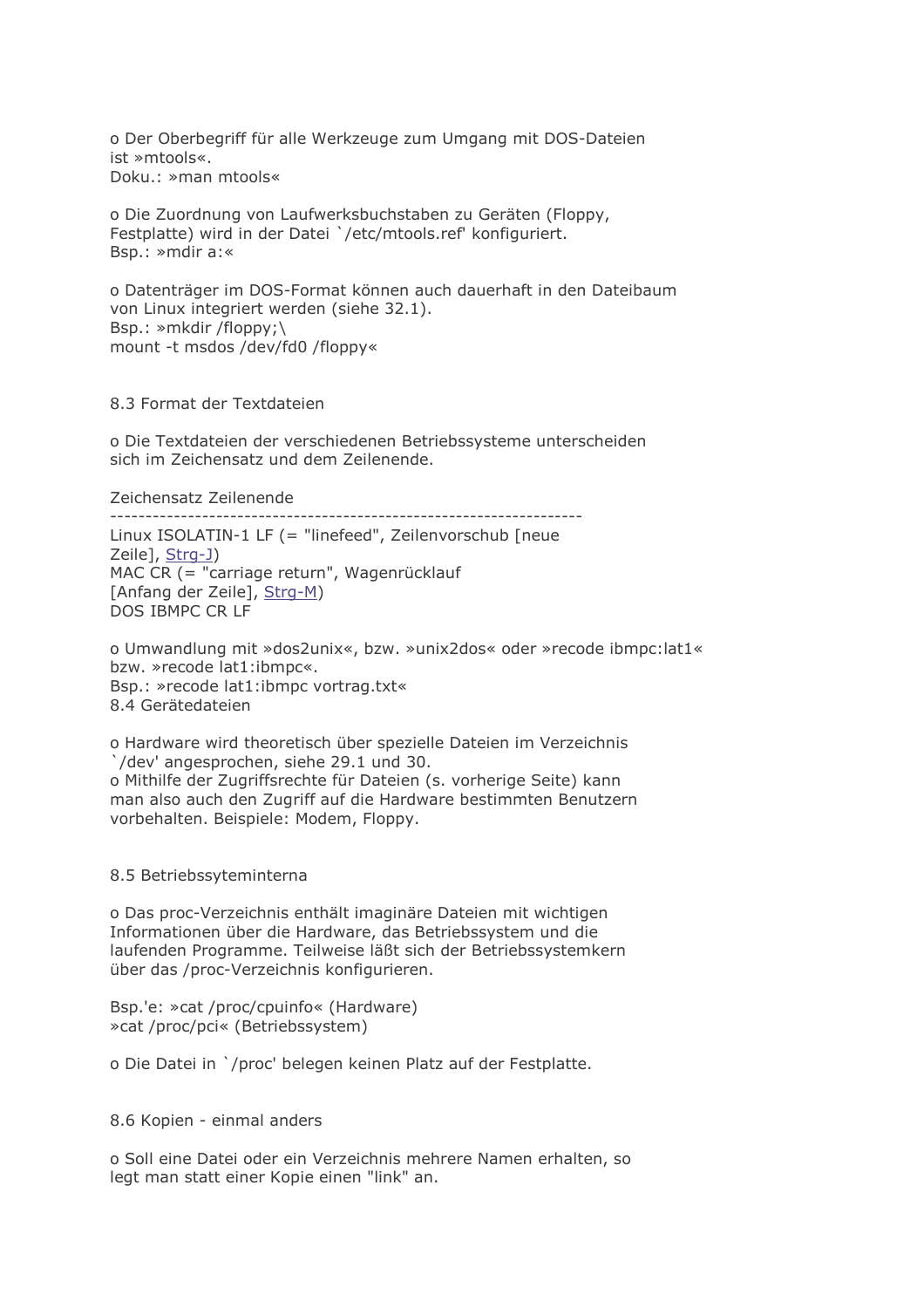Bsp.'e: »cd /usr/bin; ls -l mdir mtools mformat mcopy« »Is -Id /usr/adm« »symlinks -rv /dev«

o Ein "symbolischer link" zeigt auf die die eigentliche Datei (genauer: der link enthält den Namen der eigentlichen Datei). Erst beim Zugriff auf den symbolischen link wird überprüft, ob die eigentliche Datei existiert und ob der Zugriff auf die eigentliche Datei erlaubt ist. Bsp.: »In -s ~/mail ~/Mail; Is -Id ~/Mail«

o Es wird unterschieden zwischen "relativen" und "absoluten" symbolischen links: - "absolute links" beziehen sich auf das Wurzel-Verzeichnis Bsp.: »In -s /etc/profile /tmp/profile«

- "relative links": beziehen sich auf das Verzeichnis, in dem der link angelegt wird Bsp.: »In -s ../etc/profile /tmp/profile«

o Ein "hard-link" ist mit der Orignal-Datei identisch, d.h. nach der Erzeugung des hard-links kann man nicht mehr unterscheiden, welches die Original-Datei war. Bsp.: »echo "Hallo Welt" > hallo welt:\ In hallo welt hello world; Is -I hall\* hell\*«

o Daß es sich bei einer Datei um einen hard-link handelt, erkennt man am "link-counter" (siehe 7.5, Abb. 1). o Löscht man einen hard-link, so wird der link-counter lediglich um 1 heruntergezählt (bei "0" ist die Datei dann tatsächlich gelöscht). 9. Dateibetrachter und Texteditoren

Man will bei einem Texteditor kein WYSIWYG, sondern lediglich die reine Information erfassen, z.B. um eine Konfigurationsdatei zu ändern.

9.1 Lesen von (langen) Textdokumenten

o Die Programme »more«, »less« und »most« dienen zum seitenweisen Anzeigen von Texten, sie sind kleiner und schneller als normale **Editoren** 

o Nur »less« und »most« lassen sich intuitiv mit den Cursortasten bedienen.

o Mit der Umgebungsvariable 'PAGER' bestimmt man, welches dieser Programme zum Anzeigen von Text benutzt werden soll.

Bsp.: »export PAGER="less -MMI"«

o Um »more« durch »less« zu ersetzen: »alias more="less -MMI"«

9.2 Programme zum lesen verschiedener Dateiformate

Dateiendungen Programm Beispiel

------------------------------------

.txt more »more German-HOWTO.txt«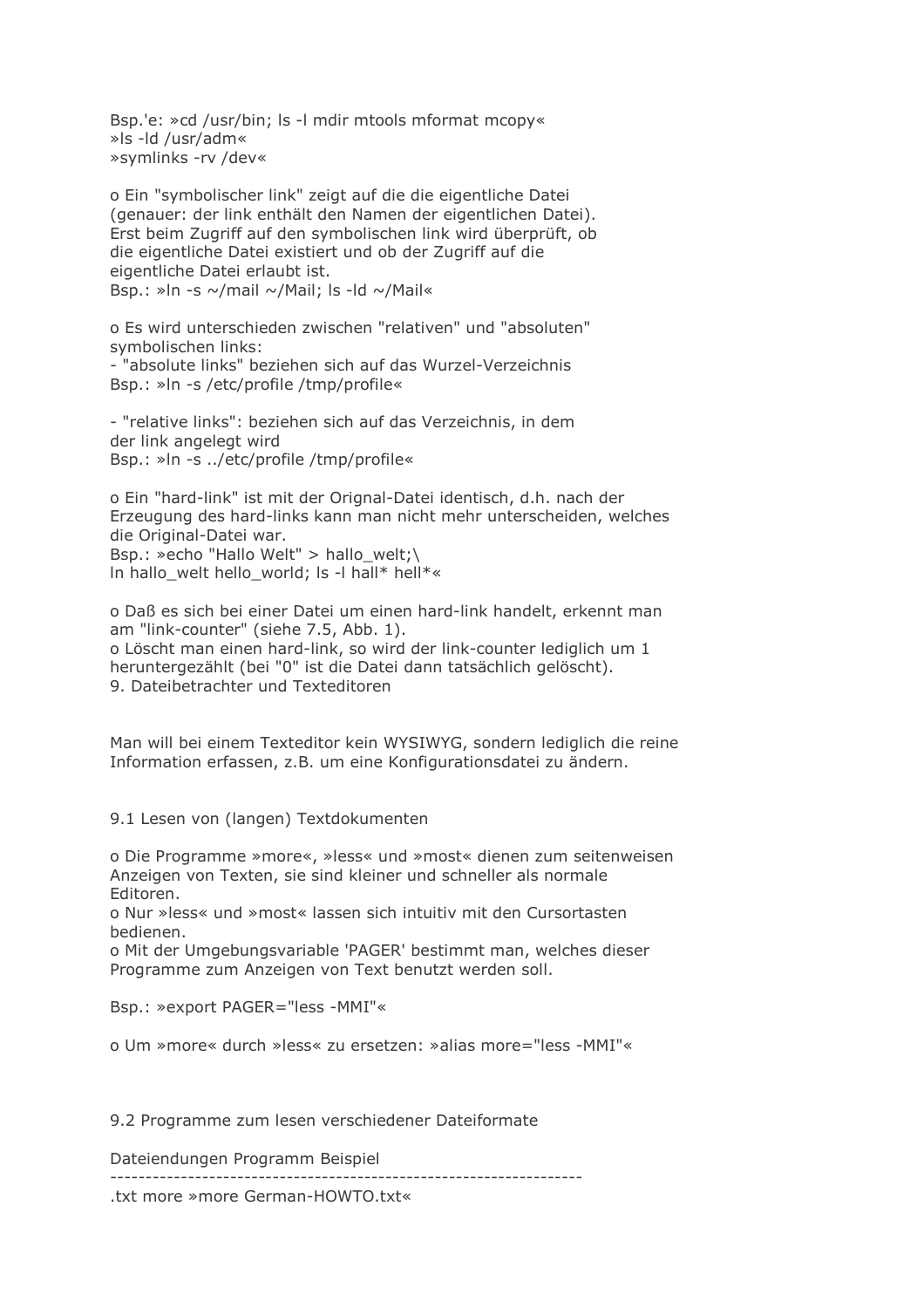.gz zmore »zmore German-HOWTO.txt.gz« »zcat German-HOWTO.txt.gz | more«

.man .1 man »man -I German-HOWTO.man«

.dvi xdvi »xdvi German-HOWTO.dvi« (X11) .ps ghostview »ghostview German-HOWTO.ps« (X11)

Dekomprimieren von `.gz'-Dateien mit dem Befehl »gunzip« Bsp.: »gunzip German-HOWTO.dvi.gz«

9.3 Übersicht verbreitete Texteditoren (unvollständig!)

Name Anfänger Leistung Besonderheiten ae o++ o+ einfach, winzig, menügeführt ed o-- o Notfalleditor, einzeilig (!) vi  $o-$ -  $o$ ++++ the king of vi's emacs o- o++++++ nur Kaffekochen kann er nicht joe o+ o++ W\*rd\$tar-kompatibel mars e o+ o++ komplett in Deutsch, nur X11 pico o+ o Editor des e-mail-Programms »pine«  $le 0++0++$ we o+ o++ ähnlich dem TP-Editor 9.4 »vi«-ähnliche Editoren

o »vi« ist der Standard-Editor auf den meisten unix-artigen Systemen, er ist NICHT intiutiv bedienbar. o Verschiedene Ausgaben des »vi«: »elvis«, »nvi«, »vim«, ... (?). o Der »vi« unterscheidet zwischen Kommando- und Eingabemodus. o Tastenbelegung:

im Kommandomodus: im Eingabemodus:

Tasten Funktion Tasten Funktion

x Zeichen löschen Esc Kommandomodus einschalten dd Zeile löschen :w Datei sichern : a »vi« beenden i in Eingabemodus wechseln

9.5 Der Editor »emacs«

o »emacs« ist das Schweizer Taschenmesser unter den Texteditoren; er ist ebenfalls nicht intiutiv bedienbar (dies ist aber nicht wie beim »vi« in einem besonderen Konzept begründet). o Konfigurationsdateien sind `/usr/lib/emacs/site-lisp/site-start.el' (globale Einstellungen) und `~/.emacs' (persönlich). o Jede Datei wir in ein eigenes Fenster geladen, das als "Buffer" bezeichnet wird. o Die vorletzte Zeile des Bildschirms (invertierte Darstellung;

Bezeichnung: "mode-line") enthält Informationen über die Datei und den eingestellten Bearbeitungsmodus.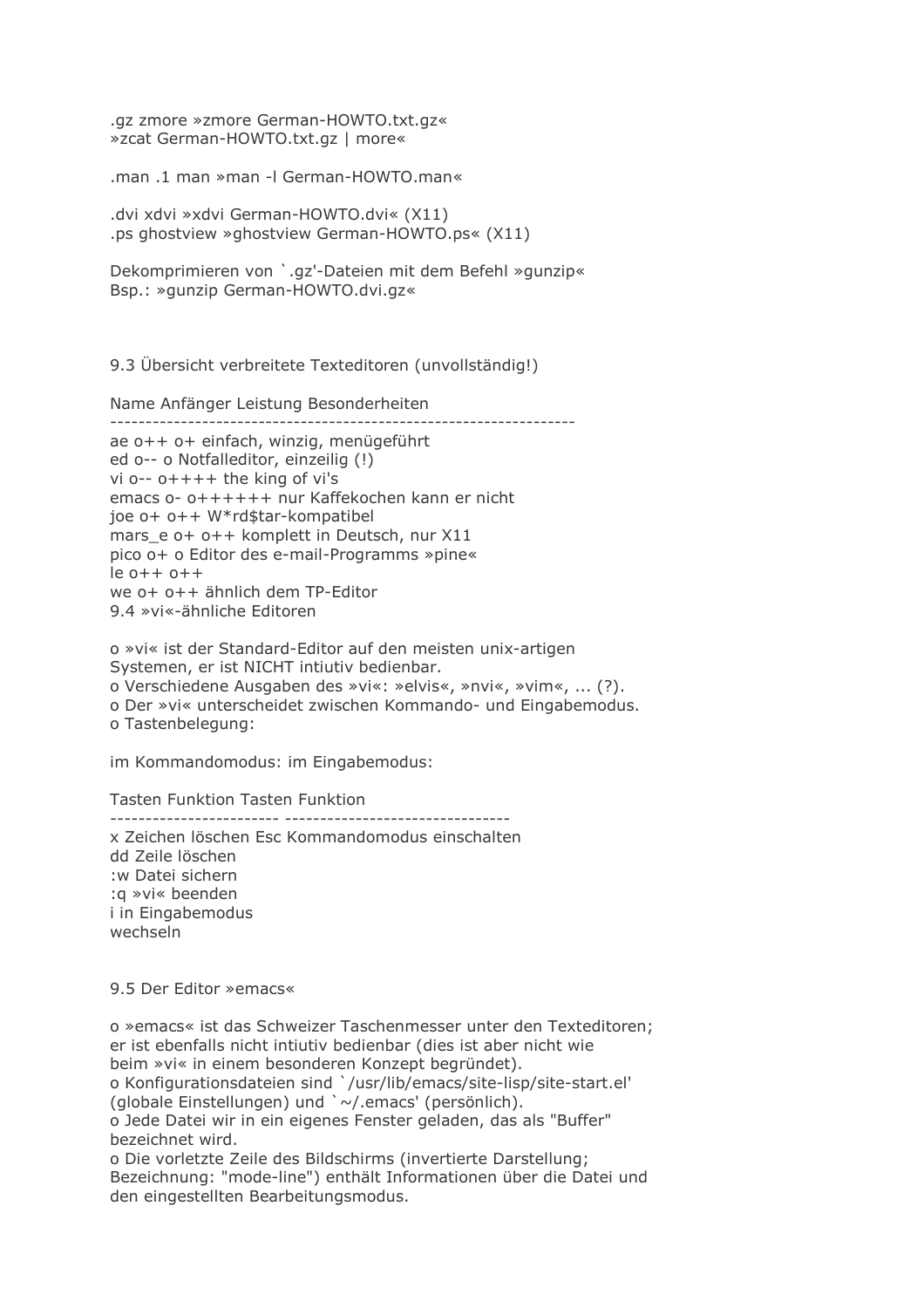o Die letzte Zeile des Bildschirms wird "minibuffer" genannt und dient der Eingabe von Kommandos oder dem Dialog mit dem Benutzer;

o Wichtige Tastenkombination: Alt-x describe-mode return

o Deutsche Kurzbeschreibung unter

http://www.inf.tu-dresden.de/~sr1/projects/emacs-refcard/

**Tasten Funktion Tasten Funktion** 

C-g Vorgang abbrechen C-x C-s Buffer speichern C-s Wort suchen C-x C-c Beenden/Verlassen C- Undo C-x C-f Datei laden C-w Text ausschneiden C-x C-i Datei einfügen C-SPC Marke setzen C-x 1 Fenster schliessen C-v Text einfügen C-h m Bearbeitungsmodus F10 Menü (emacs-19.30) anzeigen 10. Dokumentation

Es kann nicht oft genug betont werden, daß die vorhandene Dokumentation den größten Teil der "Anfängerfragen" beantworten; meist besteht sie nämlich aus nichts anderem als "Anfängerfragen" (natürlich samt den gesammelten Antworten).

Wer diese Informationsquellen ignoriert, der macht sich selbst (!) und anderen Menschen unnötige Mehrarbeit. In diesem Sinne: RTFM (siehe 46.7)

10.1 Dateinamen und Bezeichnungen, die Hilfe versprechen

o `FAQ': "Frequently Asked Questions" ist eine Sammlung von häufig gestellten Fragen samt Antworten o `HOWTO': eine überarbeitete FAQ (gleiche Information, Frage/Antwort-Charakter entfällt) o `Guide': ein deutlich erweitertes HOWTO

o `README': allgemeine Hinweise zu einem Programm

o `INSTALL': Installationsanleitung

o `.c': Programmtext (enthält häufig unmittelbar am Anfang oder am Ende Hinweise)

10.2 Wo findet man Dokumentation?

o Auf der eigenen Festplatte in den Verzeichnissen

'/usr/doc' (nach Programmen sortiert) und '/usr/src/linux/Documentation'.

o Im WWW: einen Rundumschlag zum Thema Linux bietet das "Linux Documentation Project" (LDP); erreichbar unter der URL:

http://www.ldp.org/

o In der newsgroup "comp.os.linux.answers" (siehe 44.6). o Im Buchhandel.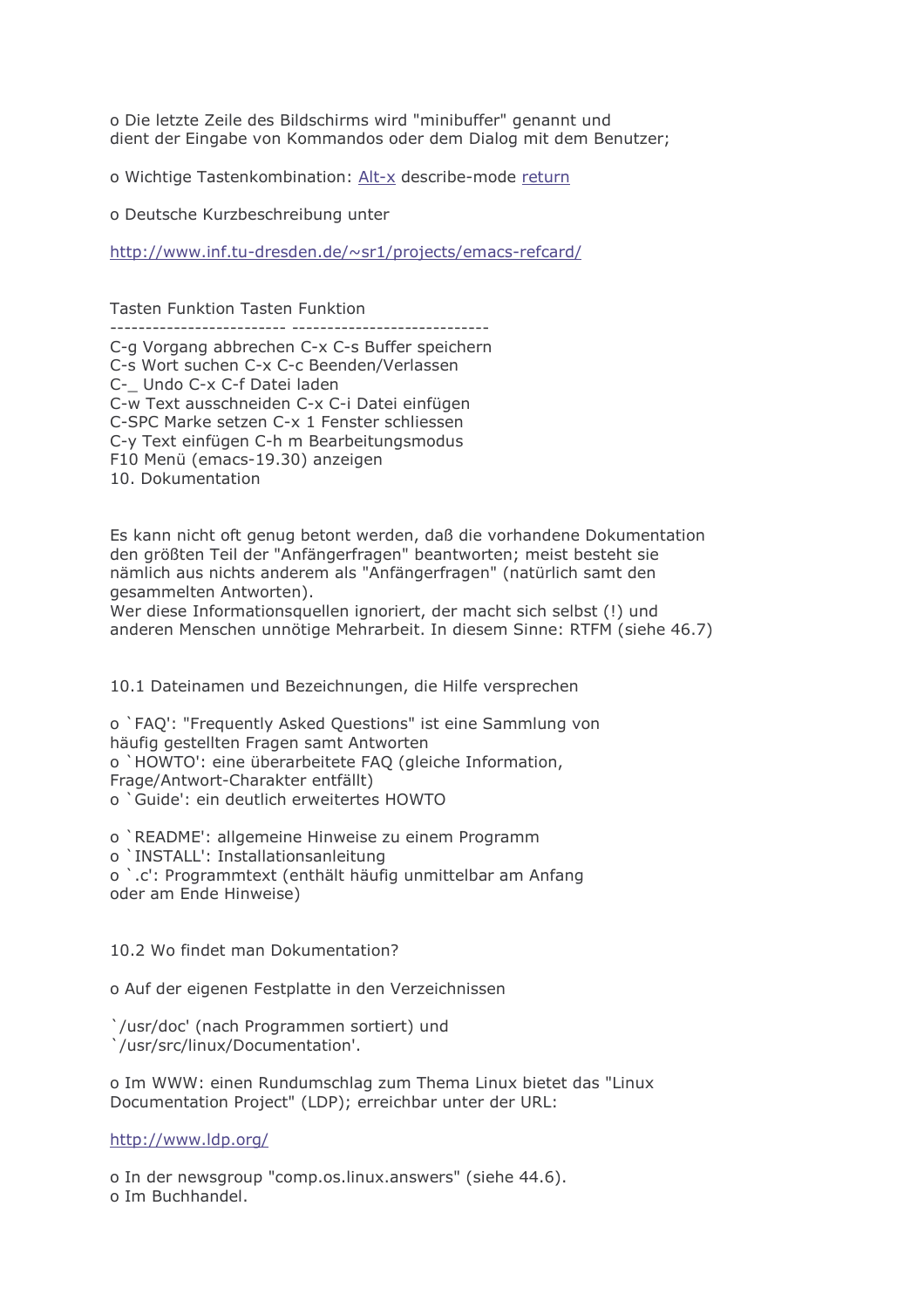o Auf "sunsite-mirrors" (siehe 11.3) im Verzeichnis `doc'.

o In den FAO-Archiven z.B. unter ftp://www.uni-paderborn.de/FAQ/comp/os/linux

In diesen Archiven findet man nicht nur die Linux-spezifische Dokumentation, sondern auch Informationen über PC-Hardware, PC-Software, andere Betriebssystemen, Programmiersprachen usw.

Die Gliederung erfolgt nach newsgroups (siehe 44.2), d.h. allgemeinere Information findet man z.B. unter ftp://www.uni-paderborn.de/FAQ/comp/sys/ibm-pc/hardware ftp://www.uni-paderborn.de/FAQ/comp/unix/questions ftp://www.uni-paderborn.de/FAO/comp/windows/x/announce 10.3 "manual-pages":

o "man-pages" sind per »man«-Befehl abrufbare Programmbeschreibungen. Bsp.: »man 1 mtools« (siehe 8.2) »tkman &« (unter X11) o Referenzen auf man-pages werden im Format "manpage(sektion)" angegeben. Bsp.:  $\ast$ mtools $(1)\ast$ o Stichwortsuche in den Titeln der man-pages mit der Option '-k': Bsp.: »man -k user« o Am Schluss einer »man-page« findet man oft Beispiele und Tips, sowie die Namen der Konfigurationsdateien.

o Thematische Gliederung der man-pages (Zahlen bezeichnen Sektion):

1: Benutzerprogramme 2: Betriebssystemroutinen

3: C Bibliotheksfunktionen 4: Geräte

5: Beschreibung (Format) der Konfigurationsdateien

- 6: Spiele 7: Vermischtes
- 8: Systemverwaltung n: Neues (?)

Insbesondere die Details zu den in diesem Skript mehr beiläufig erwähnten Programmnamen kann man in den man-pages nachlesen.

10.4 Programmparameter, die eine Kurzbeschreibung anzeigen

o '-?', '-h', '--help', sind die verbreitesten Optionen.  $Bsp.: \times s$ -help« o '-v' oder '-V' spucken meist die Versionsnummer aus.  $BSD.:$   $\geq$   $QC - V$ o Manche Programme zeigen die Kurzbeschreibung bei Fehlbedienung automatisch an.

10.5 GNU-TeXinfo

o "GNU-TeXinfo" ist eine auf Hypertext basierende Dokumentation. o Die Bedienung ist nicht intiutiv; die eingebaute Hilfe sollte als erstes gelesen werden ("Alt-x describe-mode return"). o Start des Programms mit dem Befehl »info« oder im Editor »emacs« mit Strg-h i.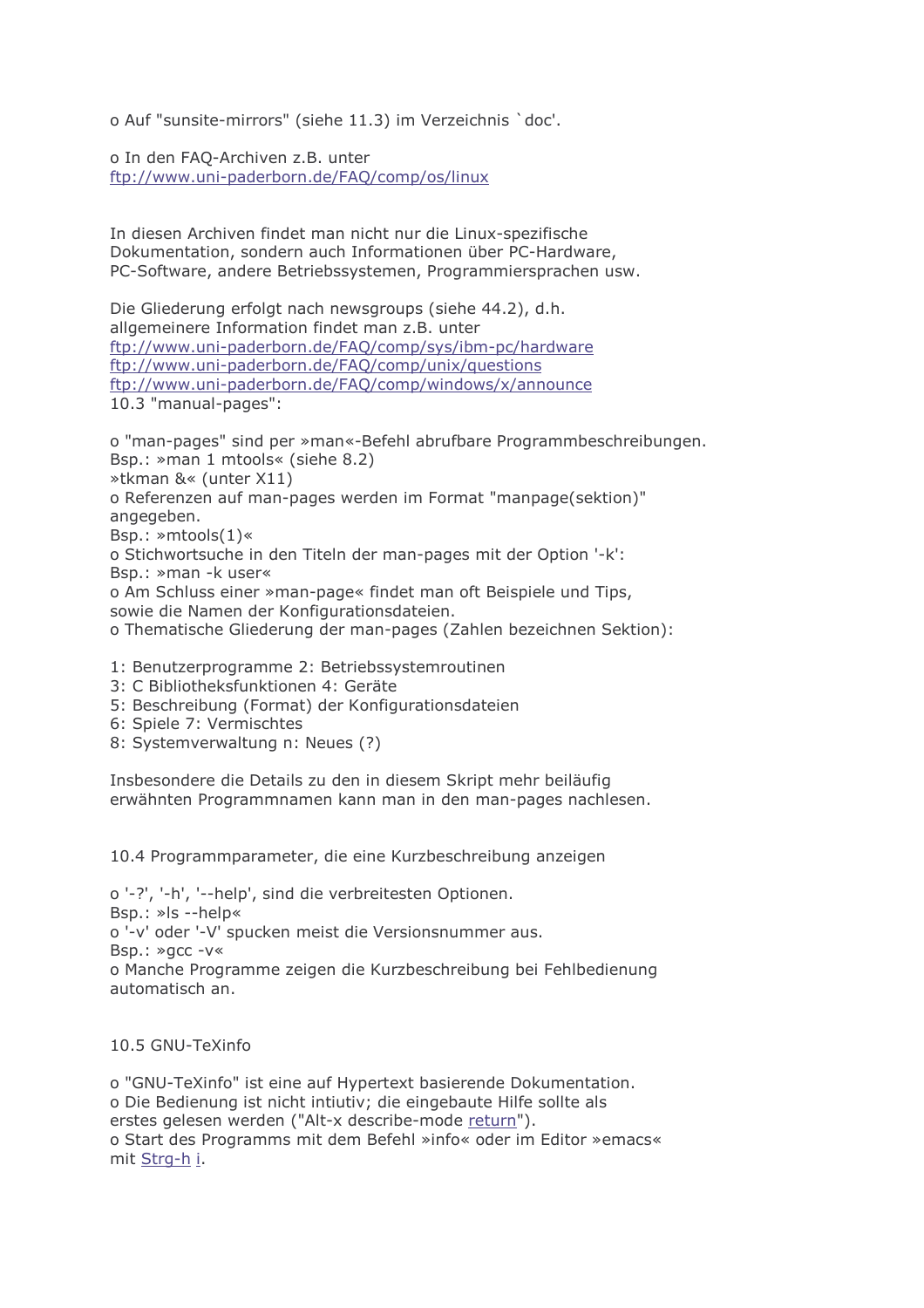## 10.6 Bücher und Zeitschriften

Eine Liste mit deutschsprachiger Literatur rund um Linux ist erhältlich unter http://home.pages.de/~joey/Linux/Dynamic/Buecher/

Darüberhinaus erscheinen mir erwähnenswert:

o "Linux-Journal", SSC Inc. (Verlag), engl., monatlich

o "Linux Magazin", dt., monatlich

o "Essential System Administration" (Frisch)

o "Linux", Addison-Wesley (Kofler)

o "Intranetworking mit Linux" (Trümper)

11. Beschaffung von Software

An einigen Stellen erwähne ich Software, ohne genauer zu sagen, woher man diese beziehen kann und wie man diese installiert. Eine erfolgsversprechende Antwort wäre im Einzelfall etwa so lang wie die folgenden zwei Seiten. Die einzige Möglichkeit zur Lösung des Dillemas besteht also in der Offenlegung des dahinterstehenden, allgemeinen Prinzips.

11.1 Überblick über die verfügbare Software

o "Linux Documentation Project" (LDP) (siehe 10.2) o Bunte Zusammenstellungen von Hinweisen

http://www.fokus.gmd.de/linux/linux-prog.html

o Naturwissenschaften, Mathematik, Informatik

http://chpc06.ch.unito.it/linux/linux\_old.html http://www.fu-berlin.de/~clausi

o Hochleistungs-Syteme mit Linux

http://www.cs.cornell.edu/home/mdw/hpc/hpc.html

o "The Linux Midi + Sound Pages"

http://www.digiserve.com/ar/linux-snd/

o Die "Linux Software Map" (LSM) ist eine allgemeine, aber unvollständige Übersicht mit einheitlichen Beschreibungen den Programmpaketen, man findet sie

- in Dateiform als "LSM.Datum.gz" auf sunsite-mirrors - im WWW als Datenbank, z.B. unter der URL http://www.boutell.com/lsm/lsmbykey.cqi http://www.iki.fi/liw/linux/cola.html

o Einen Überblick über die erhältlichen kommerziellen Programme qibt das 'Commercial-HOWTO'.

11.2 Ankündigungen von Neuerungen und Korrekturen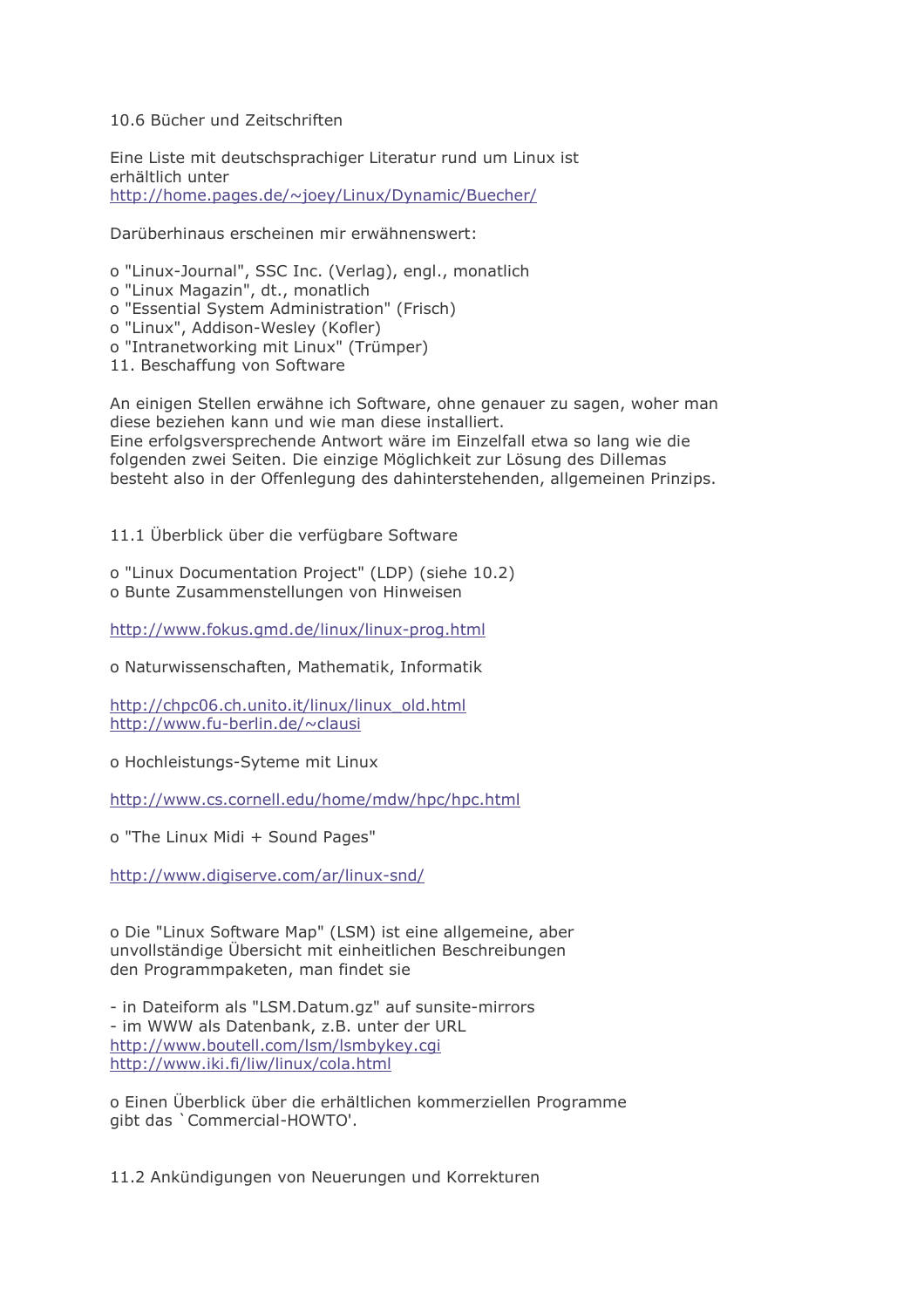o Ankündigungen von allgemeinem Interesse kann man ca. wöchentlich in der newsgroup "comp.os.linux.announce" nachlesen (siehe 44.1). Das Archiv aller Ankündigungen findet man unter der URL http://www.iki.fi/liw/linux/cola.html

o Die e-mail Verteiler der Entwicklergruppen enthalten Hinweise auf Programmteile, die noch nicht für die allgemeine Benutzung geeignet sind.

11.3 Fundorte für Software

o Software wird im Internet auf sogenannten "ftp-Servern" gelagert. o Folgende ftp-Server haben für die Linux-Gemeinde besondere Bedeutung: sunsite.unc.edu die Sammelstelle für Linux-Software schlechthin tsx-11.mit.edu ALPHA- und BETA-Software (siehe  $13.4)$ ftp.kernel.org neuste Kernelversionen und -patches

o Viele ftp-Server in Deutschland spiegeln diese Softwarearchive (mit nächtlicher Aktualisierung); Bezeichnung: "mirror-sites". o Außerdem sind die Linux-Bereiche dieser ftp-Server auch auf CD-ROMs gepreßt im (Buch-)Handel erhältlich. o Nicht alles findet man auf tsx-11 oder sunsite: das ganze Internet ist voll mit Programmen, die nicht speziell für Linux geschrieben sind, die aber einwandfrei unter Linux laufen.

11.4 Zugriff auf ftp-Server

o Solange man die brandaktuellen Versionen nicht wirklich benötigt, sollte man das Internet schonen und CD-ROMs verwenden.

o Der Zugriff auf FTP-Server ist besonders einfach mit den Programmen »mc« ("midnight commander", F9 "FTP link") oder »netscape«.

o Falls diese nicht zur Verfügung stehen: »ftp« benutzen.

Aufruf: "ftp FTP-Server"

Name zum Anmelden: "ftp" oder "anonymous" Password: die eigene Email-Adresse

Kommandos: »dir« Dateinamen auflisten »cd« Verzeichnis wechseln "get zB.tgz" Datei `zB.tgz' herunterladen "put zB.tgz" Datei `zB.tgz' aufladen » quit« ftp-Sitzung beenden

o Internet-Knigge: nach Möglichkeit nur nahe FTP-Server benutzen.

11.5 Navigation und Suche

o Dateien mit Namen `Is-IR' enhalten eine Liste der Namen aller vorrätigen Dateien auf einem ftp-Server. Bsp.: »zgrep cdwrite ls-lR.gz«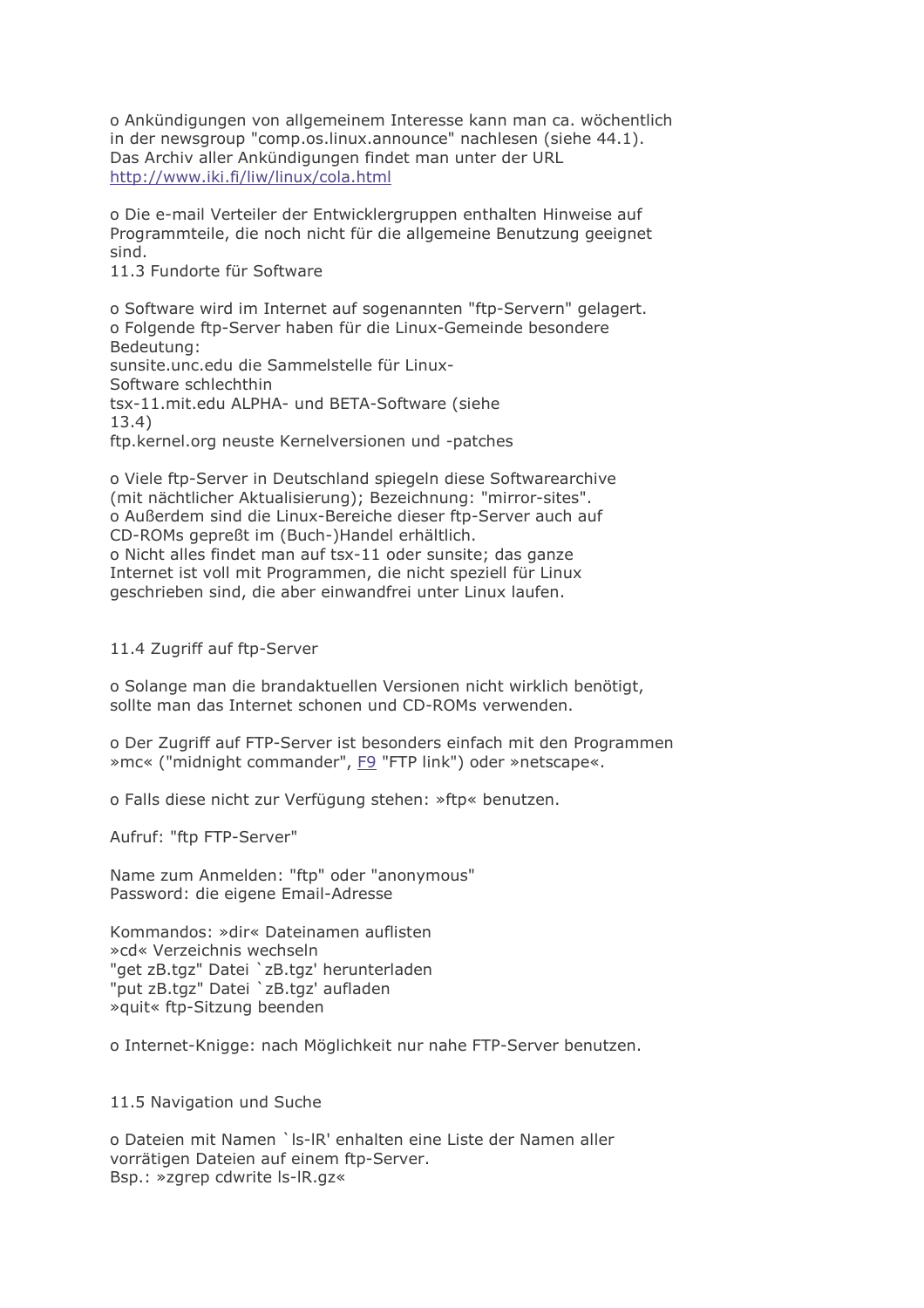o Um im Internet komfortabel nach Software zu suchen, eignen sich die Programme »archie« oder »xarchie«; diese basieren auf Inhaltsverzeichnissen vieler großer ftp-Server

Bsp.: »archie -h archie.th-darmstadt.de mc | more« »xarchie &« 12. Installation von Software

## 12.1 Entwicklungsstadien

o Grundsätzlich ist keine Software fehlerfrei.

o "ALPHA" ist ein Hinweis auf Software, die noch in der Entwicklung steckt und noch nicht ausreichend getestet worden ist; die Wahrscheinlichkeit von schwerwiegenden Programmfehlern leicht erhöht. (Nicht zu verwechseln mit der Computerarchitektur gleichen Namens.)

o "BETA" kennzeichnet Software, die das ALPHA-Stadium (hoffentlich) hinter sich hat und nun einer intensiven Testphase unterzogen wird. o "stabil" (engl. "stable") wird Software genannt, wenn die BETA-PHASE hinreichend lang war und innerhalb eines gewissen Zeitraums keine neuen, gravierenden Fehler gefunden wurden.

## 12.2 Programmpakete

o Programmpakete sind i.d.R. mit »tar« gepackt und mit »gzip« komprimiert, und enden mit `.tar.gz' oder kurz `.tgz'; dieser Typ von Dateien kann mit dem Befehl »tar xzvf« ausgepackt werden.

Bsp.: »tar tzvf dosemu0.60.tgz -C ~/src« tiger. nur Testen -' :: ` - die folgende Datei (file) dekomprimiere ---' `--- sag was du machst (verbose)

(Um tatsächlich auszupacken: statt 't' ein 'x' verwenden.)

o Die weniger weit verbreitete Verpackungsart »shar« ("shell archive") wird mit dem Befehl »unshar« entpackt.

o Programmpakete können sowohl fertig compilierte Programme enthalten ("binaries"), als auch Quelltexte ("source-code"). Letztere müssen zunächst noch mit einem Compiler in die Sprache des Prozessors ("Penguin") übersetzt werden ("compilieren"). o Quelltexte entpackt man am besten in den Verzeichnissen Jusr/local/src' oder ` ~/src'; evtl. muss man vorher Unterverzeichnisse anlegen.

o Übersicht der Dateien, die typischerweise in Programmpaketen enhalten sind

Name(n) oder Dateiendung(en) Bedeutung

---------------------------

README Überblick ("lies mich") **INSTALL Anleitungen zur Installation** doc Unterverzeichnis mit Dokumentation Imakefile siehe ???? Makefile siehe 12.4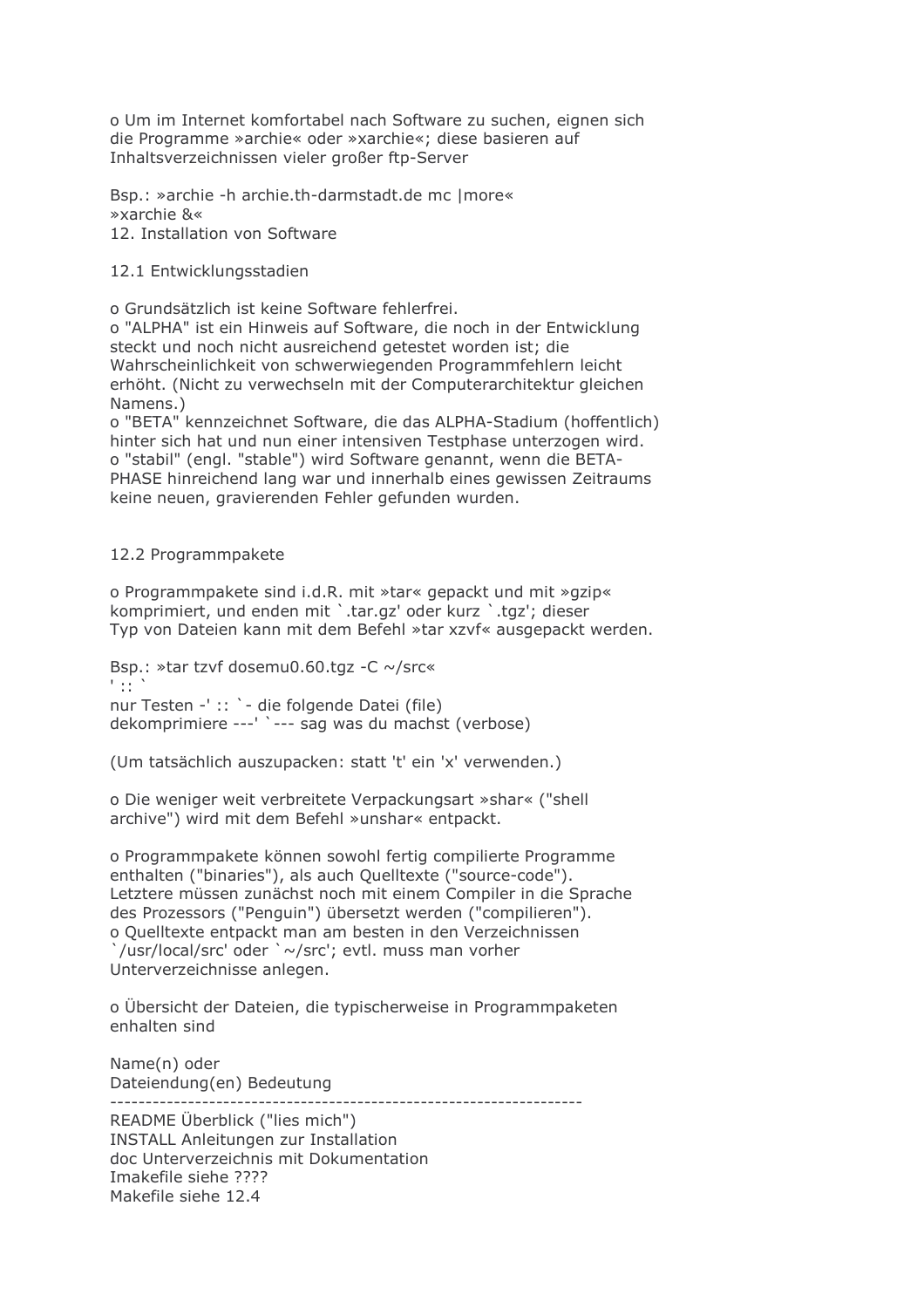.c Programmtexte in der Programmiersprache "C" .h Variablendeklarationen, usw. .1 .man manual-pages (siehe 10.3) .ad Voreinstellungen für X-Resources (siehe 51.) 12.3 Korrekturen und Flickwerkzeug

o Sind (kleinere) Korrekturen an Programmen notwendig, so werden meist nur die notwendigen Änderungen am Quelltext verteilt, nicht das komplette Programm (drastische Reduzierung der Netzbelastung). o Diese Korrekturen werden als "patches" (dt. "Flicken") oder "diffs" bezeichnet.

o Erzeugung von patches/diffs mit »diff«:

Bsp.: "diff -u Datei.alt Datei.neu > Unterschiede"

Beispiel eines "patches":

-----8<----- hier schneiden -----8<-------- v1.3.83/linux/Makefile Wed Apr 3 16:06:54 1996 +++ linux/Makefile Thu Apr 4 09:20:50 1996  $@@-1.4+1.4@@$  $VERSION = 1$  $PATCHLEVEL = 3$  $-SUBLEVEL = 83$  $+$ SUBLEVEL = 84 -----8<----- hier schneiden -----8<-----

Dieser patch besagt: tausche in der Datei `linux/Makefile' die Zeile "SUBLEVEL = 83" gegen die Zeile "SUBLEVEL = 84" aus.

o "context-diffs": die der Änderung vorangehenden und nachfolgenden Zeilen werden aufgelistet [dadurch erscheinen die Änderungen im Zusammenhang und sind für den Menschen verständlicher].

o Anwenden eines "patches" mit dem Programm »patch«:

Bsp.: "cat Unterschiede | patch -p0"

12.4 Das Programm »make«

o Der überwiegende Teil der Software für Linux liegt im Quelltext vor und muß noch compiliert werden.

o Das Kommando »make« compiliert/erstellt automatisch alle notwendigen Teile eines Programms. (genauer: es erstellt nur die fehlenden und fügt sie zusammen)

o Wie was zu tun ist erfährt »make« aus der Datei `Makefile'.

o Liegt dem Programm kein `Makefile' bei, so gelten die Regeln:

- Für X11-basierte Programme wird das `Makefile' automatisch durch den Befehl »xmkmf« erzeugt (setzt ein eine Datei mit Namen `Imakefile' voraus).

- Für GNU-Programme kann ein `Makefile' automatisch durch den Befehl »./configure« erstellt werden.

o Meist reicht das Kommando »make«, um ein Programm so weit zu bauen, daß man es testen kann.

o Durch »make install« wird das Programm i.d.R. installiert (und mit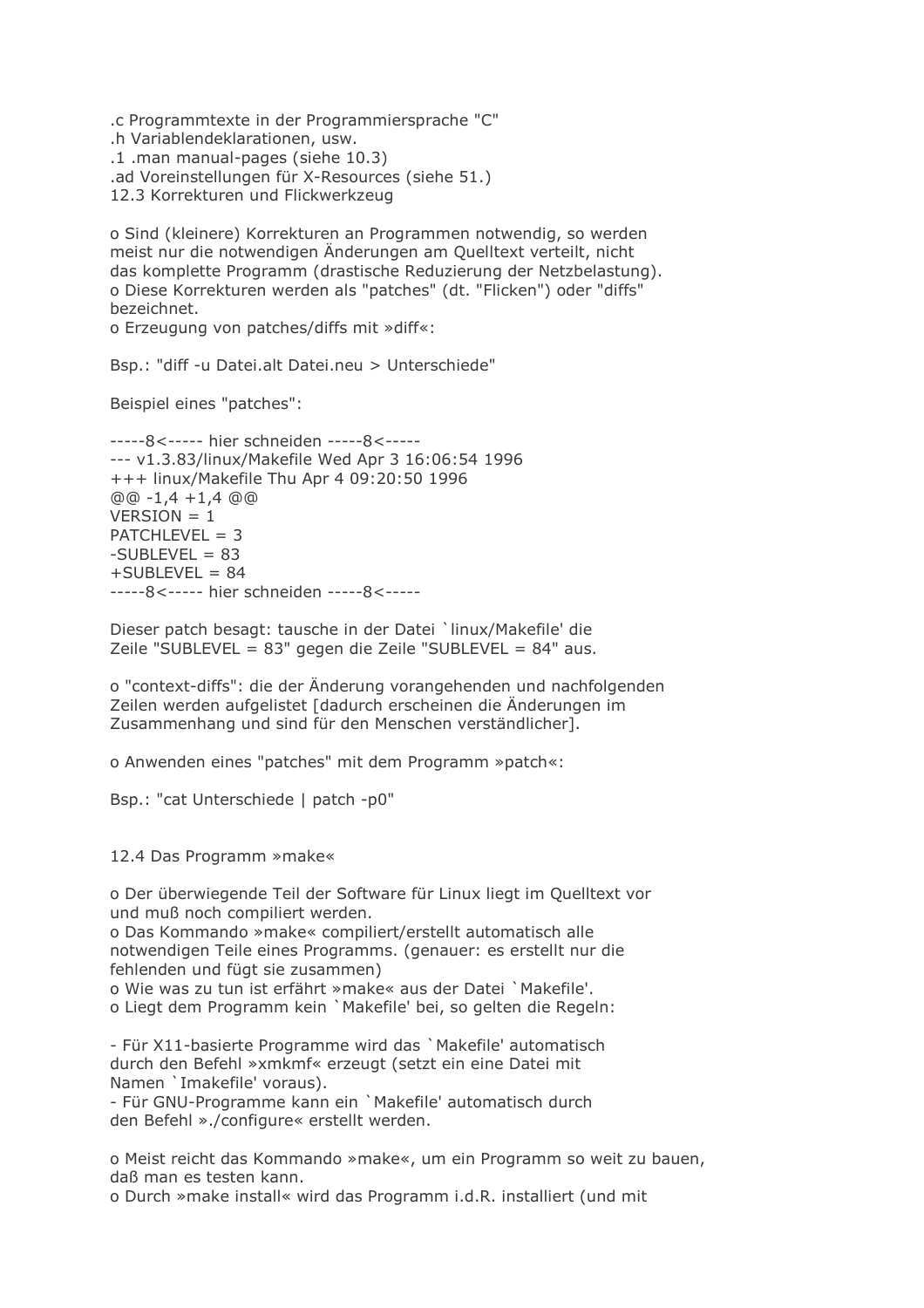ein wenig Glück kann man es mit »make uninstall« de-installieren). o Empfohlene Einstellungen im Makefile: "PREFIX=/usr/local" oder "BINDIR=/usr/local/bin" (weitere entsprechend, siehe ????). 13. Lebenszyklus eines Linux-Systems

Alle Programme und Vorgänge werden am Ende des Manuskripts im Detail besprochen.

Glossar:

o "booten": Start eines Betriebssystems o "hochfahren": umgangssprachlicher Ausdruck für booten o "Sektor": 512 byte großer Datenblock; kleinste Einheit zur Organisation eines Datenträgers

13.1 Der Instinkt der Hardware

o Nach dem Einschalten des Computers gehen alle Komponenten in einen Ausgangszustand und führen teilweise Selbstests durch. o Nach dem Abschluss aller Selbsttests beginnt der Prozessor automatisch mit der Ausführung der BIOS-Routinen:

- BIOS = "basic input/output system"

- in einem Chip auf der Hauptplatine des PCs dauerhaft *aespeichert* 

- Konfiguration durch das "BIOS-Setup"

- lädt automatisch die Anweisungen aus dem allerersten Sektor der Diskette oder der Festplatte

13.2 Der erste Sektor eines Datenträgers

o Hier befinden sich Anweisungen zum Start eines Betriebssystem. o Linux kann in diesen Bereich den Boot-Manager »lilo«

("Linux Loader") installieren, der die Wahl zwischen verschiedenen Betriebssystemen erlaubt (siehe ????).

o Bedienung des Boot-Managers »lilo«:

- Taste Alt zum Aktivieren des Boot-Prompts

- Taste Tab listet die Namen der bootbaren Betriebssysteme

auf (vom Benutzer konfiguriert)

- durch Eingabe von Parametern am Boot-Prompt läßt sich der Bootvorgang des Betriebssystemkerns beeinflussen; siehe BootPrompt-HOWTO

o Linux kann auch durch die Boot-Manager der anderen Betriebssysteme gebootet werden.

+--------------+ +---------------+  $|# #| |# #|$  $||$  | | Linux  $|$  <----+ .->|Betriebsroutine| | | |  $| | \nabla / | |$  Win, OS:2  $| \nabla$  / | | Linux-kernel | | | ||  $|$   $|$   $/$   $\setminus$   $|$   $|$  DOS  $|$  <--+ $|$  $| |.../... \rangle | |$  $\Box$   $\Box$ -- | Bootroutine | Bootblock/MBR | LILO-Bootmenü |->-+++ \*---------------\* 1. Sektor \*----------------\*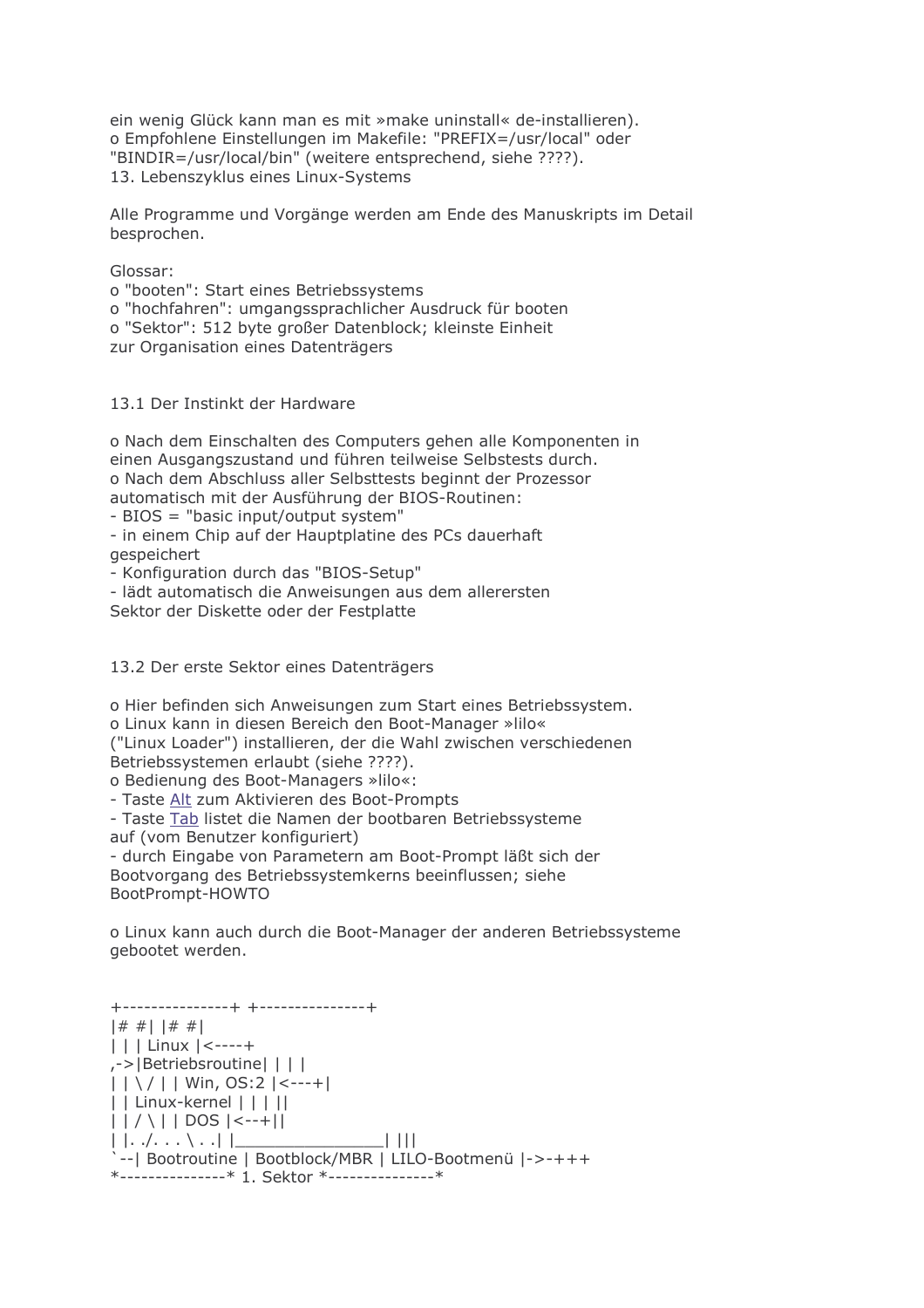(Die Diskette soll in dieser Abbildung symbolisch für einen Datenträger stehen. Details Seite 53) 13.3 Der Linux-Betriebssystemkern

o Ziel der vorhergehenden Aktionen ist es, den Betriebssystemkern von Linux in den Arbeitsspeicher zu laden und zu starten. o Der Betriebssystemkern soll alle Resourcen des Computers (Rechenleistung, Arbeitsspeicher, Netzwerkkomponenten) zwischen den konkurierenden Programmen (-> multitasking) aufteilen. o Dazu muß der Betriebssystemkern diese Resourcen suchen, finden und initialisieren; die meisten Meldungen rühren daher. [Mit dem Programm »dmesg« kann man diese Meldungen nach dem Booten nochmal anzeigen lassen.] o Nachdem dies erfolgt ist, wird von einer bestimmten Partition ("root-Partition") das Programm »init« ausgeführt.

13.4 Das Ur-Programm »init«

o »init« ist Vorfahre aller anderen Programme. Bsp.: »pstree«

o Die eigentliche Arbeit überlässt »init« shell-Skripten in '/etc/init.d/', bzw. '/etc/rc.d/'; diese entsprechen einer verzweigten `autoexec.bat' von DOS. o Wichtige Vorgänge sind:

- Überprüfung der Festplatte; sind deren Daten stimmig?

- Zusammenfassung aller lokaler (physikalisch)

Speichermedien zu einem großen Dateibaum

- Aktivierung von swap (Auslagerungsdatei bei nicht ausreichendem Arbeitspeicher [RAM])

- Laden zusätzlicher Treiber, sogenannter Module

- Aktivierung des Netzwerks

- Belegung der Tastatur und Einstellung einer Schriftart für den Textbildschirm

- Starten wichtiger (ständig aktiver) Systemprogramme

o Ist das System bereit, so erscheinen auf den Textkonsolen login-Aufforderungen und evtl. wird die graphische Oberfläche gestartet.

## 13.5 Laufender Betrieb

o Was jetzt passiert ist Sache des Benutzers.

## 13.6 Vor dem Abschalten des Computers

o Spätestens nach 497 Tagen ununterbrochenem Betrieb muß Linux angehalten werden (Überlauf des 32-bittigen jiffies-Zählers).

o Während des Betriebs werden nicht alle Daten sofort bei ihrer Erzeugung auf der Festplatte gespeichert; man muß dies also vor dem Ausschalten sicherstellen; dies geschieht mit den Befehlen »shutdown -r now« (reboot) oder »shutdown -h now« (halt). o Der "Informatikergriff" Strg-Alt-Entf kann auch benutzt werden.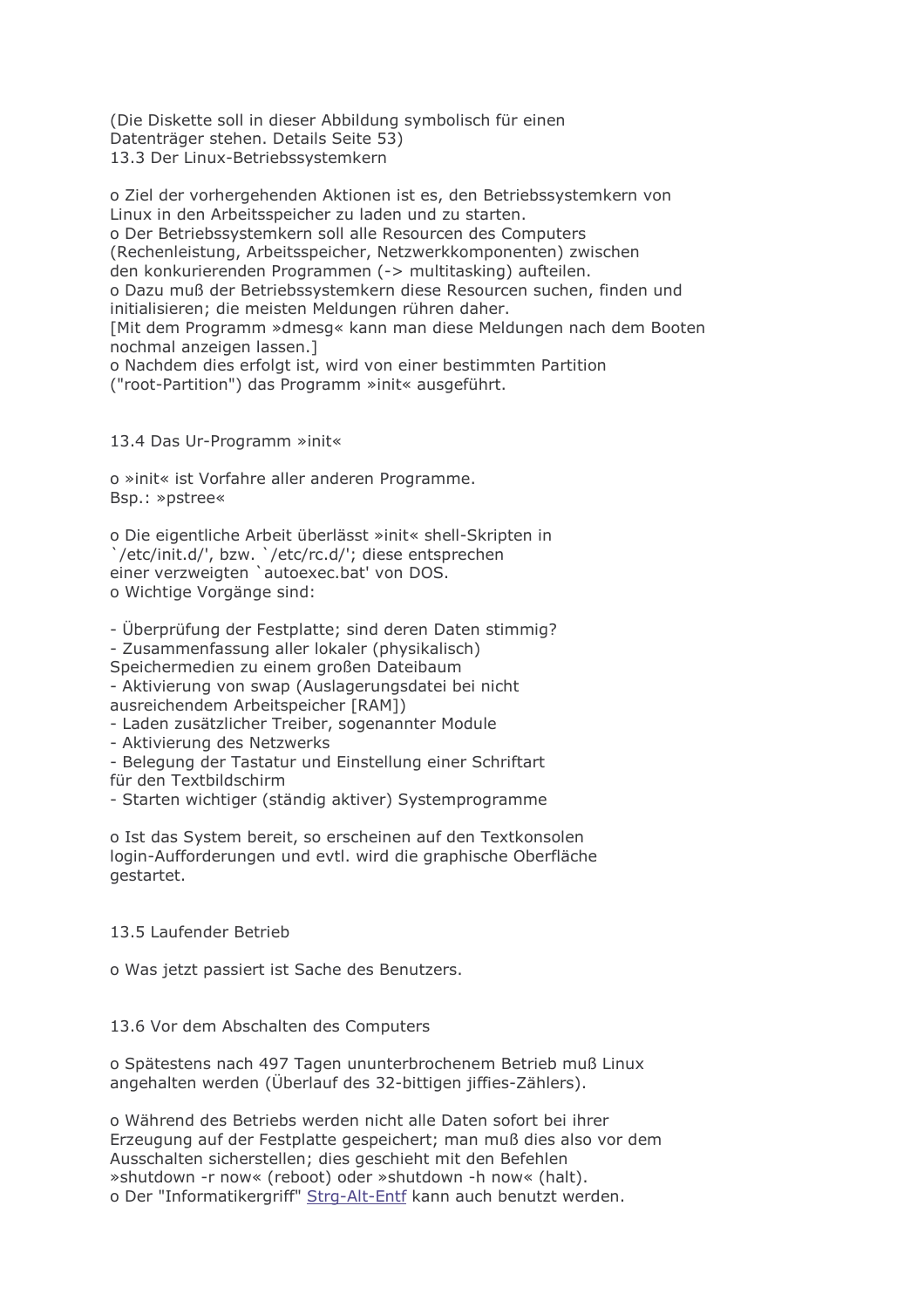[De-Aktivierung in `/etc/inittab']. 14. Der "login"-Vorgang

14.1 Grundlegendes

o Vor dem Zugriff auf einen Linux-Rechner muß sich der Benutzer mit einem Namen und einem Geheimwort ausweisen (es gibt aber noch andere Verfahren).

o Dieses Ausweisen nennt man in der Umgangsprache "einloggen"; engl. "logging in" oder kurz "log in" (dt.: "log Dich ein"). o Der umgekehrte Vorgang, das Abmelden (nie vergessen!) wird als

"ausloggen" oder "log out" bezeichnet.

14.2 Das login-Prompt

o Das login-Prompt ist die Aufforderung an den Benutzer, die login-id einzugeben.

Bsp.'e: »FeilSurf login: « (Konsole/telnet) »annex username: « (Terminalserver) »Name (localhost:truemper): « (FTP)

o Programme zur "Erzeugung" von login-Prompts

Name Begrüßungstext Beschreibung

-------------------

getty /etc/issue Standard für Textkonsolen mgetty /etc/issue Fax, PPP oder login via modem

xdm /etc/X11/xdm/Xresources X11-login (siehe 50.5)

telnetd /etc/issue.net telnet-login (Tür zum Internet) /etc/issue ftpd /etc/ftpd/ftpaccess

o Die gettys werden in der Datei `/etc/inittab' aktiviert und von »init« verwaltet. o Ist der Benutzernamen eingegeben, so wird i.d.R. das Programm »login« (oder Verwandte) gestartet.

14.3 Das Programm »login«

o »login« führt alle notwendigen Schritte zum Anmelden des Benutzers durch (Konsole und telnet); von "getty" und Verwandten erhält es den Namen des Benutzers

o Auswertung der Zugriffkontrollen / -sperren:

Datei Funktion

/etc/usertty' [Wird die Datei überhaupt ausgewertet?]

/etc/passwd' Gibt es eine Benutzer mit diesem Namen?

`/etc/nologin' Warum dürfen sich keine Benutzer einloggen?

(Kann zum Sperren des Systems verwendet werden.)

/etc/securetty' Darf sich root an diesem Terminal einloggen?

o Autorisierung: Abfrage des passwords durch »login«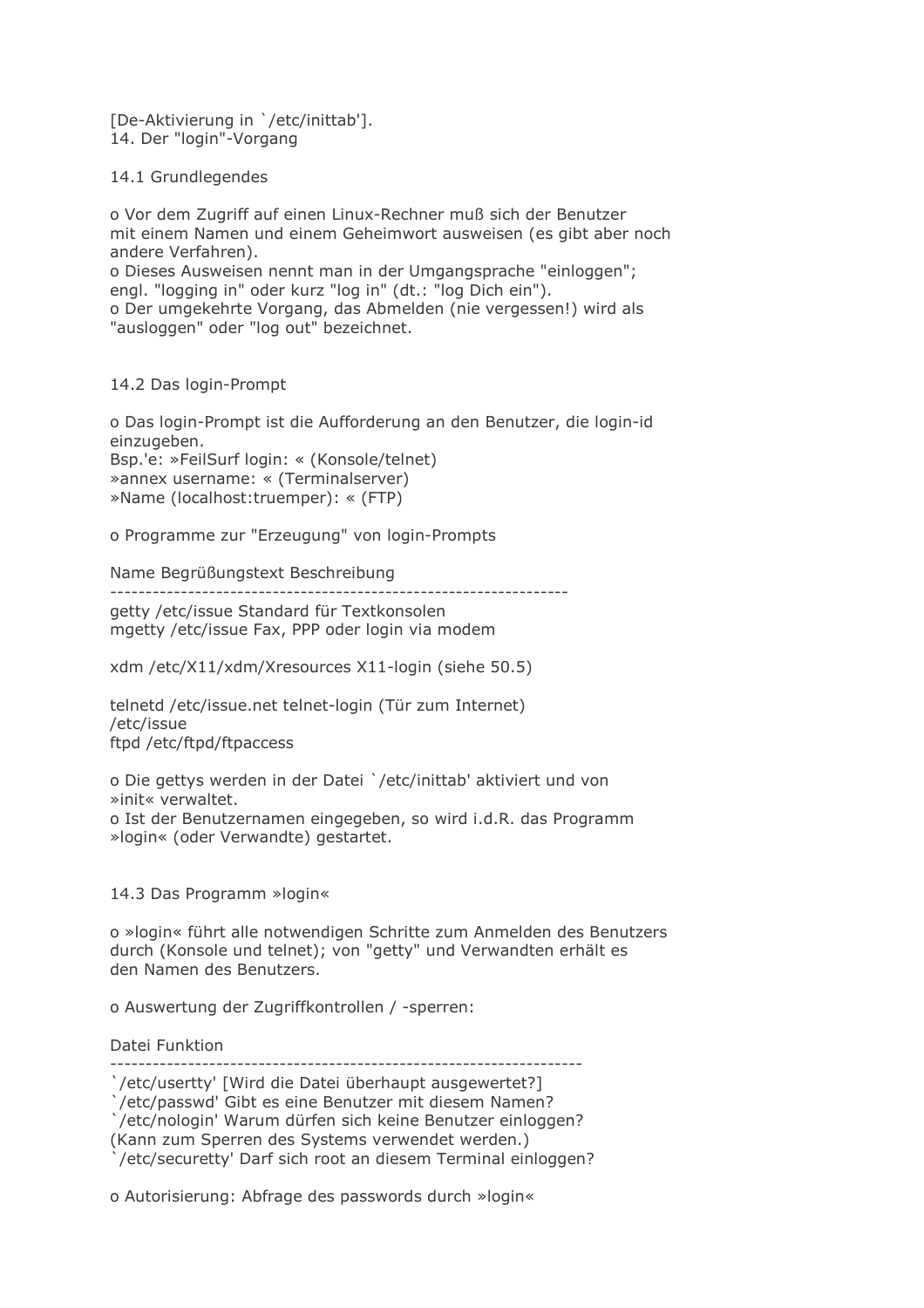("password-prompt").

`/etc/passwd' Stimmt das password? (Vergleich der verschlüsselten Versionen)

o Diverses

`~/.hushlogin' Will der Benutzer ein login ohne viel Tam-Tam?

o Logbücher: vermerken, daß sich der Benutzer eingeloggt hat

'/var/run/utmp' Logbuch

Yvar/log/wtmp' Logbuch

Var/log/lastlog' Logbuch

o Abschliessende Aktionen

- Übereignung des Terminals an den Benutzer

- Ausgabe der Datei `/etc/motd' ("Message of the day")

- Start der in `/etc/passwd' angegebenen shell

15. "passwords"

15.1 Grundlegendes zu passwords

o Unter Linux wird grundsätzlich nur mit den verschlüsselten Versionen der passwords gearbeitet - das original-password kennt nur der Benutzer.

o Das password wird erst nach der Eingabe von »login« verschlüsselt, d.h. bei login-Vorgängen via Internet wird es zunächst im Klartext übertragen.

o Da die Datei `/etc/passwd' von jedermann lesbar ist, sind es auch die verschlüsselten passwords.

o Durch Verschlüsseln von Wörtern und anschließendem Vergleich kann man passwords also ERRATEN; aus diesem Grund gibt es "einfache" und "schwere" passwords.

o "shadow-passwords" ist ein Verfahren zum Aufbewahren der (verschlüsselten!) passwords in einer nicht öffentlich lesbaren Datei (siehe `Shadow-Password-HOWTO').

# 15.2 Verschlüsselungstechnik

o Die Standard-Verschlüsselungsverfahren benutzen max. 8 Zeichen des eingegebenen passwords, d.h. "Grundlage" und "Grundlagen" werden nicht unterschieden.

o Von jedem Zeichen werden nur die ersten 7 Bit verwendet, d.h. "Mäander" und "Mdander" sind gleich.

o Somit ergeben sich unter Abzug der nicht eintippbaren Zeichen ' ^@ ' und ' ^? ' nur 126 ^ 8 = 63.527.879.748.485.376 Möglichkeiten.

o Das verschlüsselte password ist stets 13 Zeichen lang und kann sogar in passwd-Dateien anderer Rechner verwendet werden. o weitere Informationen siehe "crypt(3)" (manual-page)

15.3 password vergessen: was tun?

o root kann das password eines Benutzers mit dem Programm »passwd«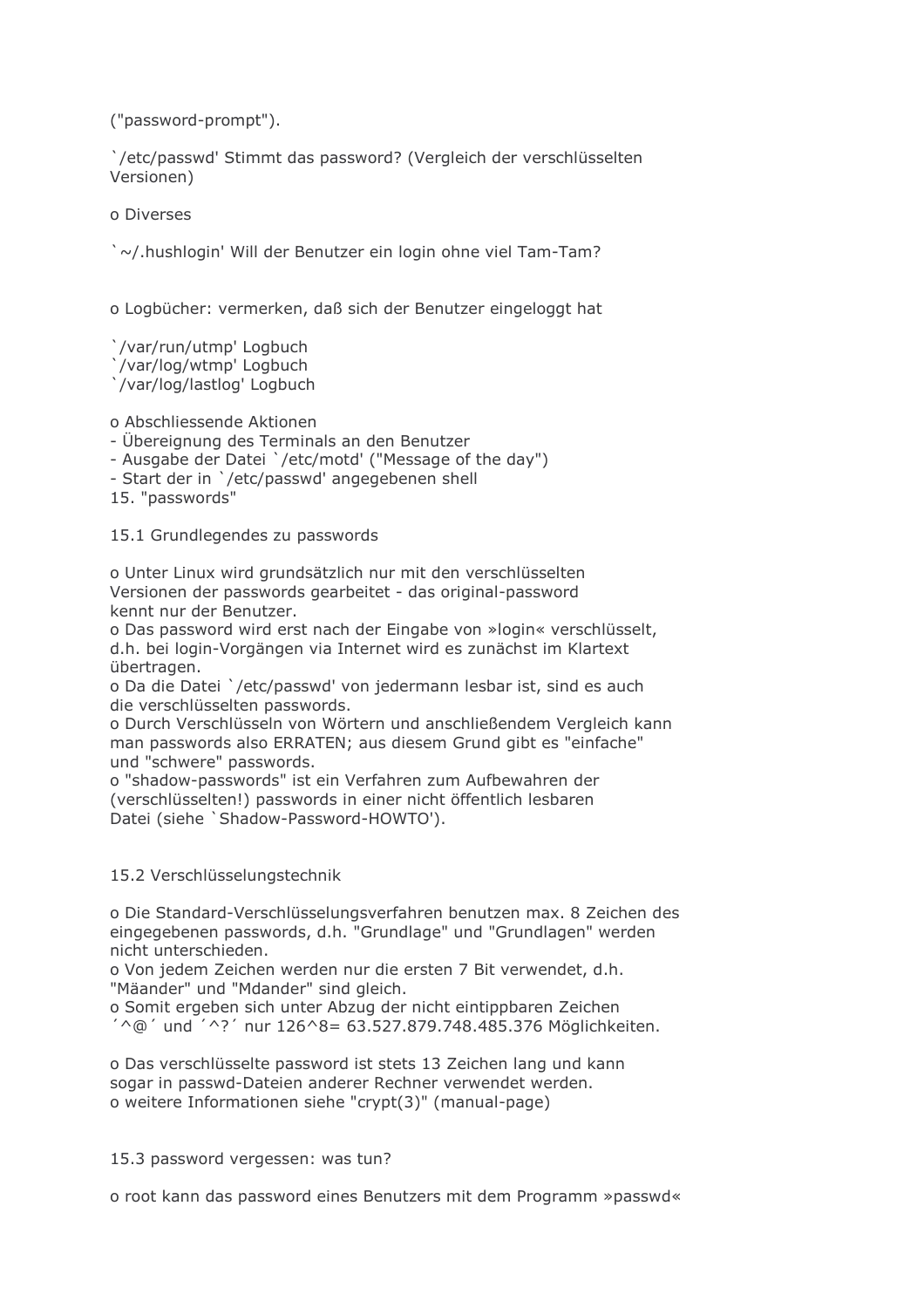ändern.

o Hat root ihr password vergessen, so muß man rebooten und entweder - am LILO-Prompt mit "linux single" in den single-user Modus booten (nicht immer ohne password möglich ...) - mit den Installationsdisketten oder Rettungsdisketten booten (ohne tatsächlich zu installieren) und sich so Zugang zur Datei `/etc/passwd' zu verschaffen, um das password von root zu löschen (-> kein password).

15.4 Wahl eines "guten" passwords

o Das Programm »npasswd« läßt leicht zu erratende passwords erst gar nicht zu (Alternative zu dem herkömmlichen »passwd«-Programm).

o Ein password muß 2 Bedingungen erfüllen: - es muß einfach zu merken sein, damit man es nicht notieren braucht - es darf nicht mit Standard-Software wie »crack« zu erraten  $cain$ 

o Daher scheiden als password aus:

- alle Dinge, die in Verbindung mit eigenen Person stehen (Adresse, Telefonnummer, Autokennzeichen, Lieblingsgericht, Name des Haustieres, usw.) - alle bekannten Wörter und Abkürzungen, die nur leicht oder

in gängiger Form abgewandelt werden

o Übrig bleiben Akronyme: bilde einen Satz und nimm als password jeweils das erste Zeichen eines jeden Wortes (oder ähnlich)

Bsp.: "Ich esse gerne frisch geröstete Pfirsichkerne" --> "IchegfgP" ("Ich", um 8 Buchstaben zu erhalten)

o Allzu offensichtliche Akronyme sollte man aber ebenfalls nicht wählen (Sprichworte, Titel von Musik-Stücken oder Filmen, usw)

15.5 "Knacken" von passwords

o Die gängigsten 1.000.000 Wörter, Romanfiguren, Städtenamen, usw. lassen sich auf einem P90 in weniger als 60 Minuten durchprobieren; deren beliebtesten Abwandlungen innerhalb von 24h.

o »crack« ist ein Programm zum Erraten von passwords, es bedient sich eines (möglichst umfangreichen) Wörterbuchs und einer Reihe von Regeln zur Abwandlung von Wörtern.

o Der Einsatz von »crack« kann strafbar sein und ist daher mit äußerster Vorsicht zu geniessen.

16. Benutzer und Gruppen

16.1 Benutzer

o Linux unterscheidet die Benutzer des Computers anhand eines max. 8-stelligen Namens, der "login-id" (oder auch "username"). o Vor dem Zugriff auf ein Linux-System muß sich der Benutzer mit der

login-id und einem Geheimwort ("password") ausweisen.

o Eine Zugangsberechtigung zu einem Linux-Rechner wird "account" (dt. "Konto") genannt.

o Die Daten eines Benutzers sind mit dessen Namen versehen und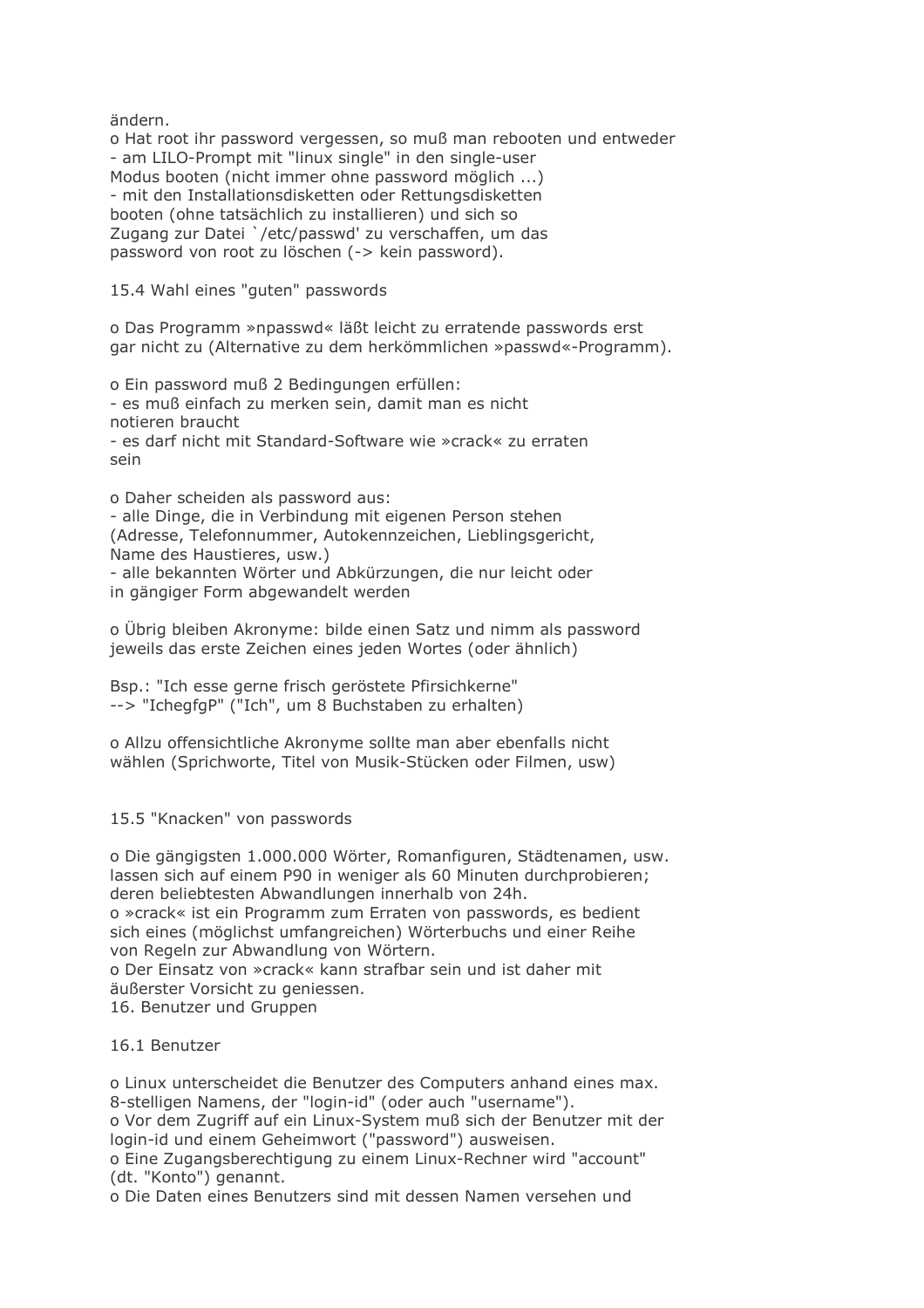können so von den Daten anderer Benuter unterschieden werden. o Jedem Benutzer ist ein privater Bereich im Verzeichnisbaum zugewiesen, das sogenannte home-Verzeichnis (engl.: "home-directory") Bsp.: »echo \$HOME«

o Arbeit in einem Fenster beenden mit den Befehlen »logout« oder »exit«

16.2 Programme zur Manipulation der account-Daten

Programm Beschreibung

»passwd« password ändern

»chsh« "shell" ändern ("change shell")

»chfn« vollen Benutzernamen ändern (»change full name«)

o Die Auswahlmöglichkeiten für »chsh« werden durch die Datei /etc/shells' begrenzt.

o Neben dem vollen Benutzernamen kann mit »chfn« auch noch die Telefon- und Raumnummer des Büros und die private Telefonnummer abgespeichert werden (im "GECOS-Feld").

o Evtl. wird die Wahl des passwords auf "sichere" Geheimworte begrenzt.

16.3 Die Benutzerdatenbank `/etc/passwd'

o Die Benutzerdatenbank `/etc/passwd' ist von jedermann lesbar. o Neben der login-ID bekommt der Benutzer noch zwei (mehr oder weniger willkürliche) Nummern zugewiesen, die "user-ID" und die "aroup-ID".

o Für interne Zwecke wird stets die "user-ID" verwendet, nicht die login-ID.

o Das GECOS-Feld ist für Kommentare gedacht und enthält meist den vollen Benutzernamen.

o Zentrale Verwaltung der Benutzerdatenbank bei mehreren Rechnern mit "NIS" (vormals "YP") oder "NYS" (Linux-Version von "NIS+"). o Beispiel eines Eintrags in `/etc/passwd':

truemper:LkesGuNvQ:998:970:Winfried Truemper,,,,:/home/truemper:/bin/bash  $| | | | | | | | | | | |$ 

login-ID | | group-ID GECOS-Feld | shell password user-ID home-Verzeichnis 16.4 Gruppen

o Gruppen dienen dem gemeinsamen Zugriff mehrerer Benutzer auf dieselben Dateien (bzw. Geräte).

o Namen von Gruppen dürfen ebenfalls nur 8 Zeichen lang sein (eine häufige Fehlerguelle).

o Jeder Benutzer ist automatisch Mitglied der in der Datei

'/etc/passwd' angegebenen Gruppe.

o »chqrp« (change group; Gruppenzugehörigkeit einer Datei ändern; nur ausführbar von root oder Mitgliedern der Gruppe).

o Zusätzliche Mitgliedschaften werden in der Datei `/etc/groups' eingerichtet; das Format ist: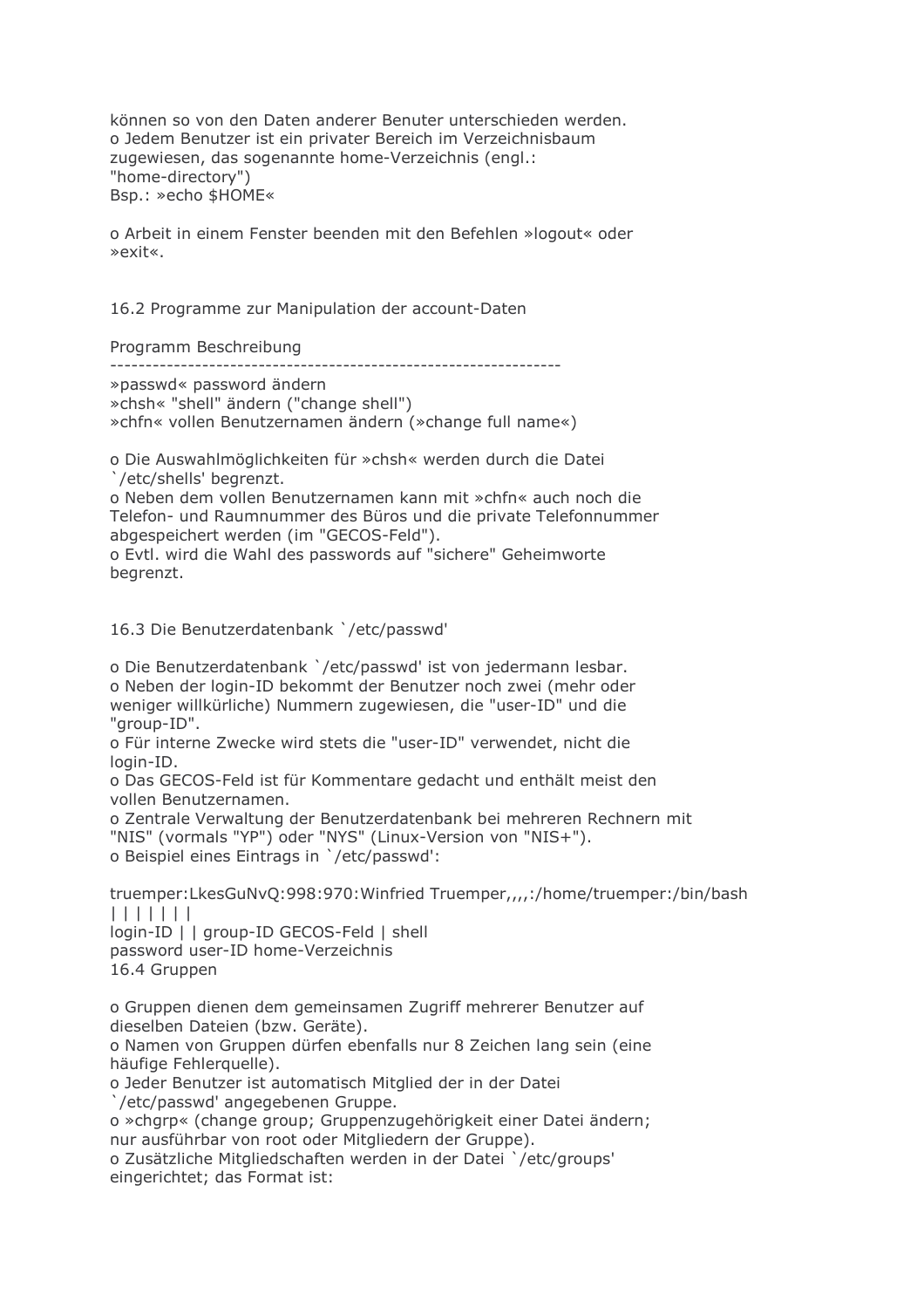floppy:\*:25:truemper,winni  $| | | | |$ Name der Gruppe | | login-IDs der Mitglieder password group-ID (interne Nummer der Gruppe)

16.5 Die Systemverwalterin "root"

o Die Systemverwalterin root (auch "Superuserin" genannt) darf ALLES, sie hat die user-ID 0 und die group-ID 0 und wird unter der login-id "root" geführt.

o Insbesondere die Konfiguration des Systems ist root vorbehalten, dazu gehören:

- Anlegen von Benutzern und Gruppen
- Konfiguration von Hardware
- Festlegung der Betriebsparameter

o Die meisten Programme in den Verzeichnissen `/sbin', `/usr/sbin' und `/usr/local/sbin' sind nur von root ausführbar; aus diesem Grund sind diese Verzeichnisse bei gewöhnlichen Benutzern auch nicht im Suchpfad für ausführbare Programme ("\$PATH", siehe 22.4) enthalten

o Programme zur Benutzerverwaltung

## Name Beschreibung

» chown« Eigentümer einer Datei ändern ("change owner") Bsp.: »chown -R mueller /home/mueller« »adduser« neuen Benutzer anlegen »groupadd« neue Gruppe anlegen »sudo« begrenzte Vergabe von root-Rechten an Benutzer

## 16.6 Benutzerstatistiken und -informationen

o wer macht was, wo und seit wann: »w«, »who« o wer war zuletzt da: »last -n 10« o der gläserne Benutzer: »finger« Bsp.: »finger -I \$LOGNAME«

o »ac«, »sa«, »sac«, »lastcomm«: Auslastung des Rechners durch einen Benutzer über einen bestimmten Zeitraum (siehe »info accounting«) o »pac«: wieviele Seiten hat ein Benutzer gedruckt? 17. Der Bildschirm

## 17.1 Das Problem

o Jedes Programm und jeder Benutzer braucht eine Möglichkeit zur Ausgabe von Daten und Fehlermeldungen, d.h. multiuser/multitasking erfordern mehr Monitore, als physikalisch vorhanden sind. o Unter Linux kann man bis zu 4 VGA-Monitore an den PC anschliessen, sowie serielle Terminals, aber selbst das würde nicht ausreichen, wäre zu teuer, unkomfortabel und zu aufwendig. o Die Lösung: virtuelle Konsolen (und virtuelle Terminals)

## 17.2 Virtuelle Konsolen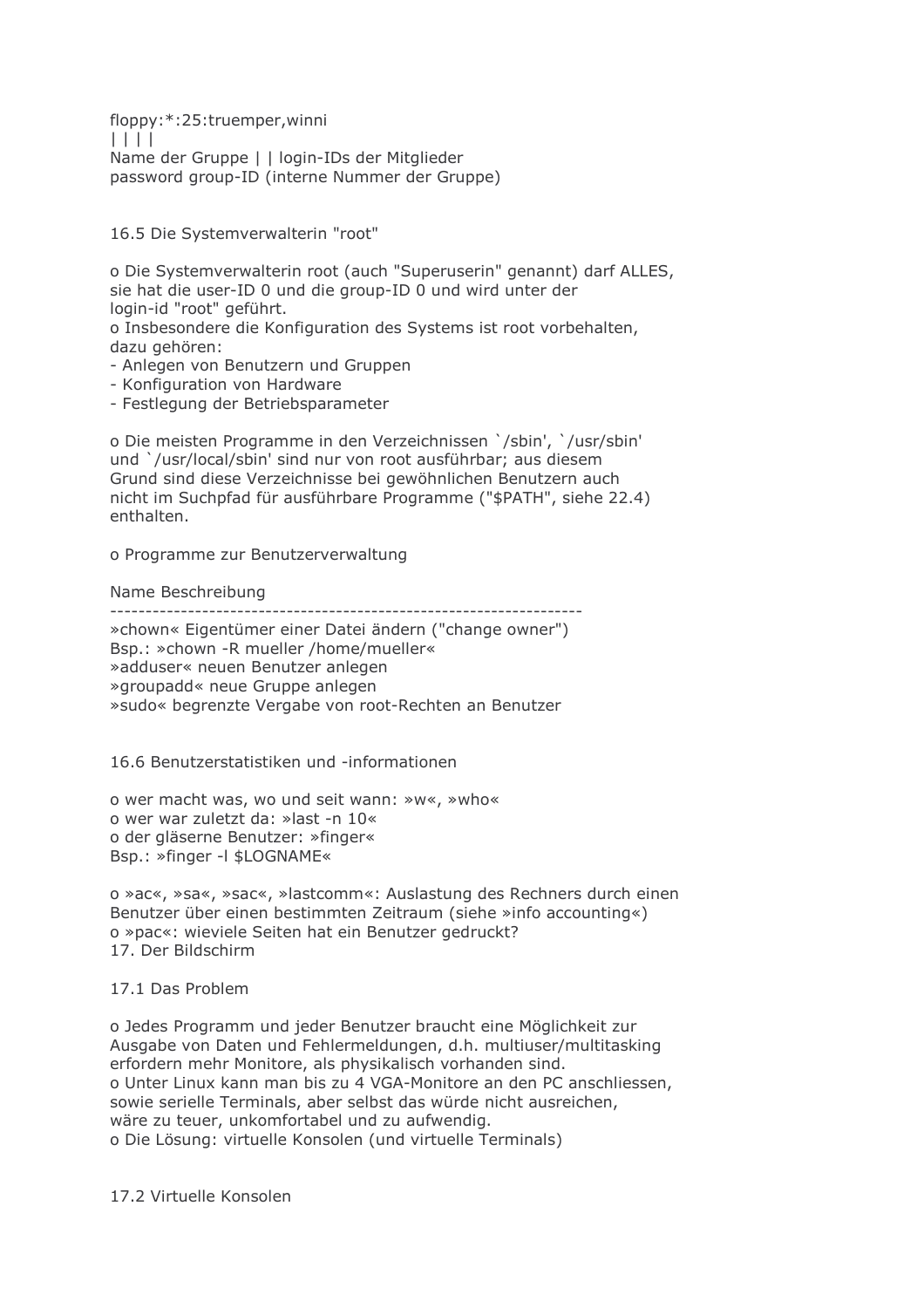o Die "Konsole" ist die Kombination aus direkt an die Workstation angeschlossener Tastatur und dem Monitor.

o "virtuelle Konsolen" sind den Programmen vorgetäuschte Konsolen, die vom Benutzer wahlweise auf der Konsole eingeblendet werden können.

o Eigenschaften:

- Alt-Ctrl-F1 - Alt-Ctrl-F8 schalten hin und her

- Zurückblättern mit Shift-Bild möglich (aus

Sicherheitsgründen nicht mehr nach Wechsel der Konsole)

- Cut & Paste möglich mit "Maustreiber" »gpm«

- virtuelle Konsolen sind text- und grafikfähig

- VESA Powersave-Modus wird unterstützt (siehe Datei

'/usr/src/linux/drivers/char/vesa blank.c')

o zugehörige Gerätedateien sind `/dev/tty0' - `/dev/tty8' (siehe 30.6) o Linux kann maximal 63 virtuelle Konsolen verwalten, vorkonfiguriert sind aber nur 8.

o Aktivierung der login-Aufforderungen an den virtuellen Konsolen in /etc/inittab'.

o Programme auf "leeren" (unbenutzten) virtuellen Konsolen starten mit dem Programm »open« (siehe "ManyConsoles mini-HOWTO") Bsp.: »open -sl -- bash -login«

# 17.3 Konfiguration

o Der Befehl »setfont« erlaubt die Wahl einer anderen Schriftart durch Laden einer Datei aus dem Verzeichnis `/usr/lib/kbd/consolefonts'; für Deutschland wählt man. »setfont lat1u-16.psf« ('/etc/rc.boot/console')

o Höhere Auflösungen im Textmodus durch

- den Eintrag "vga=ask" in `/etc/lilo.conf' (siehe ????)

- das Programm » resizecons« (Experimente notwendig, Vorsicht)

- das Paket "SVGATextMode" (evtl. flimmerfreies Bild)

o Photo eines Textbildschirms ("screen shot") möglich (siehe 30.6) Bsp.: »cat /dev/vcs1 > screen\_dump«

o Erscheinungsbild der virtuellen Konsolen ändern: »setterm« Bsp.: »setterm -foreground green -store -clear« +-----------------+ +-----------------+

```
| Escape the | <-- »setfont« »loadkeys« -->| ^1234567890ß 123|
| Gates of hell. | | qwertzuiopü+ 567|
| | = = = = = = + + = = = = = = = = | \text{asdfghiklöä# 789}| Use Linux. | | | | <yxcvbnm, - 0, |
| \ | \ | \ | \ | +------------------+
+-----------------+ | |
MMM | |
MMMMMMMM | | +---<---< Internet
\Box+-------*------------*------+ |
|\ \ \ \ | \ \ | \ | \ \frac{1}{2} | \ \ 211 ------+
\lfloor \frac{\sqrt{111}}{111} \rfloor| Betriebssystemkern Linux | telnetd xterm |
Alt+Ctrl F1-F8 ----------------/ = | \\ /// |
als Schalter | / | \\ /// |
```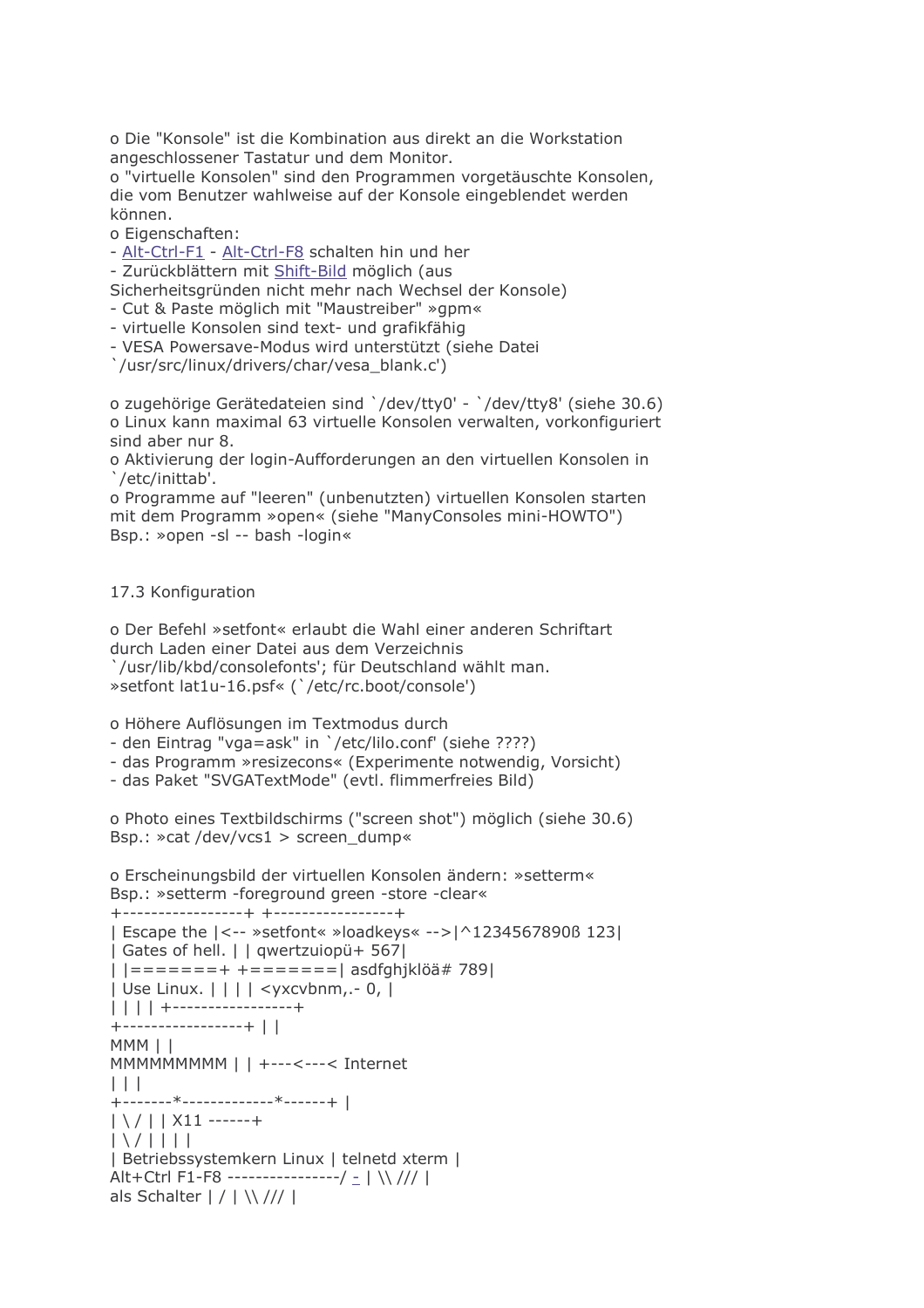```
| / | \ +-------+.....+-------+ |
| / | | | ptyp1 | | ptyEf | |
\left[ \frac{1}{2}, \frac{1}{2}, \frac{1}{2}, \frac{1}{2}, \frac{1}{2}, \frac{1}{2}, \frac{1}{2}, \frac{1}{2}, \frac{1}{2}, \frac{1}{2}, \frac{1}{2}, \frac{1}{2}, \frac{1}{2}, \frac{1}{2}, \frac{1}{2}, \frac{1}{2}, \frac{1}{2}, \frac{1}{2}, \frac{1}{2}, \frac{1}{2}, \frac{1}{2}, \frac{1}{2}, \frac{1}{2}, \frac{1}{2}, \frac{1}{2}, \frac{1}{2}, \frac{1}{2}, \frac{1}{2}, \frac{1}{2}, \frac{1}{2}, \frac{1}{2},| tty0 | tty1 |....... | tty8 | ttyp1 |..... | ttyEf | |
\vert \vert \wedge \vert \vert»bash« »emacs« | »less« |
11111\sim/.inputrc' `\sim/.emacs' | `\sim/.less' |
\Box
```
17.4 Ansteuerung der virtuellen Bildschirme

## 17.4.1 Der Textmodus

o Im Textmodus ist der direkte Zugriff auf den Bildschirmspeicher nicht erlaubt (siehe 20.1).

o Stattdessen gibt es spezielle Steuerzeichen, die nicht als Zeichen auf dem Bildschirm dargestellt werden, sondern die bestimmte Funktionen auslösen. Bsp.: »echo -e "\033[2;20H Hallo Welt "; sleep 5«

o Der Betriebssystemkern setzt die Steuerzeichen in Anweisungen für den Bildschirmspeicher um, er bedient sich dabei des "vt102-Standards". Siehe 20.2

## 17.4.2 SVGA-Modus

o Linux bietet Routinen zur direkten Nutzung des SVGA-Modus der Grafikkarte. Nur wenige Programme nutzen diese Routinen (»gnuplot«, » as«, Spiele) - meist aber nur als Option, da die Netzwerkfähigkeit fehlt und die Ausführung auf anderen Architekturen als dem PC nicht möglich wäre.

o Konfiguration des SVGA-Modus unter `/etc/libvga.config'.

## 17.4.3 X-Window-System

o Das X-Window-System ist ein netzwerkfähiges Grafiksystem, das für viele unix-artige Systeme zur Verfügung steht. Siehe 49.1 18. Die Tastatur

## 18.1 Das Problem

o Wegen der Netzwerkfähigkeiten von Linux wird ein Programm evtl. mit einer Tastatur bedient, die nicht an der eigenen Maschine angeschlossen ist. Eine direkte Abfrage der Tastatur ist also nicht immer möglich und daher nicht angebracht.

o Außerdem ist der direkte Zugriff auf die Hardware zur Vermeidung allgemeinen Chaos i.d.R. dem Betriebssystemkern vorbehalten (man denke insbesondere an die "konkurierenden" virtuellen Konsolen).

## 18.1.1 Die Tastatur im Textmodus

o Im Textmodus erhält ein Programm jeden Tastendruck als (Folge von)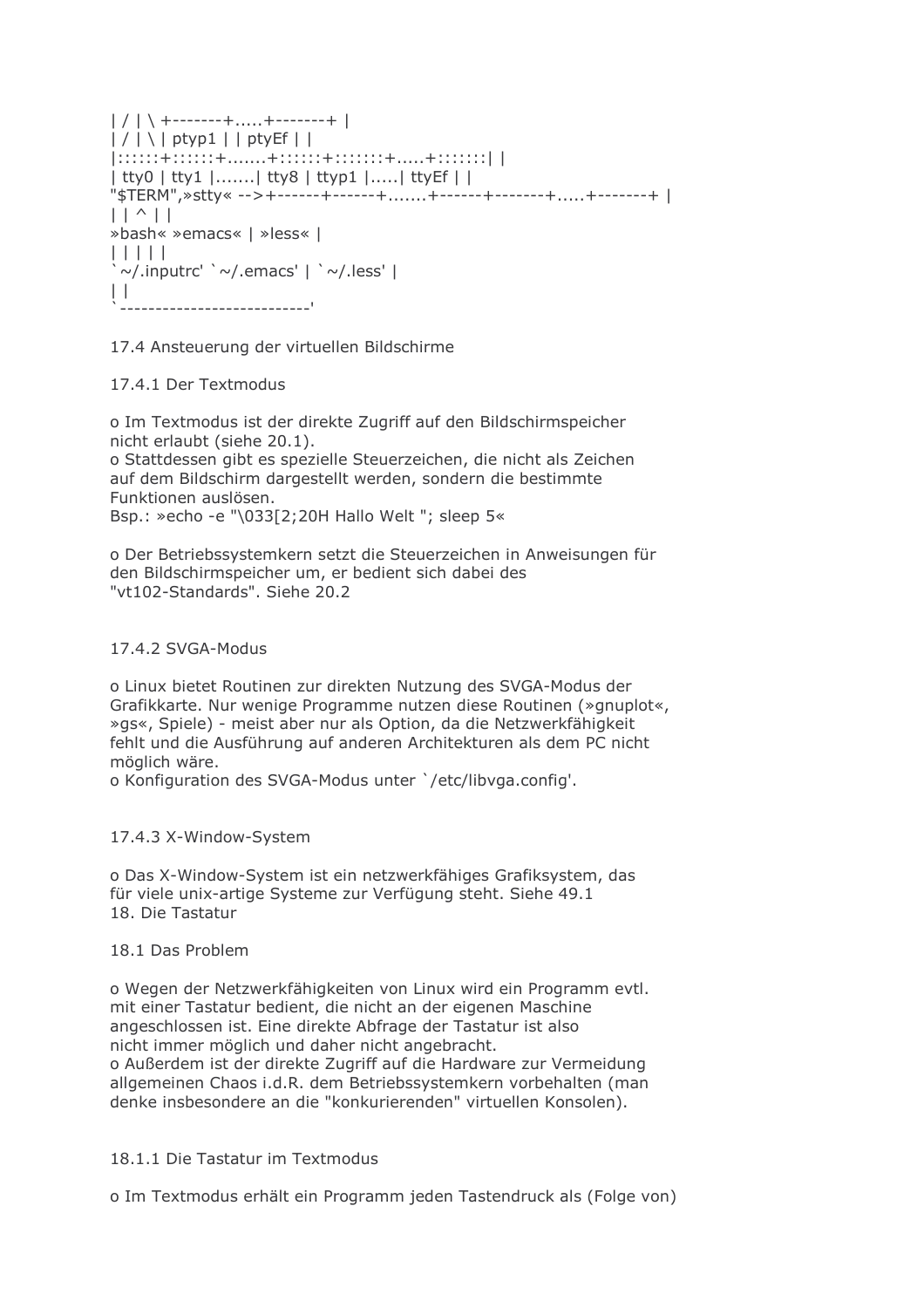Zeichen geschickt.

[Und da man Zeichen wiederum sehr gut durch das Internet schicken kann, lassen sich unter Linux auch Programme auf anderen Maschinen im Internet bedienen.]

o Bei gewöhnlichen Buchstaben und Sonderzeichen ist diese Vorgehensweise unproblematisch, aber die Cursortasten und die Tasten zum Löschen von Text müssen als besondere Zeichen(-folgen) an das betreffende Programm übermittelt werden.

o "Escape-Sequenzen": Sobald ein Programm das Zeichen "Escape" (\033) empfängt, wartet es die folgenden Zeichen ab und interpretiert sie als Taste mit Sonderfunktion. Diese Zeichen werden dann nicht auf dem Monitor dargestellt. Bsp.:

Taste Pos1 Einfg Entf Ende Seite hoch/runter

Zeichenfolge ESC[1~ ESC[2~ ESC[3~ ESC[4~ ESC[5~ ESC[6~

o "Control-Zeichen": Das Alphabet des Menschen beginnt erst an der 65. Stelle im Computer-Alphabet. Davor (und dahinter) ist nicht nur Platz für Zahlen und Sonderzeichen, sondern man hat unter Linux sogar die ersten 33 Zeichen als einbuchstabige "Steuerbefehle" reserviert.

Taste Pos1 Entf Ende Backspace Zeichenfolge Strg-A Strg-D Strg-E Strg-H Strg-?

18.1.2 Tastatur im SVGA-Modus (virtuelle Konsolen)

o Spiele für den SVGA-Modus der virtuellen Konsolen fragen die Tastatur oft direkt ab (Paket »libkbd«).

18.1.3 Das X-Window-System

o In »xterm«-Fenstern gilt das unter 16.1.1 Gesagte (ein »xterm« simuliert nämlich eine virtuelle Konsole). o Alle "echten" X-Programme bekommen die Eingaben von der Tastatur über symbolische Namen für die Tasten mitgeteilt. 18.2 Konfiguration der Tastatur

o Die Tastatur der Text- und SVGA-Konsolen wird durch den Befehl »loadkeys« konfiguriert. Bsp.: »loadkeys de-latin1-nodeadkeys.map«

o Dieser Befehl weist den Tasten KEINE Funktionen zu, sondern nur bestimmte Zeichenfolgen (d.h. man muß diese Zeichenfolgen u.U. noch den Programmen beibringen). Beispiele: siehe 19.1 o Die zugehörigen Konfiguratationsdateien liegen im Verzeichnis `/usr/lib/kbd/keytables' und können mit einem gewöhnlichen Editor

bearbeitet werden. Dokumentation mit »man 5 keytables«

o Zur Tastaturbelegung des X-Windows-Systems siehe 51.

18.3 Spezialitäten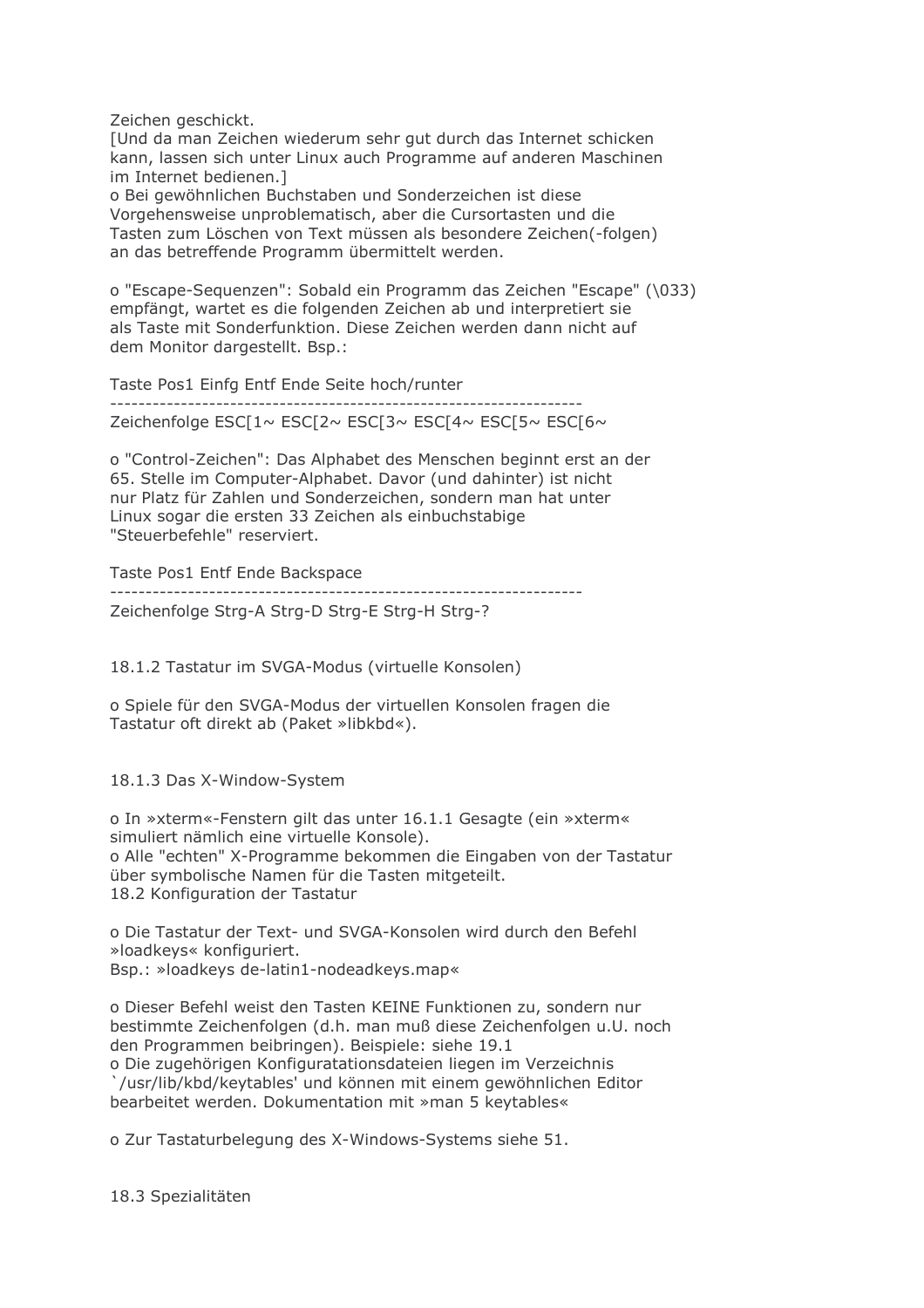**Taste Name Funktion** 

Strg-Rollen Show State Übersicht der laufenden Prozesse Shift-Rollen Show Memory Statistik zur Speicherauslastung AltGr-Rollen Show Registers Register-dump (das sieht man gerne!) AltGr-BS SAK Secure Attention Key Stra-Alt-Entf Boot Booten Shift-Bild Scroll Backward Bildschirmseite zurückblättern Shift-Bild Scroll Forward Bildschirmseite vorblättern Alt-F1 Console 1 Umschalten auf Konsole Nr. 1 Alt-F12 Console 12 Umschalten auf Konsole Nr. 12 AltGr-F1 Console 13 Umschalten auf Konsole Nr. 13 AltGr-F12 Console 24 Umschalten auf Konsole Nr. 24

o Der "Secure Attention Key" (SAK) weist das Betriebssystem an, sämtliche Programme von einer virtuellen Konsole zu verjagen und eine (garantiert) frische login-Aufforderung zu starten. [Wer kann bei öffentlich zugänglichen Computer-Pools schon sagen, ob die login-Aufforderung nicht nur vorgetäuscht ist ...].

18.4 Eternal flame: BackSpace und Delete - eine Lösungsmöglichkeit

Steuerzeichen Funktion

traditionell: Backspace <-- | ^h oft: lösche linkes Zeichen Entf, Del ^? lösche linkes Zeichen alternativ Backspace <-- | ^? lösche linkes Zeichen Entf, Del ^d lösche aktuelles Zeichen

o Probleme mit der traditionellen Belegung: <-- | funktioniert nicht immer, z.B. kann man bei der Eingabe des passwords nur mit Entf korrigieren und im "unkonfigurierten" emacs (wichtiger Texteditor) zeigt <-- | die Hilfe an (statt zu löschen). Ächz! o Jetzt muß man den Programmen lediglich noch mitteilen, daß '^?' die Funktion "lösche linkes Zeichen" hat: »stty erase ^?« (unter Linux fast ein Standard, nur nötig bei Arbeit auf anderen Maschinen) 19. Konkrete Vorschläge zur Tastaturbelegung

19.1 Ergänzungen/Änderungen für 'de-latin1-nodeadkeys.map'

-----8<----- hier schneiden -----8<-----# Delete =  $\wedge$ ? (Name bezeichnet Zeichen, nicht Funktion) keycode 14 = Delete BackSpace alt keycode  $14 =$  Meta\_Delete altgr keycode  $14 = SAK$ # wortweises springen mit den Cursortasten keycode  $105$  = Left control keycode  $105$  = Meta b keycode  $106$  = Right control keycode 106 = Meta\_f # franz. Anführungszeichen mit AltGr-, und AltGr-. keycode  $51 =$ comma semicolon quillemotright alt keycode 51 = Meta\_comma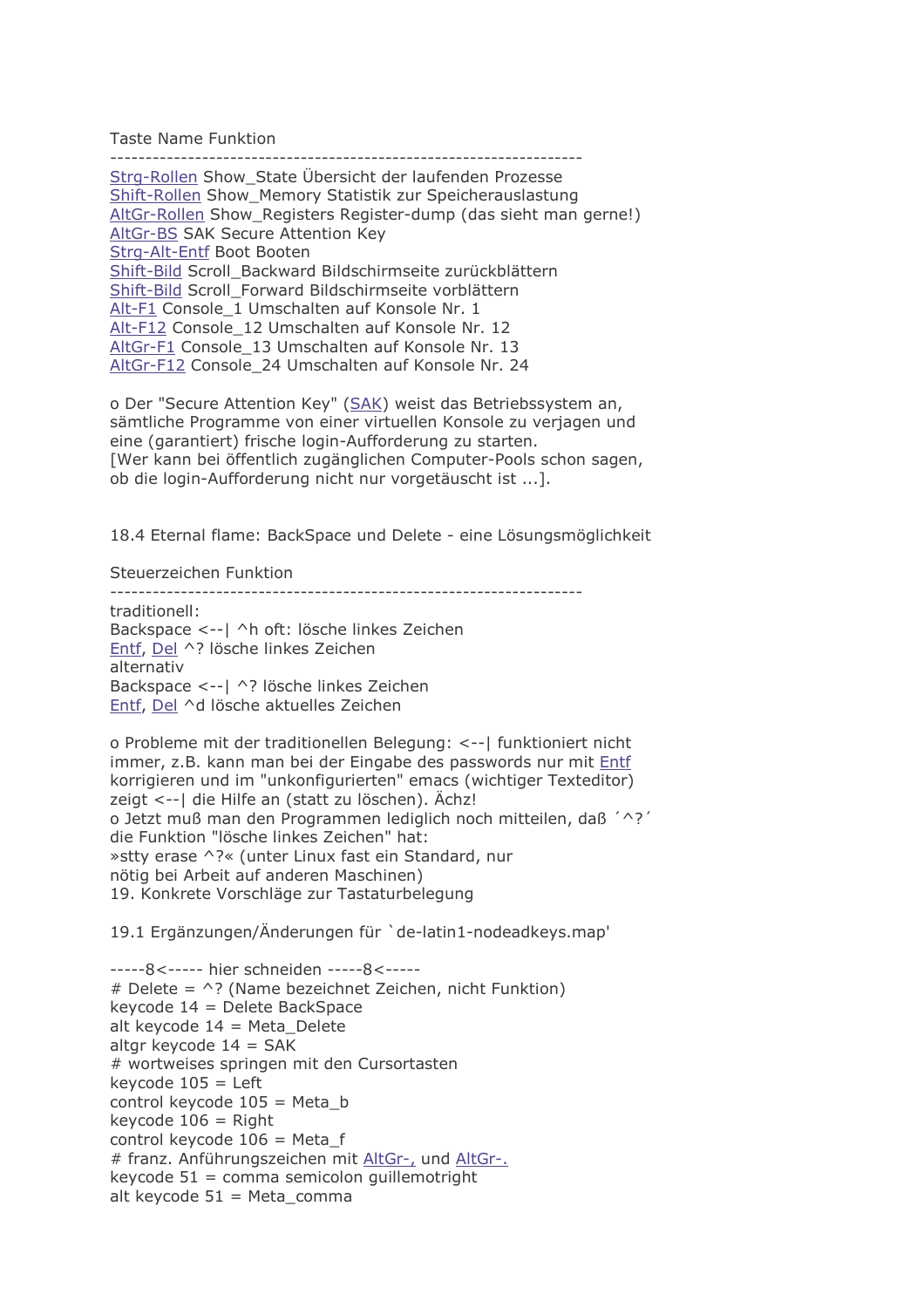```
shift alt keycode 51 = Meta less
keycode 52 = period colon quillemotleft
alt keycode 52 = Meta_period
shift alt keycode 52 = Meta_greater
string Find = "001" # Anfang der Zeile (emacs)
string Insert = "033[2~^" # Einfg (vt102)
string Remove = "\004" \# Lösche Zeichen (emacs)
string Select = "\005" # Ende der Zeile (emacs)
string Prior = "\033[5~" # vorherige Seite (vt102)
string Next = "\033[6~" # nächste Seite (vt102)
-----8<----- hier schneiden -----8<-----
```
o Empfohlener Name: 'de-hack1.map' (Kopie von Original verwenden) o Murphy's Gesetz: wie man die Escape-Sequenzen und Control-Zeichen auch wählt, irgendein Programm wird diese Einstellung NICHT akzeptieren.

o Erfolgsversprechendes Rezept: emacs-Tastenbelegung gemischt mit dem vt100-Standard. Diese Vorgehensweise ist zwar unsauber. macht aber die wenigste Arbeit (ist also im Zweifelsfalle wieder schnell rückgängig zu machen).

19.2 Nachbildung obiger Tastenbelegung im »xterm«

```
-----8<----- hier schneiden -----8<-----
xterm -fn 10x20 -xrm '\
XTerm*ttyModes: erase ^? intr ^c quit ^\\\
XTerm.VT100.Translations: #override \n\
KeyHome: string(0x01) \n\lnKeyEnd: string(0x05) \n\
KeyDelete: string(0x04) \n\
KeyBackSpace: string(0x7f) \n\
CtrlKeyLeft: string(0x1b) string("b")\n\
CtrlKeyRight: string(0x1b) string("f")\n'
-----8<----- hier schneiden -----8<-----
```
o Alle anderen Tasten sollten automatisch wie oben belegt sein. (Ansonsten: siehe ????) o Die Einstellungen zwischen -xrm '\ und ' kann man auch permanent als Xresourcen konfigurieren (siehe 51.).  $o "0x"$  = hexadezimale Notation =>  $0x1b$  = Escape;  $0x7f$  = Delete 19.3 Konfiguration der Programme

o Die Interpretation der Escape-Sequenzen und Control-Zeichen ist jedem Programm selbst überlassen.

 $\circ$   $\sim$ /.inputrc' konfiguriert "readline"-basierte Programme (z.B. »bash«). Um Umlaute mit solchen Programmen verarbeiten zu können, sind folgende Einstellungen notwendig.

-----8<----- hier schneiden -----8<----set meta-flag on set convert-meta off set output-meta on -----8<----- hier schneiden -----8<-----

o Manche Programme werten \$TERM aus und halten sich an die Vorgaben in den Dateien `/etc/termcap' oder `/etc/terminfo/' (siehe ????).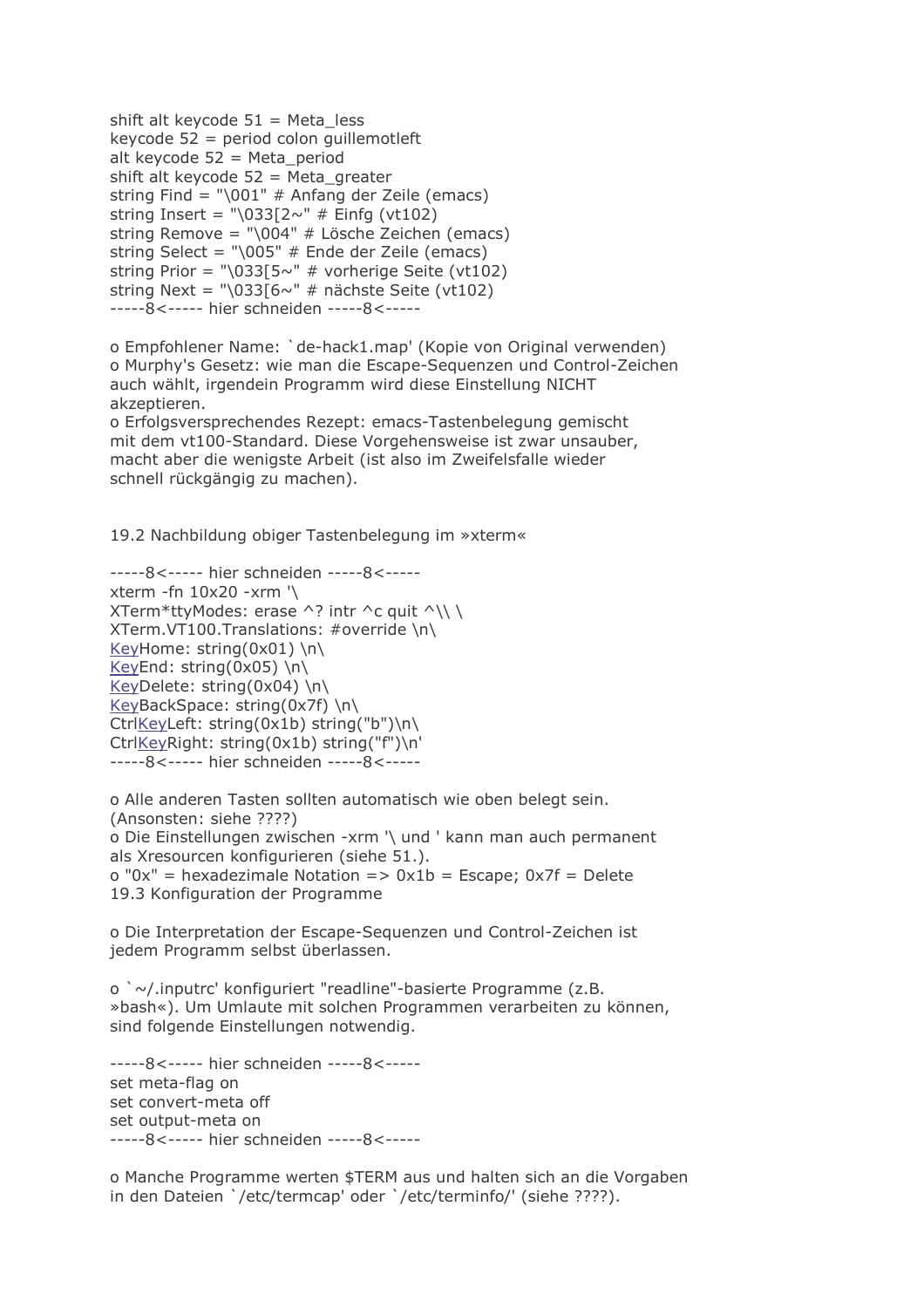o Die meisten Programme kochen ihr eigenes Süppchen.

o Weitgehend akzeptiert werden die (wenigen) Einstellungen des » stty«-Befehls. Z.B. gehört dazu die Festlegung, welches Control-Zeichen als "Backspace" (linkes Zeichen löschen) interpretiert werden soll. Siehe »stty -a ; stty --help | grep CHAR«

19.4 Beispielkonfiguration für den »emacs«

```
-----8<----- hier schneiden -----8<-----
;; Zuerst die Einstellungen für den Text-Modus
(global-set-key "\033[A" 'previous-line)
(global-set-key "\033[B" 'next-line)
(alobal-set-key "\033<sup>[C"</sup> 'forward-char)
(global-set-key "\033[D" 'backward-char)
(global-set-key "\033[H" 'beginning-of-line)
(global-set-key "\033[Y" 'end-of-line)
(global-set-key "\033[1~" 'beginning-of-line)
(global-set-key "\033[2~" 'overwrite-mode)
(global-set-key "\033[3~" 'delete-char)
(global-set-key "033[4~" 'end-of-line)(global-set-key "03355~" 'scroll-down')(global-set-key "033[6~" 'scroll-up)\dddot{ };; jetzt die Einstellungen für den X11-Modus
\ddots(global-set-key [delete] 'delete-char)
(global-set-key [home] 'beginning-of-line)
(global-set-key [end] 'end-of-line)
(global-set-key [prior] 'scroll-down)
(qlobal-set-key [next] 'scroll-up)
(global-set-key [C-right] 'forward-word)
(global-set-key [C-left] 'backward-word)
(global-set-key [C-prior] 'beginning-of-buffer)
(global-set-key [C-next] 'end-of-buffer)
-----8<----- hier schneiden -----8<-----
```
20. Terminals

o Als "Terminal" bezeichnet man ganz allgemein eine Kombination eines Bildschirms mit einer Tastatur.

o Zur besseren Ausnutzung der sündhaft teuren Großrechner wurden früher massenhaft grüne [?] Textmonitore mit klobiger Tastatur an jene angeschlossen; diese dienten als Terminals. o Da unter Linux die Kommandozeile immer noch Dreh- und Angelpunkt ist, haben Terminals nicht an Bedeutung verloren (allerdings hat sich ihr Erscheinungsbild gewandelt). o Heutzutage werden pro Monitor mehrere Terminals simuliert, sowohl

im Textmodus (Linux-Konsole oder Programm »screen«), als auch unter der grafischen Oberfläche "X11" (Programme »xterm« oder  $srxvt\&$ 

o Die Linux-Konsole simuliert mehrere vt102-Terminals.

o Terminals sind in erster Linie textbasiert, allerdings gibt es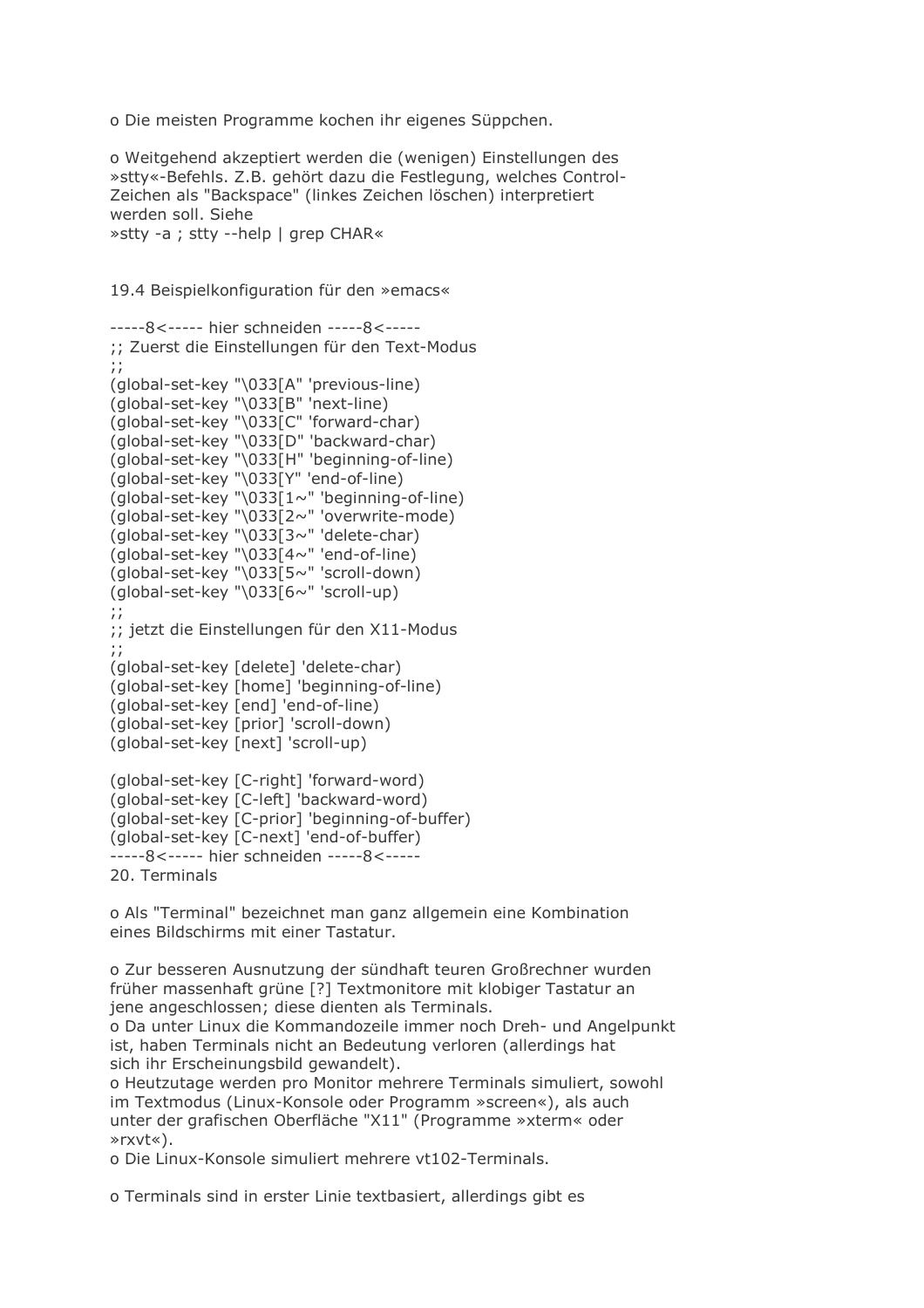auch Erweiterungen zur Darstellung von Grafiken (tek-Modus). o Insbesondere gibt es X-Terminals, diese sind NICHT textbasiert, sondern verstehen das Grafikprotokoll "X11".

20.1 Terminals unter Linux

o Wie alle Geräte unter Linux sind auch Terminals nur über spezielle Gerätedateien ansprechbar. (Und es gilt der alte Spruch: die Zugriffsrechte von Dateien wirken auch für die Geräte.)

Bsp.: »echo "Hallo"« »(sleep 2; echo "Hallo" > `tty`)&«

o Der Befehl »tty« zeigt die gerade benutzte Gerätedatei an. o Der Eigentümer einer Terminal-Gerätedatei sollte stets der Benutzer sein und die Zugriffsrechte an dieser Datei sollten niemals das Lesen für die Gruppe oder die Allgemeinheit erlauben (ansonsten kann man abgehört werden). o Das Schreibrecht an einer Terminal-Gerätedatei ermöglicht anderen Benutzern, eine Nachricht erscheinen zu lassen.

Bsp.: »mesq y; write \$LOGNAME«

o Löschen des Schreibrechts mit »mesg n«

o Nur die virtuellen Konsolen von Linux (vt102-Terminals) stehen direkt mit Hardware in Kontakt (VGA-Monitor, PC-Tastatur).

Gerätedateien: »Is -I /dev/tty[0-9,a-f]

o Die restlichen Terminals von Linux sind "Pseudo-Terminals", d.h. statt eines Monitors ist eine weitere Gerätedatei nachgeschaltet. die den Output an ein Programm weiterreicht (siehe 17.). Erst dieses Programm kümmert sich dann um die Darstellung auf einem Monitor (Bsp.'e: "X11", »screen«). Im Extremfall ist dieser Monitor an einem ganz anderen Computer angeschlossen (Bsp.: »telnet«-Sitzung)

Gerätedateien: »Is -I /dev/tty[pqrstuvwxyzABCDE][0-9,a-f]« 20.2 Ausgabe von Text

o Wegen der Netzwerkfähigkeiten von Linux sind Bildschirmspeicher und Monitor evtl. in/an einer ganz anderen Maschine, d.h. können u.U. nicht direkt angesprochen werden.

o Außerdem ist der direkte Zugriff auf die Hardware zur Vermeidung allgemeinen Chaos i.d.R. dem Betriebssystemkern vorbehalten (man denke insbesondere an die "konkurierenden" virtuellen Konsolen).

o Stattdessen gibt es spezielle Steuerzeichen, die nicht als Zeichen auf dem Bildschirm dargestellt werden, sondern die bestimmte Funktionen auslösen. Bsp.: »echo -e "\033[2;20H Hallo Welt "; sleep 5«

[WARNUNG: Der vt102-Standard ist nur einer von vielen, es ist also eine denkbar schlechte Idee, obige Steuerzeichen tatsächlich in einem Programm zu verwenden. Siehe 20.8]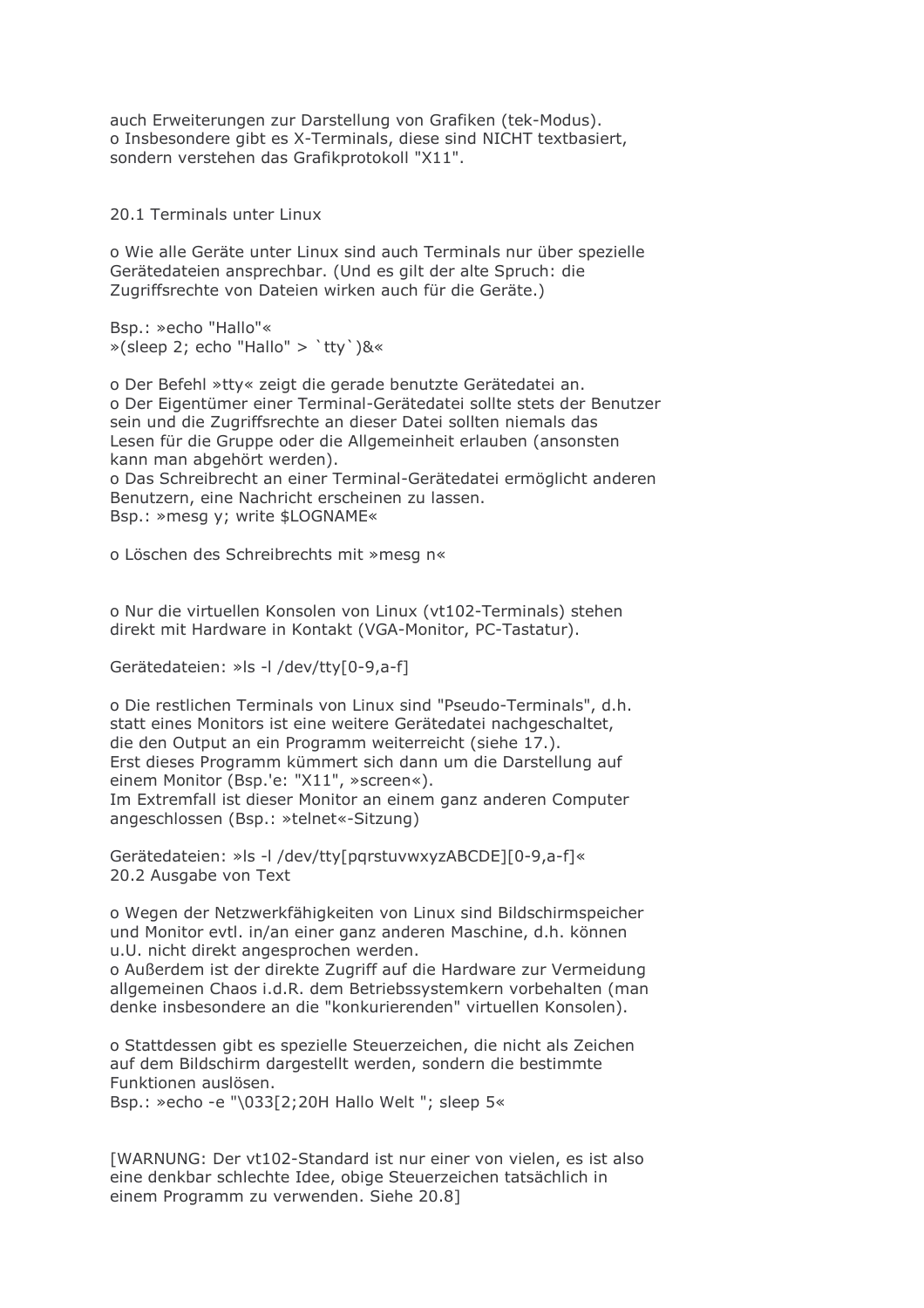o Anders ausgedrückt: Gewöhnliche Buchstaben und Sonderzeichen können direkt ausgegeben werden, Funktionen wie "setzte den Cursor an die 10. Spalte" müssen vom Programm mit Escape-Sequenzen ausgedrückt werden.

o Diese Escape-Sequenzen können (auch im Textmodus) problemlos mit den eigentlichen Daten über ein Netzwerk von Computern (z.B. Internet) verschickt werden.

20.3 Eingaben über die Tastatur

o Siehe 18.1. Zugunsten der Verständlichkeit habe ich auf eine strengere Reihenfolge verzichtet.

#### 20.4 Terminaltypen

o Es gibt Terminals verschiedener Bauart, sie unterscheiden sich in Leistungsfähigkeit und Escape-Seguenzen (siehe 20.2). o Der Typ des Terminals wird den Programmen durch die Umgebungsvariable "TERM" mitgeteilt.

Bsp.: »echo \$TERM« » export TERM=vt100« (siehe 22.4)

o Gängige Werte für "TERM" sind: "linux": die Linux-Konsole "xterm": Fenster mit Kommandozeile unter X-Windows "vt100": Standardwert ("grüner Textmonitor")

o Die Fähigkeiten des Terminals und die zugehörigen Escape-Sequenzen werden beschrieben durch - die Datei `/etc/termcap' ("Terminal Capabilities") und - die alphabetisch in Verzeichnissen geordneten Dateien unter `/usr/lib/terminfo'.

o Jedem Programm ist es selbst überlassen, ob und mit welcher Methode es diese Informationen auswertet. 20.5 Konfiguration der Terminaleigenschaften

o »stty«: grundlegende Eigenschaften konfigurieren Bsp.: »stty -a« » stty rows 10 cols 40« (10 Zeilen, 40 Spalten) »stty erase ^? susp ^z start ^g stop ^s werase ^w« » stty erase ^h« (falls <-| nicht funktioniert)

o Terminal für Nachrichten sperren: »mesq n« (dieses Kommando ändert die Zugriffsrechte an der zugehörigen Gerätedatei)

20.6 Terminal in Ordnung bringen

o Scheint das Terminal "abgestürtzt" zu sein? Meist hat man versehentlich Strg-S gedrückt, wodurch die Ausgabe angehalten wird. Ein Strg-Q bringt den Datenstrom wieder in Gang. o Das Kommando »reset« versetzt ein Terminal in einen "brauchbaren" Zustand (notfalls "blind" eintippen).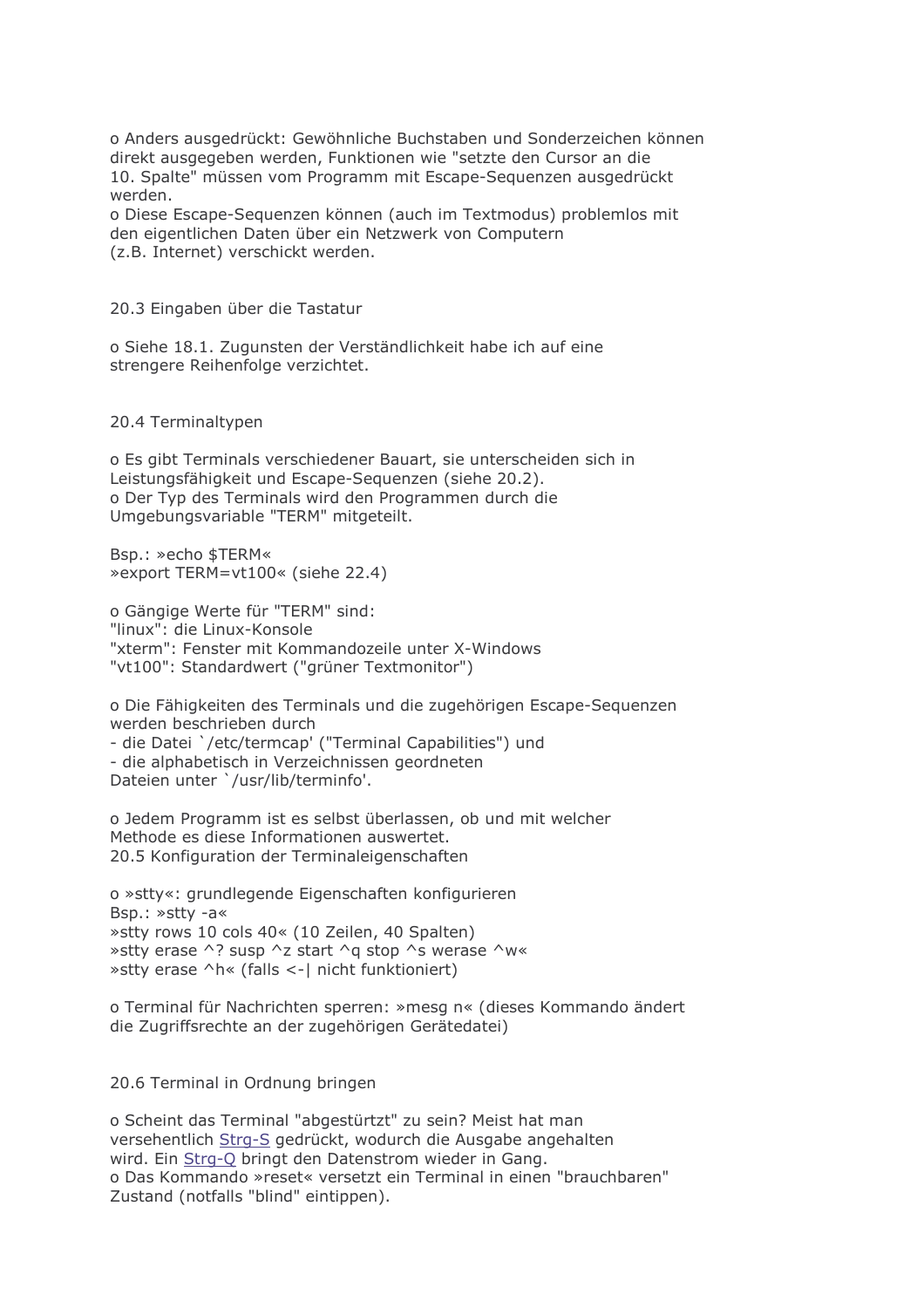o Drücken der Tastenkombination Strg-L frischt den Bildschirm auf. o »clear« löscht den Bildschrim (Vorsicht: nur der sichtbare Ausschnitt wird gelöscht, nicht nach oben herausgerutschte Zeilen). o Falls die tatsächliche Größe (Zeilen mal Spalten) nicht richtig eingestellt ist: »resize«

### 20.7 Zubehör

o Virtuelle Terminals: das Programm »screen« stellt die gleichen Funktionen wie die Linux-Konsole zur Verfügung (oder war es umgekehrt?); darüberhinaus kann man es "schlafen" legen oder an ein anderes Terminal "umziehen".

o Mit »ttysnoop« kann root Benutzer ausspionieren (der Gebrauch dieses Programms kann strafbar sein).

#### 20.8 Programmierung

o "ncurses": C-Bibliothek zur Bildschirmsteuerung o "slang": alternative Bibliothek zur Bildschirmsteuerung

o »tput«: elementare Bildschirmsteuerung aus shell-Skripten heraus Bsp.: »tput clear; tput cup 2 20;  $\setminus$ echo "Hallo Welt"; sleep 5«

o »dialog«: Dialog-Boxen für shell-Skripte (hübsch, aber für komplexere Programmen zu unkomfortabel in der Bedienung UND zu umständlich in der Programmierung) Bsp.: »dialog --yesno "Ja oder Nein?" 7 30« 21. ascii-Kunst und -Unterhaltung

21.1 ascii

o "ascii" ist ein Standard, der die Buchstaben des englischen Alphabets und einige Sonderzeichen mit Nummern versieht. o In der Umgangssprache wird "ascii" als Synonym für "nur aus Text bestehend" verwendet (keine Umlaute, usw.!). o "ascii" umfasst  $128 = 2*2*2*2*2*2*2 = 2^2$  verschiedene Zeichen; man spricht daher auch von einem 7-bit Zeichensatz. o Nicht darstellbare ascii-Zeichen: Nr. 0 - 31, 127. Es handelt sich dabei um die control-sequenzen:

^@ ^A ^B ^C ^D ^E ^F ^G ^H ^I ^J ^K ^L ^M ^M ^N ^O ^P ^O ^R  $\overline{X}$   $\overline{Y}$   $\overline{Y}$   $\overline{Y}$   $\overline{Y}$   $\overline{Y}$   $\overline{Y}$   $\overline{Y}$   $\overline{Y}$   $\overline{Y}$   $\overline{Y}$   $\overline{Y}$   $\overline{Y}$   $\overline{Y}$   $\overline{Y}$   $\overline{Y}$   $\overline{Y}$   $\overline{Y}$   $\overline{Y}$   $\overline{Y}$   $\overline{Y}$   $\overline{Y}$   $\overline{Y}$   $\overline{Y}$   $\overline{$ 

o Darstellbare ascii-Zeichen: Nr. 33 - 126

Bereich Zeichen

 $32-47$ ! " # \$ % & '() \* +, -, / 48-57 0 1 2 3 4 5 6 7 8 9  $58-64$  : ; < = > ? @ 65-90 ABCDEFGHIJKLMNOPORSTUVWXYZ  $91 - 96$   $\left[ \ \ \right]$  ^ 97-122 a b c d e f q h i j k l m n o p q r s t u v w x y z 123-126  $\{ | \}$  ~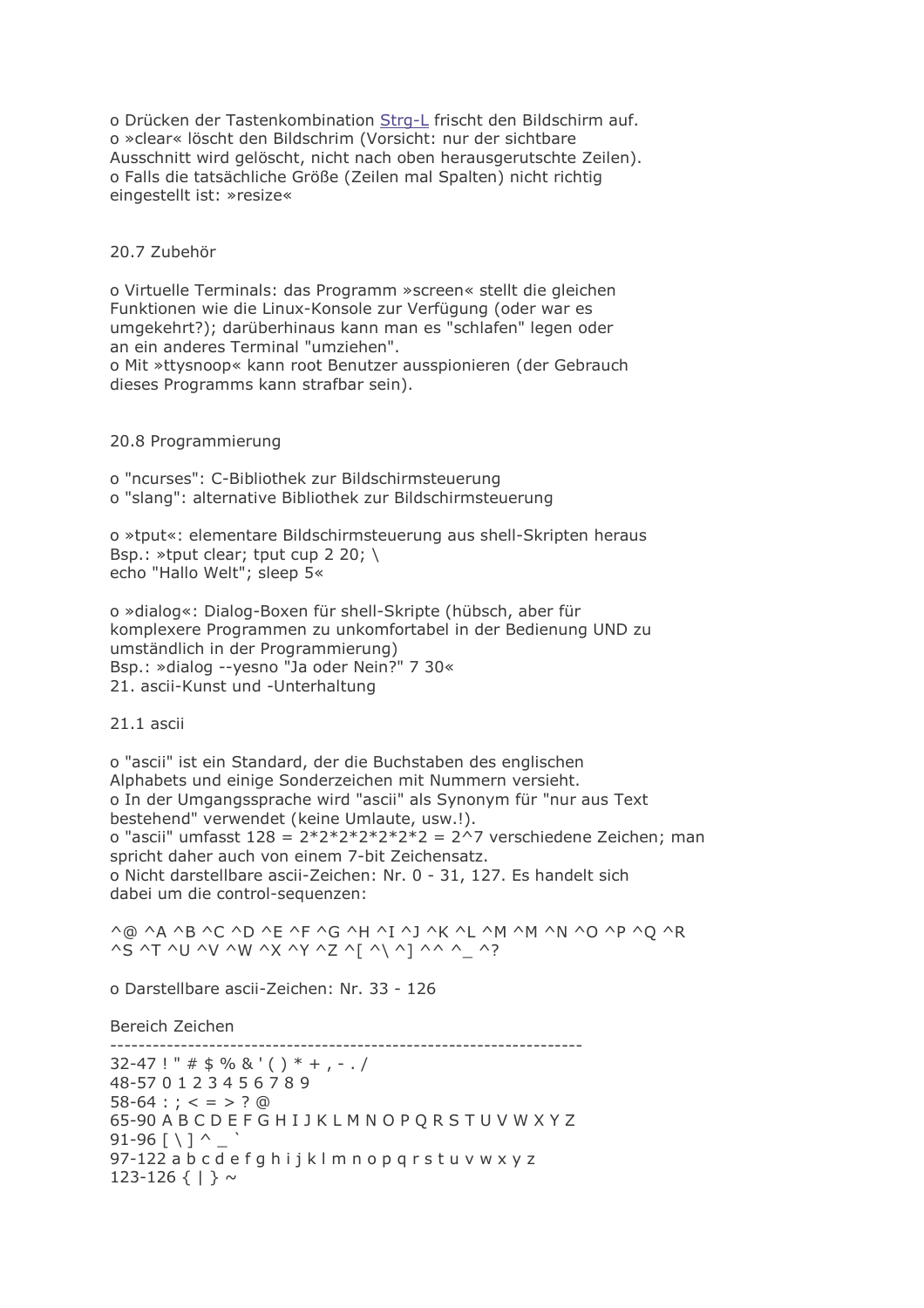# 21.2 ascii-art

/ \ \_-' o "ascii-art" ist die Kunst, mit den / \-"- \_ / darstellbaren ascii-Zeichen Bilder zu  $-\frac{1}{2}$  /  $\frac{1}{2}$  schaffen / \ o Beispiele und umfangreiche Dokumentation / "o. lo } unter der URL:  $|\n\rangle$ , http://gagme.wwa.com/~boba/fag.html>  $\setminus$  $\sqrt{2}$  $\Box \backslash$ .// o Es gibt zahlreiche Werkzeuge zur Erstellung / '-\_\_\_\_\_' von "ascii-Art", z.B. »figlet« / Bsp.: »echo "Halo" | figlet«

-' o "ascii-animations" sind kleine ascii-Filme (Vorsicht, vereinzelt anstössige Inhalte!)

21.3 ascii-Spiele

o Alle textbasierten Spiele haben eine lange Tradition: sie liessen sich schon mit den technischen Mitteln der 80er spielen ... Bsp.: »emacs -f gomoku«

o Diese Spiele beziehen Ihren Reiz vornehmlich aus dem Mehrspieler-Modus und der damit verbundenen Kommunikation; meist sind per Internet mehrere dutzend Spieler verbunden. o Mehr über Spiele im Abschnitt 46.5 22. Die »bash«

22.1 Allgemeines zu shells

o Es gibt unterschiedliche shells (z.B. »tcsh«, »pdksh«, »zsh«), unter Linux ist die »bash« ("bourne again shell") weit verbreitet. o Die folgende Beschreibung bezieht sich nur auf die »bash«.

# 22.2 Konfiguration

o Konfigurationdateien für die interaktive Benutzung werden wie shell-Skripte (siehe 24.) geschrieben: /etc/profile (globale Konfiguration)  $\sim$ /.bash login,  $\sim$ /.profile (pers. Konfiguration)  $\sim$ /.bash logout (vor dem Verlassen)

```
-----8<----- hier schneiden -----8<-----
EDITOR='emacs' # siehe 22.4
PAGER='less -MMI' # siehe 9.1
LESS="-MMI"
LESSCHARSET=latin1
CDPATH="....: $HOME" #
ignoreeof=1 # Zweinmal Strg-D drücken zum Ausloggen
export ignoreeof CDPATH EDITOR LESS LANG LESSCHARSET PAGER
```

```
umask u=rwx,g=rx, o= # Zugriffsrechte für neu erzeugte Dateien
# (Widerspruch: entspricht »umask 027«!)
alias II = 'Is - I' # siehe 22.10function which () { type -path "\mathcal{S}@"; } # siehe 22.11
```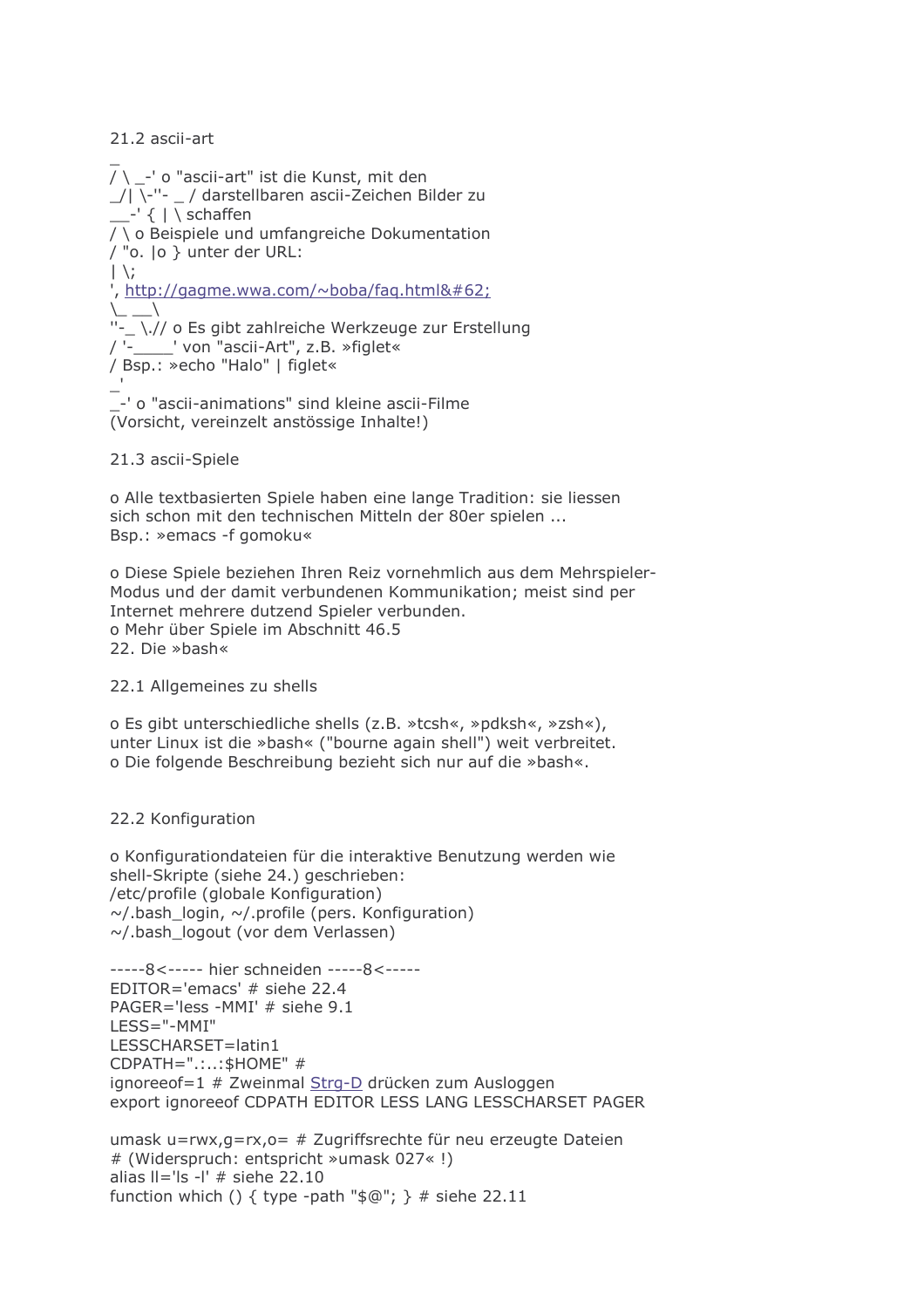export -f which -----8<----- hier schneiden -----8<-----

o Konfigurationsdatei, die nur auf shell-Skripte wirkt:  $\sim$ /.bashrc (pers. Konfiguration)

o Tastenbelegung (siehe ????) und Anzeige von Umlauten:  $\sim$ /.inputrc (keine Kommentare!)

22.3 Eingabehilfen

o Kommandozeileneditor: die eingegebenen Kommandos lassen sich ähnlich wie in einem Editor bearbeiten; siehe Anleitung zum Editor emacs (siehe 9.5).

o Vergangenheitsbewältigung: die shell merkt sich alle ausgeführten Befehle ("command line history"):

- per Cursortasten kann man herumstöbern

- gezieltes Suchen mit Strg-R

o Tippfaulheit auch ohne Maus möglich: - einmal Tab vervollständigt Programm- und Dateinamen (engl: "completion"), falls eindeutig möglich - zweimal Tab zeigt alle Möglichkeiten an 22.4 Umgebungsvariablen

o Umgebungsvariablen beeinflussen sowohl die Kommandozeile selbst, als auch die in ihr gestarteten Programme. o Setzen von Variablen innerhalb der shell durch einfache Zuweisung. Bsp.: »PS1='\h \u \w Kommandozeile:'«

o Setzen mit Vererbung an Kindprogramme durch »export« Bsp.: »export TERM=vt100«

o Anzeige aller gesetzten Variablen mit »set« oder »env« o Löschen mit »unset« Bsp.: »unset PATH«

o Beispiele für Umgebungsvariablen

Variablenname enthält Wert für

CDPATH Verzeichnisse, die von »cd« durchsucht werden **EDITOR Bevorzugter Editor** PAGER Bevorzugter Dateibetrachter PATH Verzeichnisse, die nach ausführbaren Programmen durchsucht werden PRINTER Bevorzugter Drucker (Standard-Drucker) PS1 Prompt der bash PS2 dito auf der 2. Ebene PWD "Working Directory" (aktuelles Verzeichnis) **TERM Terminaltyp** VISUAL Bevorzugter Dateibetrachter

o Wichtigste Variable: \$PATH. Alle in dieser Variablen aufgelisteten Verzeichnisse werden automatisch nach Programmen durchsucht, d.h. anstelle des Kommandos »/bin/ls« ist auch die Kurzform »ls« erlaubt.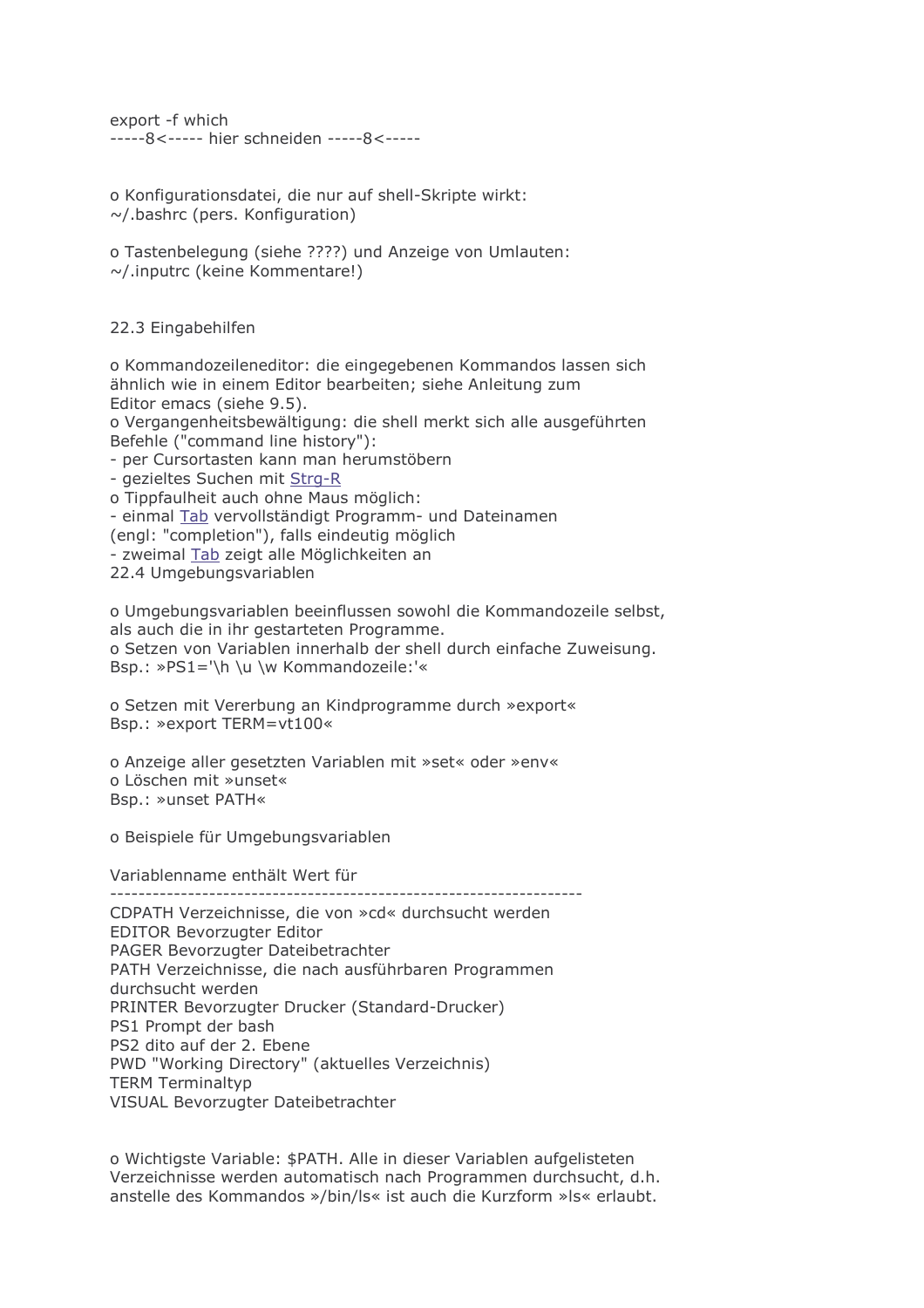Bsp.: »which Is« (bezieht sich auf \$PATH, vgl. 20.1)  $\ast$ hash«

22.5 Umleitungen

o Jedes Programm öffnet 3 "Kanäle" (Dateien, siehe 30.13) für die folgenden Zwecke Eingabe (0), Ausgabe (1), Fehlermeldungen (2)

o Ohne weitere Vorkehrungen sind diese automatisch mit dem gerade verwendeten Terminal verbunden. o Eingabeumleitung (aus Datei in Programm) mit '<' Bsp.: »mail truemper < viele Gruesse«

o Ausgabeumleitung (von Programm in Datei) mit '>' Bsp.: »cat /proc/cpuinfo > meinSystem« » cat /proc/meminfo >> meinSystem« (Anhängen)

o Fehlerumleitung mit '2>' Bsp.: »make zImgae 2> Fehler« » make zImage & > Fehler« (inkl. Ausgabeumleitung) 22.5 Röhren zur Datenweitergabe

o Bei einer Röhre (engl. "pipe") erhält das nachfolgende Programm die Ausgabe des vorhergehenden Programms als Eingabe. Eine Röhre ist also ein Umleitung in ein anderes Programm (anstatt in einer Datei).

Bsp.: »cat viele Gruesse | mail truemper« » mail truemper < viele\_Gruesse« (ohne Röhre)

o Röhren können aus mehreren Stücken bestehen. Bsp.: »grep bash /etc/passwd | sort | more«

o Rückgabewert: der des letzten Befehls in der Röhre

22.7 Rückgabewerte

o Jedes Programm gibt nach Beendigung eine Zahl an die bash zurück, die Auskunft über aufgetretene Fehler gibt. o Die Umgebungsvariable '\$?' enthält diesen Wert - bis zum Ausführen des nächsten Befehls (!). o Der Rückgabewert '0' bedeutet "kein Fehler".

22.10 Aliase

o Aliasse dienen zur Umbenennung von Kommandos oder zur Abkürzung von Kommandos. o Aliase sind nur im interaktiven Modus wirksam (d.h. nicht in shell-Skripten) und können keine Argumente verarbeiten.

-----8<----- hier schneiden -----8<----alias  $II = 'Is - I'$ alias la='ls -la' alias dir='ls -l' alias del='rm -i' # bei DOS-Entzugserscheinungen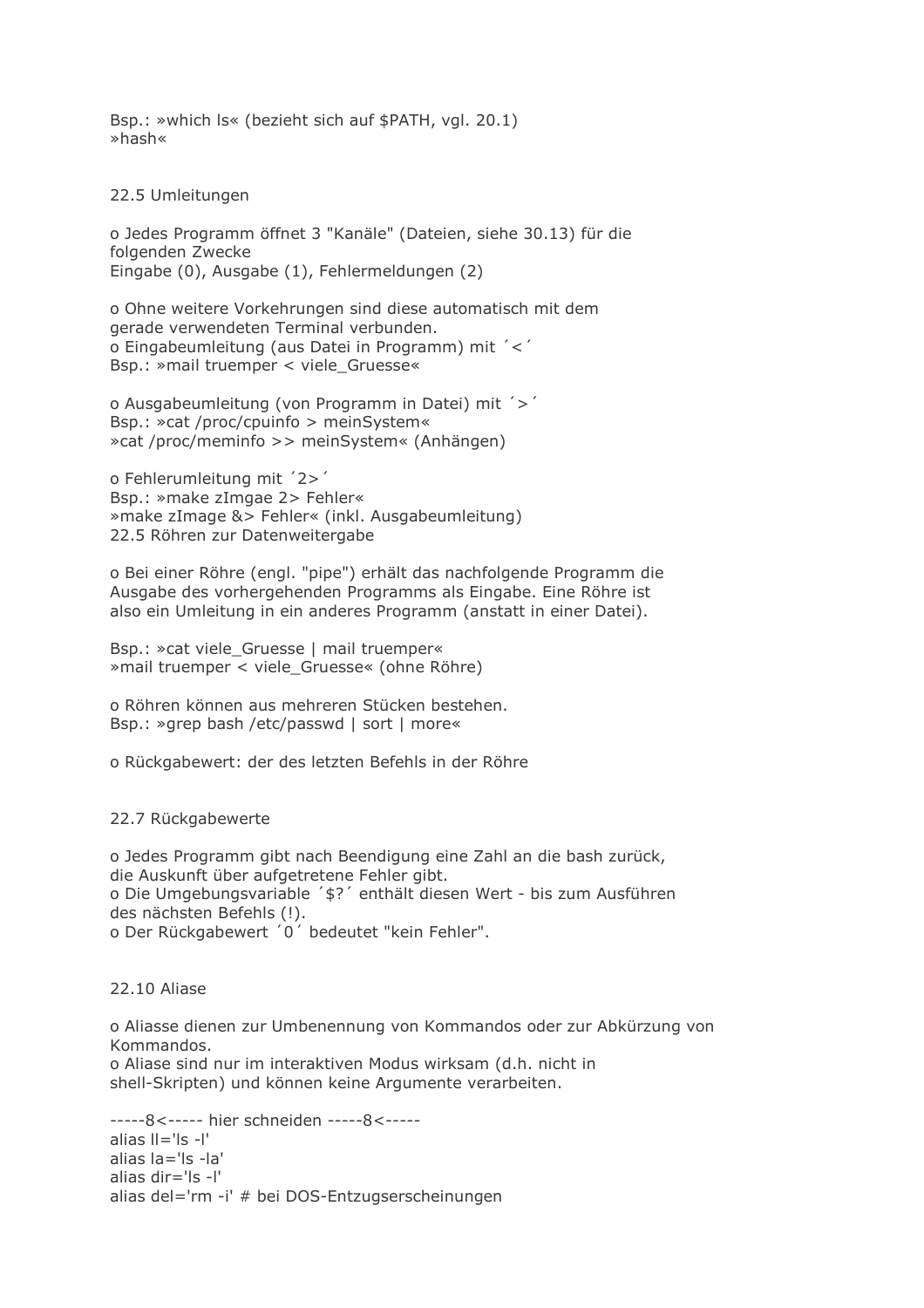alias more='less -MM' alias unix2dos='recode lat1:ibmpc' alias dos2unix='recode ibmpc:lat1' alias unix2mac='recode lat1:applemac' alias mac2unix='recode applemac:lat1' alias talk='ytalk' alias weg='clear; logout' -----8<----- hier schneiden -----8<-----

22.11 Funktionen

o Funktionen dienen wie aliasse zur Definition "neuer" Kommandos, sind aber auch in shell-Skripten verfügbar und können mit Argumenten aufgerufen werden.

-----8<----- hier schneiden -----8<----function which () { type -path " $\mathcal{S}$  (0"; } function setenv () { export  $$1="$2";$  } function unsetenv () { unset " $\mathcal{F}$  @"; } export -f which seteny unseteny -----8<----- hier schneiden -----8<-----22.8 Kommandolisten

o Man kann mehrere Kommandos hintereinander angeben (verketten), nur muß man der shell mit speziellen Zeichen anzeigen, wo ein Kommando endet und wo das nächste beginnt.

Bsp.'e: »make dep && make clean && make zImage« (siehe 55.4)

Zeichen Bedingung zur Ausführung Fehler-Rückgabewert & keine stets 0 ; vorheriger Befehl beendet des zuletzt ausgef. Befehls && vorheriger Befehl erfolgreich ------------ " ------------|| -- " -- Befehl mißlungen ------------ " ------------

o Braucht ein Programm eine Möglichkeit zur Eingabe, so muß bei Verwendung von '&' diese notfalls per Umleitung aus einer Datei gegeben sein (auch für die Ausgabe empfohlen).

Bsp.: »make zImage &> MakeMeldungen &«

23. Ausführen von Kommandos und Ersetzungen

o Vor dem Ausführen einer Zeile mit Kommandos führt die shell Erweiterungen und Ersetzungen im eingegebenen Text durch. Diese lassen sich z.B. mit »set -x« anzeigen.

erweitert/ersetzt durch Beispiel

a{d,c,b}e alle Kombinationen »echo a{d,c,b}e«  $\sim$  home-Verzeichnis »echo  $\sim$ « »cd ~root«

\$var Wert der Variablen "var" »echo \$PATH«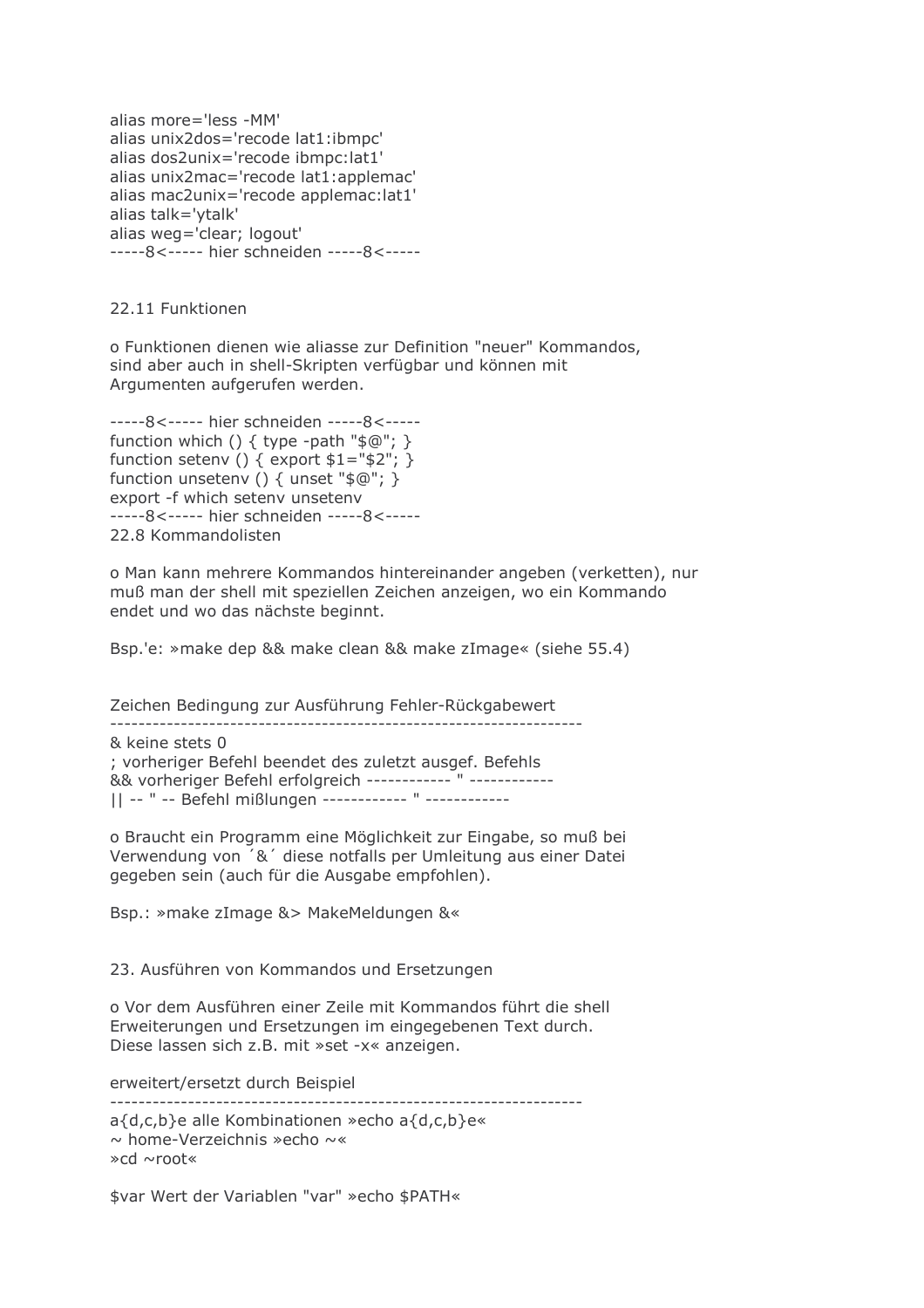\$(bfhl) Ausgabe des Befehls "bfhl" »rm \$(find /tmp -atime +3)« bfhl' wie oben »rm 'find /tmp -atime  $+3$ ' «  $\frac{2}{3}((x+y))$  Wert der Operation x+y »echo  $\frac{2}{3}((1+1))$ «

\* mögliche Dateinamen »Is -I /dev/lp\*« ? einzelne Zeichen von Dateinamen [abc] Zeichen von Dateinamen »Is -I /dev/lp[12]«

o Nach dem Anwenden obiger Regeln werden alle selbst nicht gequoteten Vorkommen der Zeichen '\', '`', and '"' entfernt.

o Die sicherste Methode zur Weiterverwendung der Ausgabe eines Befehls als Argumente für einen weiteren Befehl ist das Programm »xargs«; Nachteil: langsamer Bsp.: »find /tmp -atime +3 -print0 | xargs -r0 rm --«

[Letzteres ist NICHT möglich mit dem Kommando  $\ast$ find /tmp -atime +3 l rm -- «. da die Ausgabe von »find« (eine Liste mit Dateien) nicht als Eingabe an »rm« übergeben werden soll, sondern als Argument] 24. Shell-Skripte

o Alle genannten Kommandos können auch in eine Datei geschrieben werden, die dann Zeile für Zeile von der shell abgearbeitet wird. o Beginnt eine solche Datei mit "#!/bin/sh" und setzt man die Ausführungsrechte (siehe 7.5), so wird die Datei zum Programm. o Zu lange Kommandozeilen können mit '\' umgebrochen werden (siehe 6.6).

o Anwendungsbereich: kleinere Aufgaben der Systemverwaltung. o Alternativen: andere Skriptsprachen (»python«, »perl«) (Skripte zum Booten müssen mithilfe der bash realisiert werden!).

-----8<----- hier schneiden -----8<----- $\#!/bin/sh$ 

# Der Eintrag '#!' besagt: um den Inhalt dieser Datei auszuführen, # muß das Programm »/bin/sh« verwendet werden.

# Kommentare beginnen mit dem Zeichen '#'. Diese Zeilen sind also # Kommentarzeilen und werden nicht ausgeführt.

# Ein Protokoll aller Fehlermeldungen in die Datei `/tmp/tracefile' # schreiben (siehe '/etc/X11/Xsession') exec 2> /tmp/tracefile

# Debug-Modus einschalten (Meldungen zählen als Fehlermeldungen)  $set -x$ 

# Abschnitt 1: Variablenzuweisung SERVICE="Winfried" # einfacher Text CLIENT=\$LOGNAME # Wert einer anderen Variablen GREETING="Hello \$CLIENT" # beides gemischt

HOST= `hostname` # Ausgabe des Befehls »hostname«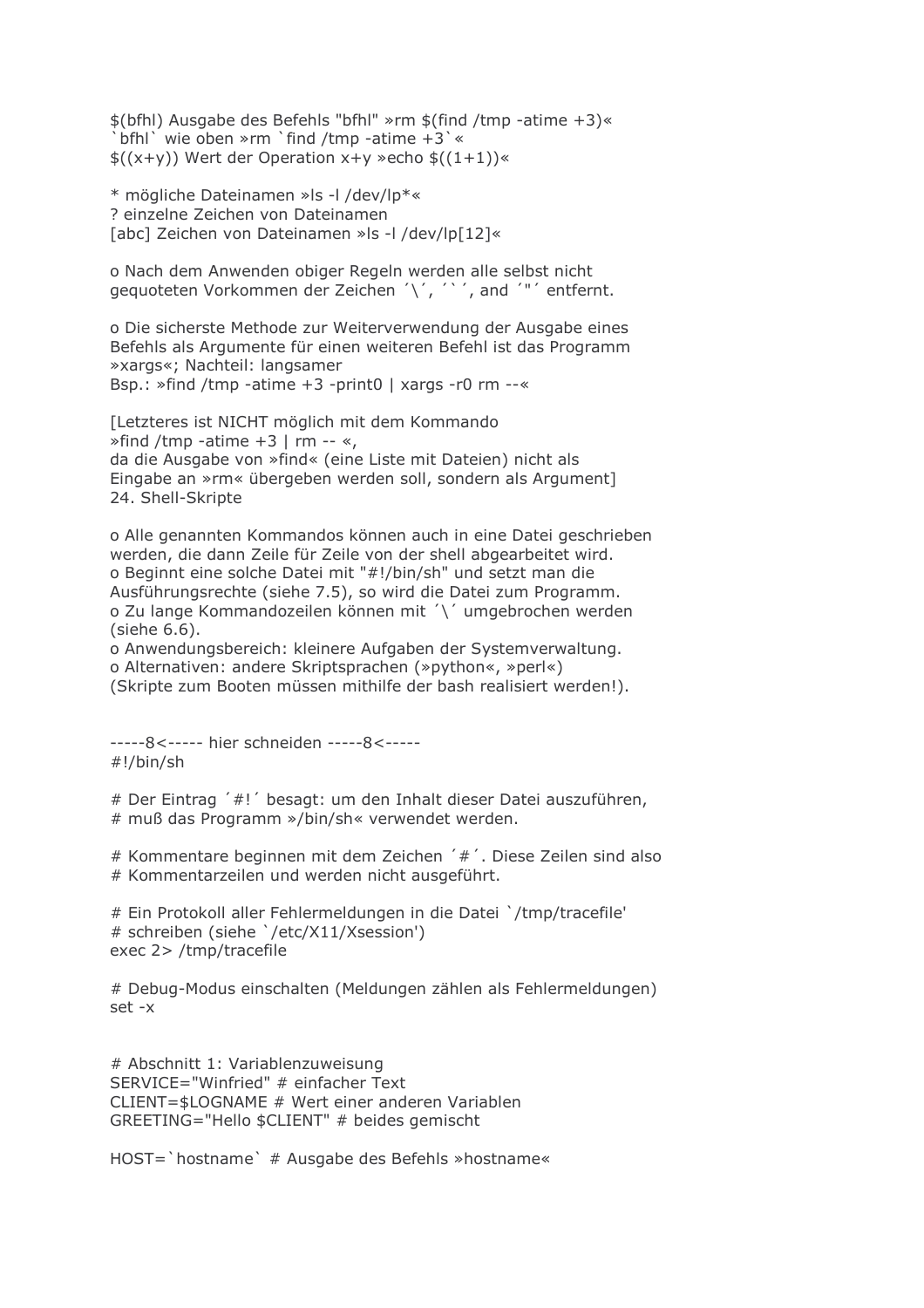```
# Abschnitt 2: Ausgabe von Text
echo "$GREETING" # eine Zeile Text
echo -e "\007\007\007" # Steuerzeichen mit -e (oktales
# Format:
# 7 -> \007, 8 -> \010, 9 = \011cat << EOM # alles bis zum EOM (End Of Menu)
Chez $HOST
Plez enter a number, honey
No.
1 Margaritha
2 Funghi
3 Mista
4 additional roaches
EOM
# Abschnitt 3: Eingaben durch den Benutzer
read EINGABE # Eingabe mit enter abschliessen
echo "What else do you want?"
cat - > /tmp/misc # Eingabe mit Strg-D abschliessen
# - Standard-Eingabekanal
# Abschnitt 4: bedingte Ausführung
if \lceil "$CLIENT" = "gates" \rceil \# \sqrt[3]{\ast} ist ein link auf das Programm
then # \times test \timesecho "Who let you in?"
fi
case $EINGABE in
1)echo "Pizza Margeritha" >> /tmp/order-$$;;
2|4)echo "The roaches have eaten the mushrooms";;
3)echo "Pizza Mista" >> /tmp/order-$$;;
^*)echo "We don't offer that.";;
esac
# Abschnitt 4: abgezählte Wiederholungen
for i in 0 1 2 3 4 5 6 7 8 9 a b c d e f
do
echo "Wert der Schleifenvariable i ist: $i" # einfallsreich!
done
# abgezählt ... naja irgendwie schon!
for i in /dev/lp*
d<sub>o</sub>tunelp $i # An welcher Gerätedatei hängt der Drucker?
done
# für jede Zeile in einer Datei etwas ausführen
IFS = "\mathbb{R}" # IFS enthält jetzt das Zeichen
# "neue Zeile"
```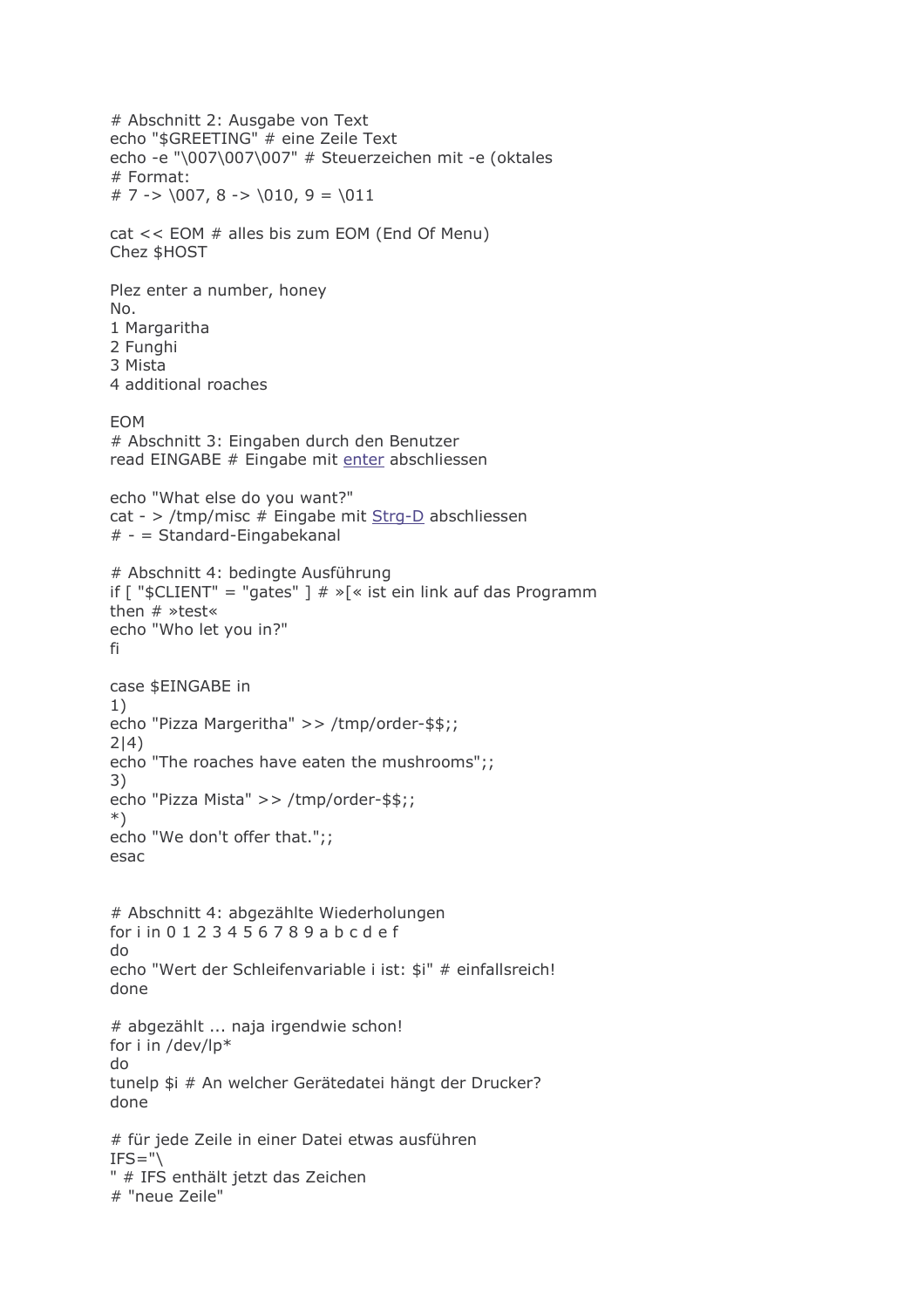```
for i in 'cat /tmp/misc'
do
echo "$i is out."
done
IFS="# Abschnitt 5: Verarbeitung von Parametern
echo "Der Programname ist: $0"
echo "Die ersten 3 Parameter lauten: $1 $2 $3"
echo "Sie riefen das Programm mit folgenden Parametern auf: $@"
-----8<----- hier schneiden -----8<-----
25. shell-Skripte aus der Praxis
o Dateien finden und löschen (Vorsicht - ein Fehler und das ganze
System kann hops-gehen!)
-----8<----- hier schneiden -----8<-----
# /etc/cron.daily/standard: standard daily maintenance script
# Wenn
# '/tmp' ein Verzeichnis ('-d') ist und ('-a')
# '/tmp' kein ('!') symbolischer link ('-L') ist und
# das Wechseln nach `/tmp' erfolgreich ist
if [ -d /tmp -a ! -L /tmp ] && cd /tmp
then
# Finde alle Dateien ('-type f'), die länger als 3 Tage
# nicht mehr angefaßt wurden ('-atime +3') und reiche die
# Dateinamen über »xargs« an »rm« (löscht Dateien) weiter.
find . - type f - atime +3 - print0 | xargs - r0 rm - f --
# Finde alle Verzeichnisse ('-type d'), die seit mehr als
# 1 Tag nicht mehr verändert wurden ('-mtime +3') und
# reiche die Dateinamen über »xargs« an# »rmdir« weiter.
find . ! - name . -type d - mtime +1 -print0 |\ranglexargs -r0 rmdir -- >/dev/null 2>&1
fi
-----8<----- hier schneiden -----8<-----
o Sicherheitskopien von wichtigen Dateien anfertigen
-----8<----- hier schneiden -----8<-----
# /etc/cron.daily/standard: standard daily maintenance script
bak=/var/backups
umask 022 # Geschmackssache!
# Wenn das Wechseln nach /var/backups erfolgreich ist
if cd $bak
then
# Vergleiche Sicherheitskopie mit Original und erzeuge ggf.
```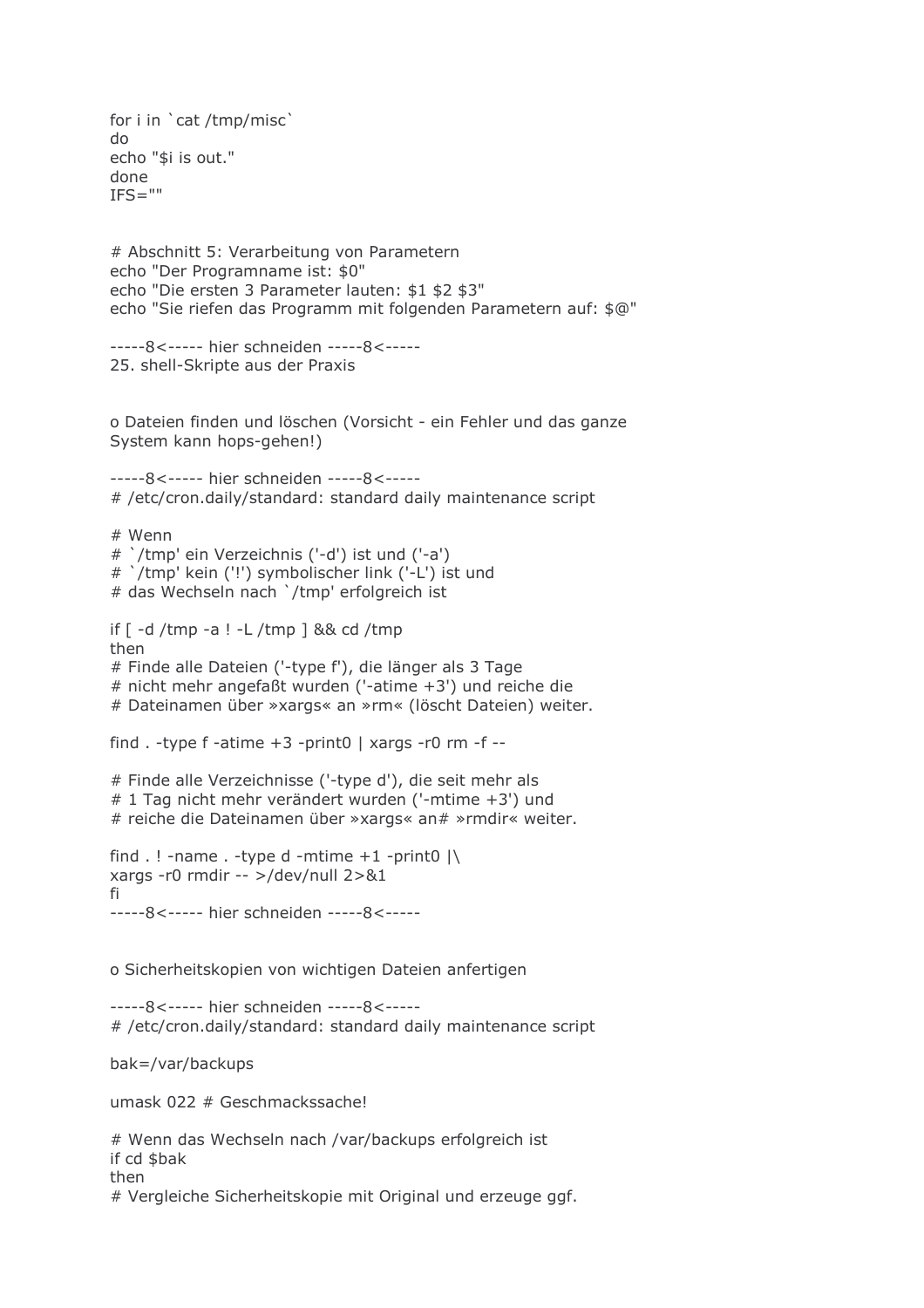```
# eine aktuelle Kopie
```

```
cmp -s passwd.bak /etc/passwd || cp -p /etc/passwd passwd.bak
cmp -s group.bak /etc/group || cp -p /etc/group group.bak
fi
-----8<----- hier schneiden -----8<-----
o Starten eines daemons
-----8<----- hier schneiden -----8<-----
#!/bin/sh
# /etc/init.d/xdm: start or stop XDM.
test -x /usr/bin/X11/xdm || exit 0
case "$1" in
start)
start-stop-daemon --start --verbose --exec /usr/bin/X11/xdm
\dddot{a}stop)
start-stop-daemon --stop --verbose --exec /usr/bin/X11/xdm
\dddot{a}\astecho "Usage: /etc/init.d/xdm {start|stop}"
exit 1
esac
exit<sub>0</sub>-----8<----- hier schneiden -----8<-----
26. Prozesse
26.1 Programme
```
o Um den Inhalt einer Datei (Skript-Text oder Maschinencode) ausführen zu können, muß das Zugriffsrecht 'x' ("executable", siehe 7.5) gesetzt sein. Bsp.: »chmod a+x Mein\_Programm« (z.B. Skript aus 24.)

o Mithilfe der Zugriffsrechte kann die Ausführung eines Programms

bestimmten Benutzern oder Benutzergruppen vorbehalten werden. o Ein Programm wird nach dem Start als "Prozeß" bezeichnet (gebräuchlich ist auch engl. "task").

26.2 Prozesse

o Unter Linux können mehrere (bis zu 512) Prozesse quasi gleichzeitig ausgeführt werden [tatsächlich kann eine CPU natürlich nur ein einziges Programm abarbeiten; durch ein schnelles Abwechseln bei der Programmausführung entsteht die Illusion der Gleichzeitigkeit (Vergleich: Fernsehen)].

o Jedes Programm erhält beim Start eine eindeutige Nummer im Bereich von 4-32767, die sogenannte "process id", kurz "PID". o Mögliche Zustände für Prozesse sind z.B. R ("running"),

S ("sleeping"), Z ("zombie"), etc.

o "zombies" sind bereits beendete Prozesse, deren Daten aber noch für andere Prozesse zur Verfügung stehen müssen.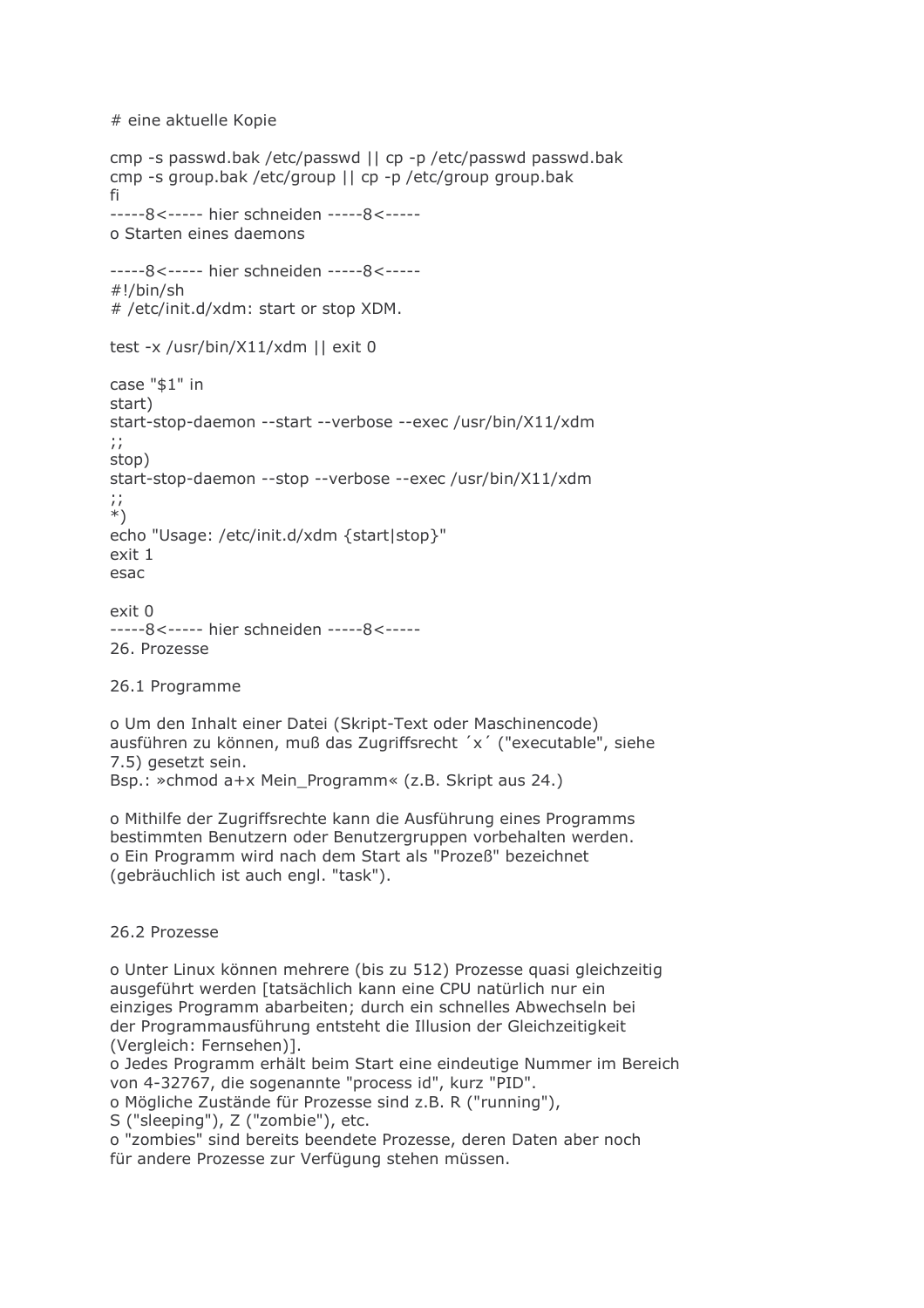## 26.3 Hintergrundprozesse und Daemonen

o Ein "Hintergrundprozeß" ist mit keinem Terminal direkt verbunden. o Der Befehl »nohup« leitet die Ausgabe eines Programms in eine Datei (`nohup.out') um und läßt es mit Priorität 5 starten. Bsp.: »nohup make zImage &« (siehe 56.4)

o Ständig laufende Programme werden als "Daemonen" bezeichnet: diese schalten sich von selbst in den Hintergrund und benötigen keine Eingaben vom Benutzer (und verursachen auch keine Ausgabe). o Fehlermeldungen der Daemonen werden im Verzeichnis `/var/log/' protokolliert (abhängig von '/etc/syslog.conf'). o Die Programmendung 'd' weisst auf "daemon" hin.

#### 26.4 Verwandtschaftsverhältnisse

o »init« ist der Vorfahre aller Prozesse.

o Startet ein Prozeß einen weiteren Prozeß, so bezeichnet man den ersten als Eltern- und den zweiten als Kindprozeß, den Vorgang des selbst als "forken".

o "fork-bomben" sind Prozesse, die in einer Endlosschleife sich selbst neu starten, sie legen das System u.U. sofort still; dagegen werden unter `/usr/src/linux/include/linux/tasks.h' Vorkehrungen getroffen.

Prozeßbaum (gekürzte Ausgabe von »pstree«)

init-+-lpd Druckmanager ("line printer daemon") I-gpm Maustreiber (Textkonsolen)

I-3\*[getty] login-Aufforderungen (Textkonsolen)

I-cron startet Programme zu einstellbaren Zeiten

|-xinetd internet-super-daemon (erweiterte Version)

I-kflushd regelmäßiges Leeren von Datenpuffern

I-klogd protokolliert Meldungen des kernels

I-kswapd Steuerung des Auslagerns von RAM

I-rpc.portmap ermöglicht netzwerkweite Prozeduren

I-syslogd protokolliert Meldungen versch. Programme I-update

I-bash---pine e-mail-Programm auf der Kommandozeile

-bash---emacs Texteditor »emacs« auf Kommandozeile

## 26.5 Binärformate

o Ein "Binärformat" ist die Art und Weise der Organisation des Maschinencodes in einer Programmdatei.

#### Format Beschreibung

a.out altes Binärformat von Linux

ELF Das "Executable and Linking Format" bietet Programmierern wenige, aber enorme Vorteile; die Benutzer profitieren nur indirekt davon (anders ausgedrückt: bemerken es nicht): siehe 'ELF-HOWTO'.

iBCS2 "Intel Binary Compatibility Standard" ist zur Ausführung von Programmen einiger kommerzieller Un\*xe notwendig.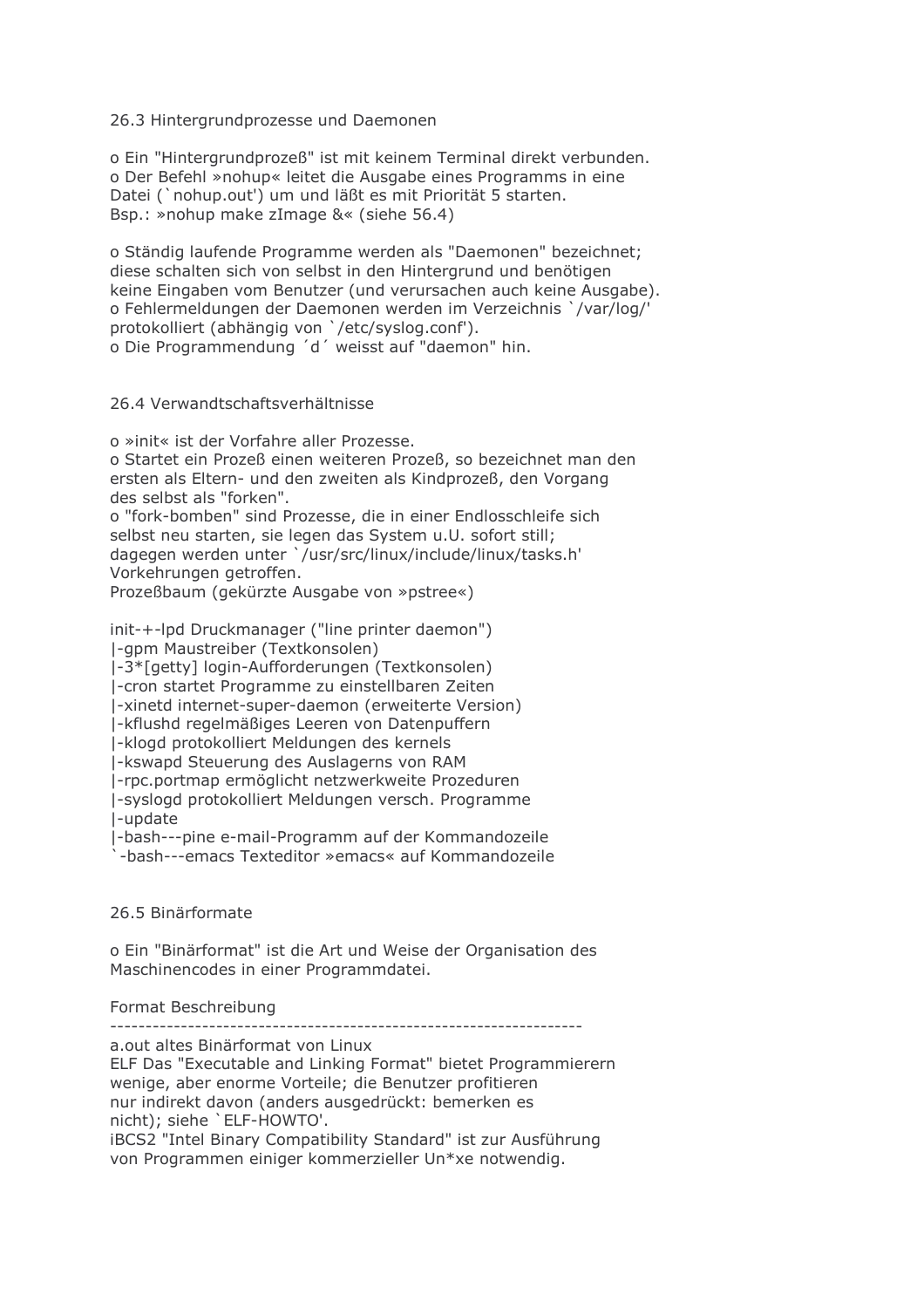## 26.6 Speicherverwaltung

o Linux lädt in 4kb-Blöcken nur die Programmteile in das RAM, die tatsächlich benutzt werden (ganz schön geschickt, was?). o Reicht das RAM nicht zur Ausführung eines oder mehrerer Prozesse aus, so lagert Linux längere Zeit nicht benutzte Programmteile oder Daten auf speziell dafür vorgesehenen Bereichen ("swap-devices") auf der Festplatte aus (Fachausdruck: "paging", auch: "swapping"). o Prozesse, die unerlaubt auf Speicherbereiche (anderer Prozesse) zugreifen wollen, werden SOFORT mit der Fehlermeldung "SEGMENTATION FAULT" ("SIGSEGV", "segmentation violation") abgebrochen.

26.7 Nach einem Programmabsturz ...

o Programmabstürze verursachen i.d.R. einen letzten Schnappschuß des Programms, der in Form der Datei `core' in das aktuelle Verzeichnis geschrieben wird.

o Mit dem Kommando »ulimit« kann man die Erzeugung von core-Dateien unterbinden (bzw. begrenzen).

o core-Dateien können u.U. wiederbelebt werden (als Programme weiterlaufen) oder zur Fehleranalyse mit einem debugger untersucht werden.

27 Prozeßkontrolle

## 27.1 Informationen über Prozesse

o Im Verzeichnis `/proc' werden Informationen über die Prozesse zur Verfügung gestellt; die Programme »procinfo«, »ps«/»tkps«, »pstree«, »top« und »fuser« werten diese Informationen aus. o Übergibt man einem Programm ein Argument, so ist mit »ps« und Verwandten sichtbar; deshalb verwendet man passwords nicht als Argument für Programme.

o Der Daemon »rpc.rstatd« stellt Statistiken über die Auslastung der Maschine im Netz zur Verfügung.

o In der Datei '/etc/inetd.conf' sind evtl. weitere, unerwünschte Informationsdienste konfiguriert (»netstat«, »systat«, »finger«).

o »time« kann zum Starten von Programmen verwendet werden, deren Resourcenverbrauch pro Programmlauf man ermitteln will. Bsp.: »time -v wc /proc/ksyms«

## 27.2 Detailierte Ablaufverfolgung

o Höchste Detailstufe erreicht man nur mit einem debugger; dessen Bedienung geht über den Anspruch dieses Manuskripts hinaus. o »strace« kann zum Starten von Programmen verwendet werden, deren Systemaufrufe protokolliert werden sollen. Bsp.: »strace -f -eopen.stat cat /dev/null«

# 27.3 Signale

o Das Programm »kill« beeinflußt laufende Programme durch Signale.

o Liste aller Signale mit dem Befehl »kill -l«; Auswahl: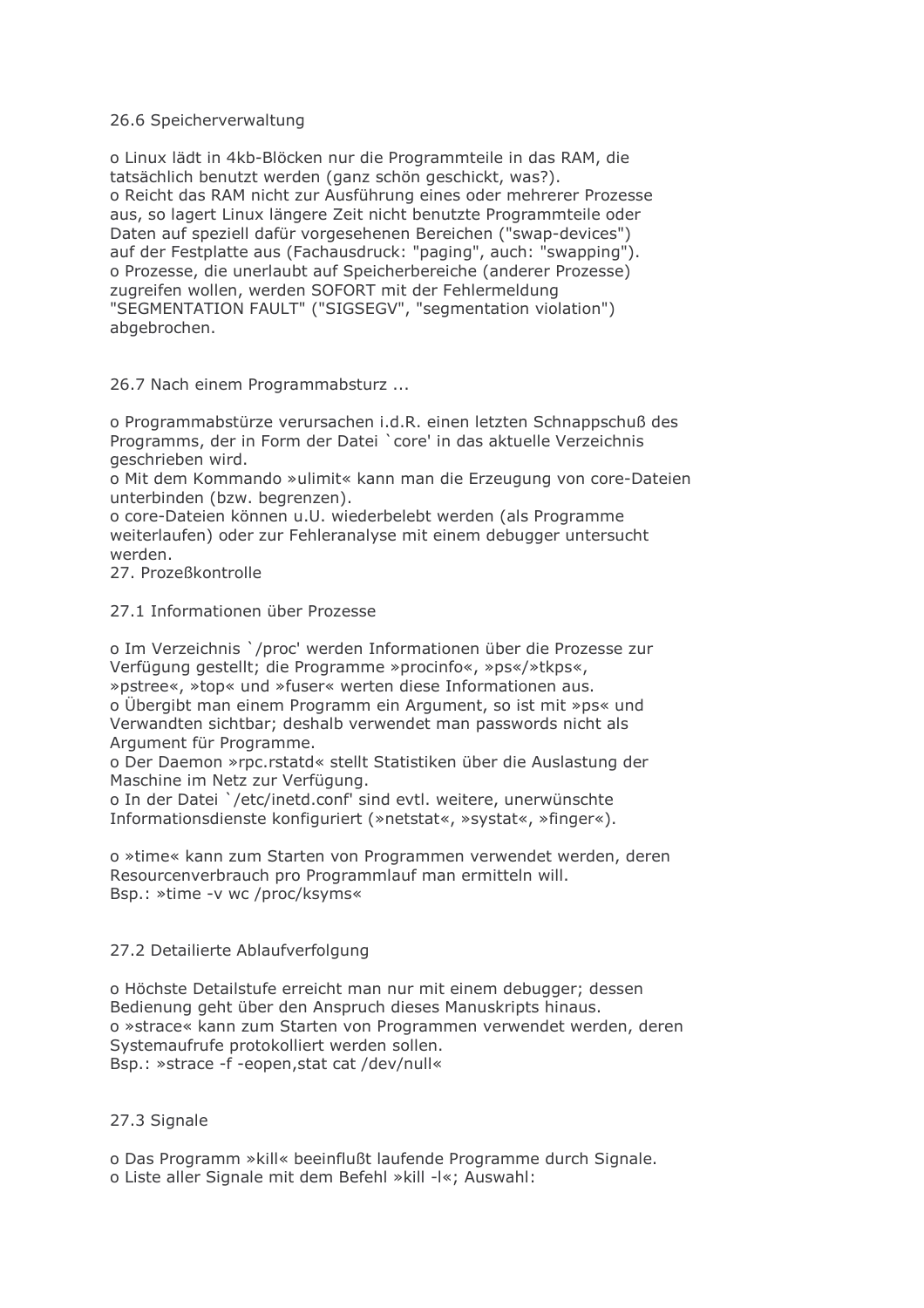Nr. Name Taste Funktion

1 HUP hangup (Modem hat aufgelegt) 2 INT Strg-c interrupt (unterbrechen) 3 QUIT Strg-\ quit (verlassen) 9 KILL Strg-u kill (gewaltsam beenden)

15 TERM terminate (beenden)

18 CONT continue (Programm fortsetzen)

19 STOP Strg-z stop (Programm anhalten)

o Zuordnung von Tasten zu Signalen mit dem Befehl »stty« o »kill -KILL« kann weder abgefangen, noch ignoriert werden. o »kill -TERM« ist der Standard und läßt die Chance zum Beenden wichtiger Vorgänge (Speichern, usw.). Bsp.: »kill \$PPID«

o Die Bedeutung der Signale kann von Programm zu Programm etwas unterschiedlich sein. o Signale senden unter Angabe des Programmnamens mit »killall« Bsp.: »killall -STOP emacs« »kill -STOP %emacs"«

o Beenden durch Anklicken: »xkill« 27.4 Seid nett zueinander

o Prozesse können unterschiedlich nett zu anderen Prozessen sein, wenn es um die Zuteilung von Prozessor-Leistung (Rechenzeit) geht. o Statt Nettigkeit wird auch die Bezeichnung "Priorität" verwendet (umgekehrte Bedeutung!). o Die Nettigkeit wird durch Zahlen von -20 (keine Rücksicht auf andere) bis 20 (vollkommene Bescheidenheit) angegeben, dazwischen lassen sich alle (ganzzahligen) Abstufungen wählen. o Die gewöhnliche Nettigkeit liegt bei 0. o Nettigkeiten < 0 sind wegen ihrer Gefährlichkeit nur von root einstellbar: Vorsicht! o Starten eines Programms mit Nettigkeit ungleich '0': Bsp.: »nice -n 10 xdos«

o Nachträgliches Verändern der Nettigkeit: »renice« o Das nachträgliche Herabsetzen der Nettigkeit ist nur der Superuserin root erlaubt.

## 27.5 Beschränkung der Resourcen

o RAM, Festplattenplatz und Prozessorleistung können durch Fehlfunktion von Prozessen in unbegrenztem Umfang angefordert werden und dadurch kann ein Linux-PC unbenutzbar werden. o Eine extrem großzügige Beschränkung der Resourcen ist angebracht. o "disk quotas": Beschränkung des Festplattenplatzes pro Benutzer

27.6 Programme mit speziellen Rechten

o Um Benutzern einen kontrollierten Zugriff auf Daten zu ermöglichen, kann man unter Linux Programme mit speziellen Ausführungsrechten versehen.

o "suid": set-user-id-on-execution, statt 'x' (siehe 7.5 und 21.1)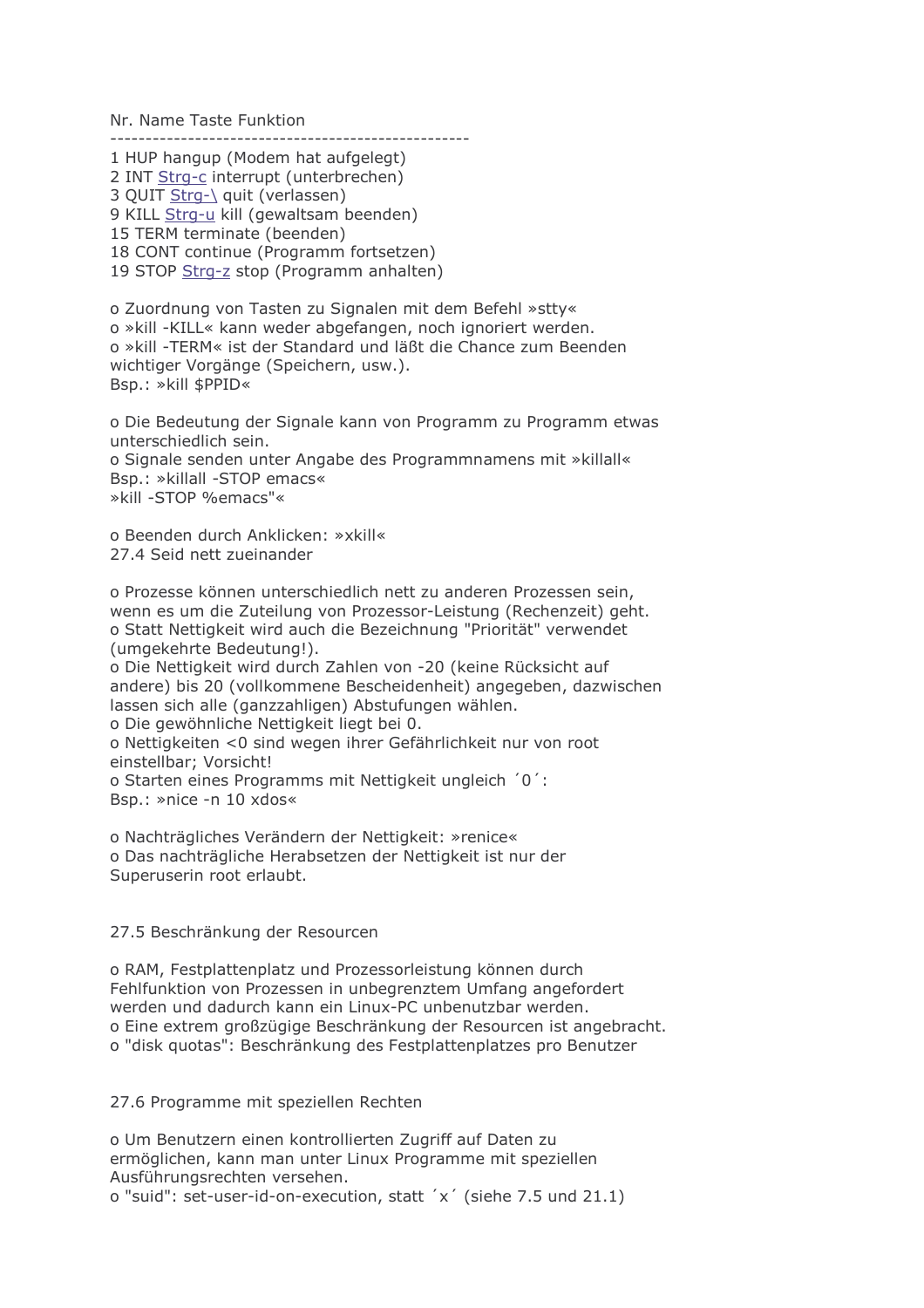wird ein 's' für den Eigentümer des Programms gesetzt; daraufhin wird das Programm stets im Namen seines Eigentümers und mit seinen Rechten ausgeführt, EGAL welcher Benutzer es startet (vorausgesetzt, er darf es überhaupt starten)

Bsp.: »Is -I /usr/bin/passwd /etc/passwd«

obwohl `/etc/passwd' für die Benutzer nur lesbar ist. kann jeder Benutzer seine Daten in dieser Datei mit dem Kommando »passwd« ("suid-root") ändern

o "sqid": set-group-id-on-execution, statt 'x' [entsprechende Funktion wie bei »suid«-Progammen]

VORSICHT: diese Arten von Programmen sind potentielle Sicherheitslücken! Da sich Skripte (z.B. shell-Skripte) unter Linux austricksen lassen (der Inhalt ist kurz nach dem Start vom Benutzer austauschbar), ignoriert der Betriebssystemkern das s-bit für Skripte wohlweislich. (Ausnahme: »perl«-Skripte). 28. "swap"

Da das physikalisch vorhandene RAM ("Arbeitsspeicher", "memory") zum gleichzeitigen Betrieb vieler Programe selten ausreicht, bietet Linux die Möglichkeit, spezielle Bereiche der Festplatte wie zusätzliches RAM zu behandeln, diese nennt man "swap-devices".

#### 28.1 Bezeichnungen

"virtual memory" das durch swap-devices bereitgestellte "RAM"

"swapping": vollständiges Auslagern eines Programme in das "virtual memory" (diese Technik findet heutzutage fast keine Verwendung mehr, der Begriff wird aber trotzdem benutzt)

"paging": seitenweises Auslagern von unbenutzten Programmteilen (in Blöcken zu je 4kb)

#### 28.2 Philosophie der Speicherverwaltung

o "virtual memory" ist aufgrund der Mechanik der Festplatten sehr viel langsamer als RAM (> Faktor 1000), es ist also immer nur eine Notlösung.

o Das RAM soll immer für irgendeinen Zweck verwendet werden, ungenutztes ("freies") RAM ist Geldverschwendung. o Ein kleiner Teil des RAM ("idle memory") muß allerdings für Situation freigehalten werden, in denen kein paging möglich ist (ca. 140 kbyte).

o Ungenutztes RAM wird automatisch zur vorübergehenden Beschleunigung von Festplattenoperationen (Speicher, Lesen) eingesetzt, d.h. wiederholt angeforderte Dateien werden im RAM bereitgehalten. o Diese Funktion ("buffering") wird sofort stark eingeschränkt, sobald RAM von Prozessen benötigt wird.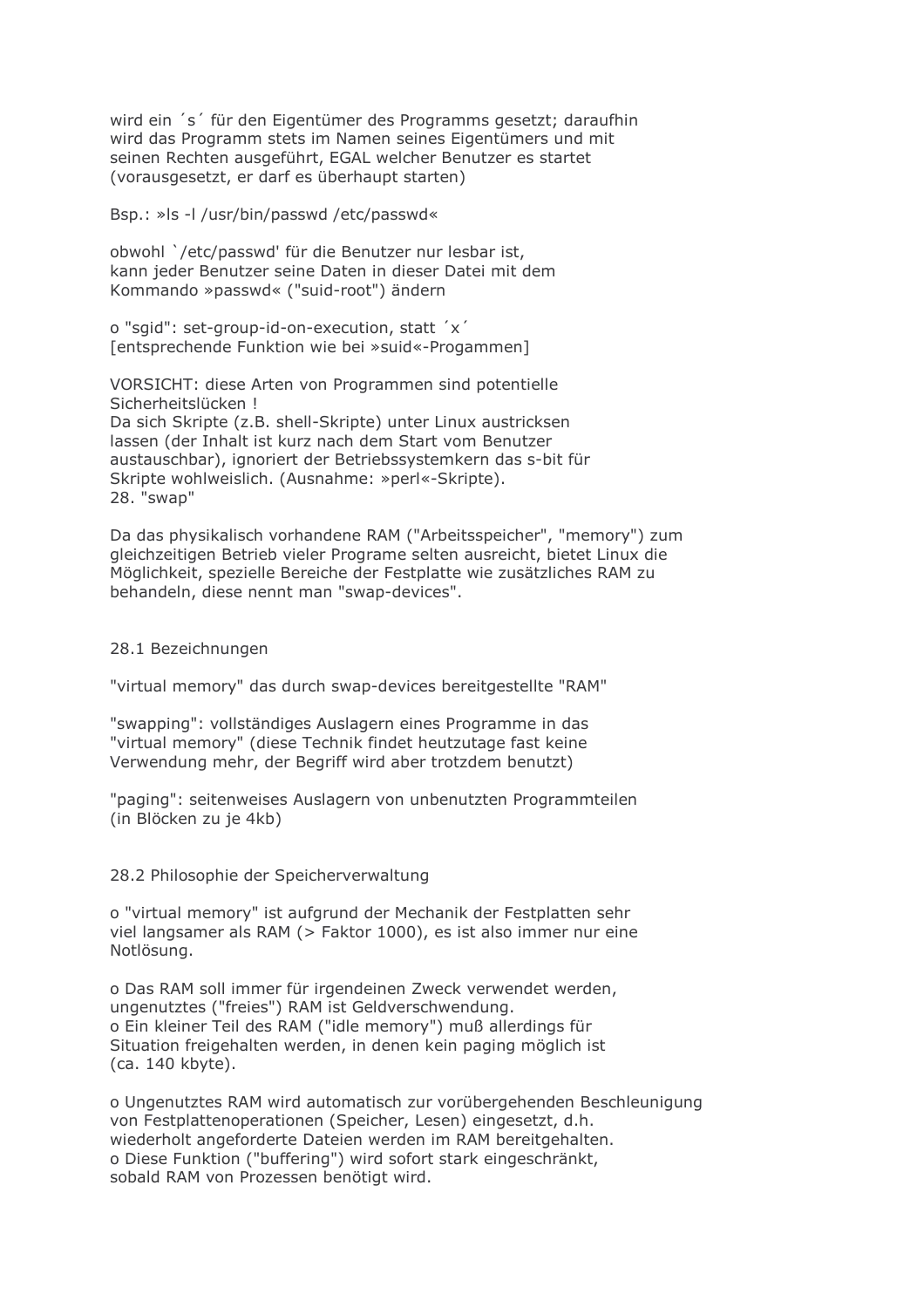o Wird ein Programm zwei- oder mehrmals gestartet, so wird die bereits im Speicher befindliche Kopie (oder die vorhandenen Teile) zum Starten des Programms benutzt ("cache"). o "shared libraries" ermöglichen den gemeinsamen ("shared") Zugriff verschiedener Programme auf die gleichen Funktions-Bibliotheken ("libraries").

28.3 Statistiken zur Speicherbenutzung

o »free« und »vmstat« zeigen den "freien" und benutzten Speicher an. o Genauere Statistiken erhält man auf der Textkonsole durch Drücken von Strg-Rollen oder Shift-Rollen.

total used free shared buffers cached Mem: 15104 14876 228 10508 628 6148 Swap: 20124 3848 16276 28.4 Erzeugung von "virtual memory"

o Da die Daten von den äußerten Bereichen (= erste Partionen) einer Festplatte am schnellsten gelesen werden können, sollte man dort auch die "swap-devices" plazieren. o Als "swap-devices" eignen sich leere Dateien oder leere Festplattenpartitionen mit einer Größe von 40kb - 128 MB (PC)

Erzeugung von 8 MB "virtual memory":

-----8<----- hier schneiden -----8<-----# Erzeugen einer 8MB großen, leeren Datei dd if=/dev/zero of=/var/swapfile bs=1k count=8192 mkswap /var/swapfile # "Formatierung" swapon /var/swapfile # Einschalten -----8<----- hier schneiden -----8<-----

o "swap-devices" können in gewissen Grenzen im laufenden Betrieb ein- und ausgeschaltet werden. Bsp.: »swapoff /var/swapfle«

o Für alle "swap-devices", die in der Datei `/etc/fstab' aufgeführt sind, erfolgt beim booten eine automatische Aktivierung.

o Als Größe sollte man ca. die doppelte Größe des RAM wählen.

28.5 swap-Verhalten

o Für spezielle Einsatzzwecke kann es sinnvoll sein, die Voreinstellungen bzgl. des swap-Verhaltens des kernels zu ändern. o Die gewünschten Einstellungen können dem Boot-Manager LILO

übergeben werden; siehe `/usr/src/linux/mm/swap.c'. (Wer diese Datei nicht versteht, sollte auch nicht an den Werten herumfummeln.)

o [? Darf die Priorität des kswapd herabgesetzt werden ?]

o Per "RAID" lassen sich "swap-devices" auf verschiedenen Festplatten zu einer schnelleren Einheit zusammenfassen. 29. Die Datei als Prinzip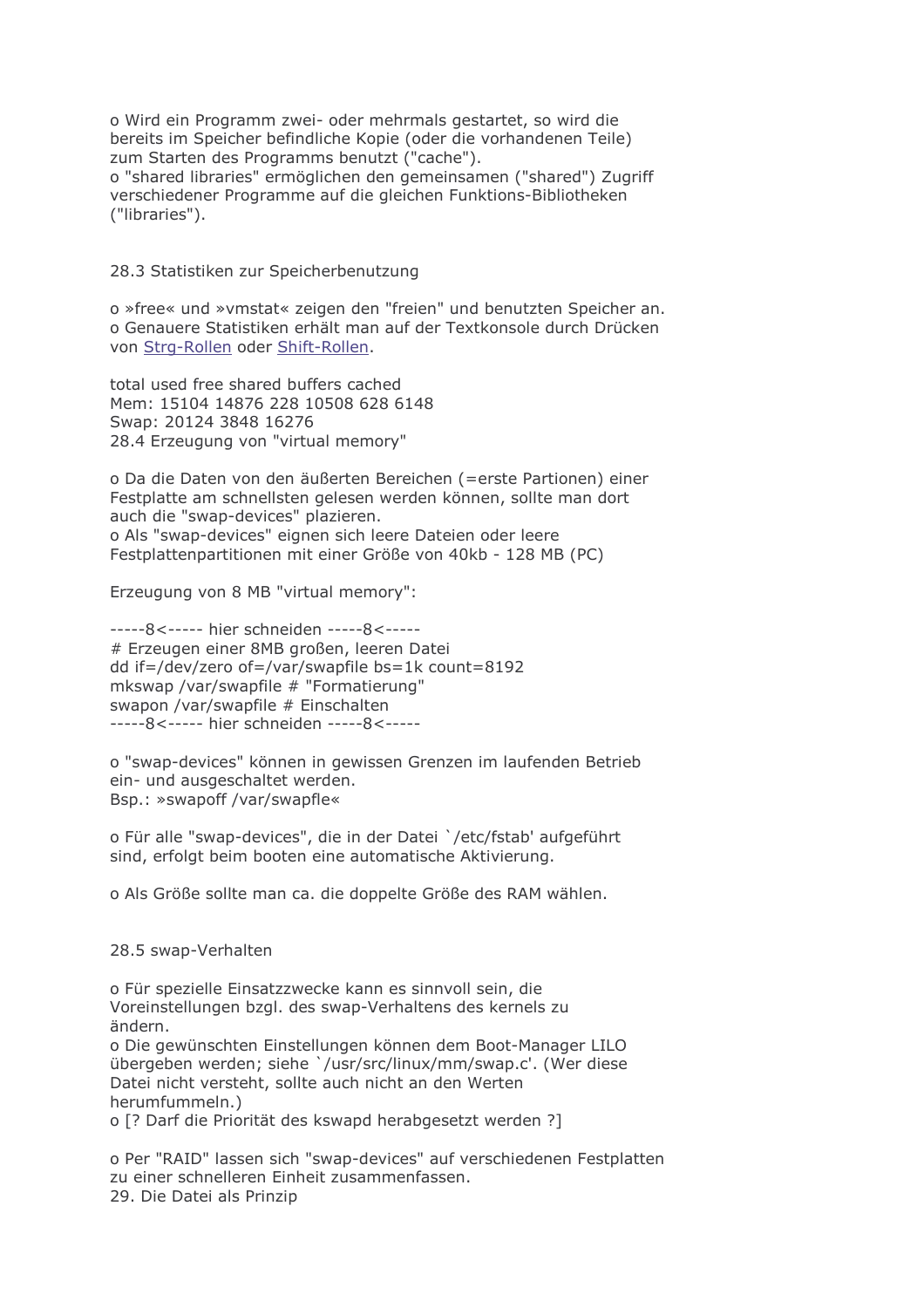### 29.1 Gerätedateien

o Der Zugriff auf Hardware erfolgt (theoretisch) nur über Dateien.

Bsp.: »cat /dev/mouse«

[Zeigt die Bewegungen der Maus an. Nur auf Textkonsole und vorher mit »killall gpm« den "gpm" abschalten. Abbruch mit Strq-c.

Experimente mit anderen Gerätedateien (z.B. den Festplatten-Gerätedateien) sollte man tunlichst vermeiden.]

o Diese speziellen Dateien heissen "Gerätedateien" und liegen im Verzeichnis `/dev'; die engl. Bezeichnung ist "devices". o Vorteile:

- Zugriffsrechte für Hardwarekompenten

- einheitliche Form von Zugriffsrechten

o Es wird unterschieden zwischen

- "character devices": zeichenorientierte Geräte
- "block devices": blockweise arbeitende Geräte

o Ausnahmen bilden die Netzwerkkarten (z.B. Ethernet, isdn), die nicht über Dateien angesprochen werden o Von DOS bekannt: LPT1:, COM1:, NUL:

o Erzeugung fehlender Gerätedateien mithilfe des shell-Skripts »/dev/MAKEDEV« Bsp.: »cd /dev; ./MAKEDEV tty9«

29.2 Sockets

o "sockets" sind Übergabepunkte für Informationen (sie stellen eine der drei Möglichkeiten dar, wie Prozesse miteinander kommunizieren können). Bsp.: '/dev/printer' (siehe 52.)

o Die Verbindung zwischen zwei Übergabepunkten kann innerhalb der eigenen Maschine ("Unix domain sockets") oder über das Internet geschehen ("Internet domain sockets"). o Herumspielen mit sockets: Paket »socket-1.1«

#### 29.3 Named Pipes

o "named pipes" sind die dritte Möglichkeit, mit der Prozesse untereinander kommunzieren können (die "erste" Möglichkeit nennt sich übrigens "shared memory" [gemeinsam genutzter Speicher]). o Eine "named pipe" nennt man auch "fifo" (first-in-first-out). Bsp.: »mkfifo rohr; echo "hallo welt" > rohr« (wartet) » cat rohr«

o Bildlich gesprochen sind "named pipes" fest eingegrabene Röhren (siehe 22.5).

30. Die Dateien im Verzeichnis `/dev'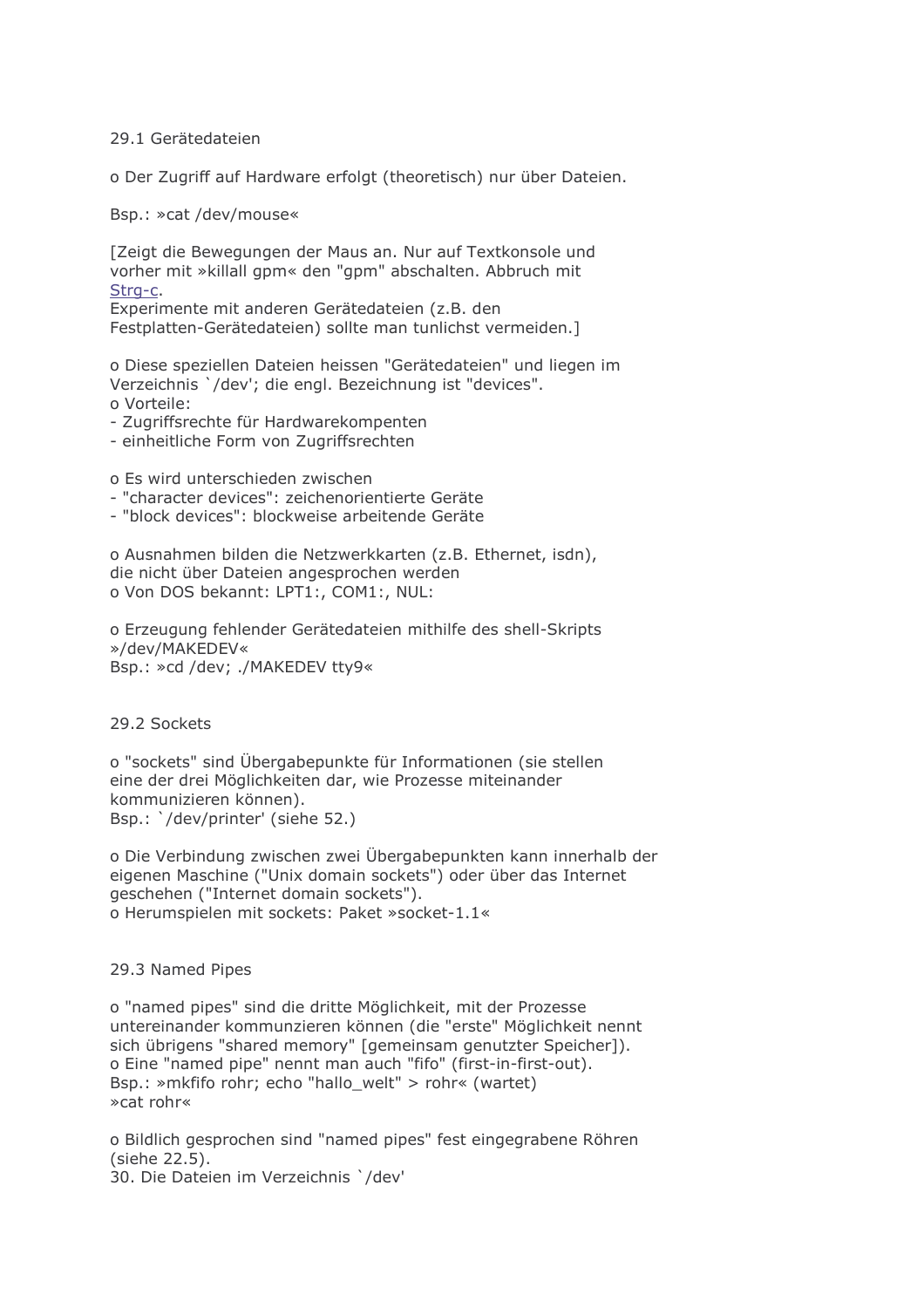Nur nicht von den mehr als 700 Dateien in diesem Verzeichnis abschrecken lassen! Immerhin kann man sie mit einfachen Schemata der folgenden drei Seiten leicht überblicken. Das Format der Übersicht ist:

Datei ggf. Nummerierung Bemerkungen, Pr\*d\*ktnamen

30.1 Parallele Schnittstellen (siehe `Printing-HOWTO')

 $|px \times = \{ 0..2 \} 1. - 3.$  "Druckeranschluß"

"Ip" steht für "line printer" ("Zeilendrucker")

30.2 Serielle Schnittstellen (siehe `Serial-HOWTO')

ttyS $\times$   $\times$  = { 0 .. 3 } serielle Schnittstellen Nr. 1-4 (unter DOS: COM1 - COM4) ttyS $x = \{4..31\}$  nur bei zusätzlicher Hardware, den sogenannten "multiport boards" ttyI $\times$   $\times$  = { 0 .. 16 } Modem-Emulation des ISDN-Treibers cua $\times$   $\times$  = { 0 .. 31 } wie "ttyS" cui $\times$   $\times$  = { 4 .. 31 } wie "ttyI"

30.3 Busmäuse (siehe `Busmouse-HOWTO')

atibm, atimouse ATI-XL (Grafikkarte) inportbm, msmouse Inport (ATI, M\*crosoft) imouse ???? logibm, logimouse Logitech psaux, psmouse PS2

30.4 Sound (siehe 'Sound-HOWTO')

audio SUN-ähnliche audio-Schnittstelle pcaudio dito f. eingeb. Lautsprecher dsp "digital sampling device" ("rohe Audiodaten") pcsp dito f. eingeb. Lautsprecher midi0 $x = \{ 0..3 \}$  MIDI-Schnittstelle mixer Mixer pcmixer dito f. eingeb. Lautsprecher patmgr $x = \{ 0,1 \}$  Patch-Manager sequencer direkter Zugriff auf MIDI, FM, und GUS sndstat Daten zur vorhandenen (bzw. erkannten) Hardware 30.5 Terminals (siehe 20.)

tty Kontrollterminal eines Prozesses tty $x = \{p0..pf, r, z0..zf\}$  Terminal-Anschlüsse aus der Sicht A0..Af,..,E0..Ef} des Benutzers pty $x = \{ p0..$  Ef } Terminals aus Sicht der Prozesse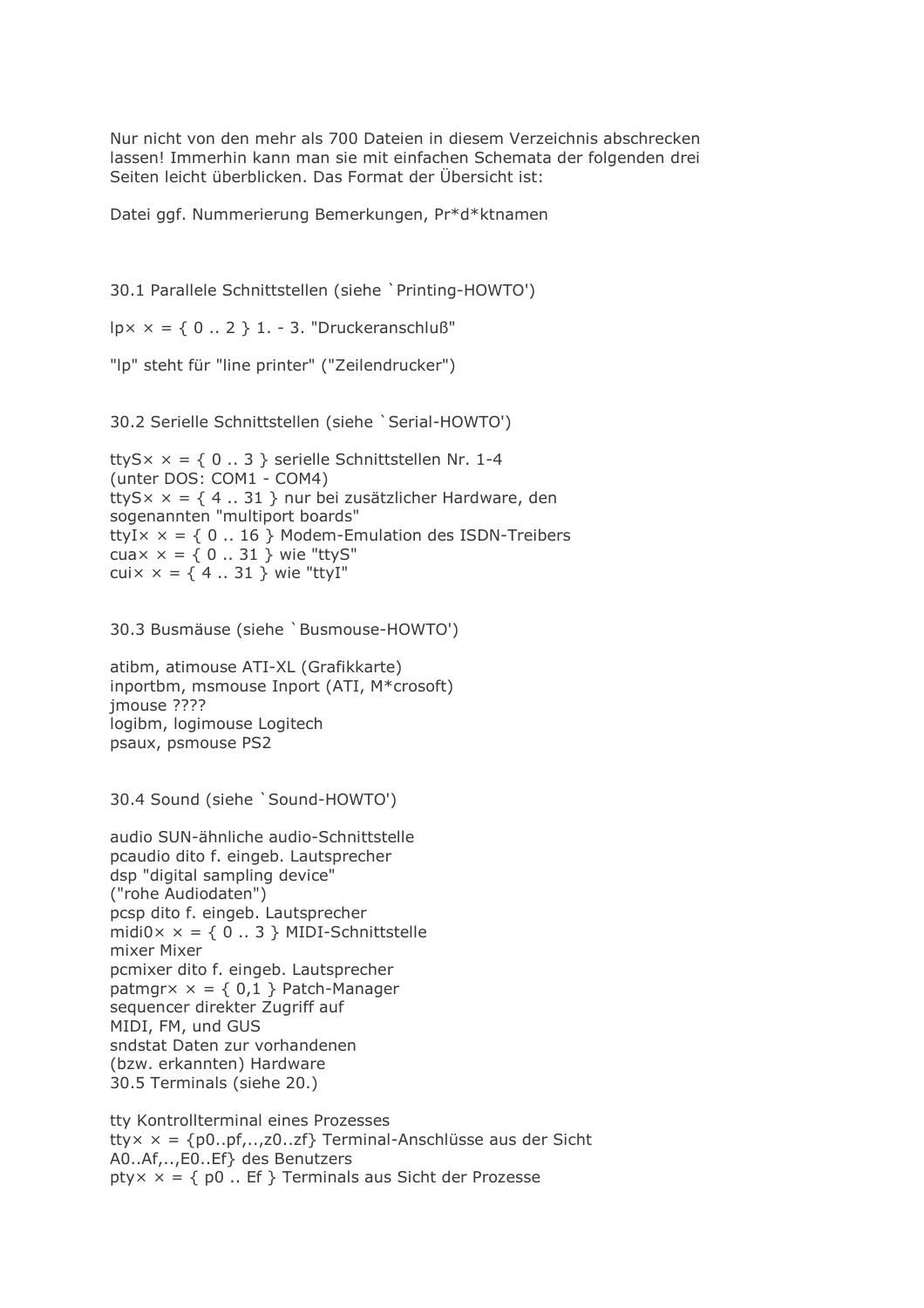30.6 Konsolen (siehe 17.2)

tty $x = \{ 0..63 \}$  virtuelle Konsolen  $vcsx = \{ 0..63 \}$  Inhalt von "ttyx" vcsa $\times$  = { 0 .. 63 } dito inkl. Bildschirmattribute

30.7 Diskettenlaufwerke (engl. "floppy disk", kurz "fd")

```
fdx = \{ 0..8 \} generisches Gerät, automatische
Erkennung der Diskettenkapazität
fd0CompaQ für CompaQ-Laufwerke
fd0cbm1581 für Commodore 1581-Disketten
fd0D \times \times = 360 .. 1040 DD-Disketten
fd0Ex \times = 2880 .. 3840 ED-Disketten
f d0H \times \times = 1440 .. 1920 HD-Disketten
| \setminus || \ ` - Kapazität der Diskette
  --- Diskettentyp
 ------- Nr. des Laufwerks (0=a: 1=b: ...)
```
30.8 Bandlaufwerke mit Diskettenanschluß (siehe `Ftape-HOWTO')

rft $x = \{ 0..3 \}$  Bandlaufwerk mit Rückspulen nrft $x = \{ 0..3 \}$  dito ohne automatisches Rückspulen

"rft" steht für "rewinding floppy tape" "nrft" steht für "not rewinding floppy tape"

30.9 (E)IDE Festplatten (engl. "hard disks", kurz "hd")

```
hda gesamte erste IDE Festplatte
hdax = \{ 1..16 \} Partitionen der ersten IDE
I \ Festplatte
\int ` - Nr. der Partition<br>` ---- Nr. der Festplatte (a = erste, b = zweite, ...)
```
30.10 Sonderfunktionen

full ???? kmem Abbild des log Socket f. »syslogd« mem ???? null Schwarzes Loch, schluckt alles ram ???? xconsole ???? zero Liefert unbegrenzt viele Nullen 30.11 CD-ROMs mit herstellerspezifischen Schnittstellen (siehe 'CDROM-HOWTO')

aztcd0 Aztech CD268A, Orchid CD-3110, Okano/Wearnes CDD110, Conrad TXC cdu31a Sony CDU31A/CDU33A cdu535 SONY CDU-535/531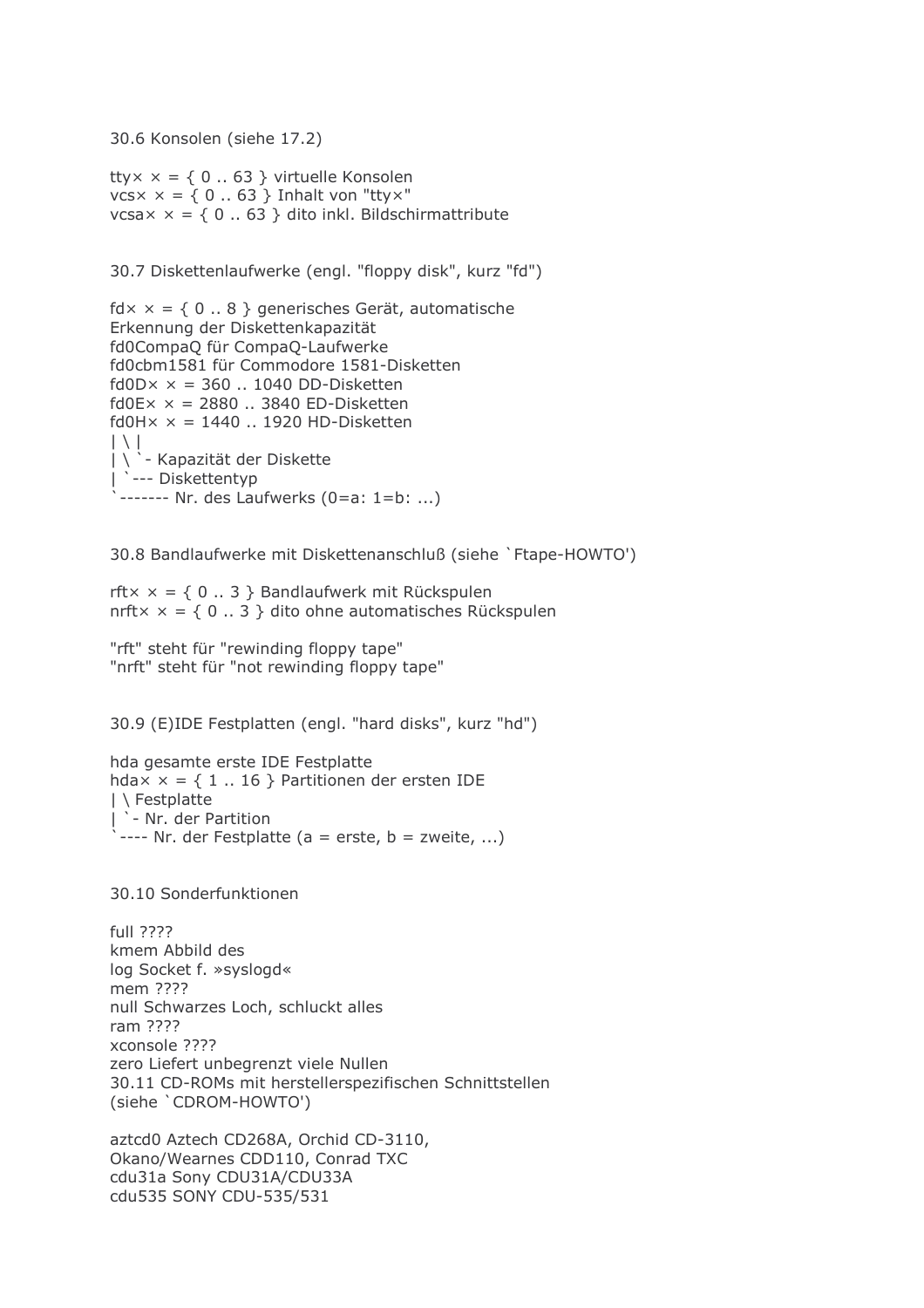cm206cd CM206 Philips/LMS gscd0 Goldstar R420 isp16 ISP16, MAD16, Mozart Imscd LMS/Philips CD205/225/202 mcd Mitsumi mcdx $x = \{ 0,1 \}$  Mitsumi, multisession-fähig optcd0 Optics Storage 8000 AT sbpcd $\times$   $\times$  = { 0 .. 3 } Sound-Blaster OHNE IDE/ATAPI, also die meisten Matsushita, Panasonic, Creative, Longshine, Kotobuki und **TEAC Laufwerke** sicd SANYO CDR-H94A sonycd ????

30.12 SCSI Geräte

 $st \times \times = \{ 0.1 \}$  SCSI-Bandlaufwerk/Streamer nst $x = \{ 0,1 \}$  dito, ohne autom. Zurückspulen

sra SCSI-CDROM mit ID 0 sga generisches SCSI-Gerät mit ID 0 sda gesamte SCSI Festplatte mit ID 0 sda $\times$  = { 1 .. 15 } Partitionen der SCSI Festplatte  $|\n\rightleftharpoons$  mit ID 0 `- Nr. der Partition  $\frac{1}{2}$  ---- SCSI-ID (a = 0, b = 1, .., h = 7)

"st" steht für "scsi tape" "sr" steht für "scsi rom" "sq" steht für "scsi generic" "sd" steht für "scsi disk"

30.13 Verweise im Verzeichnis `/dev'

:0 -> console siehe 17.2 cdrom -> mcdx0 (Beispiel) console  $-$  tty0 siehe 20.2 core -> /proc/kcore Abbild des kernels fd -> /proc/self/fd Verz. mit "file descriptor" ftape -> rft0 Floppy tape kcore -> /proc/kcore Abbild des kernels modem -> cua2 (Beispiel) mouse -> ttyS0 (Beispiel) sbpcd -> sbpcd0 SoundBlaster-CDROM stdin -> fd/0 Standard-Eingabe stdout -> fd/1 Standard-Ausgabe stderr -> fd/2 Kanal für Fehlermeldungen nftape -> nrft0 Floppy tape 31. Organisation des Dateibaums

Glossar: "File System": Dateisystem (auch: Dateibaum, Verzeichnisbaum)

31.1 Grundlegendes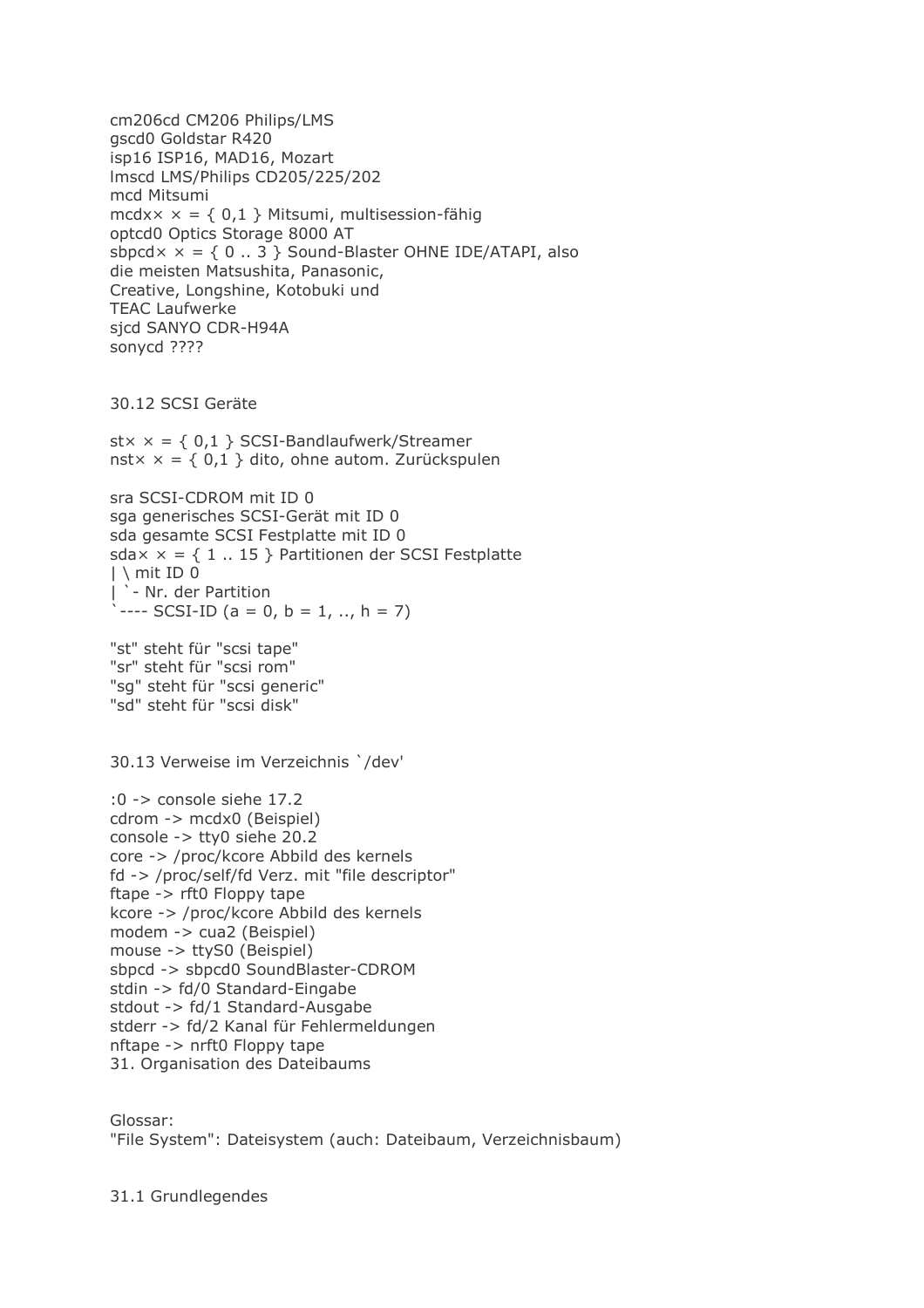o keine Laufwerksbuchstaben, stattdessen ein einziger, aus den verschiedenen Massenspeichern zusammengesetzter Verzeichnisbaum o Auch Daten anderer Betriebssysteme können in diesen Baum integriert werden (Prinzip des virtuellen Dateissystems). o drei große, ineinandergeschachtelte Hierarchien:

/usr/local selbst installierte Software (veraltet) /usr Lieferumfang der Distribution / zum Booten unbedingt benötigte Programme

(jeder Baum jeweils ohne den vorherigen Ast) o drei weitere wichtige Äste:

/usr/X11R6 (Standardaufteilung) /usr/lib (kunterbuntes Durcheinander) /var (kein `/usr/var' oder `/usr/local/var'!)

31.2 Der "Linux File System Standard"

o Der "File Hierarchy Standard" (FHS) enthält Richtlinien zum Aufbau des Dateibaums; erhältlich per von

ftp://tsx-11.mit.edu/pub/Linux/docs/linux-standards/fsstnd

o Der Standard richtet sich nur an Personen, die Software "für Linux" zusammenpacken und auf ftp-Servern hinterlegen.

31.3 "Disk space ... the final frontier"

Platzbedarf Verzeichnis min. besser Bemerkung 

/ 20 30 abhängig von der Distribution /usr 300 500 je größer, je besser /tmp 20 40 unkritisch /home 20 100 pro Benutzer mind. 10 MB /var 20 60 TeX-fonts, e-mail, Druckaufträge swap 20 40 siehe 28. ============================

qesamt: 400 770

o Die verschiedenen Äste lassen sich auch auf mehrere Festplatten oder Partitionen verteilen. Beispiel für einen Verzeichnisbaum (unvollständig): 

/ Wurzel des Verzeichnisbaums | (engl. "root-directory") bin/ Programme, von Benutzern ausführbar boot/ Kopien der Boot-Konfiguration, Betriebssystemkern dev/ Gerätedateien ("devices") etc/ Konfigurationsdateien ("et cetera")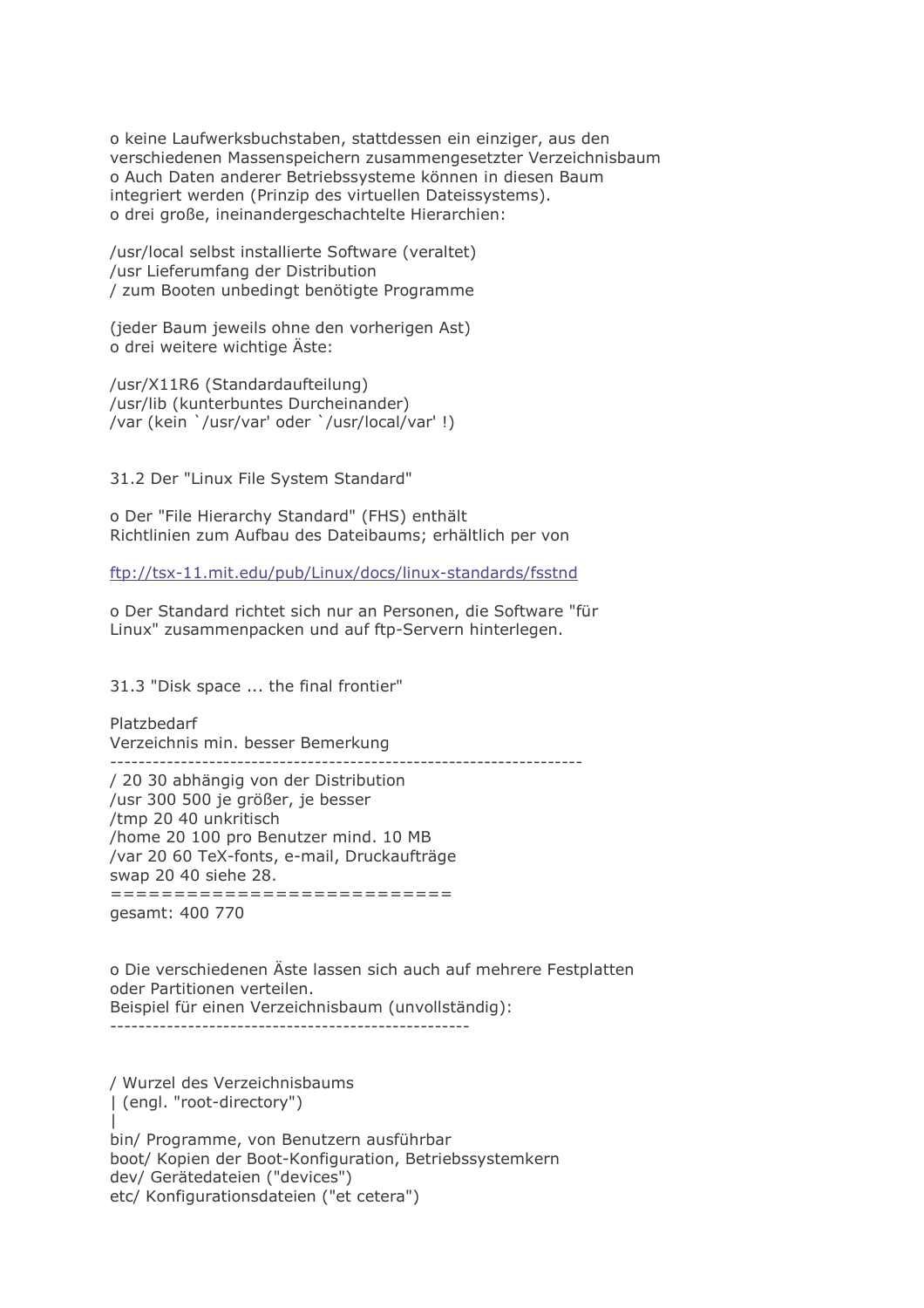home/ Privatverzeichnisse der Benutzer lib/ Bibliotheken mit Programmroutinen | | und sonstige Datensammlungen | modules/ ladbare Treiber des Betriebssystemkerns lost+found/ Reste verlorengegangener Dateien mnt/ vorübergehend/testweise montierte Speichermedien proc/ Informationen über den Zustand des Systems root/ Privatverzeichnis der Systemverwalterin (root) sbin/ Programme, nur von root ausführbar tmp/ Verzeichnis für temporäre Dateien  $usr/$  $\Box$ | X11R6/ X Window System, Version 11 Ausgabe 6 | bin/ Programme | doc/ Dokumentation  $l$  lib/ Linclude/ Variablendeklarationen f. C-Bibliotheken  $|$  local/  $\Box$  $|$  | bin/  $|$  | lib/ I I include/  $|$  | sbin/  $|$  | src/  $\perp$ | man/ elektronische Handbücher ("manual pages") | src/ Quelltexte ("sources")  $\perp$ | Linux/ Quelltexte zu Linux (Betriebssystemkern) var/ veränderliche Dateien ("variable")  $\mathbf{I}$  $local/$ lock/ Reservierung/Blockierung von Gerätedateien log/ Logbücher und admistrative Informationen run/ spool/ Druckaufträge, e-mail, News, TeXfonts, ...  $\Box$ | cron/ Konfiguration für die Zeitschaltuhren I Ipd/ Druckaufträge | mail/ Postfächer für e-mail  $tmp/$ 32. Montage des Dateibaums 32.1 Montagewerkzeug o Der Befehl »mount« setzt den Verzeichnisbaum (siehe 31.1) aus den Datenträgern oder Teilen davon zusammen. o Das Ausführen des »mount«-Befehls wird kurz als "mounten" bezeichnet. Bsp: »mount -t msdos /dev/fd0 /mnt«  $\Box$ 

```
Typ Gerät "wohin" (»mount point«,
Einhängepunkt)
```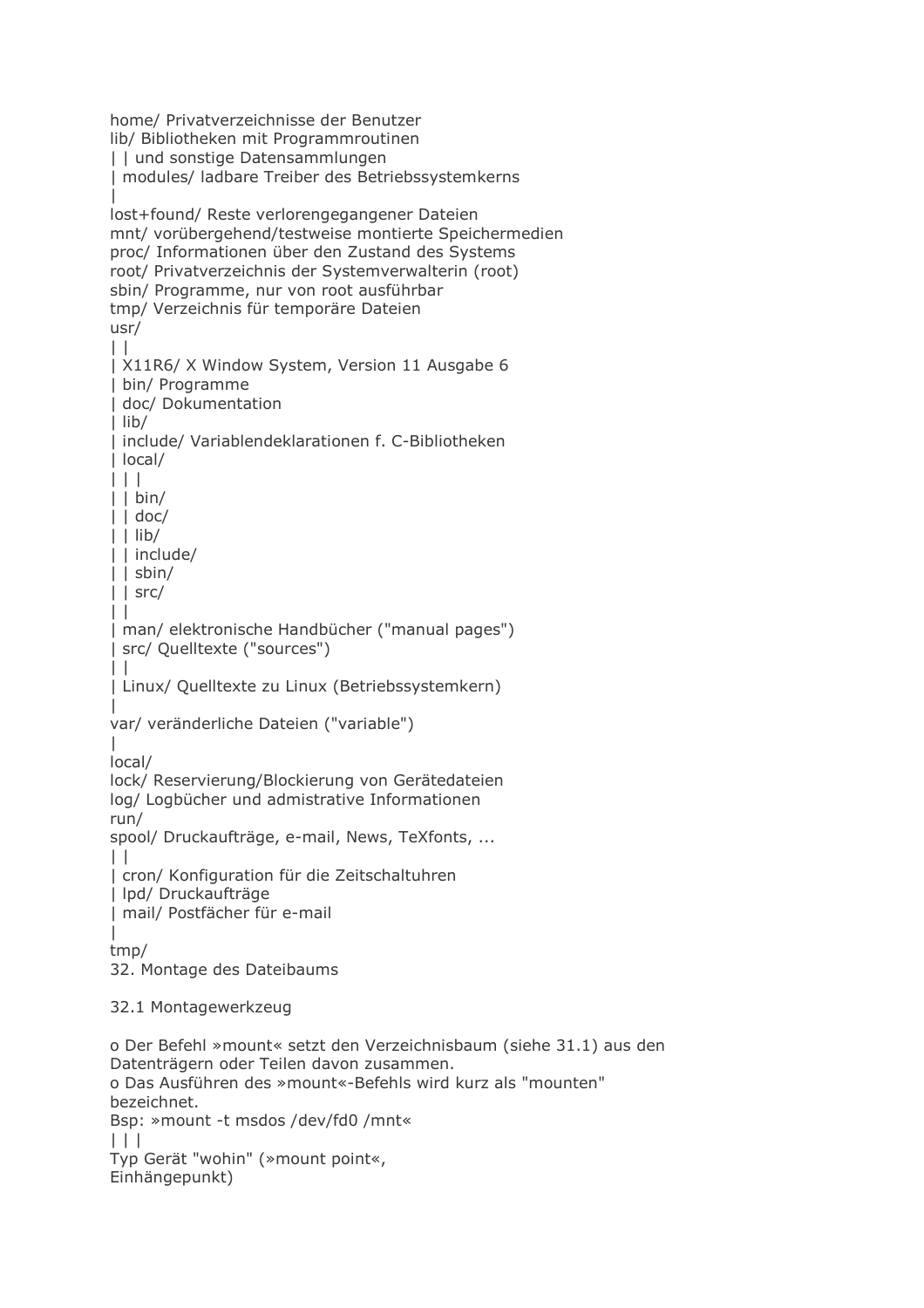o Konfiguration des »mount«-Befehls in `/etc/fstab' (siehe » man 5 fstab«); diese Datei wird während des Bootvorgans automatisch "ausgeführt". Beispiel:

/dev/cdrom /cdrom iso9660 defaults, user, ro 0 0  $| | | | | | | |$ Gerät Einhängepunkt Dateisystemtyp Optionen "dump" "passno"

o Zur Bedeutung von "dump" und "passno" siehe ????? und ????. o Die Reihenfolge in `/etc/fstab' ist entscheidend; der Ast `/usr' muß gemountet sein, bevor `/usr/local' gemountet werden kann. o Das "mounten" kann gewöhnlichen Benutzern mit der Option 'user' erlaubt werden (evtl. 'user, noauto').

o Das Kommando »umount« ist die Säge für den Dateibaum; es arbeitet vor dem Abschalten des Computers den Inhalt der Datei `/etc/fstab' in umgekehrter Reihenfolge ab. Bsp.: »umount /cdrom«

32.2 Das "virtual file system" (VFS)

o Ein Dateisystem (engl.: "file system") ist die Art und Weise, mit der man Daten auf Festplatten, CD-ROMs, usw. organisiert, bzw. speichert. o Das VFS ist das einzige Dateisystem für Linux - zumindest erscheint dies dem Benutzer so. o Der Zugriff auf tatsächlich existierende Dateisystemtypen (für Linux, DOS, OS/2) geschieht über Treiber (im Betriebssystemkern).

o Nicht vorhandene Eigenschaften werden durch das VFS vorgegaukelt (z.B. Eigentümer und Zugriffsrechte für DOS-Dateien). Bsp.: »Is -I /mnt /floppy /cdrom«

o mac/amiga-Datenträger können von der PC-Hardware nicht verarbeitet werden, da hilft auch kein VFS! 32.3 Einige Dateisysteme, die Linux verarbeiten kann

Typ für Zugriff auf Typ für Zugriff auf

ext2 Linux (standard) hpfs OS2 (readonly) iso9660 CD-ROMs msdos DOS minix Minix yfat win95 nfs Netzwerk ncp novell-Server sysv System-V smb WfW-shares ufs Sun/Nextstep/FreeBSD cfs verschlüsseltes FS

o Das "mounten" der Dateisystemtypen 'ncp' und 'smb' erfordert z.Zt. ein spezielles »mount«-Kommando. Bsp.: »ncpmount -S NovServ /mnt«

32.4 Das "extended-2" Dateisystem

o Ein Datenträger (oder Bereiche davon) erhält durch den Befehl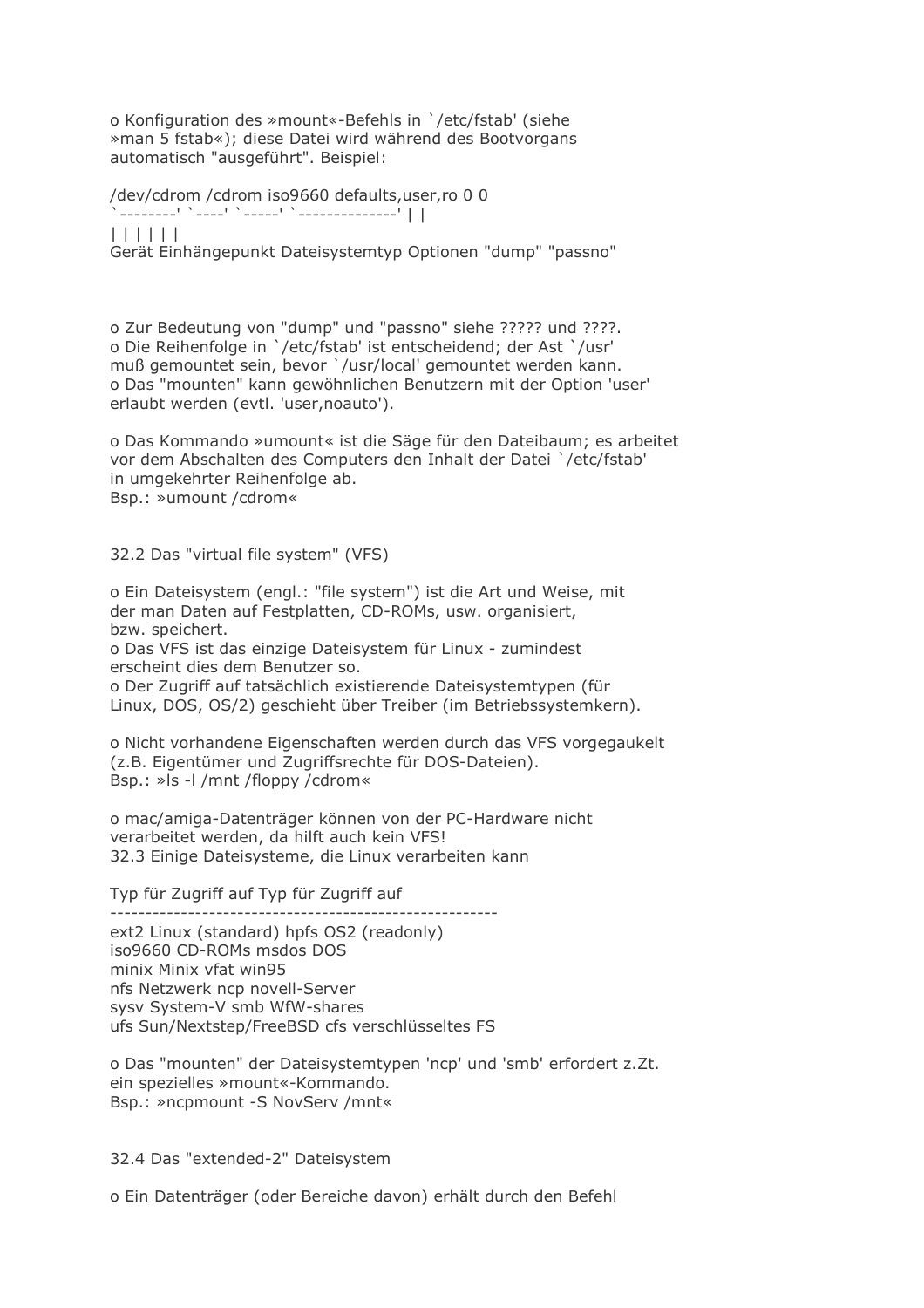»mke2fs« das Format des extended-2 Dateisystems und kann dann entsprechend "gemountet" werden. Der Vorgang wird als "Formatieren" bezeichnet.

Bsp.: »mke2fs -c /dev/fd0«

o Die Betriebsparameter für das extended-2 Dateisystem können als Parameter bei der Formatierung angegeben werden oder nachträglich mit dem Befehl »tune2fs«. Bsp.: »tune2fs -m 10 -gid li-adm /dev/fd0«

(In diesem Beispiel ist 10% des Platzes für die Gruppe "li-adm" reserviert.)

o Fehler auf dem Dateisystem können mit dem Programm »fsck« (hoffentlich) behoben werden. Bsp.: »fsck -M /dev/fd0«

32.5 "extended-2" Dateiattribute (Linux spezifisch)

o »chattr« zum Setzen der erweiterten Attribute o »Isattr« zum Anzeigen derselbigen

#### Kürzel Attribut Bedeutung

----------------------------------------------------------------------

- Attribut nicht gesetzt

a append Daten können an Datei nur angehängt werden c compress Daten werden automatisch komprimiert d no-dump Datei wird beim "dumpen" ignoriert i immutable Datei unveränderbar (selbst für root) s secure-delete Löschen überschreibt Datei mit Nullen S synchronous wie Option 'sync' des »mount«-Befehls u undelete Löschen kann rückgängig gemacht werden 33. Speichermedien

Warnung:

auswechselbare Speichermedien vor dem Wechseln unbedingt mit dem Befehl »umount« demontieren, ansonsten droht Datenverlust!

#### 33.1 Diskettenlaufwerke

o Der Umgang mit DOS-Disketten ist unter 8.2 beschrieben. o Das Paket `fdutils-4.2' enthält Programme zum Konfigurieren der Diskettenlaufwerke, sowie zum Formatieren von Disketten. Nicht zuletzt die Dokumentation der exotischen Formate ist interessant.

o Formatieren von DOS-Disketten mit den Befehlsfolgen »fdformat /dev/fd0: mformat a:« oder »superformat /dev/fd0«

33.2 Festplatten ((E)IDE oder SCSI)

o Linux kann Festplatten beliebiger Grösse ansprechen, ein Eintrag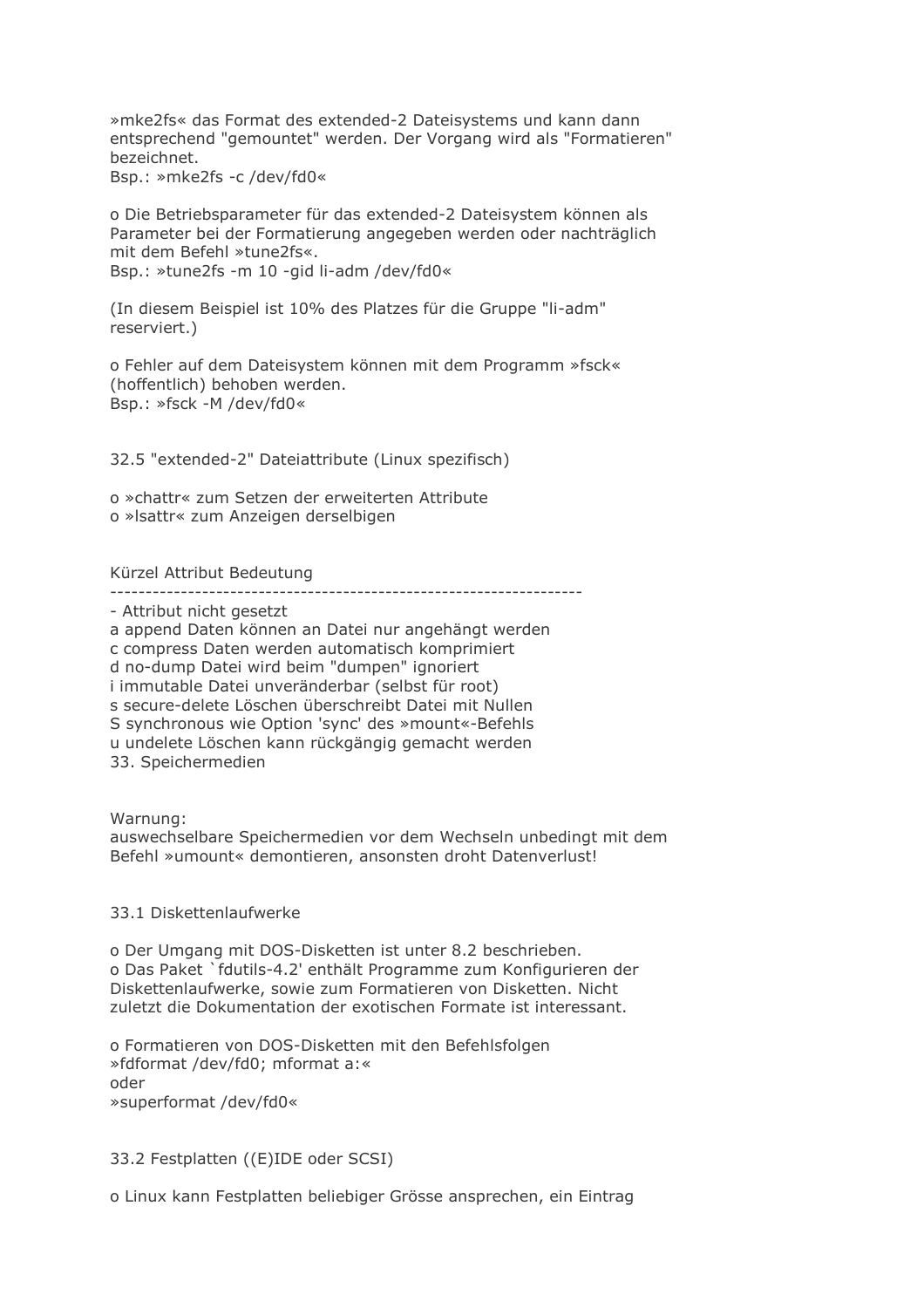im BIOS-Setup ist NICHT notwendig. Beim Booten werden auch älteste Festplatten erkannt (ansonsten: siehe Bootprompt-HOWTO). o Die Festplatte wird zur Aufnahme bestimmter Äste des Verzeichnisbaums (oder gar zur Aufnahme anderer Betriebssysteme; \*schauder\*) in Bereiche unterteilt, diese nennt man Partitionen.

o Die Partitionierung der Festplatte wird mit dem Programm »fdisk« (menügeführt: »cfdisk«) vorgenommen Bsp.: »fdisk -l«

o Eine Partition, die die Wurzel des Verzeichnisbaums `/' enhält, wird als "root-partition" bezeichnet.

o Die "root-partition" und der "kernel" müssen innerhalb der ersten 1024 Cylinder auf der 1. oder 2. EIDE-Platte angelegt werden. (Bei SCSI-Festplatten ist dies egal.)

o »hdparm«: Betriebsparameter für die Festplatte abfragen/einstellen (deutliche Geschwindigkeitssteigerung möglich: aber Vorsicht!)

Bsp.'e: »hdparm -i /dev/hda« »hdparm -m 8 -u 1 -a 1 /dev/hda« (Vorsicht!) »hdparm -S 100 /dev/hda« (Motor nach 1500 Sekunden Leerlauf abschalten)

# 33.3 (E)IDE

o "IDE" war jahrelang DIE Technik für Festplatten-Controller in PCs und wurde von "EIDE" ("enhanced IDE") abgelöst. o EIDE unterstützt bis zu 4 Geräte pro Controller und erlaubt höhere Datentransferraten als IDE.

o Neben Festplatten kann man mittlerweile auch (Atapi-)CD-ROMs und (Atapi-)Bandlaufwerke an den EIDE-Controller anschliessen.

33.4 CD-ROMs

o Zum Betrieb von CD-ROMs stehen folgende Techniken zur Verfügung:

- ATAPI ("EIDE") CD-ROMs oder SCSI CD-ROMs

- herstellerabhängige Controller

o Nähere Informatationen zu den herstellerabhängigen Techniken findet man im Verzeichnis `/usr/src/linux/Documentation/cdrom'. o Ansonsten gibt es nicht Spezielles zu CD-ROMs zu sagen.

# 33.5 SCSI

o "SCSI" steht für "Small Computer Systems Interface" und ist eine Schnittstelle zum Anschluß von speziellen

## - Festplatten

- CD-ROM Laufwerken
- Bandlaufwerken

- DATs und Scannern (beide werden über die "genericdevices" angesprochen)

o Pro SCSI-Controller können bis zu 7 solcher Geräte angeschlossen werden; jedes erhält eine eindeutige Nummer; das 8. Gerät (und dessen Nummer) ist der SCSI-Controller.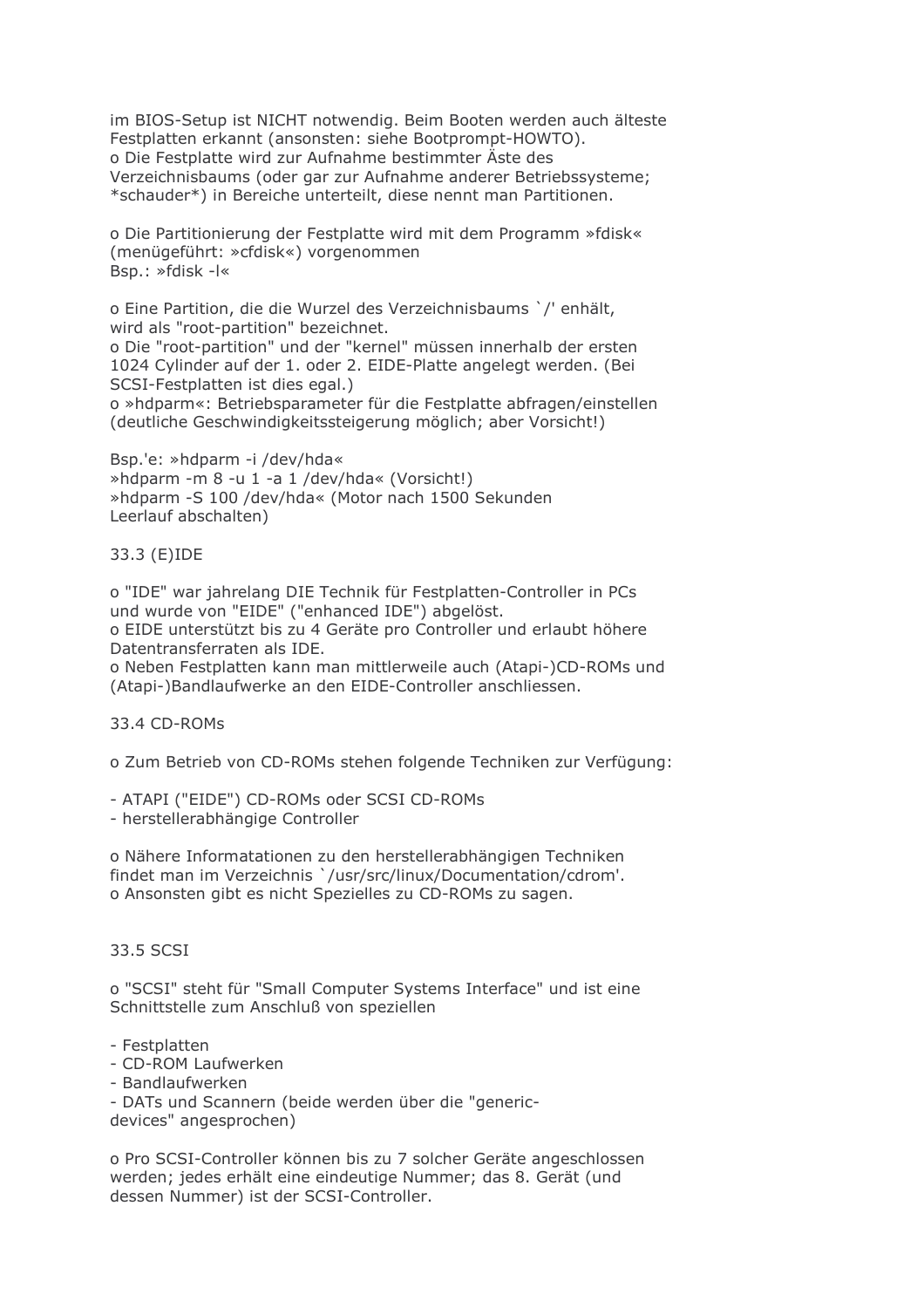o Das SCSI-Verbindungskabel ist 50-polig, die maximale Länge des Kabels beträgt 3 m (gemessen vom ersten zum letzten Gerät). o An beiden Enden des Kabels müssen sogenannte Endwiderstände angebracht sein; dies kann mit externen Steckern geschehen oder per Aktivierung des im letzten Gerät eingebauten Widerstandes.

o SCSI-Festplatten sind NICHT grundsätzlich schneller als IDE-Festplatten, sondern eher etwas teuerer. o Alle Informationen (Ausnahme: Preis) über eine SCSI-Platte anzeigen: »scsiinfo« Bsp.: »scsiinfo -a /dev/sda«

33.6 Toaster

o Die Herstellung eigener CD-ROMs erfordert das Paket »mkisofs-2.0« und eine Änderung des kernels (siehe CD-Write mini-HOWTO). o Das Verfahren besteht aus zwei Schritten, dem Erzeugen eines 1:1 Abbilds der CD und dem eigentlichen "Brennen". Bsp.: »mkisofs -r -o CD Abbild /home/linux cdwrite /dev/sgf < CD\_Abbild «

(Sicherstellen, daß `/dev/sqf' der CD-Schreiber ist! Ansonsten erfolgt "Formatierung" der Festplatte.)

o Vor dem "Brennen" kann man die so erzeugte Datei per "loopback" als CD mounten und testen.

o Der Schreibvorgang darf von \_keinem\_ anderen Prozeß unterbrochen werden; ansonsten ist die CD unbrauchbar. Es sollten also nur die allernotwendigsten Programme gestartet werden und das Netz abgeschaltet sein (evtl. neuen "run-level" anlegen [siehe ????]) 34. Backup

[Habe kein DAT/Tape, daher bleibt diese Seite vorerst leer.]

[Habe kein DAT/Tape, daher bleibt diese Seite vorerst leer.]

35. Netzwerk und Internet

Warnung:

Mit dem Anschluß an das Internet (oder allgemein an ein Netzwerk) setzt man sich potentiellen Bösewichten aus. Bevor man "loslegt" muß man unbedingt alle accounts mit passwords schützen und einen Blick in die Dateien `/etc/inetd.conf' (siehe 40.3) und `/etc/X11/Xaccess' (siehe 50.5) werfen.

## 35.1 Das Internet

o Das Internet ist ein weltweites Netzwerk von Computern, in dem jeder Computer mit jedem anderen verbunden ist. o Das Übertragungsprotokoll heißt "TCP/IP" ("transmission control protocol / internet protocol").

o Alle Teilnehmer am Internet sind gleichberechtigt; das Angebot von Informationen und Dienstleistungen beruht auf Gegenseitigkeit (und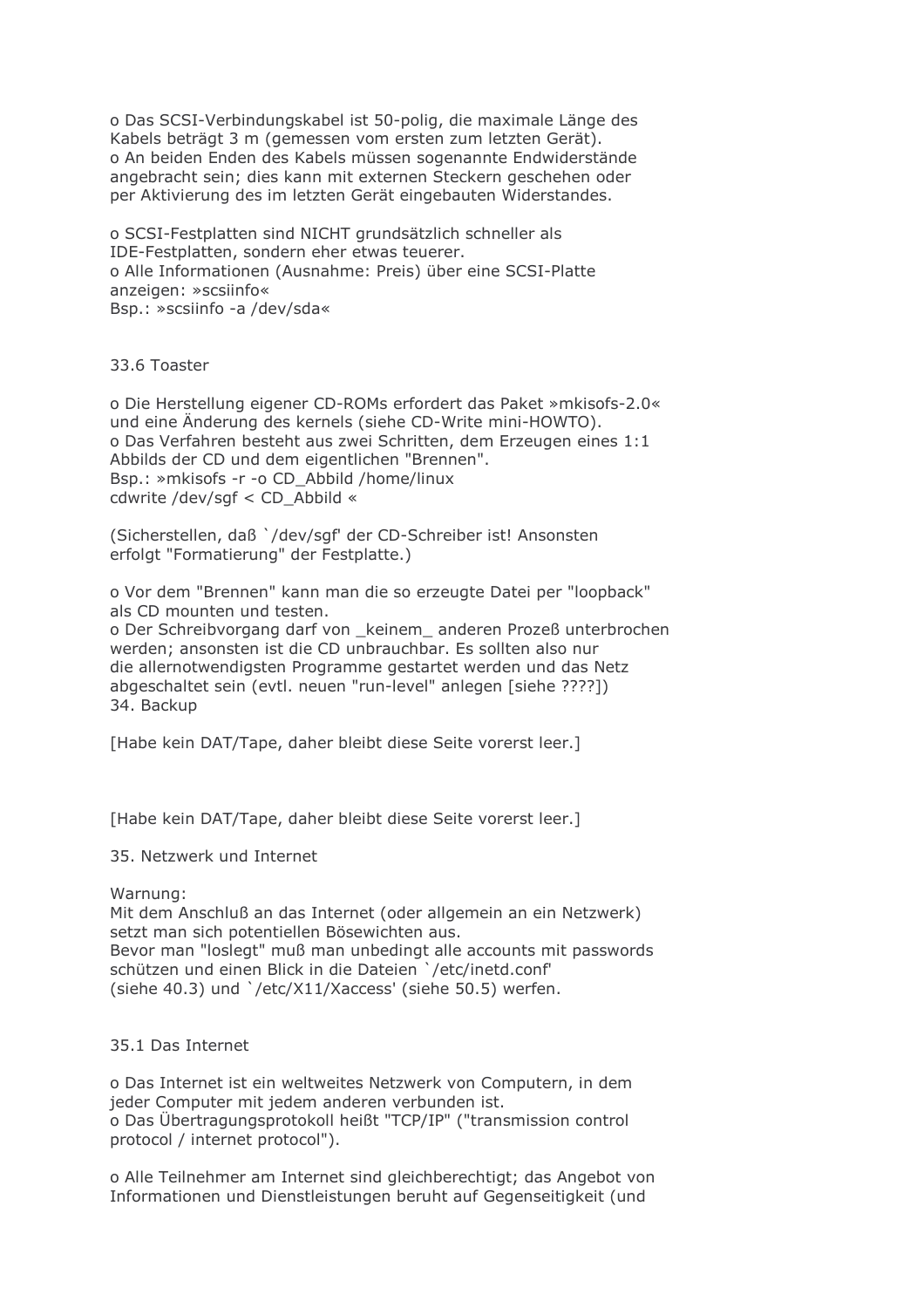nicht auf Gebühren).

o Die Entwicklung des Internet wird von keiner zentralen Organisation oder Firma gesteuert, sondern die Weiterentwicklung obliegt den Benutzern.

Die Parallelen zu Linux sind also unübersehbar und der Erfolg von beiden gründet sich nicht zuletzt auf obigen Prinzipien - abseits von betriebswissenschaftlichen Denken oder Firmenpolitik.

35.2 Unterschiede zu anderen Medien

o Die Inhalte werden von den Benutzern selbst bestimmt. o Eine Zensur fand bis vor kurzem nicht statt.

An deutschen Kiosken wird auf den Titelseiten (d.h. in aller Öffentlichkeit) mehr nacktes Fleisch gezeigt, als im Internet. Dieselben Sender, die in den Abendnachrichten noch über "Pornografie im Internet" berichten, strahlen wenige Stunden später selber "Erotikfilme" aus.

Man kann es als "Doppelmoral" bezeichnen oder als "Angst vor der Konkurenz Internet" werten

o Der Reichtum des Internet ist von den meisten Menschen nahezu alleine aus dem Spaß an der eigenen Kreativität erschaffen worden, nicht durch bezahlte Arbeit einer Redaktion.

Wer vom Internet ein optimales Medium zum Konsumieren von bunten Bildern und anderen aufregenden Sachen erwarten, wird daher bitter entäuscht sein.

Ohne eigenes Zutun wird man nicht ständig unterhalten (wie man das etwa vom Fernsehen gewohnt ist).

Ebensowenig eignet sich das Internet als Ersatz für die

herkömmlichen Informationsquellen (Bücher, Filme, CD-ROMs), sondern höchstens als Ergänzung.

Vor allem ist das Internet nämlich ein Kommunikationsmedium. 35.3 Linux und Internet

o Ein Linux-PC läßt sich problemlos an das Internet anschliessen; viele Server im Internet sind mit Linux realisiert. o Linux ist mithilfe des Internet entwickelt worden.

35.4 Wozu braucht man einen Internet-Zugang?

o Um mit anderen Internet-Teilnehmern in direkten Kontakt zu treten (z.B. um e-mail auszutauschen oder um am usenet teilzunehmen). o Um selbst Informationen im Internet angzubieten. o Um ganz vorne bei der Entwicklung von Linux dabei zu sein (aktiv oder passiv).

35.5 Alternativen zum Internet-Zugang

o Viele der natürlichen Reichtümer des Internet sind mittlerweile auf preisgünstigen CDs verfügbar

- Abzüge der wichtigsten FTP-Server (sunsite/tsx-11)

- tausende interessanter WWW-Seiten

- Archive der newsgroups (auf CD aber relativ uninteressant;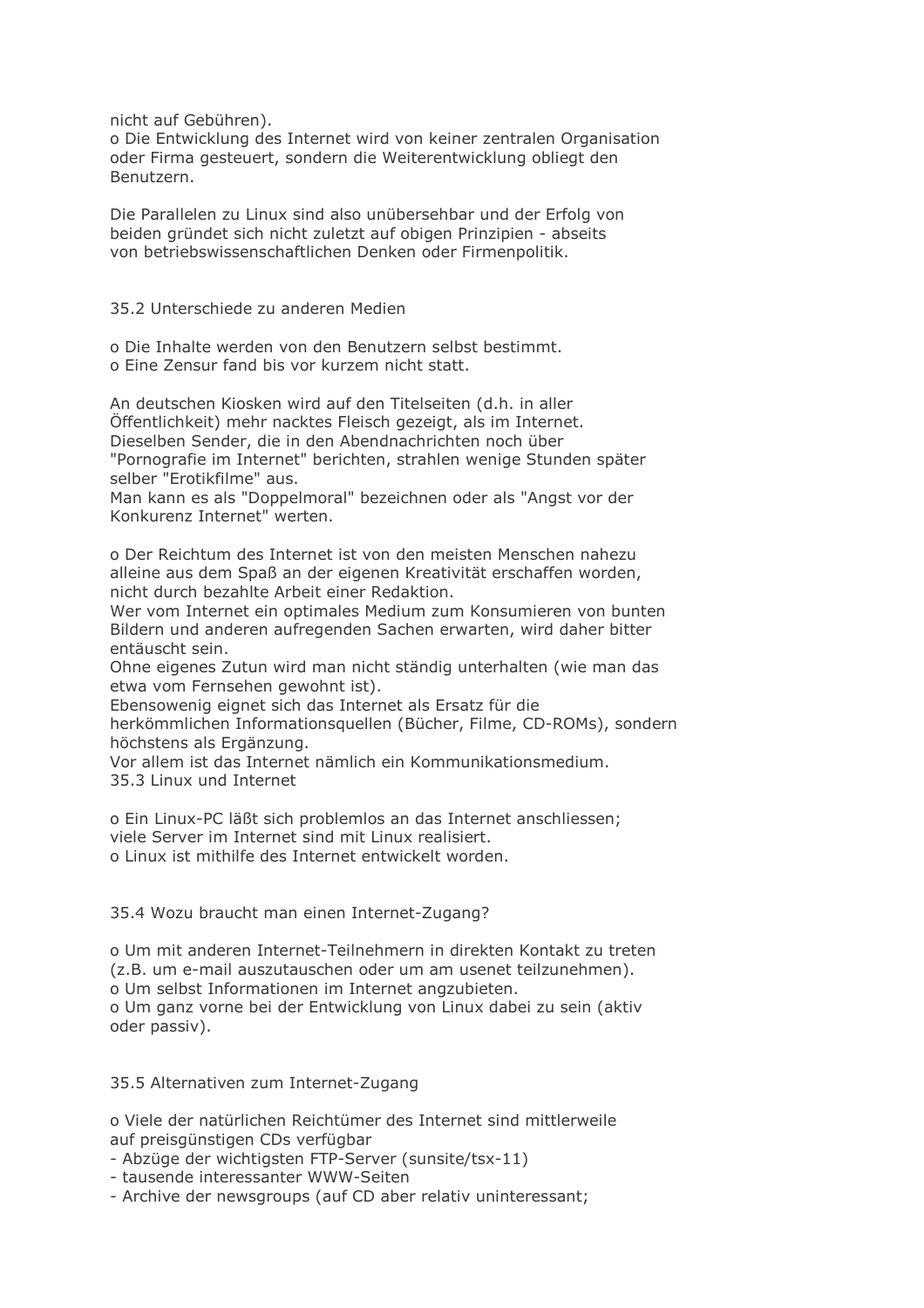rechtlich umstritten) o Man sollte auf Aktualität Wert legen (und sich nicht von falschen Behauptungen irreführen lassen, nur die alten Versionen der Programme liefen stabil).

o CDs sind schneller als jedes Modem ...

35.3 Besondere Internet-Anbieter (nicht unbedingt billig!)

o "Individual Network e.V." (IN) Dachverband bundesweiter Betreibergemeinschaften, die Privatpersonen einen Internetzugang anbieten (starke regionale Ausrichtung, ca. DM 20-40/Monat)

Individual Network e. V., Scheideweg 65, D-26121 Oldenburg IN-Info@Individual.NET (e-mail Adresse für Informationen)

o "Verein zur Förderung der privat betriebenen Datenkommunikation e.V." (Vz\* oder Sub-Netz)

????

o "Verein zur Förderung eines Deutschen Forschungsnetzes e.V." (DFN-Verein), Zusammenschluss der Universitätsnetze; auch für Privatpersonen zugänglich (ab ca. DM 40/Monat)

DFN-Verein, Pariser Straße 44, 10707 Berlin http://www.shuttle.de/ (Anschluß für Privatpersonen) 36. Adressen

36.1 IP-Adressen

o Jede Maschine im Internet ist über (mindestens) eine eindeutige Nummer ansprechbar. Diese Nummer nennt sich "IP-Adresse" und hat das Format

a.b.c.d (a, b, c und d im Bereich von 1 bis 254)

o Genauer: jede IP-Adresse ist einem Netzwerkanschluß zugeordnet  $(siehe 38.1)$ 

Anschluß max. Anzahl Repräsentiert

lo Loopback-Netz (Software-Trick) eth $x = \{ 0..4 \}$  Ethernetkarte  $pppx x = \{ 0..16 \}$  Modem (PPP-Protokoll)

36.2 Organisation der IP-Adressen

o Man spricht von Class-A, -B, -C Netzwerken; die 254\*254\*254\*254 = 4294967296 möglichen IP-Adressen wurden wie folgt aufgeteilt:

------------------------

Bereich Typ Netze Maschinen je Netz

1.b.c.d - 127.b.c.d A 127 16387064 128.1.c.d - 191.254.c.d B 16002 64516 192.1.1.d - 223.254.254.c C 1999996 254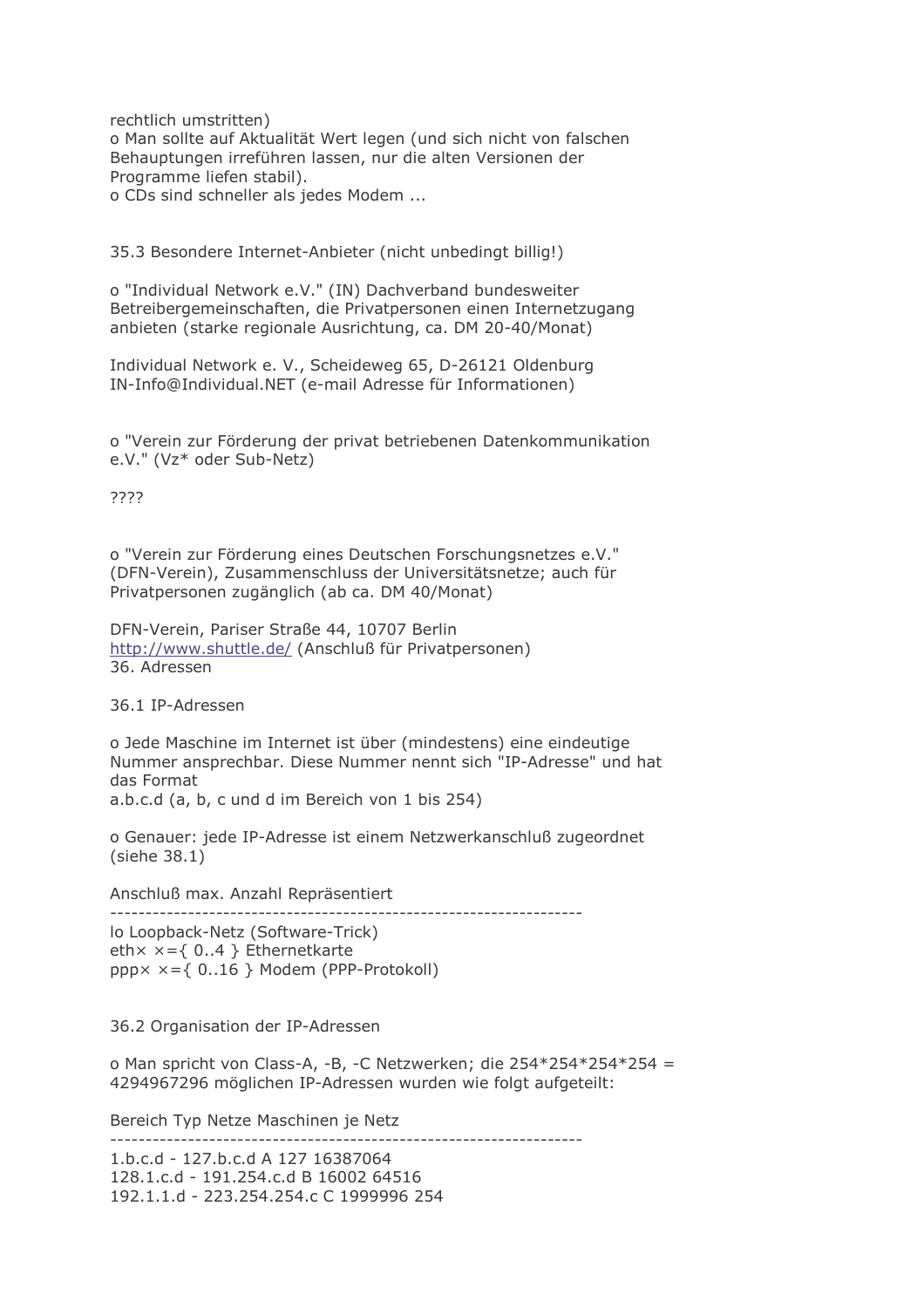224.b.c.d - 254.b.c.d für experimentelle Nutzung reserviert

o Bei obiger Aufteilung handelt es sich um einen organisatorischen Schritt der Internet-Planer (es gibt nichts daran zu verstehen). o Durch den Boom des Internet sind Class-A und -B Netze aufgebraucht.

36.3 Spezielle IP-Adressen

o Der gesamte Adressbereich "127.b.c.d" ist dem loopback-Netz zugeordnet, dabei handelt es sich um ein per Software simuliertes Netz.

o Einzige Maschine auf diesem loopback-Netz ist die eigene; evtl. mit verschiedenen Namen. Die Adresse 127.0.0.1 bezieht sich stets auf die eigene Maschine; sie kann zu keinen anderen Zwecken gebracht werden, als zur Definition des "das sind wir selbst".

o Die Adresse "a.b.c.0" ist für das lokale Netz reserviert. o Die Adresse "a.b.c.255" ist für Nachrichten "an alle" reserviert.

o Folgende Adreßbereiche sind zum Aufbau privater, nicht mit dem Internet verbundener Netzwerke freigegeben:

10.b.c.d 172.16.c.d 192.168.c.d

Diese Adressen werden vom Internet nicht verarbeitet! o Auf Hardware-Adressen wird hier nicht eingegangen. Beispiel eines Netzwerks \_\_\_\_\_\_\_\_\_\_\_\_\_\_\_\_\_\_\_\_\_\_\_\_\_\_\_

Bemerkungen: Die verwendeten IP-Adressen sind im Internet ungültig. Alle Beispiele der nächsten Seiten beziehen sich auf diese Abbildung,

```
\wedge+-----+ +----+ | domain: "comic.net"
|LL| | 0---------------------------0
| L |... | PC | 192.168.21.7 |
+-----+ | | tick | 192.168.21.0
\begin{array}{c}\n - \sim \text{---} \mid \text{---} \mid \text{disney.comic.net}\n \end{array}+ - - - + + + - - - + +|S \, S| | 0---------------------------0
| S |... | WS | 192.168.21.6 | 192.168.23.2
+-----+ | | trick | marsupilami
<u>|</u><br>|-<br>| _|__|__| | +-----+
| | N S |
+-----+ +----+ | | a e |
|LL| | 0--------------------------0 | m r |
|L|...|PC|192.168.21.5||ev|
+-----+ | | track | | e |
\frac{1}{2} \frac{1}{2} \frac{1}{2} \frac{1}{2} \frac{1}{2} \frac{1}{2}\perp\perp192.168.22.0 + -0 - - - - +
```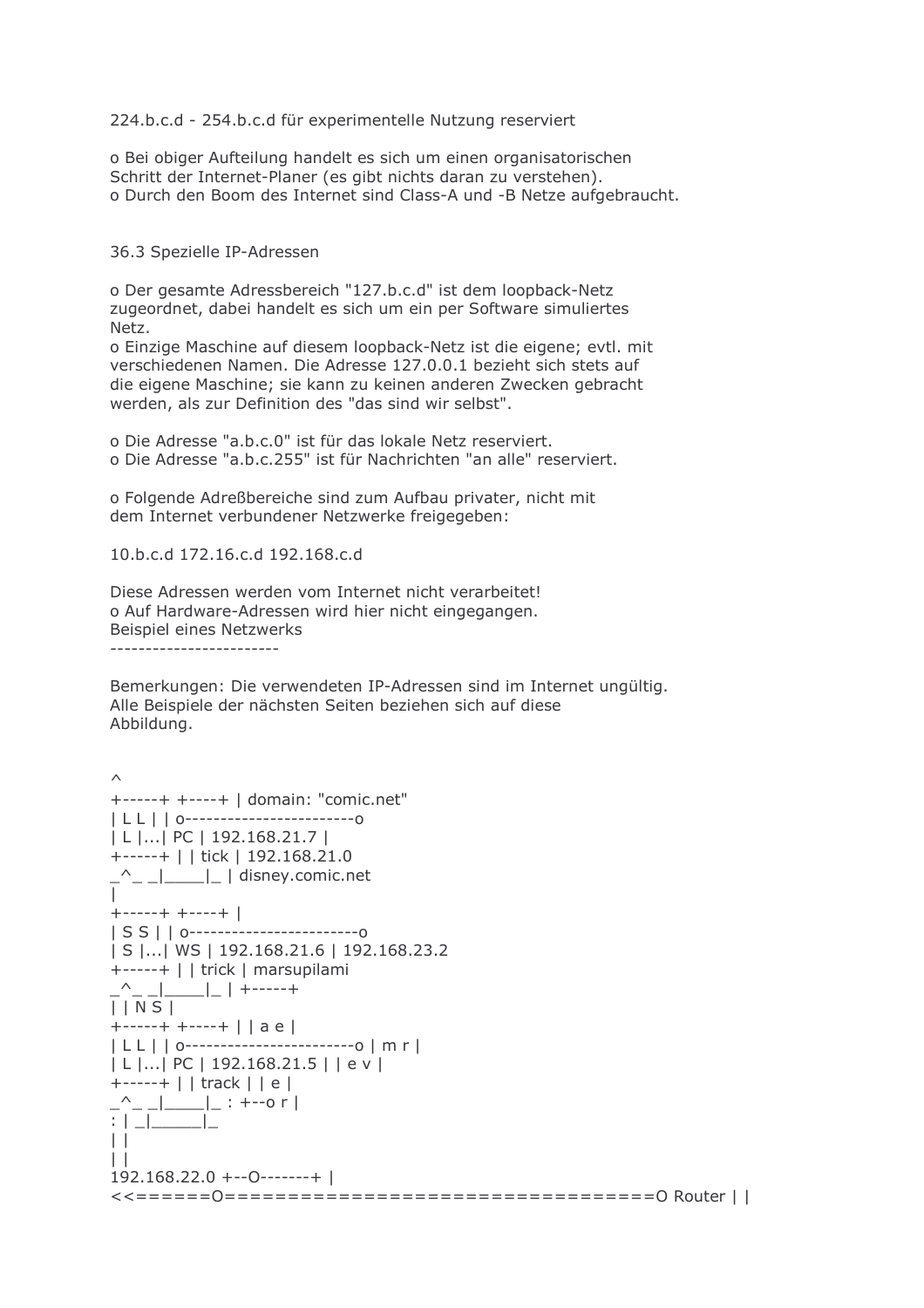$1192.168.21.1$  $|192.168.22.1$ | 192.168.22.2 192.168.23.1  $\overline{1}$  $+ -0-+$  $11192.168.22.3$ | R |\_\_\_\_\_\_\_ Lucy \_\_\_\_\_\_\_\_ +----+ +-----+ 10 Modem | NANANANANANANAN ( ... ... . / NAN Modem | NANO | | LL |  $|u|$  | PC  $|...|L|$  $|t|$  192.168.22.4 +---0 | +-----+  $|r|$  Charlie  $|$  $\Box$  $\vert$  | | 192.168.22.5 | +--+ +-----+ Linus  $+$ ---o |...| W W |  $|PC|$  | W |  $\Box$   $\Box$  + - - - - - +  $\wedge$ 37. Namen im Internet

37.3 Namen für Nummern

o Weil sich niemand die Nummern merken will, gibt man jeder Maschine neben der IP-Nummer noch eine symbolische Adresse, den "full qualified domain name" (FQDN).

o Der FODN wird durch Punkte in Bestandteile gegliedert, die über den Namen und die Zugehörigkeit des Rechners Auskunft geben.

Bsp.: "Euklid.MI.Uni-Koeln.DE" (Mathematisches Institut der Universität zu Köln in Deutschland) o Übersicht der gebräuchlichen Kürzel

Kürzel Bedeutung Kürzel Bedeutung

ac academic com Firma ("commercial") de Deutschland edu Ausbildungseinrichtung net Netzwerk org Organisation

o Das erste Wort des FQDN ist der sogenannte "hostname", der hintere Teil des FODN ist der "domainname".

o Während der "domainname" vorgegeben ist, hat man bei der Taufe des Rechners freie Wahl. Neben Namen, die in Zusammenhang mit der domain stehen (s.o.) sind außerdem Comichelden, Getränke, berühmte Personen, usw. sehr beliebt.

o Mehrere Namen pro Maschine sind möglich, so wählt man als zweiten Namen häufig den Verwendungszweck einer Maschine, (siehe ????)

Zweck Protokoll Beispiel Bescheibung 

archie ???? archie.th-darstadt.de siehe ????

ftp ftp ftp.uni-koeln.de siehe 11.3 mail smtp mail.uni-koeln.de siehe 42.4

news nntp news.uni-koeln.de siehe 44.2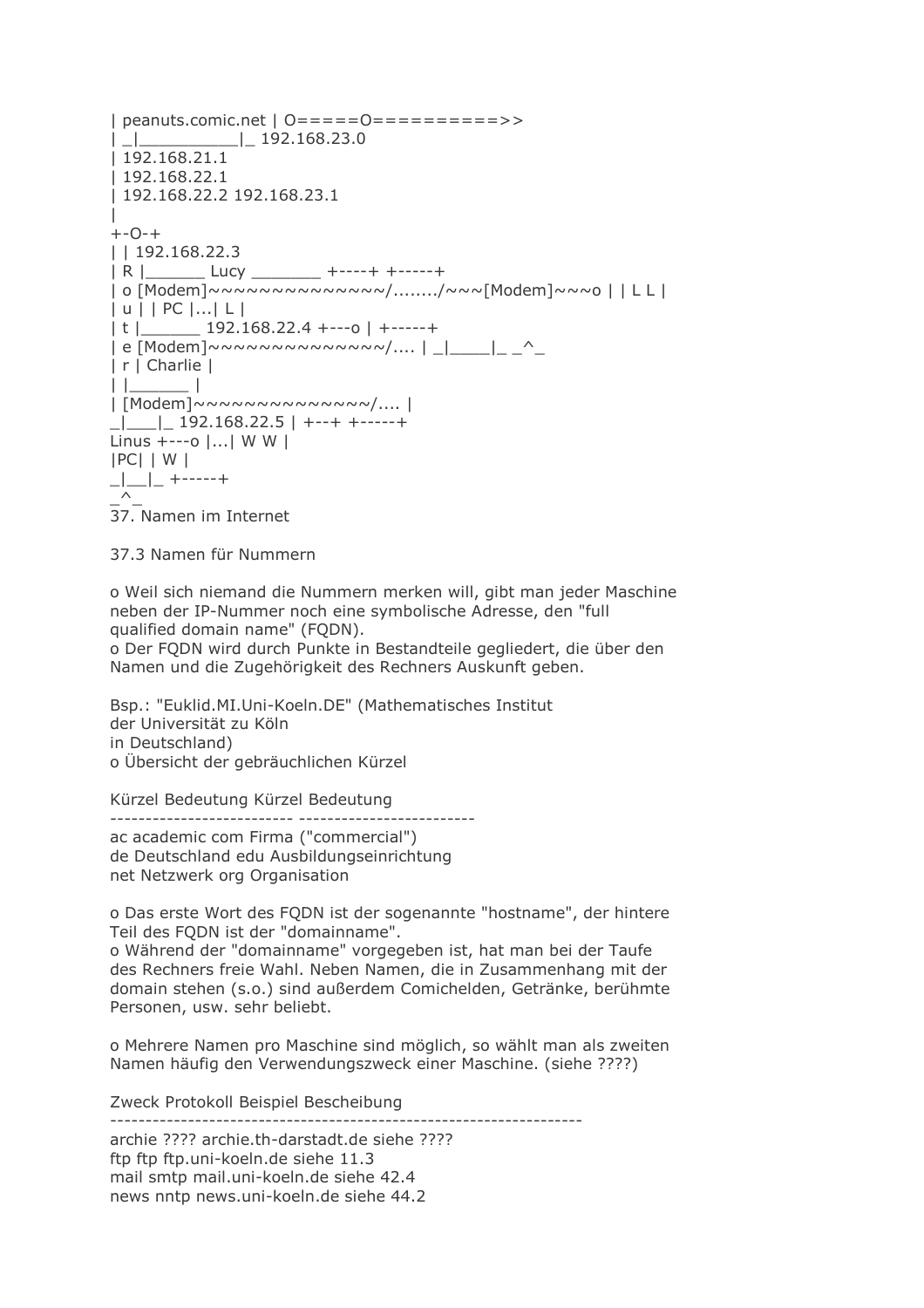www http www.uni-koeln.de World Wide Web

37.2 "nameserver"

o "nameserver" kennen die zu den symbolischen Adressen gehörenden IP-Adressen und umgekehrt.

o Da Linux-intern nur mit den numerischen IP-Adressen gearbeitet werden kann, ist bei Verwendung der symbolischen Namen eine nameserver notwendig.

o Abfrage der nameserver mit »nslookup« (keine man-page, dafür ein 'help'-Befehl auf dem nslookup-prompt).

Bsp.: »nslookup ftp.funet.fi«

o "DNS" ist die Abkürzung für das "domain name system" und bezeichnet das System der nameserver.

o Das Programm »named« verwandelt einen Linux-PC in einen nameserver. Meist wird man nur einen lokalen cache einrichten wollen (siehe caching-named mini-HOWTO). 37.3 Warum überhaupt IP-Adressen?

o IP-Adressen können wegen ihres einfachen Aufbaus von der Hardware schnell analysiert und danach angenommen/ignoriert/weitergeleitet

werden.

Symbolische Adressen zu analysieren würde bei grossen Datenmengen unvertretbar viel Rechenzeit verschlingen (bzw. nahezu unmöglich sein).

o Um ohne IP-Adressen die Bestimmung der Route vom Absender zum Empfänger mit vertretbarem Aufwand möglich zu machen, müßte man die domainnamen nach strengen Regeln vergeben (z.B. "jeder Rechnername in Deutschland endet mit 'de'").

Die strengen Regeln hat man stattdessen in die IP-Adressen gesteckt und gewinnt dadurch Flexibilität bei den Namen.

37.4 Konfigurationsdateien

o `/etc/hostname': hostname der eigenen Maschine

o `/etc/resolv.conf' kann enthalten

- Internet-Gebietsname [Schlüsselwort "domain"] - IP-Adressen der nameserver (max. 3 Alternativen; werden in der gegebenen Reihenfolge befragt) [Schlüsselwort "nameserver"] - Suchpfad für kurze Maschinennamen [Schüsselwort "search"]

-----8<----- Beispiel -----8<----domain disney.comic.net nameserver 192.168.23.2 nameserver 192.168.26.172 search peanuts.comic.net franquin.comic.net -----8<----- hier schneiden -----8<-----

o `/etc/hosts': Namen und Adressen wichtiger Maschinen; zur Umgehung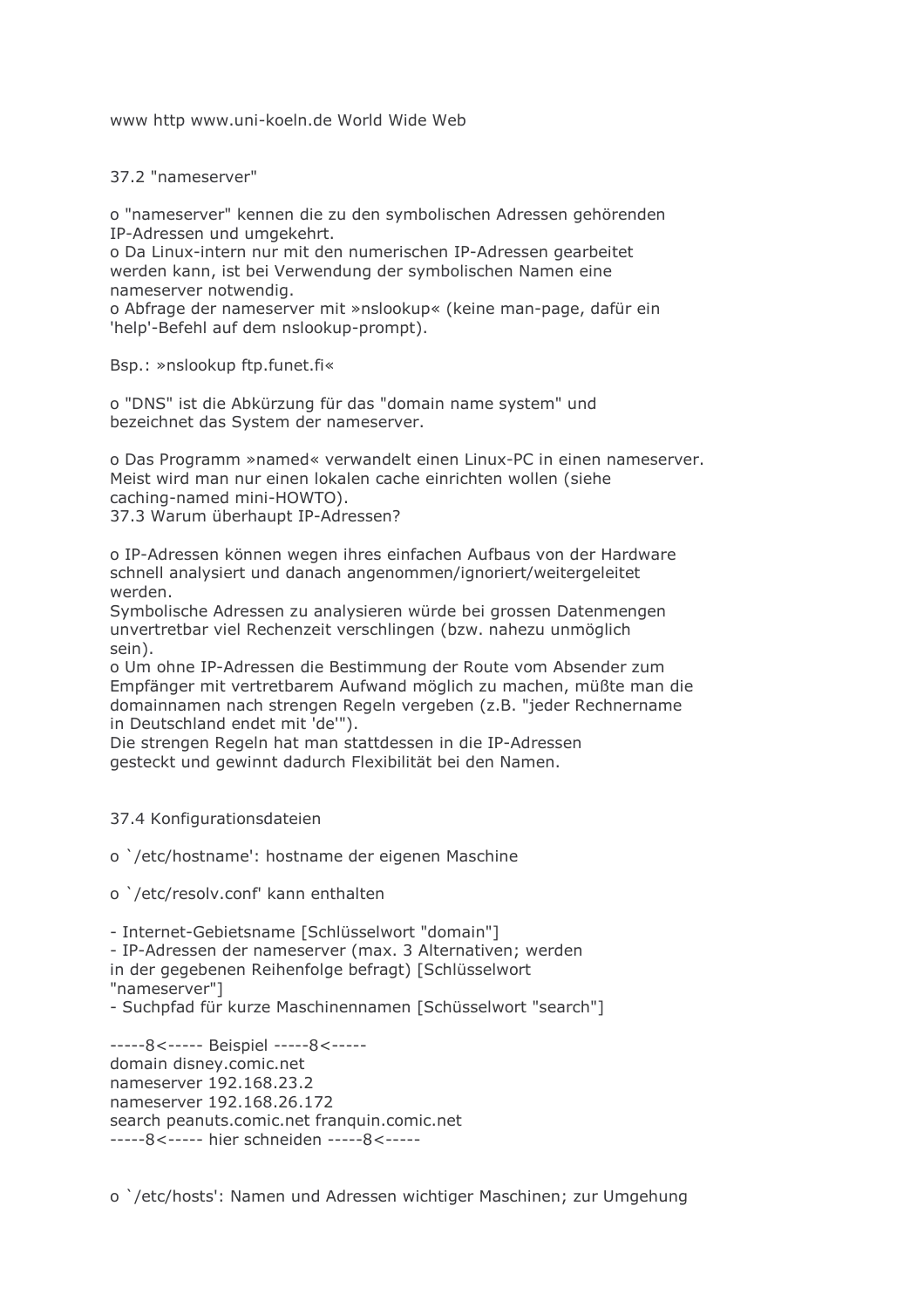oder als lokale (!) Ergänzung des nameservers

-----8<----- Beispiel -----8<-----127.0.0.1 localhost tick.comic.net tick 192.168.23.2 huba hubahuba huba.comic.net 192.168.22.2 lucy lucy.comic.net -----8<----- hier schneiden -----8<-----

o `/etc/host.conf' legt fest: - Reihenfolge: erst `/etc/hosts' oder erst DNS ("bind") befragen? - Sind mehrere Namen für die eigenen Maschine erlaubt?

o `/etc/networks': Nummern aller lokalen Netzwerke (ähnlich wie `/etc/hosts' für Netzwerkadressen) 38. Routen auf der Datenautobahn

38.1 Netzwerkschnittstellen

o Der Datenverkehr findet zwischen den Netzwerkschnittstellen der Internet-Rechner statt.

o Ein Linux-PC kann mehrere Netzwerkschnittstellen besitzen und als Vermittlungsstelle zwischen verschiedenen Netzen dienen. o Der Name einer Netzwerkschnittstelle hängt von der verwendeten Netzwerktechnik ab (nicht etwa vom Hersteller der Einsteckkarte).

Schnittstelle max. Anzahl Repräsentiert

 $\arccx \times = \{ 0..4 \}$  ArcNet eth $x \times = \{ 0..4 \}$  Ethernet imbtr $x \times = \{ 0..2 \}$  Token Ring isdn $\times$   $\times$  = { 0..16 } ISDN lo Loopback-Netz (Software-Trick)  $\text{plip} \times \text{x} = \{ 0..2 \}$  Druckeranschluß  $pppx \times = \{ 0..16 \}$  Modem (PPP-Protokoll)  $slipx x = \{ 0..16 \}$  Modem (SLIP-Protokoll)

o Die Zuweisung von IP-Adresse zu Netzwerkschnittstellen wird mit dem Befehl »ifconfig« vorgenommen. Bei Vernetzung mit Ethernet ("Standleitung") wird dieser Befehl beim Booten vom shell-Skript '/etc/init.d/network' ausgeführt; bei Wählverbinungen via Modem führen die Programme »pppd« oder » dip« den Aufruf des Befehls automatisch durch.

38.2 Lokale Netze (entfällt bei PPP/SLIP-Nutzung)

o Bei der Planung eines lokalen Netzes hat man 2 Ziele:

- direkter Datenverkehr zwischen allen Jokalen Maschinen ohne Umweg über den router (unnötige Belastung!) - Begrenzung der "Reichweite" der Datenpakete auf das kleinste mögliche Teil-Netz (aus Sicherheitsgründen und zum Schutz anderer Teil-Netze vor unnötiger Belastung)

o Die Einstellungen zum Umsetzen dieser Ziele sind: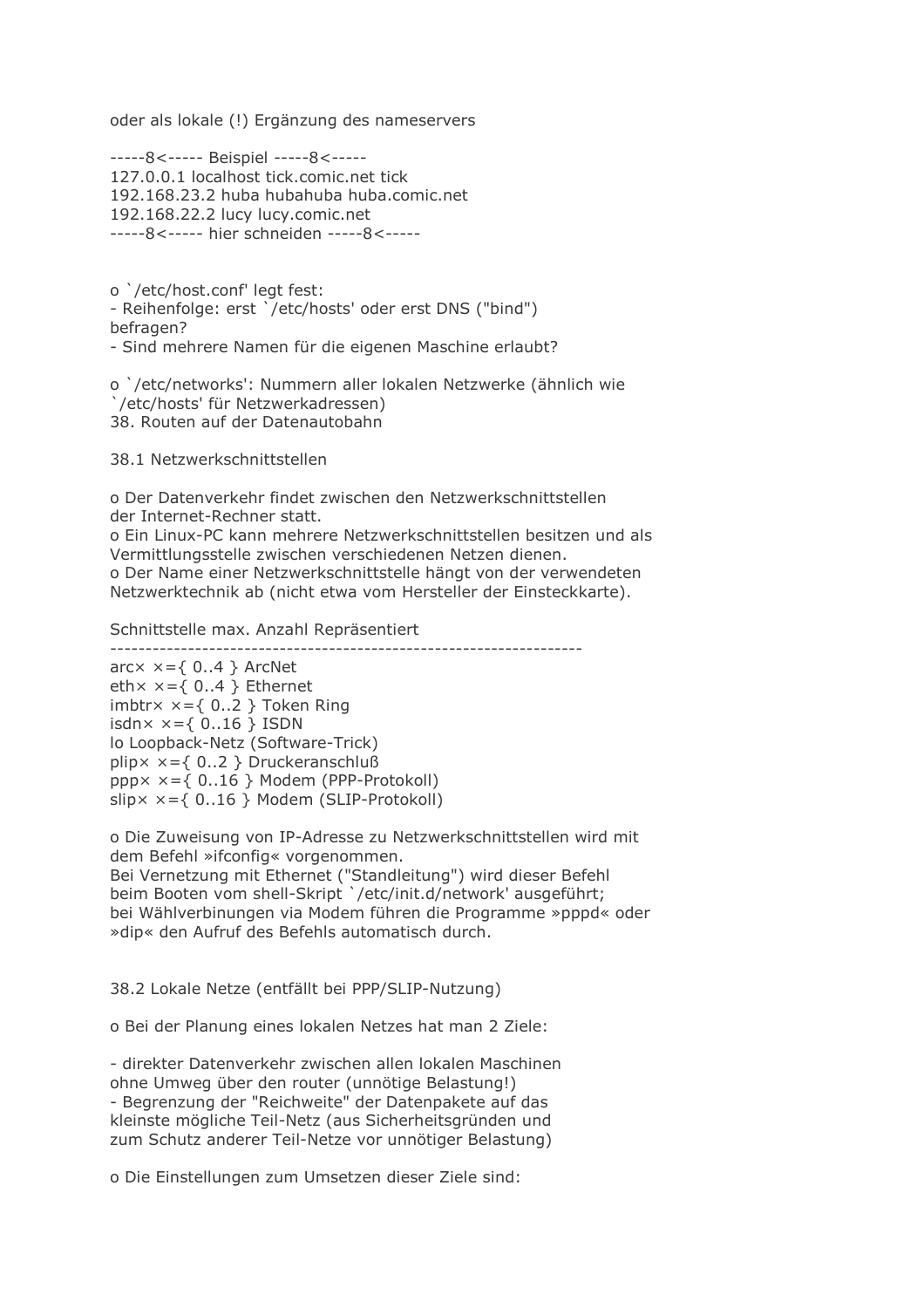Bezeichnung Beschreibung

----------------------------

subnet-mask Bitmaske zur Feststellung, ob eine Adresse zum eigenen Teil-Netz gehört oder nicht network-address Adresse des eigenen Teil-Netzes

address 192.168.22.3 11000000.10101000.00010110.00000011 netmask 255.255.255.0 111111111.11111111.1111111.00000000 11000000.10101000.00010110.00000000 network 192.168.22.0 11000000.10101000.00010110.00000000

In diesem Beispiel gehört das Datenpaket mit der Adresse "192.168.22.3" zum eigenen Teil-Netz. (Alle 254 möglichen Adressen der Form "192.168.22.XXX" gehören dazu.) 38.3 "router"

o Die Weiterleitung/Zustellung der Datenpakete im Internet überläßt man speziellen Vermittlungstellen, den sogenannten "routern". [Diese router befolgen insbesondere die unter 38.2 erklärten Regeln.1

o »traceroute« dient zur Verfolgung des kompletten Weges, den Datenpakete zu einem bestimmten Empfänger einschlagen.

Bsp.: »traceroute nic.funet.fi«

o U.U. müssen die Pakete bis zum Ziel über mehrere router geleitet werden; darauf hat man aber keinen Einfluß. o »route« zeigt an, wie der Betriebssystemkern Datenpakete an die verschiedenen Empfänger verschickt.

o Die Bezeichnungen "router" und "gateway" werden meist synonym verwendet, wobei ein "gateway" eigentlich grundverschiedene Netze miteinander verbindet.

38.4 Konfigurationsdatei `/etc/init.d/network' (`/etc/rc.d/inet1')

# Konfiguration für "lucy.comic.net"

# An der loopback-Schnittstelle "lo" nehmen wir Pakete # für die Adresse "127.0.0.1" entgegen.

ifconfig lo 127.0.0.1

# Alle Pakete für die Maschine "127.0.0.1" schicken wir an # die loopback-Schnittstelle ... letztendlich also an uns # selbst ... daher auch der Name "loopnet".

route add -host  $127.0.0.1$  lo

# An der Ethernet-Schnittstelle "eth0" nehmen wir Pakete # für die Adresse "192.168.22.2" (lucy) entgegen.

ifconfig eth0 192.168.22.2 \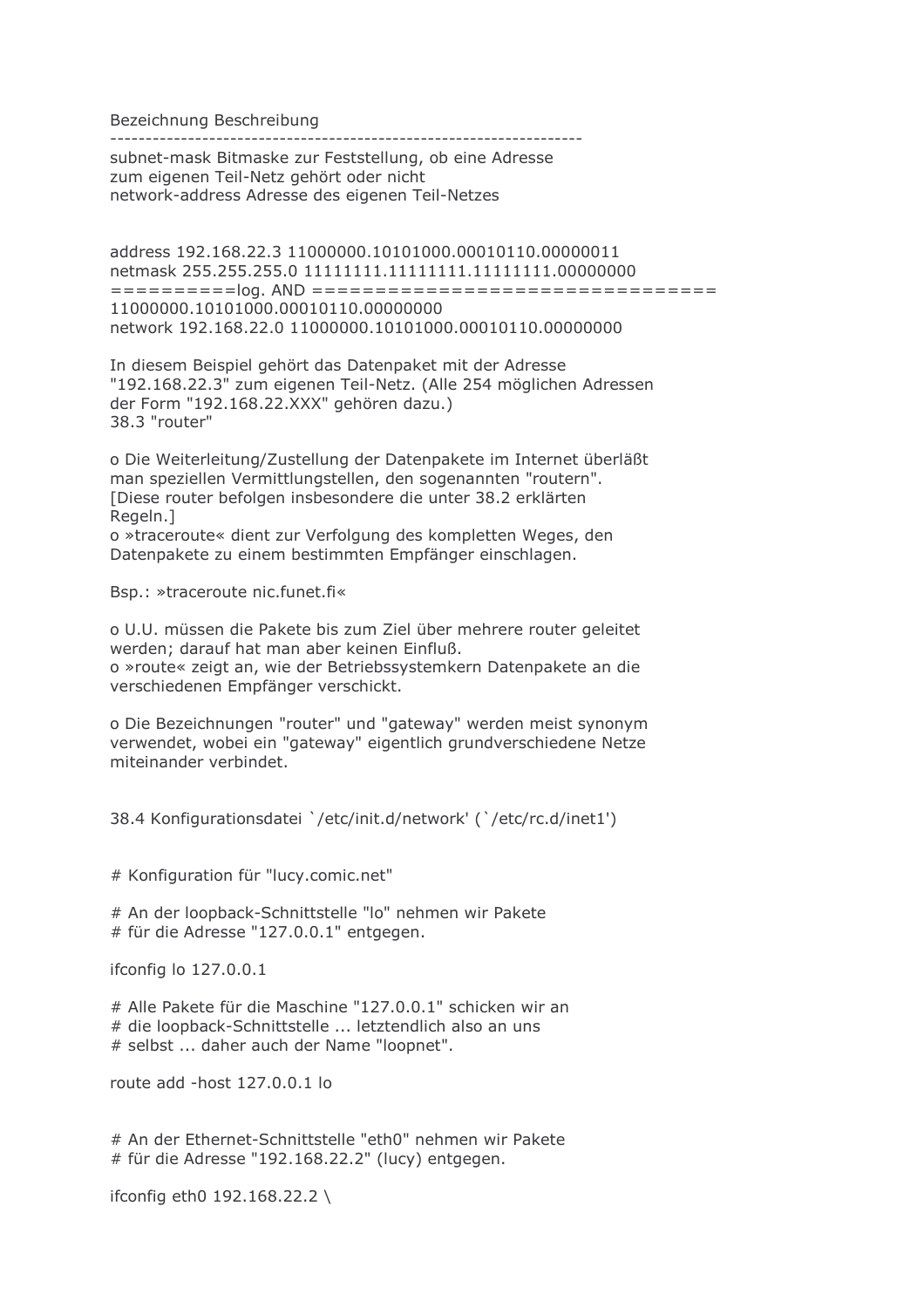broadcast 192.168.22.255 \ netmask 255.255.255.0

# Pakete für Maschinen im gleichen Teil-Netz sind bei # "eth0" garantiert gut aufgehoben.

route add -net 192.168.22.0 eth0

# Der ganze Rest wird an den router geschickt ... zum Glück

# gehört der Router zum gleichen Teil-Netz, d.h. er ist

# über den oben definierten Weg erreichbar.

# Ansonsten müßte man noch einen eigenen Weg zum Router # definieren!

route add default gw 192.168.22.1 eth0 39. Realisierung der Netzanbindung

39.1 Ethernet

Bei Vernetzung mittels Ethernet ist pro Rechner eine "Ethernetkarte" (Einsteckkarte oder vergleichbar) erforderlich. Es gibt verschiedene Techniken, die im folgenden beschrieben werden. Für Privatpersonen ist ein auf Ethernet basierender Internetanschluß derzeit zu teuer, ein lokales Netz kann allerdings interessant sein.

39.1.1 "thick ethernet"

o Diese Technik wird heute fast nicht mehr verwendet.

39.1.2 "thin ethernet"

o Vorteile: schnell, preiswert, einfach

o Nachteile: primitive Technik, etwas empfindlich

o Das Netzwerkkabel ist abgeschirmtes Koaxialkabel (wie beim Fernseher), Verbindungsstücke und -kupplungen sind in BNC-Technik ausgeführt.

o Die Einsteckkarten werden mit T-förmigen Zwischenstücken an das Netzwerkkabel angeschlossen.

o Die Enden MÜSSEN mit Endwiderständen abgeschlossen werden.

[=T===========T==========T====/ .. /======T=] <- 50 Ohm Endwiderstand

 $\boxed{\emptyset\_ \_ \emptyset\_ \_ \emptyset\_ \_ \emptyset\_}$  $= | = | = | = |$  $= | = | = | = | <$ - Ethernet-Karten  $= | = | = | = |$ 

39.1.3 "twisted pair"

[Entfällt aus Zeitmangel.] 39.2 Anbindung via Modem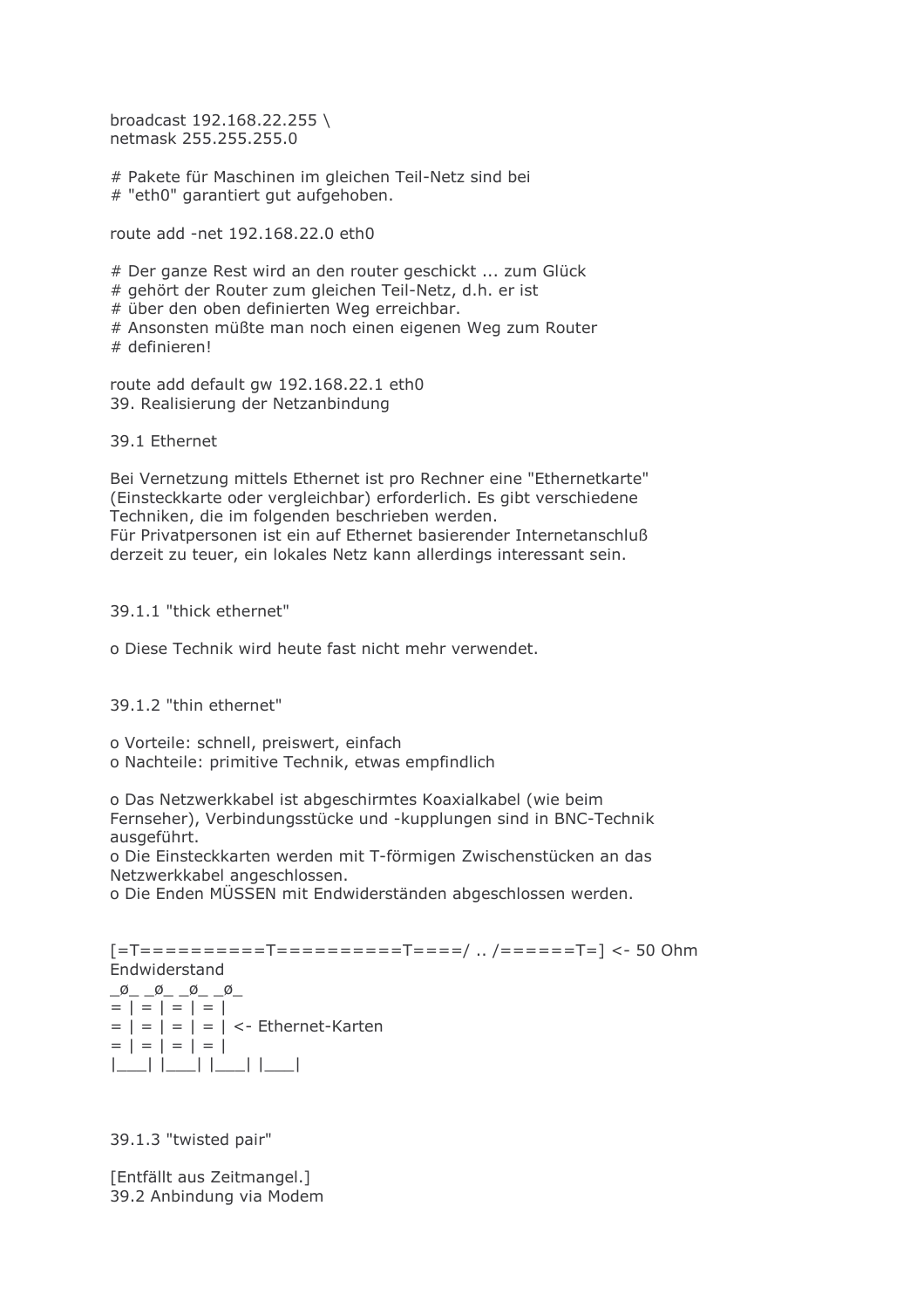o Linux leitet die Datenpakete der Netzwerkschnittstellen "ppp0" und "slip0" auf die entsprechende serielle Schnittstelle um (dabei werden die Daten noch verpackt und verschnürt ...). o Ein "Modem" empfängt Daten von der seriellen Schnittstelle und verschickt sie über die Telefonleitung (oder Klingeldraht).

o Folgendes shell-Skript findet evtl. die Gerätedatei, an der das eigene Modem angeschlossen ist.

-----8<----- hier schneiden -----8<----for  $i$  in  $0$  1 2; do if (chat -v -t 5 "" ATZ "" \\d "" ATZ \ OK "" > /dev/ttyS\$i < /dev/ttyS\$i) then; echo "Modem on /dev/ttyS\$i (= COM\$[\$i+1])" else; echo "No Modem found on ttyS\$i"; fi; done -----8<----- hier schneiden -----8<-----

o Die Konfiguration der seriellen Schnittstellen erfolgt mit dem Befehl »setserial«. Bsp.: »setserial /dev/ttyS2 spd\_hi« (57600 bps) » setserial /dev/ttyS2 spd vhi« (115200 bps) »setserial /dev/ttyS2 irg 5«

o Obige Befehle findet man in der Datei `/etc/rc.boot/0setserial'. o Die notwendige Software wird beschrieben unter der URL

http://www.mi.uni-koeln.de/linux/ppp

39.3 ISDN

[Habe kein ISDN, halte den Platz aber vorsorglich frei.] 40. Server-Programme

40.1 Server und Dienstleistungen

o "Server" sind Daemonen, die Daten oder Dienstleistungen zur Verfügung stellen. Meist werden auch die Maschinen auf denen diese Daemonen laufen als "Server" bezeichnet. o Nicht für jede Dienstleistung muß ein "echtes" Serverprogramm vorhanden sein. Bsp.: »grep "/bin" /etc/inetd.conf«

o Die Datei `/etc/services' enthält eine Liste aller dem System bekannten Dienstleistungen. Nicht in `/etc/services' verzeichnete Dienstleistungen sollten nicht verfügbar sein. o Die Kommandosprache vieler Daemonen ist für den Menschen verständlich. Bsp.: »telnet localhost smtp help quit«

40.2 Ports

o Alle wichtigen Dienstleistungen tragen eine international vereinbarte Kennummer, die sogenannte Portnummer (kurz Port).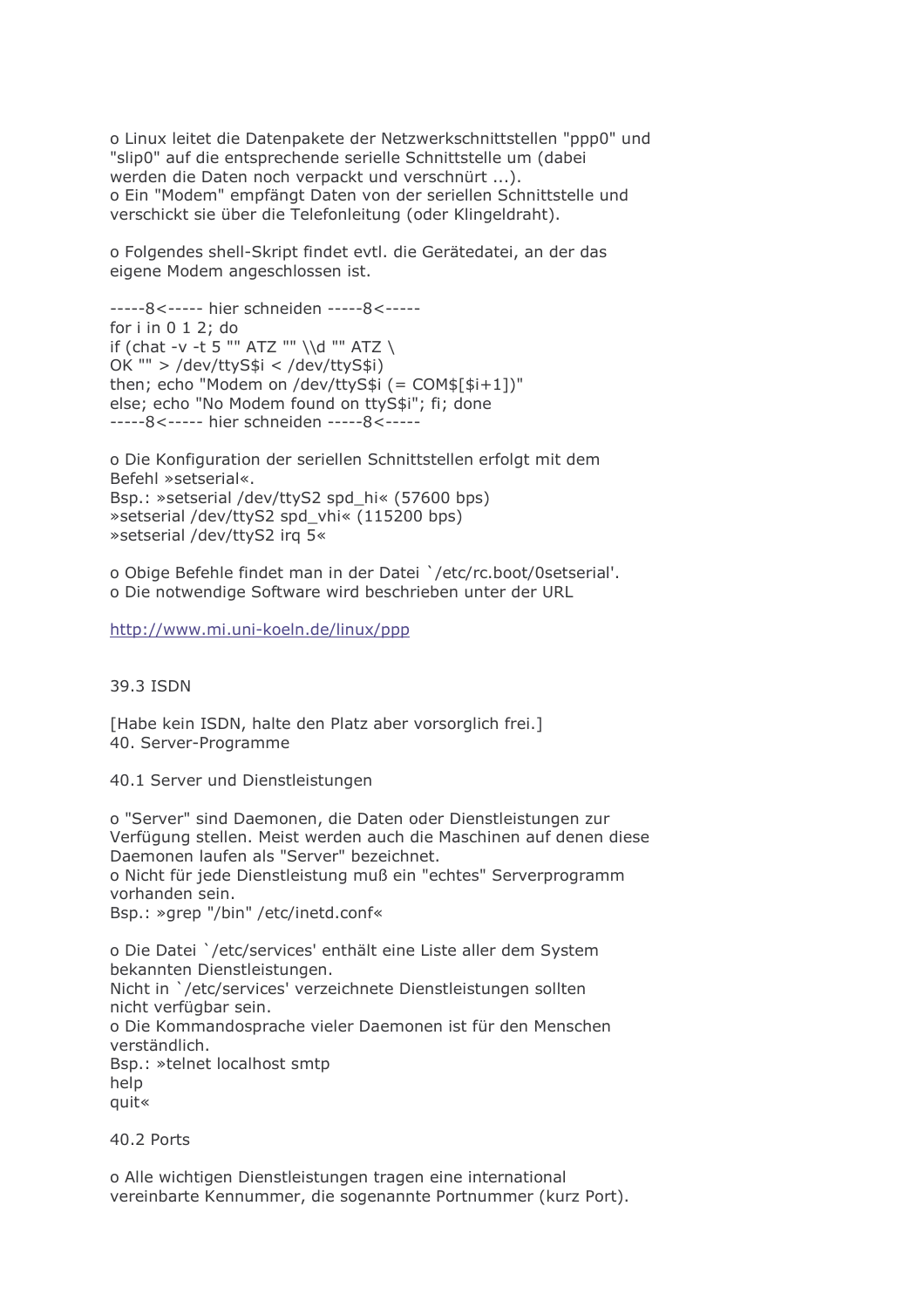o Die Zuordung von Namen zu Ports geschieht in der Datei /etc/services'. Dort vereinbart können die Namen in Programmen und Konfigurationsdateien (siehe 40.3) benutzt werden. Bsp.: »telnet localhost 13« »telnet localhost daytime«

o Portnummern im Bereich von 1-1023 können nur von Daemonen belegt werden, die die Systemverwalterin root gestartet hat. Dies ist eine Sicherheitsmaßnahme.

40.3 Der Internet-Super-Daemon »inetd«

o Es gibt mehr als 50 Daemonen mit Server-Funktion für Linux. Würden diese Programme stets gleichzeitig laufen, bräuchte man dafür alleine mehrere 10 MB Arbeitsspeicher (RAM).

o Daher werden die meisten Daemonen nur bei Bedarf von einem zentralen Programm gestartet. Dieses Programm ist der Daemon »inetd«.

o Konfiguration durch `/etc/inetd.conf'; Änderungen an dieser Datei werden durch »killall -HUP inetd« wirksam.

o Mindestens "netstat" und "systat" sollten durch Voranstellen des Kommentarzeichen '#' deaktiviert werden. Oder zumindest sollte der Zugriff auf wenige Maschinen beschränkt sein.

Bsp.: »telnet localhost netstat« »telnet localhost systat«

o Eine simple Zugriffsbeschränkung wird durch den »tcpd« gewährleistet, der vor dem Aufruf der eigentlichen Daemonen die Gegenseite der Verbindung genau überprüft (siehe 40.6) 40.4 Standalone-Daemonen

o Einige Daemonen brauchen zum Start einige Sekundenbruchteile Zeit, um alle Konfigurationsdateien zu lesen und sich zu initialisieren.

o Werden solche Daemonen intensiv genutzt (man denke an den http-Daemon für WWW-Anfragen), so ist der Umweg über den »inetd« (startet den daemon für jede Anfrage neu) viel zu langsam. o Stattdessen müssen solche Daemonen als eigenständige Prozesse

laufen, man bezeichnet die Daemonen dann als "standalone"; z.B. »sendmail« und »httpd«.

o Alle Daemonen, deren Programmnamen mit »in.« beginnt, müssen vom »inetd« gestartet werden, d.h. können nicht als standalone-daemon betrieben werden.

# 40.5 RPC

o "RPC" steht für "Remote Procedure Call" und ist eine Ergänzung/ Weiterentwicklung des herkömmlichen, auf ports basierenden Server-Konzepts.

o "RPC-Daemonen" sind meist erkennbar an vorangestelltem "rpc." im Programmnamen (Ausnahmen z.B.: »ypbind« »ypserv«)

40.6 Zugriffsrechte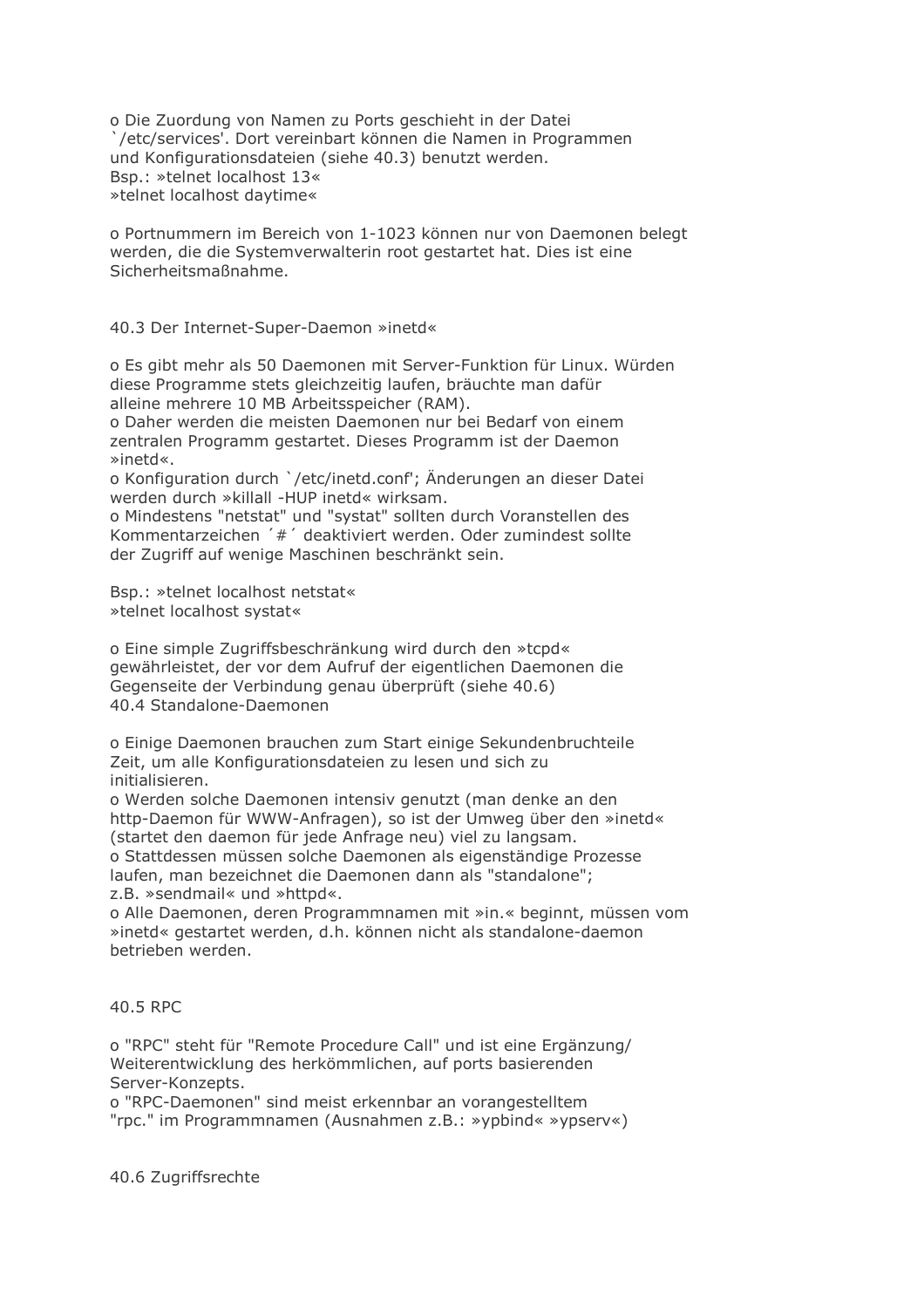o »tcpd« und »rpc.portmap« können bestimmten Rechnern den Zugriff verweigern. (siehe »man hosts access«)

o `/etc/hosts.deny': Welchen Maschinen wird der Zugriff auf welche Dienste verboten?

-----8<----- hier schneiden -----8<-----ALL: PARANOID portmap ypbind yppasswdd ypserv: ALL -----8<----- hier schneiden -----8<-----

o `/etc/hosts.allow': Welchen Maschinen wird der Zugriff auf bestimmte Dienste erlaubt?

-----8<----- hier schneiden -----8<----portmap vpbind vppasswdd vpserv: \ localhost tick trick track -----8<----- hier schneiden -----8<-----41. Netsurfen

41.1 Das URL-Format

o Speziell für die WWW-Browser wurde das URL-Format entwickelt, das die Adressierung aller Informationen, Dateien und andere Resourcen im Internet in einem einheitlichen Format erlaubt.

o In einer URL-Adresse stecken die folgenden Informationen:

- Protokoll

- voller Name der betreffenden Maschine

(- evtl. Portnummer [siehe 40.2])

- Dateiname (+Verzeichnisname) oder password

Bsp.: http://www.uni-paderborn.de/Linux/mdw ftp://ftp.uni-koeln.de/doc/linux/crash-kurs

 $\Box$ 

Protokoll Maschinenname Verzeichnis

41.2 Herkömmliche Programme

o Terminalsitzungen: »telnet« Bsp.: »telnet localhost«

o Datentransfer: »ftp« Bsp.: »ftp localhost«

41.3 Navigation im Internet

41.4 Berkeley r-utilities

o Die »r-utitlies« erlauben die Arbeit mit anderen Maschinen ohne die Eingabe eines Namen und Geheimwortes. o Stattdessen erfolgt die Autorisierung über Einträge in den Dateien

Datei Format einer Zeile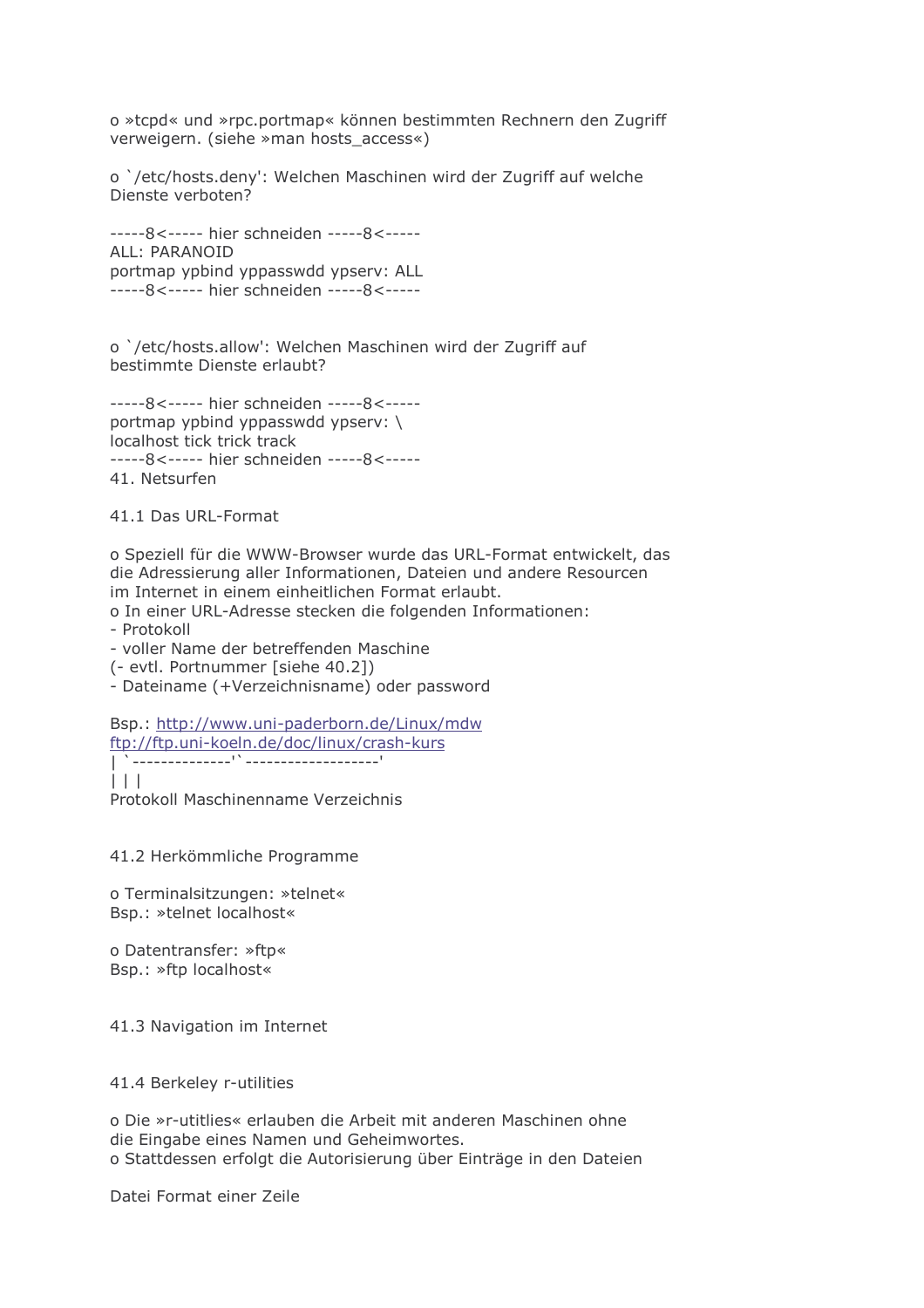/etc/hosts.equiv "-Rechnernamen", "+Rechnernamen" ~/.rhosts "Rechnername", "Rechnername Benutzer"

o Vorteile:

- passwords werden nicht durch das Netz geschickt

- bequemer

o Nachteile:

- Systemverwalter der anderen Maschine erhalten Zugang

- ein anderer Rechner kann unter falschem Namen Zugang bekommen

o Ühersicht

Funktion Programm Beispiel

------------------------------------------------------------------

telnet »rlogin« »rlogin localhost« Programm starten »rsh« »rsh localhost -- Is -I /« Dateien kopieren »rcp« »rcp v.txt localhost: v.tex«

X11-Programme starten »xon«, »xrsh« »xon localhost netscape« (bauen auf »rsh« auf)

41.5 Sicherheit auf allen Wegen: »secure shell«

41.6 Zubehör

o Netz-Radar: »ping« Bsp.: »ping localhost« o Mitschnitt des Datenverkehrs: »tcpdump« Bsp.: »tcpdump -i lo« o »tkined« ist ein universelles Programm zum Beobachten des Netzes mit einer grafischen Oberfläche 42. Elektronische Post

42.1 Grundlegendes

o Elektronische Post wird als "e-mail" ("electronic mail") bezeichnet. Sie wird zwischen den Rechnern des Internet mithilfe des SMTP-Protokolls zugestellt ("simple mail transport protocol"). o "emaillieren": mit Email überziehen

o Eine e-mail setzt sich aus folgenden Feldern zusammen:

From: Absender Date: Datum ("des Poststempels") Reply-To: Rückadresse (wenn ungleich Absender) To: an wen ist die e-mail gerichtet Subject: worum geht es in der e-mail ("Betreff") Cc: Kohledurchschlag ("carbon copy") an ... Bcc: Durchschlag ohne Wissen des Empfängers ("blind carbon copy") an ... Fcc: Kopie für die eigenen Unterlagen ("file carbon copy") in die Datei ... Recieved: Stationen im Internet, über die die e-mail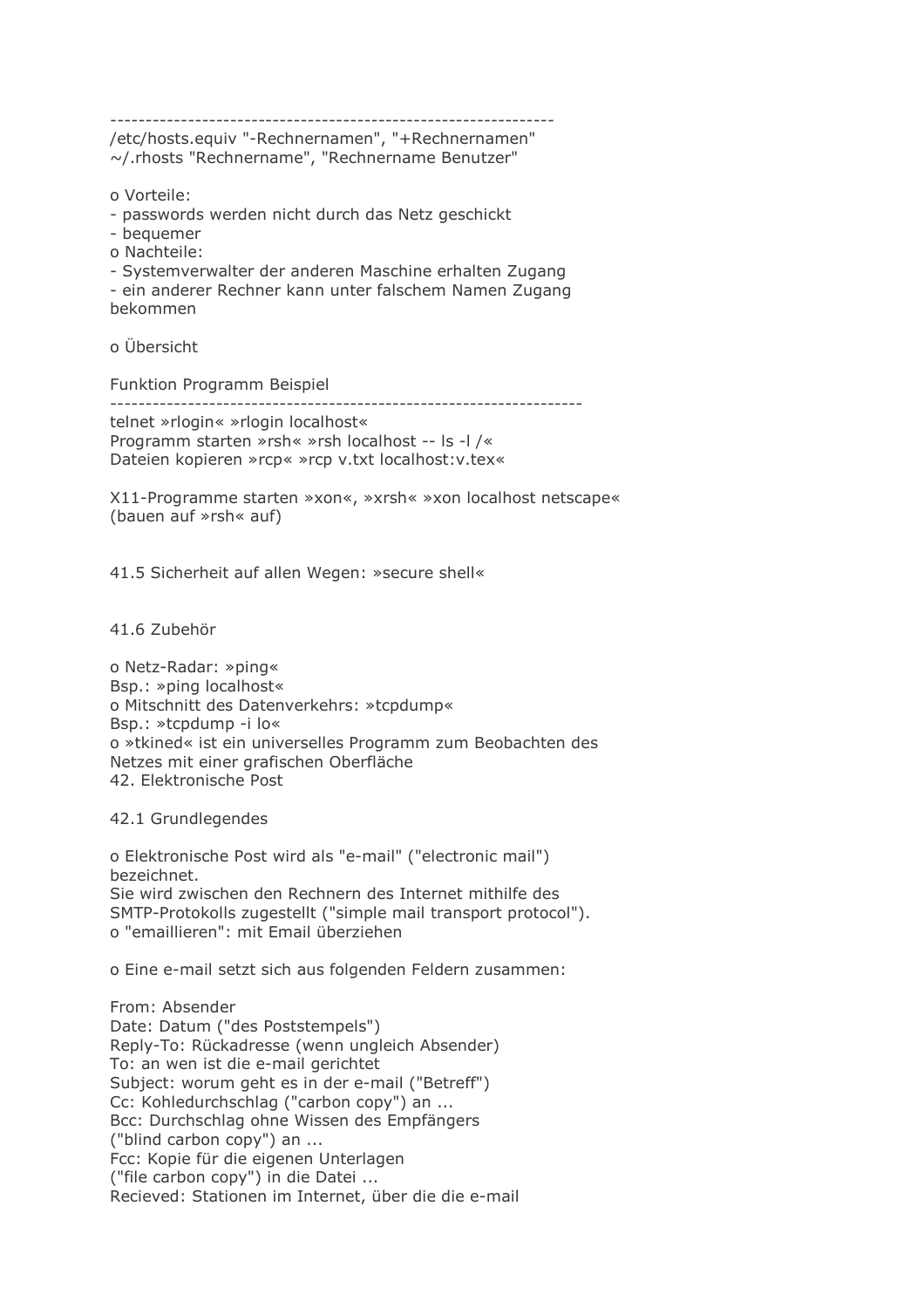weitergeleitet wurde

o Zusammen bilden oben genannte Felder den "header" der e-mail. o Der eigentliche Text wird als "body" oder "message text" bezeichnet.

42.2 Adressen

o e-mail-Adressen haben die Form

"Name@Anschrift"  $/ \perp \setminus$  $/$ | \ login-Name des Benutzers \ Rechnername oder Domain (max. 8 Buchstaben!) oder \ ein alias aus `/etc/aliases' ´@ ´ wird engl. "at" gesprochen auf der Empfängermaschine (dt. "bei")

o "postmaster" ist der Ansprechpartner bei Problemen mit der e-mail Bsp.: "postmaster@localhost"

o e-mail-Adressen muß man kennen, es gibt keine vollständigen Adressbücher oder eine andere zuverlässige Einrichtung, um an e-mail-Adressen zu kommen. o Der X.500-Dienst ist ein kleines Adressbuch für e-mail-Adressen

Bsp.: »finger truemper@X500.Uni-Koeln.DE«

o WWW-Interface zum X.500-Dienst unter der URL

http://www.uni-koeln.de/dienste/x500.html 42.3 Programme zum Lesen und Schreiben von e-mail

Programmname Eigenschaften

pine einfach, komfortabel, Speicherfresser

elm Standard-Programm, unkomfortabel emacs "Alt-x rmail"; nur Kaffekochen kann er nicht ... tkmail mit graphischer Oberfläche; einfach

o Sie Signatur aus der Datei `~/.signature' wird von vielen Programmen automatisch an die ausgehende e-mail angehängt.

42 4 Verschicken von e-mail

o e-mail-Programme reichen die e-mail weiter an

- die Daemonen »smtpd« oder »sendmail« auf dem eigenen Rechner oder

- an einen "SMTP-Server" (unkonventionell: "mail-Server"), d.h. einem Rechner, auf dem diese Daemonen laufen

o Eine Empfangsbestätigung erfolgt i.d.R. NICHT (und man sollte dies auch tunlichst unterlassen, z.B. wegen der Mailinglisten). o Ist eine e-mail überhaupt nicht zustellbar, so wird sie mir einer kurzen Notiz zurück an den Absender geschickt.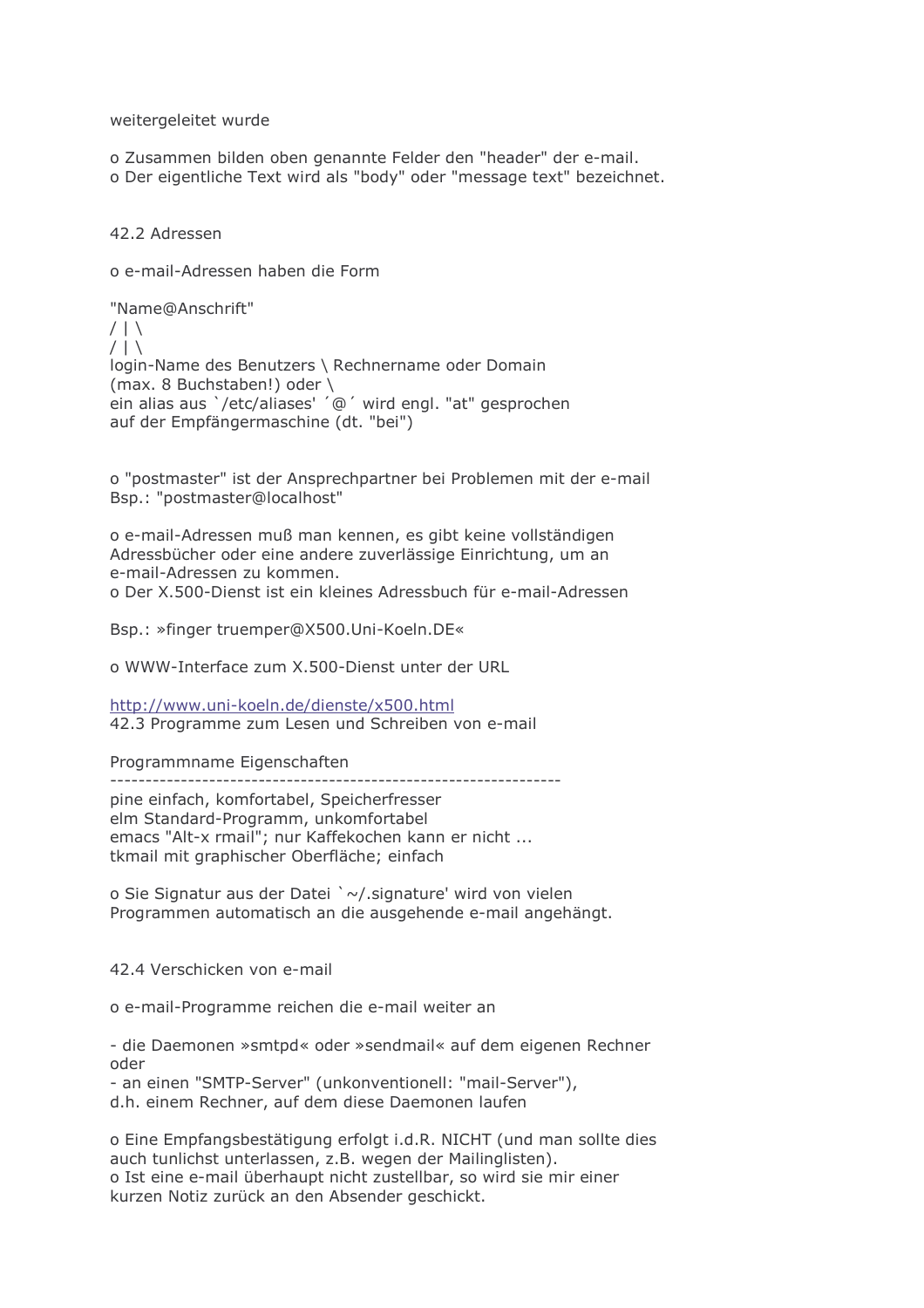o Ist eine e-mail vorübergehend nicht zustellbar (z.B. Netzausfall), so wird sie im Verzeichnis `/var/spool/mqueue' ("mail queue") gespeichert und in regelmässigen Abständen wird die Zustellung erneut versucht (max. 5 Tage lang).

42.5 Empfang und Zustellung von e-mail

o Die Daemonen »smtpd« oder »sendmail« nehmen mail aus dem Internet entgegen und stellen diese nach folgenden Regeln zu:

- Zunächst wird geprüft, ob ein Eintrag in der Datei '/etc/aliases' nähere Angaben zum Empfänger enthält.

- Falls ein Nachsendeauftrag in der Datei `~/.forward' des Empfängers (= ' $\sim$ ') besteht, wird die e-mail an die darin enthaltene e-mail-Adresse geschickt.

- Ansonsten wird die e-mail im Verzeichnis `/var/spool/mail' zur Abholung durch den Benutzer hinterlegt, und zwar tragen die "Briefkasten"-Dateien die Namen der Benutzer.

o Gängige e-mail-Programme gucken automatisch in diese Briefkästen. o Mit dem Programm »popclient« kann man die e-mail aus den Briefkästen anderer Rechner herausholen (z.B. um sie "offline" zuhause oder unter DOS zu lesen). Bsp.: »popclient -3 -o mailbox localhost«

o Eine Weiterentwicklung des POP3-Verfahrens ist die "imap"-Technik. 42.6 Tips und Tricks

42.7 e-mail Filter

42.8 Zubehör

o Briefkastenflaggen: »xbiff«, »xpbiff«, »mailleds«

o Automatische e-mail "Beantworter": - »vacation« schickt dem Absender die Nachricht aus der Datei `~/.vacation.msq' zu: z.B. bei (im voraus bekannter,) mehrtägiger Abwesenheit - »BCR MailHandler« schickt auf Anforderung bestimmte Dateien zu o Verschiedenes - »splitdigest« erzeugt aus "digest" wieder einzelne mails

- »from« Kurzübersicht der Neueingänge
- »pgp« Briefsiegel und Verschlüsselung
- »super-cite« Zitate im emacs
- 43. Mailinglisten

# 43.1 Grundlegendes

o "Mailinglisten" verteilen e-mail automatisch an eine grössere Anzahl von Personen.

o Sie dienen der Kommunikation via e-mail, ohne die Teilnehmer mit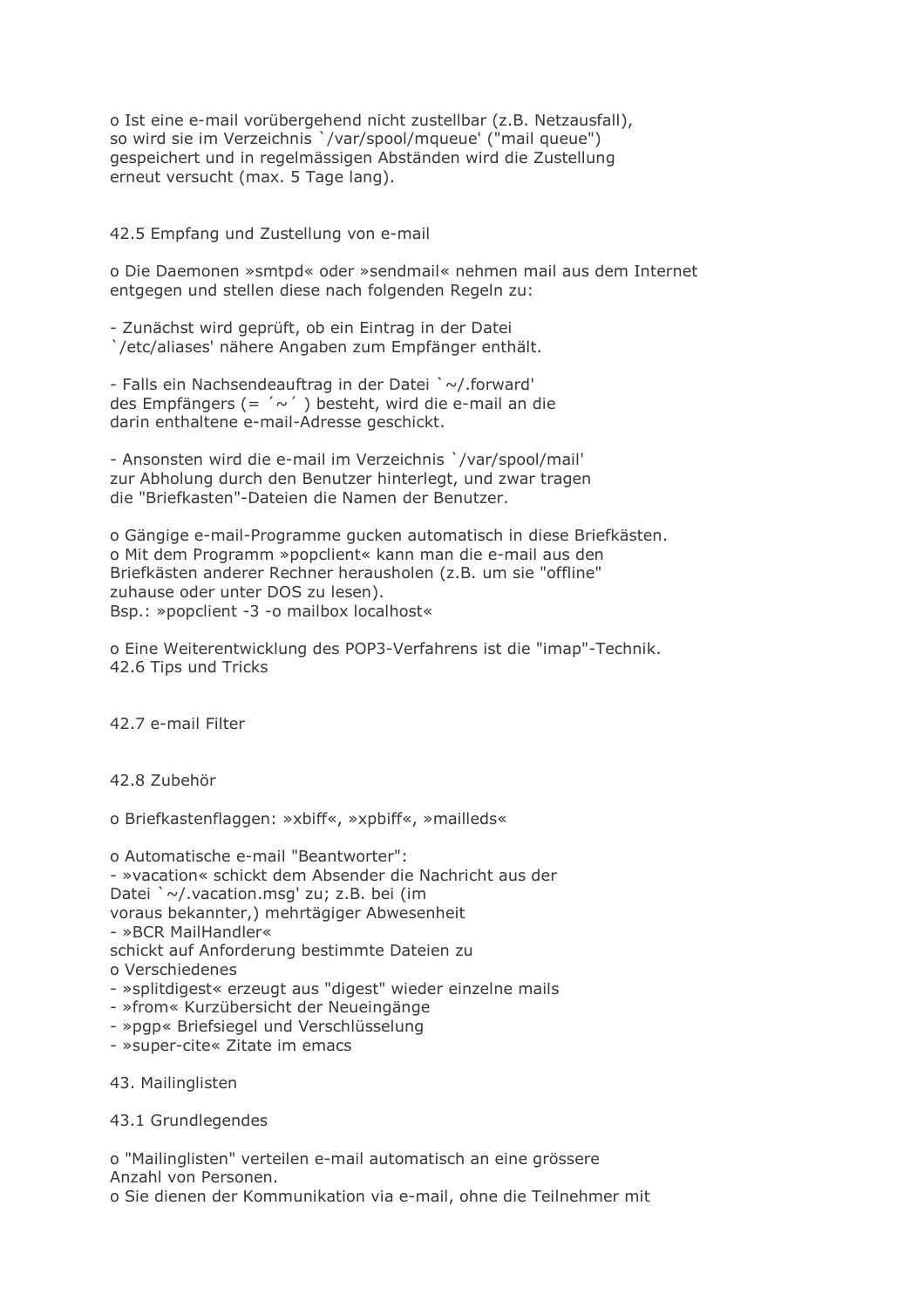der Verwaltung der Adressen der anderen Teilnehmer zu belasten. o Zu jeder Mailingliste existieren zwei e-mail Adressen:

- eine "Steueradresse" bei der man den Bezug der Mailingliste abonnieren und stornieren kann - die "Verteileradresse" schickt alle e-mail, die an sie gerichtet wird, an die Abonnementen weiter

o Nicht alle Mailinglisten sind öffentlich zugänglich. o Es gibt gerade für Linux einige Mailinglisten mit einigen hundert Beiträgen pro Woche; Vorsicht! o Um diesem Problem zubegegnen und die wertvollen Informationen trotzdem einer breiten Masse zugänglich zu machen, gibt es »digest« (ein subjektives "best of" einer Mailingliste) o Viele öffentliche Mailinglisten werden archiviert und die Archive sind per WWW lesbar, daher ist es nicht unbedingt notwendig, eine Mailingliste zu abonnieren.

# 43.2 »majordomo«

o Die meisten mailinglisten sind mit dem Programm »majordomo« realisiert.

o Die Befehle für die majordomo-Steueradresse müssen formlos im e-mail Text ("message body") stehen, NICHT im Betreff ("subject"). Andere Programme machen es z.T. genau umgekehrt. o Einige der majordomo-Befehle:

»help« schickt eine e-mail zurück, in der die Bedienung und alle Befehle des majordomo erklärt werden »lists« listet die Namen aller Mailinglisten auf, die von dem betreffenden Rechner verwaltet werden »subscribe« gefolgt vom Namen einer Mailingliste richtet ein Abonnement für diese ein »unsubscribe« gefolgt vom Namen einer Mailingliste löscht das Abonnement für diese

# 43.3 Linux-spezifische Mailinglisten

o »Yggdrasil Computing« organisiert (lies: bezahlt) für die Linux-Gemeinde die Umleitung aller wichtigen Mailinglisten in entsprechende newsgroups. Dadurch ist ein gefahrloses und kostengünstiges Mitlesen für alle möglich. Informationen unter 7777

o Man sollte als normaler Benutzer die newsgroup der "linux.\*"-Hierarchie dem Abonnement der mailinglisten vorziehen. 44. Das "usenet"

44.1 "usenet" und "newsgroups"

o Eine "newsgroup" beinhaltet e-mail-artige Diskussionsbeiträgen zu einem Oberthema; diese werden als "Artikel" bezeichnet. o I.a. kann sich jeder an der Diskussion beteiligen, d.h. Artikel lesen und verfassen.

o In "moderierten" newsgroups bestimmt ein Moderator, welche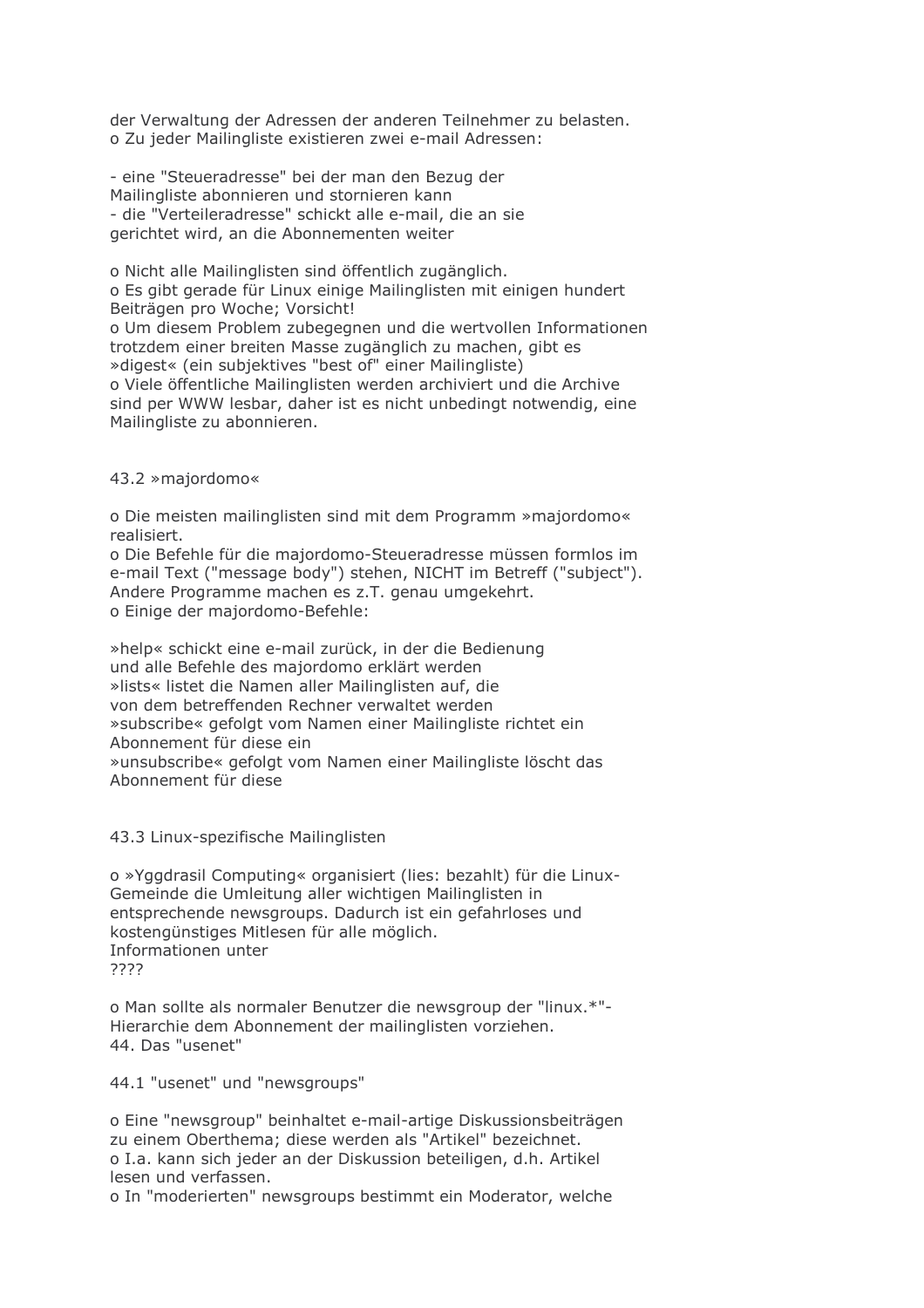Artikel in der newsgroup erscheinen (z.B. um Mißbrauch zu verhindern).

o Die Gesamtheit aller Rechner, die das Lesen und Schreiben von Artikeln erlauben, nennt man "usenet".

o Der Lebensnery von Linux war und ist das usenet.

44.2 Organisation der newsgroups

o newsgroups sind hierarchisch nach Themen geordnet. o Unter-Hierarchien werden durch Punkte voneinander getrennt Bsp.: »comp.os.linux.announce«

o Die Entstehung und Auflösung erfolgt durch demokratische Wahl der usenet-Teilnehmer (siehe newsgroup »de.newusers«).

#### 44.3 Infrastruktur des usenet

o Die Artikel werden auf festen Wegen (Universitäten, Organisationen) durch das usenet gereicht, entweder per NNTP ("network news transport protocol") oder in großen Paketen via uucp ("unix-to-unix  $copy")$ 

o Die Laufzeit eines Artikels kann einige Tage betragen.

44.4 newsreader

o "newsreader" sind Programme zum Lesen und Verfassen von Artikeln o "threaded newsreader": fassen Frage und Antworten unter einer Überschrift zusammen (unbedingt empfehlenswert). o Umgebungsvariablen (siehe 22.4)zur Konfiguration von newsreadern: "NNTPSERVER" hostname des NNTP-Servers "ORGANIZATION" Organisation (z.B. "home sweet home")

o Einige newsreader:

»xskim«: kostensparend und ohne Aufwand news via Modem lesen »tin«: nicht besonders aufregend, aber einfach und funktionell »Gnus«: der Overkill, nur für Mutige; Infos unter der URL http://www.ifi.uio.no/~larsi

o Ohne ständige Netzanbindung ("offline") am usenet teilnehmen: »skim«, »slurp«, »newsflash«, »postit« (zum Selberbasteln). Eine fertiges Rezept findet man unter der URL:

ftp://pople.pc.uni-koeln.de/pub/news.ps 44.5 usenet-Jargon

CfD "call for votes" (Aufruf zur Stimmabgabe) crossposting Artikel, die an mehrere newsgroups gleichzeitig gerichtet sind; i.d.R. ist dies absolut UNERWÜNSCHT flame Artikel, die die Diskussion kräftig anheizen (meist unsachlich und verletzend) follow-up Artikel mit direktem Bezug auf einen vorhergehenden (entspricht dem "reply" der e-mail) nettiquette Knigge für das Internet, Netz-Benehmen off-topic themenfremd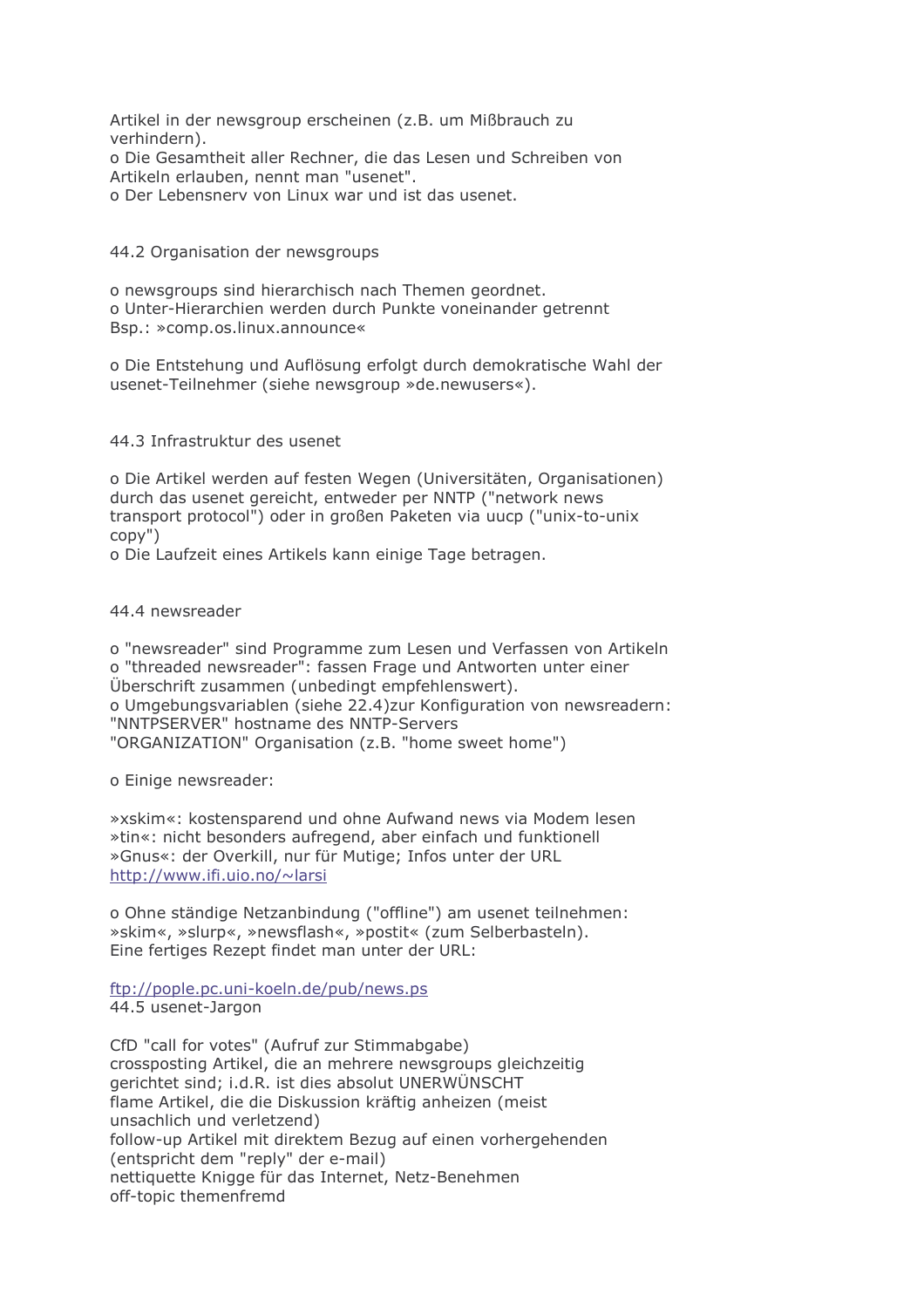posting Artikel in den news RfD "request for discussion" (Aufruf zur Diskussion über die Neueinrichtung einer newsgroup)

44.6 Archive des usenets

o Bevor man im usenet eine Frage stellt, sollte man einen Blick in die Archive werfen; evtl. ist die Frage dort samt zugehöriger Antwort verzeichnet o Die "FAOs" der einzelnen newsgroups findet man auf verschiedenen FTP-Servern (in Verzeichnisse mit Namen der newsgroups einsortiert) ftp://ftp.uni-paderborn.de/FAQ (Deutschland)

o "DejaNews" kann per WWW nach Stichworten durchsucht werden: http://www.dejanews.com/forms/dnsetfilter.html

I dies ist nicht die Startseite, sondern die Seite mit dem Filter: "\*Linux\*" eingeben]

44.6 Einige newsgroups und Hierarchien

alt.\* alternate newsgroups comp.\* Computer-bezogene Themen comp.lang.\* Programmiersprachen comp.os.\* Betriebssysteme ["operating systems"] comp.os.linux.\* Linux-spezifische Themen comp.os.linux.advocacy Linux gegen den Rest der Welt comp.os.linux.announce Ankündigungen (moderiert) comp.os.linux.answers Dokumentation (moderiert) comp.unix.\* linux.\* (siehe  $43.3$ ) misc.\* miscellaneous (Verschiedenes)  $news.*$ rec.\* recreation (Hobby und Freizeit) sci.\* science (Wissenschaft) soc.\* society (Gesellschaft) talk.\* talk (Unterhaltung) de.\* deutschsprachige newsgroups, Wiederholung der englischen Original-Struktur de.comp.os.Linux de.newusers de.talk.jokes Witze de.test Zum Ausprobieren und Testen der newssoftware 45 MIMF & Co

46. Kommunikation mit anderen Benutzern

Hinweis:

um sich vor einer Notizenflut anderer Benutzer zu schützen, kann man mit dem Kommando »mesg n« deren Empfang abstellen (betrifft »write«- und »talk«-ähnliche Programme)

46.1 Benachrichtigen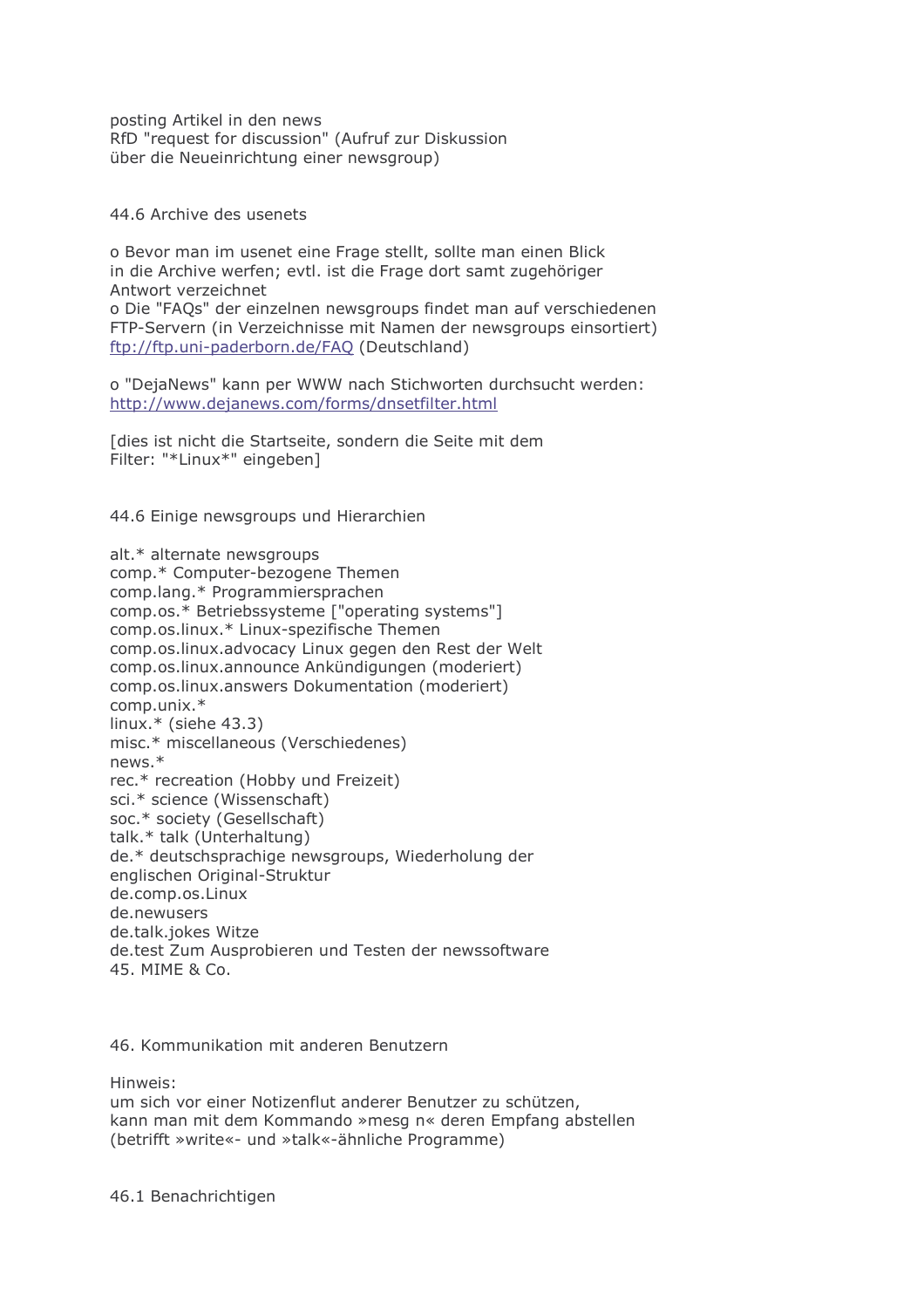o »write«: Nachricht direkt auf Bildschrim des anderen schreiben o »wall«: dito, aber an alle o »rusers«, »rwho«, »finger«: wer ist wo zu finden

46.2 Palaver in Echtzeit: »talk«, »ntalk«, »ytalk«

o »ytalk« ist die komfortabelste Version (Esc aktiviert Menü) Bsp.: »mesg y; ytalk \$LOGNAME«

o mit SUN-Maschinen gibt es hinsichtlich talk oft Probleme, aber auch sonst ist der talk-Dienst häufig "außer Betrieb"

46.3 Online-Diskussionsforen: »irc«

o »irc« steht für "Internet Relay Chat" (aber: »man ircII«) o in den verschiedenen Diskussionsforen wird LIVE diskutiert; der Stil ist eher chaotisch Bsp.: »irc -c Linux irc.informatik.rwth-aachen.de«

o Befehle beginnen mit dem Zeichen `/' (slash) Bsp.: '/quit', '/help'

#### 46.4 Fax

o die Programmpakete »mgetty+sendfax«, »efax«, »hylafax« erlauben das Verschicken und Empfangen von Faxen via (Fax-)Modem o gegenüber e-mail hat Fax unter Linux nur eine geringe Bedeutung

# 46.5 Spiele

Spiele für Linux basieren i.d.R. auf einem Netzwerk und erlauben mindestens das austauschen von kurzen Nachrichten; auf möglichst realistische Grafiken wird keinen Wert gelegt. Eine Auswahl:

o »mud«: textbasiertes Rollenspiel, meist im Stil von »Dungeons&Dragons«, Informationen in den newsgroups »rec.games.mud.announce« und »de.alt.mud« o »xpilot«: Raumschiff-Kriegsspiel in 2D-Welt, Team-Modus möglich; Information via »telnet xpilot.cs.uit.no 4400« o Schach: »xboard« (Oberfläche f. »gnuchess«); Kontaktaufnahme zum Schach-Server mit »xboard -ics True -icshost chess.lm.com« 46.6 4 goldene Regeln für den Umgang mit anderen Netzteilnehmern

o Schreib nichts, was Du dem anderen nicht auch ins Gesicht sagen würdest; am anderen Ende der Leitung sitzt ein Mensch wie Du und ich, kein gefühlsloser Computer.

o Wenn Dir jemand Beleidigungen an den Kopf wirft: mach Dir nichts draus, manche Menschen verlieren vor dem Bildschirm total das Gefühl für den anderen Menschen (also: nicht direkt totschlagen!).

o Laß Dir unaufgefordert zugesandten Werbemüll und anderen Ramsch nicht gefallen.

o Ohne präzise Informationen KANN Dir nicht geholfen werden - oder Du zahlst wie bei kommerziellen hotlines kräftig dafür, daß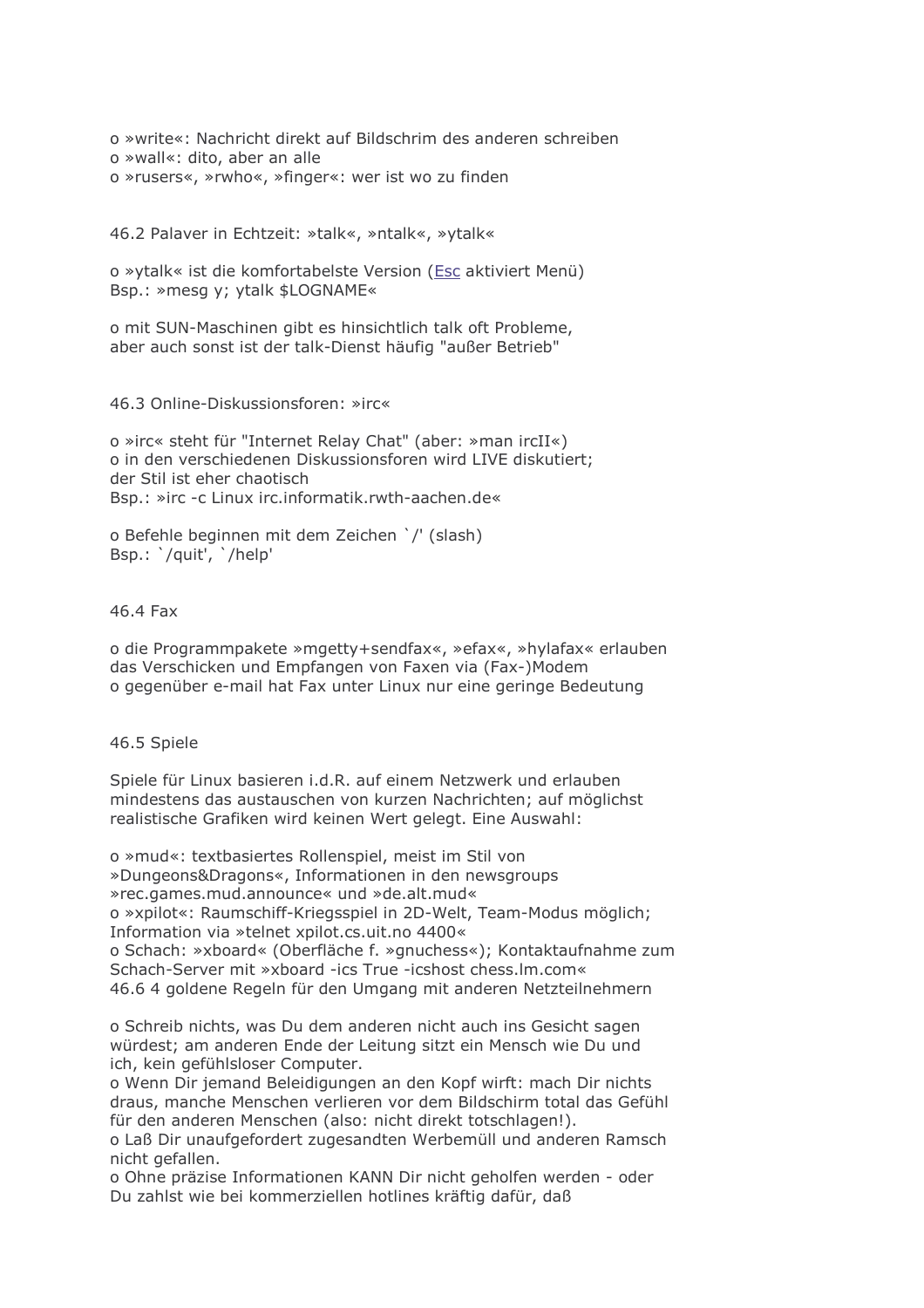man Dir die Würmer einzeln aus der Nase zieht: "Ist Ihr Computer eingeschaltet?" kommt nicht von ungefähr. o Zieh Dich warm an, sprech nicht mit fremden Leuten und räum' endlich Dein Zimmer auf.

# 46.7 Häufig vorkommende Abkürzungen

AFAIK as far as I know soweit ich weiss ASAP as soon as possible so schnell wie möglich BTW by the way übrigens; wo wir gerade dabei sind cu see you man sieht sich DTRT do the right thing das Richtige tun FYI for your information zur Kenntnisnahme gr&d grinning and ducking grinst und duckt sich IMHO in my humble opinion meiner bescheidenen Meinung nach in my honest opinion meiner ehrlichen Meinung nach LOL laughing out loud lautes Lachen MORF man or female? Mann oder Frau? OIC oh, I see oh, ich verstehe ROTFL rolling on the floor, die Person wälzt sich vor Lachen am laughing Boden RSN real soon now schon bald; in Kürze RTFM "read the fucking manual" ein gängiger Hinweis, sich mit dem Handbuch auseinanderzusetzen THX thanks Danke YABOME yet another bug of ein weiterer Fehler in diesem mailmail exchange Programm

weitere unter der URL: 7777

46.8 Smilies (Seite um 90° im Uhrzeigersinn drehen)

:-) Standard-Smiley

- :-) zwinkender Smiley
- :-/ zweifelnder Smiley
- :- (unglücklicher oder verärgerter Smiley
- :-< trauriger Smiley
- :- 0 diesem Smiley steht der Mund vor Schreck offen
- (-: Benutzer ist Linkshänder

weitere unter der URL: 2222 im Buchhandel: »Smileys«, Sanderson/Doughtery, O'Reilly-Verlag 47. Sicherheitsaspekte

# 49. X-Windows-System

49.1 Grundlegende Eigenschaften von X11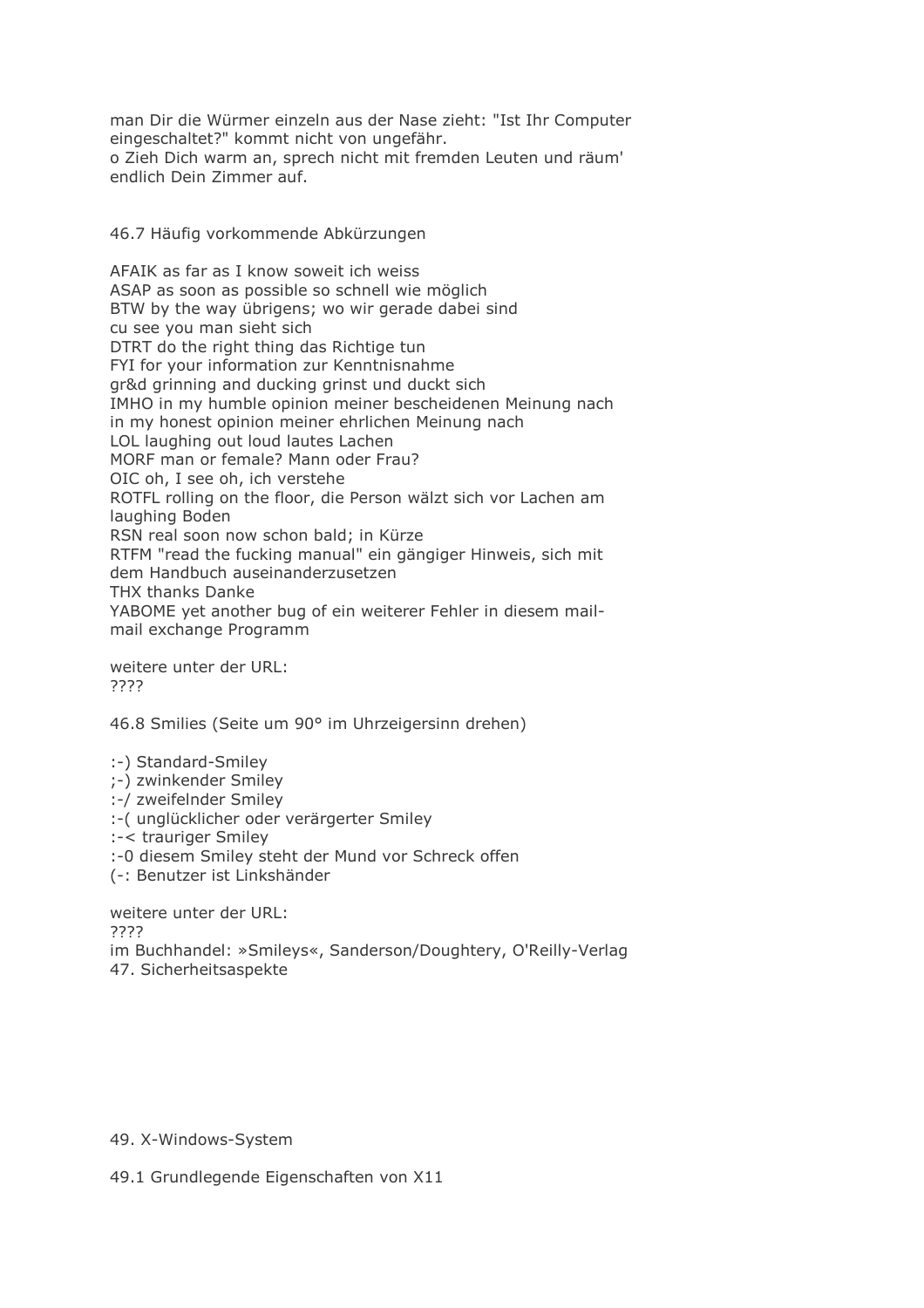o "X11" ist der Unterbau der grafischen Benutzeroberfläche von Linux. Es wurde in den 80er Jahren am "Massachusetts Institute of Technology" (MIT) entwickelt und wegen seiner enormen Bedeutung dem dafür gegründeten "X Consortium" übereignet. o Das reine "X11" stellt lediglich grafische Informationen dar, die es von anderen Programmen erhält.

o Die Verwaltung der Fenster, deren Dekoration und Aussehen wird vom Windowmanager (Fenstermanager) gesteuert.

-----8<----- hier schneiden -----8<-----

/usr/bin/X11/X > X-log 2>&1 &

# Ein grauer Bildschirm erscheint. # Zurückwechseln mit Strg-Alt-F1

xterm -ls -sb -display :0.0 &

# Scheinbar passiert nichts. Die virtuellen Konsolen nach X # absuchen und die Maus in das neue Fenster platzieren.

/usr/bin/X11/fvwm &

-----8<----- hier schneiden -----8<-----

49.2 Netzwerkfähigkeiten

o "X11" ist netzwerkfähig. Es vergibt an den Monitor eine Adresse, über den er im gesamten Netzwerk (z.B. Internet) angesprochen werden kann. o Das Format der Monitor-Adresse ist

track.comic.net:0.0  $\left| \cdot \right|$ | | Nr. des Monitors (bei Verteilung hostname | des Bilds auf mehrere Monitore)

Nummer des "X11"

o Wird 'X' mehrmals gestartet so erhalten die daraus entstehenden Oberflächen anstelle der Endung ': 0.0' die Endungen ': 1.0', ': 2.0' usw. Bsp.:  $\frac{1}{2}$ /usr/bin/X11/X :1 «

o Anhand der Umgebungsvariable "DISPLAY" wird Programmen mitgeteilt, wie die Adresse des Monitors lautet, den sie benutzen sollen. Bsp.: »echo \$DISPLAY«

o Die Option '-display' überschreibt den Wert von "DISPLAY". Bsp.: »xterm -display localhost:0.0« 49.3 Zugriffskontrolle

o Die Netzwerkfähigkeiten von X11 machen eine Zugriffskontrolle unbedingt notwendig. Dabei geht es NICHT NUR um das unberechtigte Öffnen von Fenstern, sondern vielmehr muß verhindert werden, daß die Vorgänge in den Fenstern ABGEHÖRT werden können (man denke an die Eingabe eines passwords). Das Abhören ist nämlich mit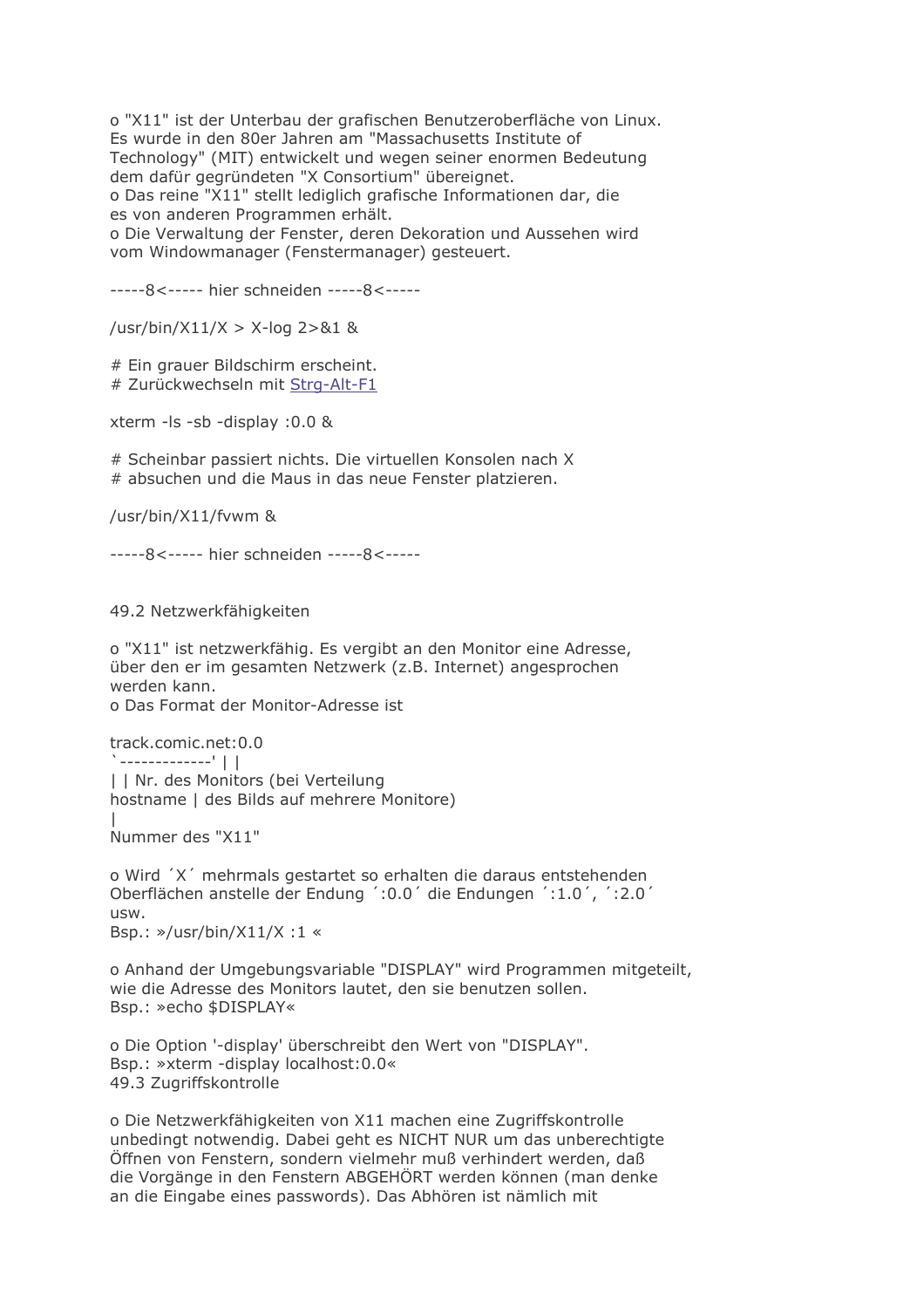primitivsten Mitteln möglich, siehe »man xev«.

o Unter Linux regeln z.Zt. zwei Verfahren den Zugriff auf die eigene X-Sitzung, die sich etwa so einordnen lassen:

- Erlaubnis für alle Programme von einer bestimmten Maschine - ohne Unterscheidung der Benutzer - Erlaubnis für alle Programme, die einen bestimmten Ausweis vorlegen können

o Das Programm »xhost« legt fest, von welchen Maschinen jeder Benutzer zugreifen darf. Man sollte mit diesem Programm keinerlei Erlaubnis erteilen, auch nicht den Benutzern der eigenen Maschine (s.o.). Bsp.: »xhost - « (Verbot für alle Maschinen)

o Der Standard unter Linux ist die Methode "MIT-MAGIC-COOKIE-1", bei der Programme einen Ausweis (üblicherweise in `~/.Xauthority') vorlegen müssen. Die Datei, die diesen Ausweis enthält darf natürlich nur für den Eigentümer les- und schreibbar sein (das Ausführungsrecht muß NICHT gesetzt werden). o Dieser Ausweis kann z.B. mit »xauth« weitergegeben werden (siehe auch »xon« oder »xrsh«).

#### 49.4 Windowmanager

o "virtual-Windowmanager" vervielfachen die nutzbare Oberfläche; der max. sichtbaren Ausschnitt ist natürlich durch den Monitor festgelegt.

o Unter Linux wird meist der »fvwm«-Windowmanager eingesetzt.

Übersicht Windowmangager

Name Konfigurationsdateien Beschreibung

-----------------------------

»fvwm« '/etc/X11/fvwm/system.fvwmrc' "Free Virtual Window `~/.fvwmrc' Manager"; vielseitig

»mwm« "Motif Window Manager" (kommerzielles Programm)

»olvwm« '/usr/openwin/lib' "Open Look Virtual Window `~/.openwin-init' Manager"; stilvol

»twm« '/etc/X11/twm/system.twmrc' "Tab Window Manager"; `~/.twmrc' sehr schlicht 50. Mehr über "X"

50.1 Beariffe

"X-Server": das Programm, das die Grafikbefehle der anderen Programme in ein Bild auf dem Monitor umwandelt.

"root-window": der "Hintergrund".

"cut&paste": markieren und an anderer Stelle einfügen.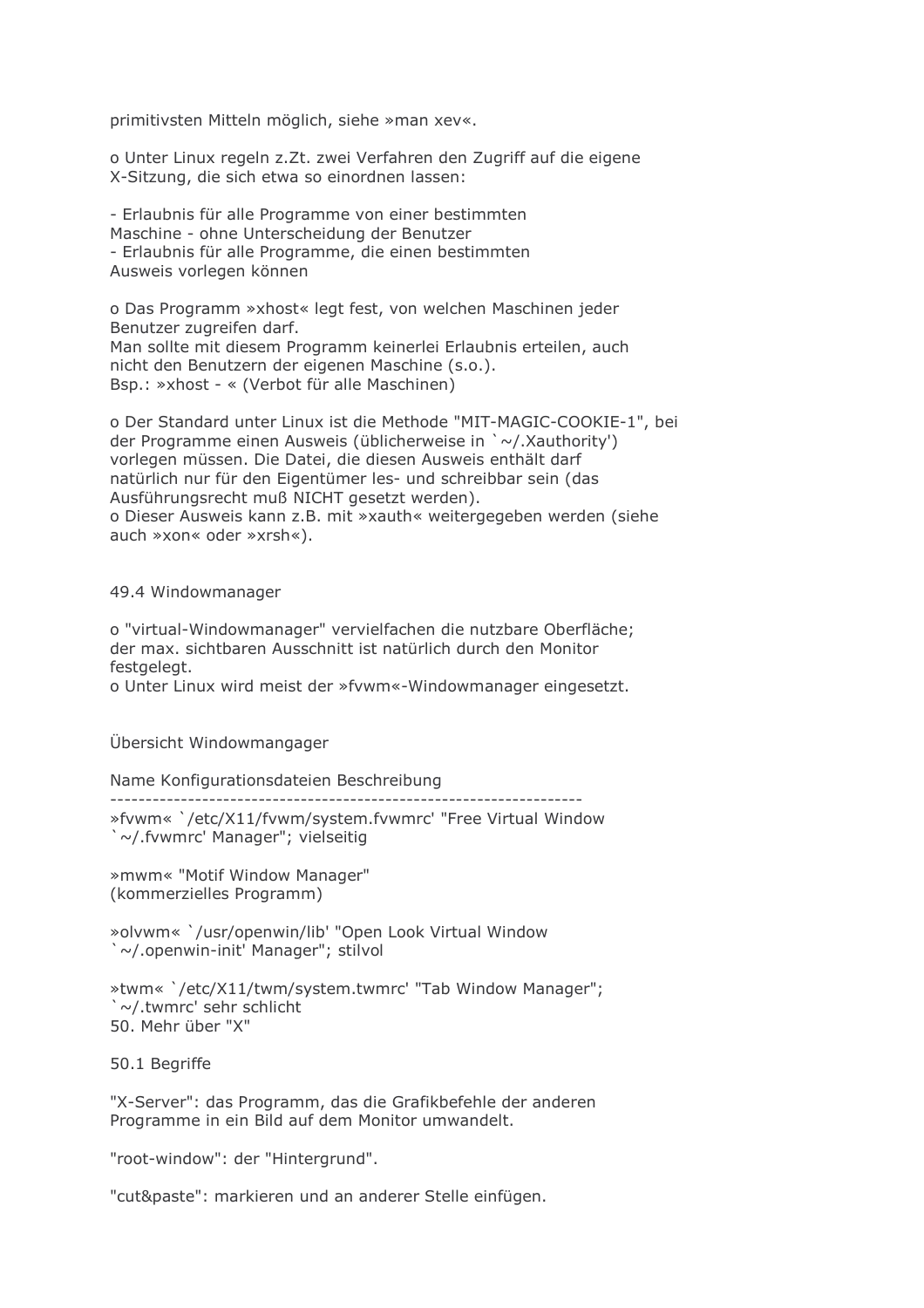50.2 X für Linux

o Es gibt unter Linux mehrere Programme, die die Funktion von "X11" übernehmen; sie entsprechen dem Release 6 (X11R6):

- "XFree86" vom "XFree86 Project, Inc."

- "AcceleratedX" von der Firma "X Inside Inc." ist schneller als "XFree86" (noch schneller?!), aber nicht kostenlos

50.3 XFree86, Version 3.1.2

o Um die Hardware möglichst optimal auszunutzen, wurden für die verschiedenen Familien von Grafikkarten (z.B. "S3", "Mach") spezielle Versionen des XFree86 geschrieben. Bsp.: »dir /usr/X11R6/bin/X\*«

o Trotzdem ist noch eine Konfiguration notwendig, da z.B. der Monitor ebenfalls optimal ausgenutzt werden soll, andererseits nicht überlastet werden darf. o Zur Erzeugung der Konfigurationsdatei `/etc/X11/XF86Config' kann das Programm »/usr/X11R6/bin/xf86config« benutzt werden.

o XFree86 übernimmt beim Start die Tastenbelegung der Textkonsolen ... mit Ausnahme der Taste AltGr. Bei der Konfiguration muß die Frage Do you want to enable these bindings for the Alt keys?

mit 'y' beantwortet werden, um auch diese zu aktivieren.

#### Tastenkombination Funktion

Strg-Alt-BackSpace beendet XFree86 sofort (Notbremse) Strg-Alt-Numpad+ nächsthöhere Auflösung wählen Strg-Alt-Numpad- nächstniedrige Auflösung wählen Strg-Alt-F1 zurück auf die Textkonsole wechseln

o XFree86 benötigt eine "leere" virtuelle Konsole; ohne weitere Angaben wird die erste "leere" Konsole beschlagnahmt. Bsp.:  $\frac{1}{2}$ /usr/X11R6/bin/X vt4« 50 5 Starten von X11

o Wegen der Netzwerkfähigkeiten gibt es mehrere Möglichkeiten zum Starten und Arbeiten mit X11:

Pra. Konfigurationsdatei Beschreibung

startx '/etc/X11/xinit/xinitrc' Aufruf nach dem Einloggen an virtueller Textkonsole openwin '/usr/openwin/lib/Xinitrc' dito; startet "Open Windows" xdm `/etc/X11/xdm/Xsession' login-Fenster für direkten Zugang zum X11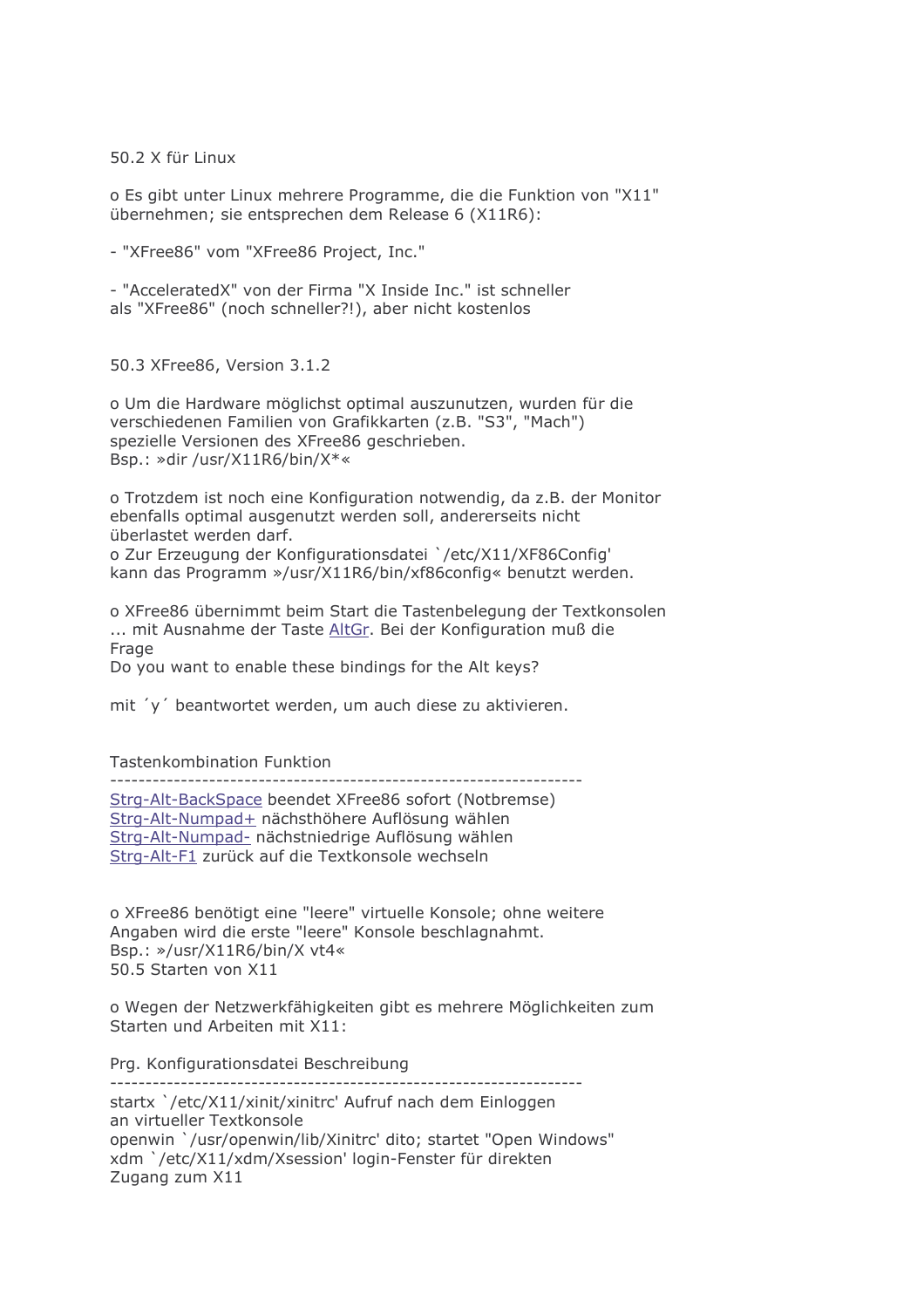»X -query localhost« nur X auf der eigenen Maschine, alles andere auf "localhost" »X -indirect localhost« Liste von Maschinen anfordern, die eine X-Sitzung erlauben

50.6 Der "X-Display Manager"

o »xdm«, der "X-Display Manager", sorgt für einen ständigen Betrieb des XFree86 auf der Konsole und läßt ein login-Fenster erscheinen (kein Anmelden an der Textkonsole erforderlich).

o Konfigurationsdateien des »xdm« im Verzeichnis `/etc/X11/xdm':

Beschreibung Datei

Namen der Konfigurationsdateien `xdm-config' Aussehen und Eigenschaften des Jogin-Fensters `Xresources'

Selbst zu verwaltende X-Sitzungen `Xservers' Welche Maschinen dürfen mit der Option `Xaccess' '-query' auf uns zugreifen?

o Folgende shell-Skripte verwalten die X-Sitzung

Beschreibung Datei

Zubehör zum login-Fenster starten `Xsetup' Nach dem Einloggen des Benutzers `Xstartup', `GiveConsole' Start der eigentlichen Sitzung `../Xsession' Nach Beenden der Sitzung 'Xreset', 'TakeConsole'

51. Konfiguration von X11-Anwendungen

X11-Andwendungen lassen sich konfigurieren über

(1) die Kommandozeile

(2) den per »xrdb« geladenen Einstellungen ("X-Resourcen")

(3) Umgebungsvariablen

(4) Konfigurationsdateien im Verzeichnis

/usr/lib/X11/app-defaults'

Die Priorität der Einstellungen entspricht obiger Nummerierung.

Die per »xrdb« geladenen Einstellungen werden (nur) für die aktuelle Sitzung in einer X11-internen Datenbank gespeichert. Programme können diese Datenbank auslesen und die Einstellungen übernehmen.

Die Standardkonfigurationen der X11-Programme findet man im Verzeichnis `/usr/lib/X11/app-defaults'; diese sollten nicht geändert werden, sondern nur als Beispiel dienen. Stattdessen kann man die Einstellungen mit Einträgen in den Dateien

`~/.Xresources' oder `~/.Xdefaults' (privat)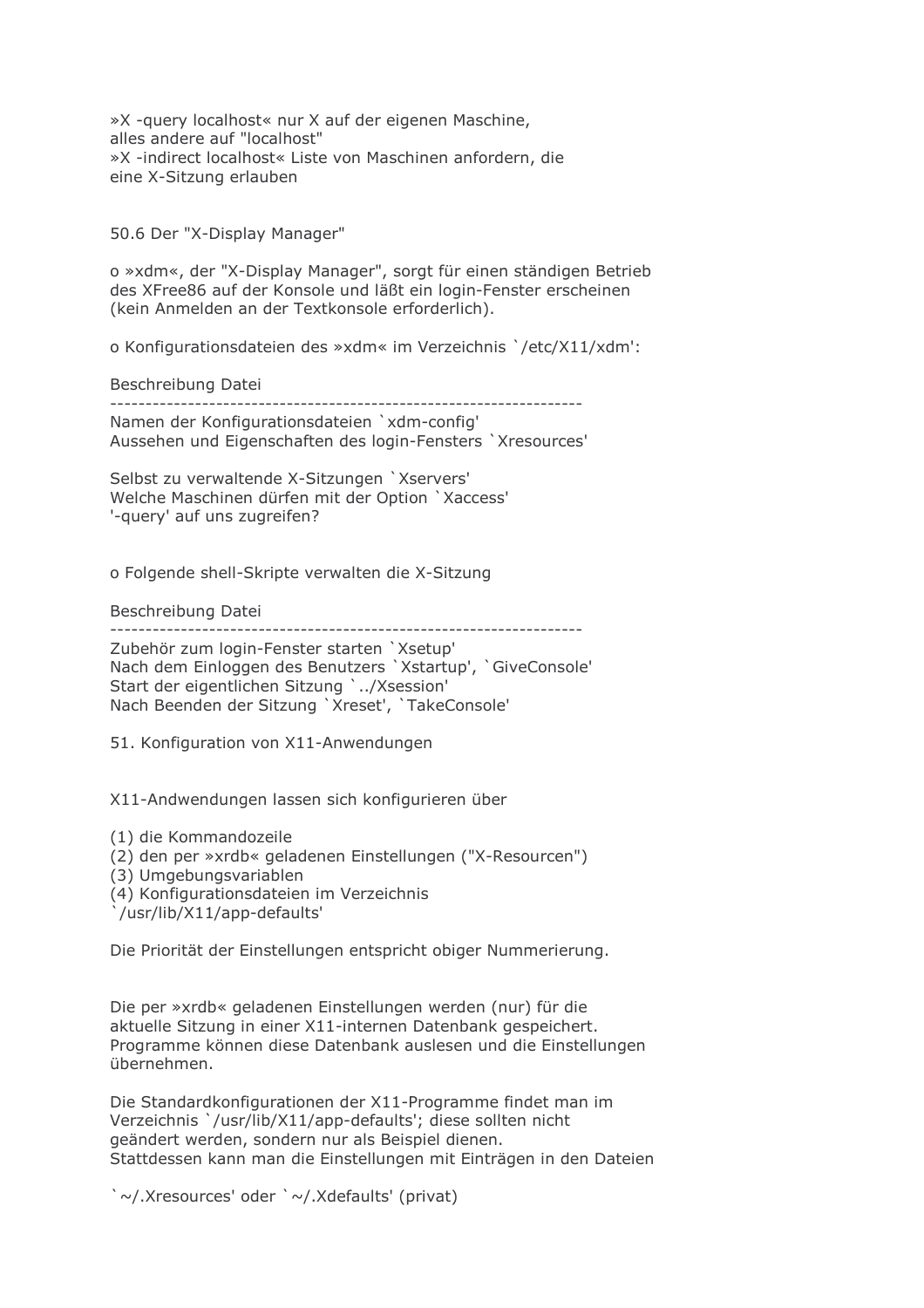`/etc/X11/Xresources' (global)

überschreiben. Die Dateien werden mit dem Befehl »xrdb« in die X11-interne Xresources-Datenbank geladen.

Bsp.: »xrdb -merge ~/.Xresources«

Beispiele:

-----8<----- hier schneiden -----8<-----\*Background: lightgrey xwpe.font: 10x20 Mosaic\*HomeDocument: http://www.rrz.uni-koeln.de/ Emacs\*cursorColor: red XDvi.paper: a4 XDvi\*geometry: 800x720 XTerm\*ttyModes: intr ^c quit ^\\ kill ^u erase ^? XTerm.VT100.Translations: #override \n\ KeyHome: string(0x01) \n\ KeyEnd: string(0x05) \n\ KeyDelete: string(0x04) \n\ KeyBackSpace: string(0x7f) \n\ CtrlKeyLeft: string(0x1b) string("b")\n\ CtrlKeyRight: string(0x1b) string("f")\n -----8<----- hier schneiden -----8<-----

52. Drucken

52.1 Ansteuerung der Hardware

o Der Betriebssystemkern stellt lediglich Gerätedateien zur Verfügung, über die direkt mit dem Drucker kommuniziert werden kann. Er hat NICHT die Funktion eines Druckmanagers zum Verwalten und Aufbereiten der Daten. Bsp.: »cat /proc/cpuinfo > /dev/lp1«

o Herausfinden des "richtigen" Gerätedatei: Bsp.: »for i in /dev/lp\*; do tunelp \$i; done«

o Konfiguration der Gerätedateien: »tunelp« (tune-lineprinter) o I.d.R. sind Drucker vom Werk aus auf den Zeichensatz von DOS eingestellt (siehe 8.3). Entweder (falls möglich) legt man einen entsprechenden Mini-Schalter am Drucker um, oder man muß für die Konvertierung von Texten mit »unix2dos« sorgen (im Druckerfilter ergänzen).

o Der Betriebssystemkern muß den Treiber für die parallele Schnittstelle enthalten ("Parallel Printer Support"). Siehe 56.3

# 52.2 Druckmanager

o Druckmanager übernehmen die folgenden Funktionen

- Einrichtung von symbolischen Namen für die einzelnen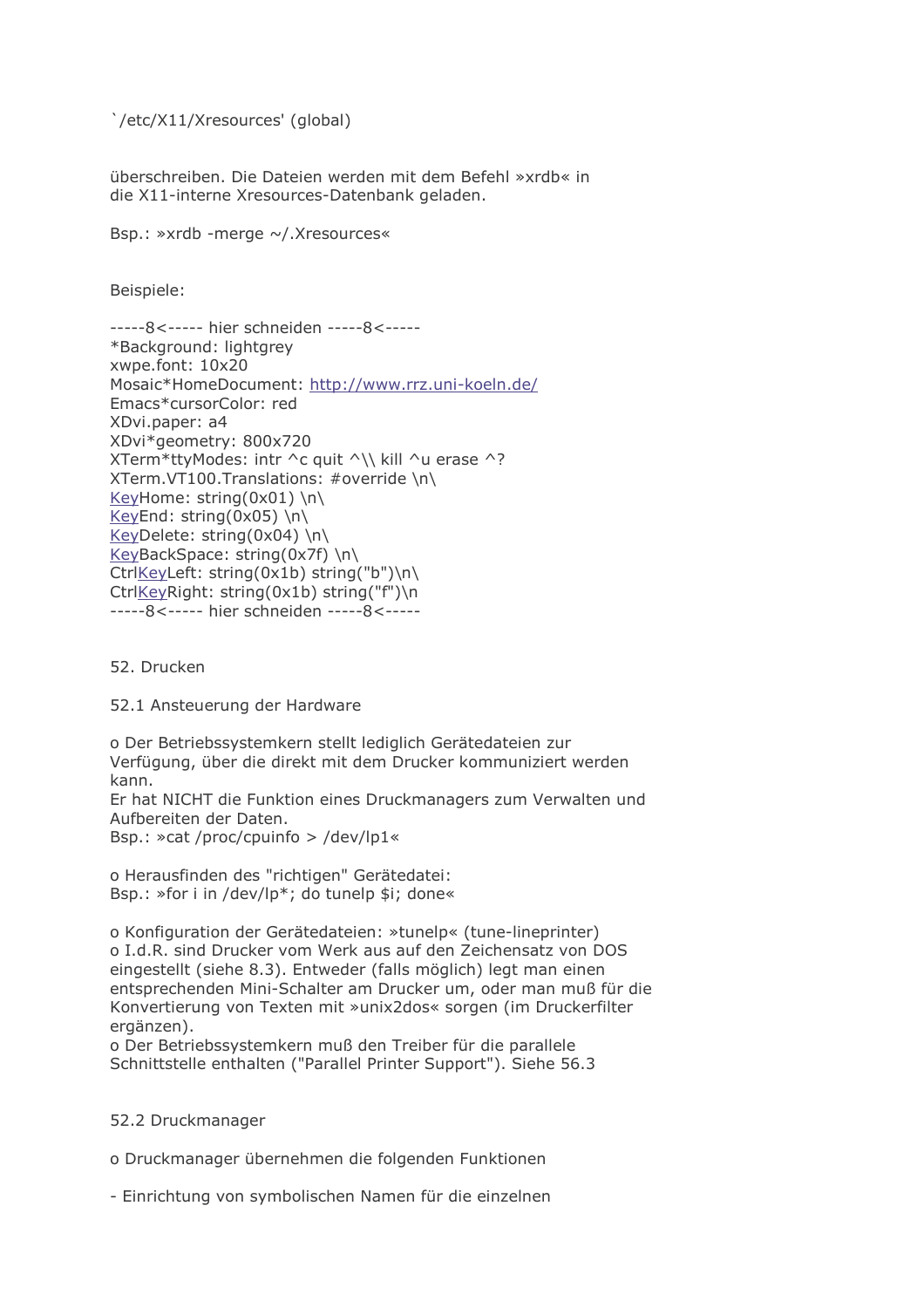Drucker

- Entgegenahme der zu druckenden Daten (siehe unten) - Zwischenspeicherung der Daten bis zur Bereitschaft des Druckers (man denke an mehrere Druckaufträge) - Aufruf des "Druckertreibers" (ein Konvertierungsprogramm für die Pixelsprache des jeweiligen Druckers) - Übermittlung der Daten an den Drucker

o Die Konfiguration und die Vergabe von symbolischen Namen wird in der Datei `/etc/printcap' vorgenommen.

-----8<----- hier schneiden -----8<----octopuss|lpt1|lp|PostScript|DeskJet 3050:\ : $\vert p = / \text{dev}/\text{lp1:} \rangle$ :sd=/var/spool/lpd/octopuss:\ :if=/usr/local/bin/deskiet-treiber:\ : $mx#0:sh:$  $---8$  <----- hier schneiden -----8 <-----

In diesem Beispiel erhält der Drucker an `/dev/lpt1' die Namen "octopuss", "lpt1" und "lp". Die Druckaufträge für ihn werden im Verzeichnis `/var/spool/lpd/octopuss' zwischengespeichert (engl. "spoolen"). Das Programm `/usr/local/bin/deskiet-treiber' setzt die Daten in die Pixelsprache des Druckers um. o Zur Realisierung eines Druckmanagers stehen die Pakete »Berkeley Ipd« und »LPRng« (etwas flexiblerer/komplexer) zur Verfügung. o Der zugehörige Daemon trägt den Namen »lpd« und benötgt ein Netzwerk (das »loopback« reicht bereits). o Steuerung mit »lpc« ("line printer control").

# 52.3 Druckerfilter und Druckertreiber

o Ein Druckerfilter ist ein Programm, das vom Druckmanager zur Aufbereitung der zu druckenden Daten aufgerufen wird. Mein persönlicher Favorit ist das Programmpaket "magicfilter" (da einfach zu installieren, transparent und flexibel).

o Druckerfilter erkennen den Typ der Daten anhand charakteristischer Zeichen an bestimmten Positionen (z.B. "GIF" zu Beginn der Datei bei GIF-Bildern):

- Reiner Text und Daten in der Pixelsprache des Druckers werden nicht weiter verändert und an den Drucker geschickt.

- Sinnvoll druckbare Daten werden mithilfe verschiedener Programme (z.B. "gunzip", "pbmplus-utilities", "dvips", usw.) in das postscript-Format überführt. - Alle anderen Daten werden als "nicht druckbar" zurückgewiesen.

o Das Programm »gs« ("ghostscript") enthält Druckertreiber für die Umsetzung von postscript in das Pixelformat vieler handelsüblicher Drucker. (Nur notwendig, wenn man keinen postscript-fähigen Drucker besitzt.)

o Liste der eincompilierten Druckertreiber: »gs -h | more«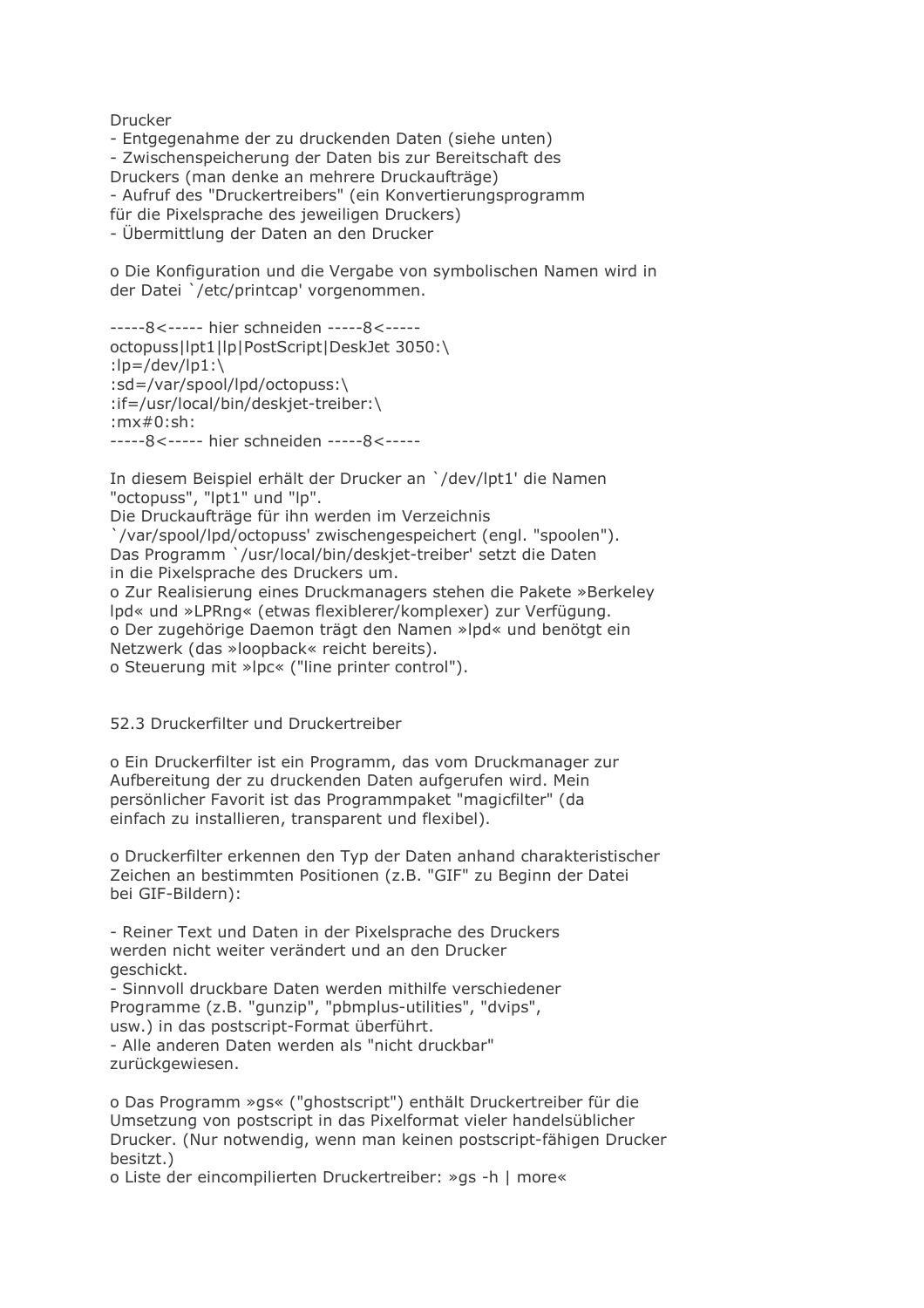o Ein Druckerfilter führt genau die Befehle aus, die man auch per Hand auf der Kommandozeile geben würde, um eine Datei in die Pixelsprache des eigenen Druckers zu konvertieren. Beispiel:

```
-----8<----- hier schneiden -----8<-----
zcat ckl-3.5.ps.qz | qs -q -dSAFER -dNOPAUSE -sDEVICE=djet500\
-sOutputFile=- - > /dev/lp1
-----8<----- hier schneiden -----8<-----
```
In diesem Beispiel wird die Datei `ckl-3.4.ps.gz' zunächst decomprimiert (»zcat«) und dann für einen Deskjet-500 Drucker aufbereitet.

52.4 Liste nützlicher Konvertierungsprogramme

[Kommt alles, nur Geduld.]

52.5 Druckaufträge aus der Sicht des Benutzers

Aktion Prg. Beispiel

Datei drucken »Ipr« »Ipr -h ckl-3.5.ps«

Warteschlange zeigen »lpg« »lpg -l « Auträge zurückziehen »lprm« »lprm -«

o Die Auswahl des Druckers geschieht nach folgenden Regeln:

- Der erste Drucker in `/etc/printcap' ist der Standard-Drucker

- Die Umgebungsvariable "PRINTER" kann einen anderen Drucker als Voreinstellung angeben.

- Mit der Option '-P' überschreibt man die ersten beiden Einstellungen, bezieht sich aber nur auf den aktuellen Befehl.

Bsp.: »lpr -Pkrake ckl-3.5.ps«

o Ist in der Konfigurationsdatei `/etc/printcap' eine Grenze für die maximale Größe eines Druckauftrags angegeben ("mx#1000" o.ä.), so müssen grössere Dateien müssen mit der Option '-s' gedruckt werden. In diesem Fall wird im spool-Verzeichnis lediglich ein symbolischer link angelegt, d.h. die Datei darf bis zur Erledigung des Drucks nicht angefaßt werden. Bsp.: »lpr -s ckl-3.5.ps«

o »mpage«, »atp«, »gslp«, »a2ps«, »x2ps«, »genscript« sparen Papier, indem sie 2 (oder mehr) Seiten Text verkleinert auf eine Seite drucken (im postscript-Format).

# 52.7 Zugriffsrechte

o Beschränkung der Druckerbenutzung auf eine Benutzergruppe: ":rg=studenten:\" (beschränkt Zugriff auf "studenten").

o Freigabe der Drucker für andere Maschinen im Netz: `/etc/hosts.lpd' und '/etc/hosts.equiv'

o Platzmangel, ab dem keine Druckaufträge mehr entgegengenommen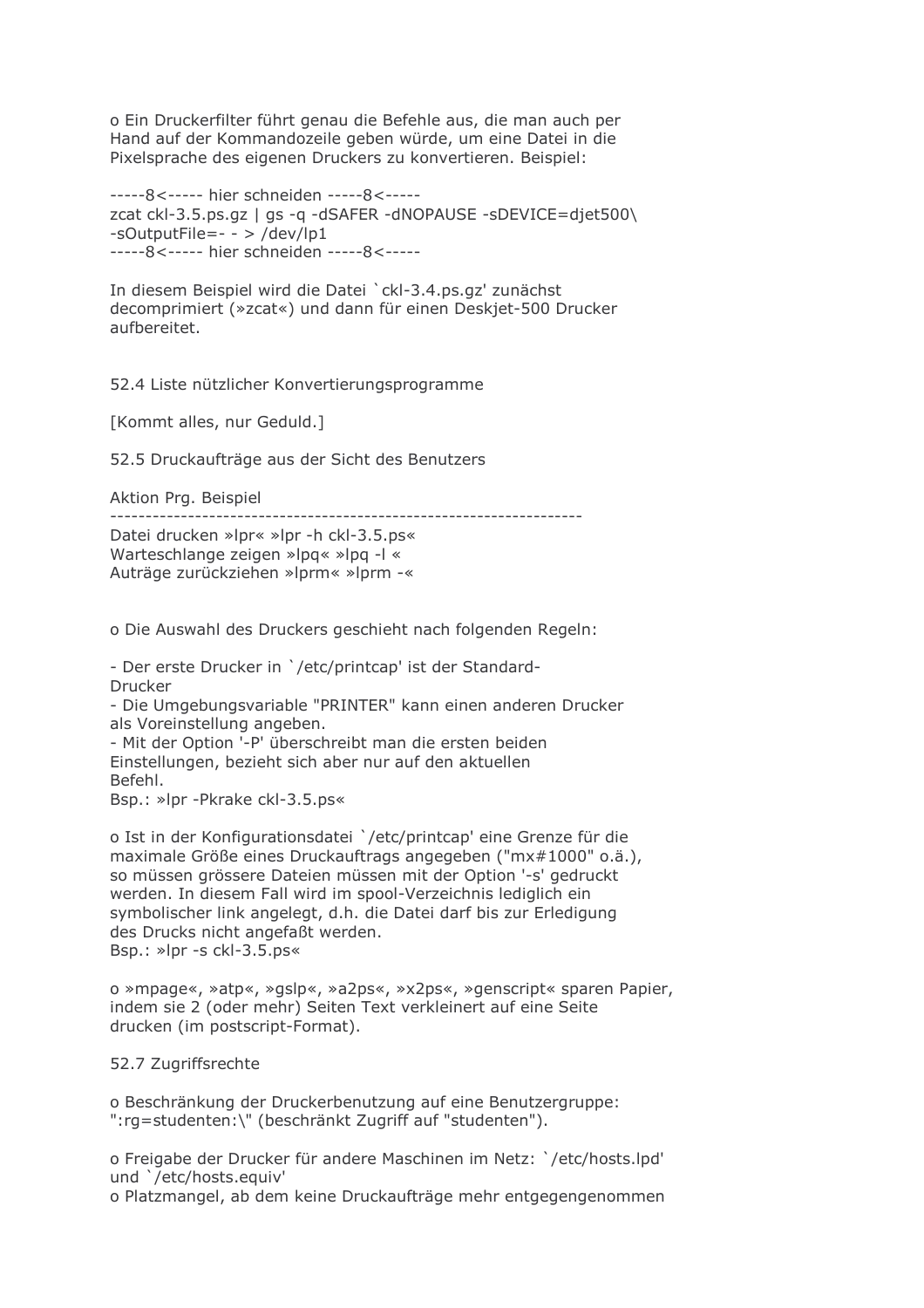werden: `/var/spool/lpd/octopus/minfree'

52.6 Drucker im Netz

o Um Drucker anderer Linux-Rechner im Netz anzusprechen, läßt man das Feld für die Gerätedatei in der Datei `/etc/printcap' leer und trägt zusätzlich ein:

-----8<----- hier schneiden -----8<-----: $lp=:$ :rm=marsupilami:\ : $rp = q$ utenberg: -----8<----- hier schneiden -----8<-----

Wobei "marsupilami" der Name des anderen Rechners und "gutenberg" der Name des Druckers am anderen Rechner ist. 53. Linux als Print- und Fileserver

54. Es wird Zeit

54.1 Die Uhrzeit

o Unter Linux gibt es "drei verschiedene Uhrzeiten":

- die der auf der PC-Hauptplatine installierten CMOS-Uhr,

- die Linux-interne Uhrzeit (Systemzeit) und

- die von verschiedenen »Uhren« angezeigte Zeit

»clock -u -w« »date -s« CMOS-Uhr <-------------- Linux <--------------(Mainboard) Systemzeit Benutzer-Uhr (GMT) --------------> (GMT) --------------> (MET) »clock -u -s« »date«, »xclock«

o Die Option '-u' des clock-Befehls bewirkt eine unveränderte Übernahme der CMOS-Zeit als Systemzeit (üblicherweise während des Bootvorgangs).

WARNUNG: bevor man mit "clock" die CMOS-Uhr verstellt, sollte man alle Dateien schliessen.

#### 54 1 Zeitzonen

o Die ganze Welt ist in Zeitzonen eingeteilt; der "Nullpunkt" ist willkürlich auf "Greenwich" (England) festgelegt worden. o "Greenwich Mean Time" (GMT) ist die sogenannte Normalzeit, aus der

sich alle anderen Uhrzeiten berechnen lassen.

o Die Regeln zur Umrechnung befinden sich unter Linux im Verzeichnis '/usr/lib/zoneinfo'.

o Zu den Regeln gehört z.B. die automatische Umstellung von Sommerauf Winterzeit.

o Die Datei `/usr/lib/zoneinfo/localtime' legt die Zeitzone eines Linux-Systems fest; Programme wie »date« und »xclock« berechnen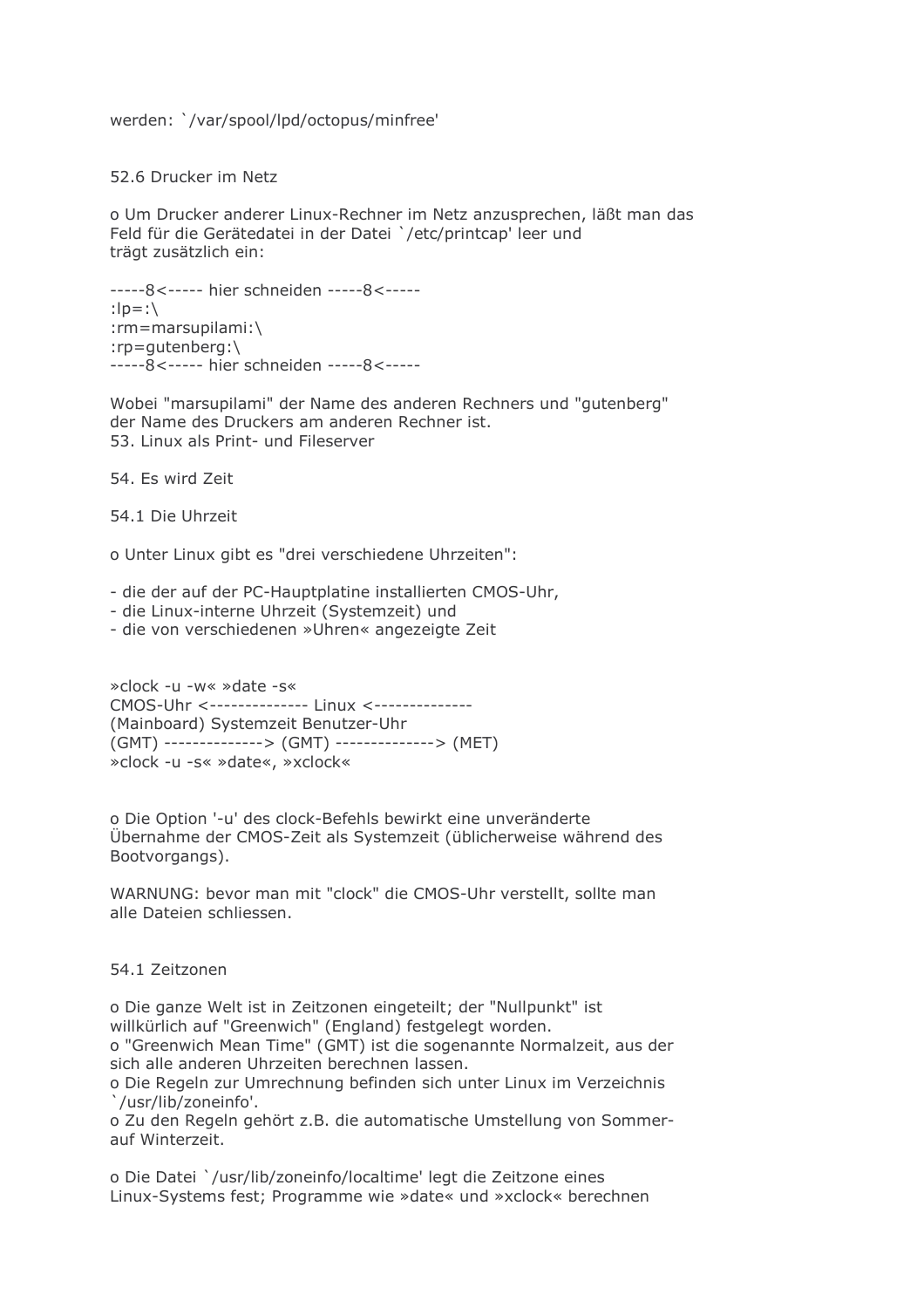daraus die Uhrzeit. Oftmals ist diese Datei ein link.

o Die Umgebungsvariable "TZ" kann von den Benutzern zur Wahl einer anderen Zeitzone benutzt werden. Bsp.: »export TZ=Asia/Tokyo; xclock -title Tokio &« » export TZ=America/New York; xclock -title "NY" &

(Die Beispiele setzen voraus, daß der Windowmanager die Titel der xclock-Fenster nicht unterdrückt!)

o Ist Linux das einzige Betriebssystem auf dem Rechner, so setzt man die Systemzeit auf »GMT« (Greenwich Mean Time) und legt einen Verweis von 'localtime' auf 'MET' an. o Ansonsten genau umgekehrt (d.h. Regeln werden nicht beachtet). 54.3 Synchronisation der Uhrzeit

o Zum einmaligen Abgleich der Uhrzeit mit anderen Maschinen im Netz kann »netdate« benutzt werden. Bsp.: »netdate trick tick track«

o Um die Uhrzeit fortlaufend mit allen anderen Maschinen im Netz abzugleichen dient der Daeomon »xntp«. Dabei kommt es weniger auf die exakte Uhrzeit, als auf eine möglichst einheitliche Zeit aller Maschinen an.

54.4 "cron"

o Der daemon »cron« startet Programme immer wiederkehrend in regelmäßigen Zeitabständen.

o Jeder Benutzer kann mit dem Programm »crontab« eine individuelle Tabelle mit cron-Anweisungen erstellen Bsp.: »crontab -e«

-----8<----- hier schneiden -----8<-----# 5:30 Uhr das Modem zurücksetzen 30 5  $* * *$  modem\_reset

# Erinnerung: jeden Mittwoch den Drucker aussaugen 08 \* \* Wed mail truemper < Drucker saugen

 $#$  | | | | | #  $||| + 2$  Wochentag 0-7 (0 oder 7 = Sonntag) # | | | +---- Monat 1-12 #  $|$  | +------- Tag 1-31 # | +---------- Stunde 0-23 # +------------- Minuten 0-59

-----8<----- hier schneiden -----8<-----

o Dokumentation der Syntax in »man 5 crontab« o Verursachen die durch »cron« gestarteten Programme eine Ausgabe, so wird diese als mail an den Benutzer geschickt.

54.5 Die Programme »at« und »batch«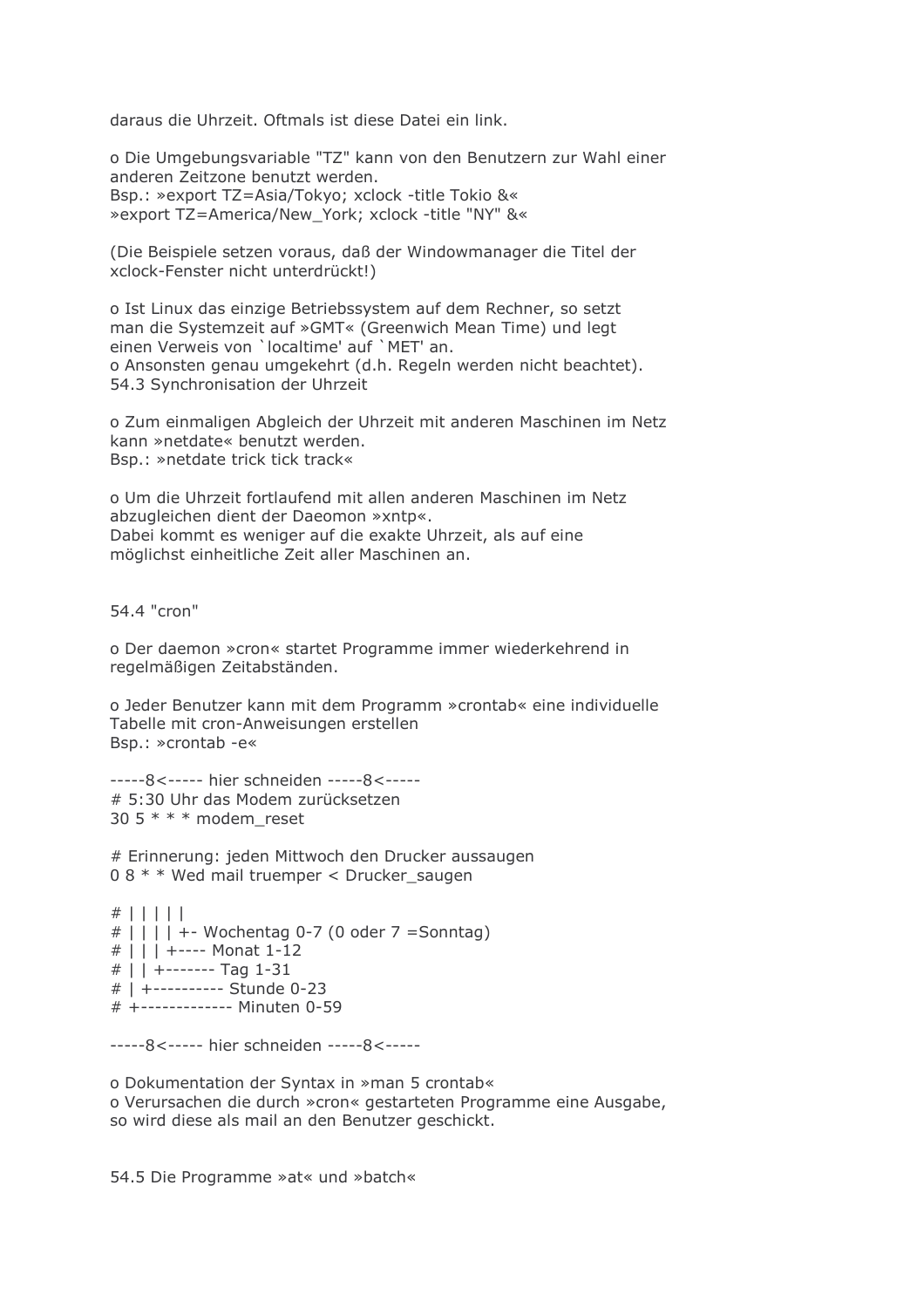o »at« führt Programme einmalig zu einem bestimmten Zeitpunkt aus. Bsp.: »at -f ftp get file.sh 7am Mar 10 «

In diesem Beispiel werden die Kommandos aus der Datei `ftp get file.sh' am 10. März um 7:00 Uhr ausgeführt.

o Die Liste aller Aufträge wird mit »atg« angezeigt; einzelne Aufträge können mit »atrm« gelöscht werden.

o »batch« führt Programme aus, sobald der Rechner nicht ausgelastet ist.

55. Deutsche Anpassungen

56. Linux

56.1 Der Betriebssystemkern

o Zur Aufgabe des Betriebssystemkerns siehe 3.2 o Der Betriebssystemkern wird als »kernel« bezeichnet. o Bezugsquellen für die neusten kernel-Quelltexte unter 12.3. o Die verschiedenen Versionen des Betriebssystemkerns werden in aufsteigender Reihenfolge nummeriert. o Kernelversionen unter "2.1" erzeugen i.d.R. schwere Minderwertigkeitsgefühle.

56.2 Begriffe

"kernel-panic": Notbremse des Betriebssystemkerns zur Verhinderung von Folgefehlern. Hält das Linux-System sofort und ohne Vorwarnung an. Selten.

"Code-Freeze": Ankündigung von Linus, in die BETA-Phase zu gehen, um den diesjährigen "stabilen" Kernel herauszugeben. Ruft allgemeine Torschlußpanik hervor, um noch möglichst viele neue Funktionen einzubauen.

56.3 Treiber und Module

o "Treiber" verleihen dem kernel Fähigkeiten wie "Lesen von DOS-Dateisystemen" oder "Ansteuern von ATAPI-CDROMs".

Befehl Angezeigte Übersicht

» cat /proc/devices« Geräte (block- und zeichenorientiert) » cat /proc/filesystems« Dateisysteme » cat /proc/net/dev« Netzwerkschnittstellen

o "Module" sind Treiber, die im laufenden Betrieb in den kernel eingebunden werden können.

o Bei der Erzeugung eines neuen kernels kann man wählen, ob ein Treiber fester Bestandteil des kernels sein soll, oder als Modul zur Verfügung stehen soll.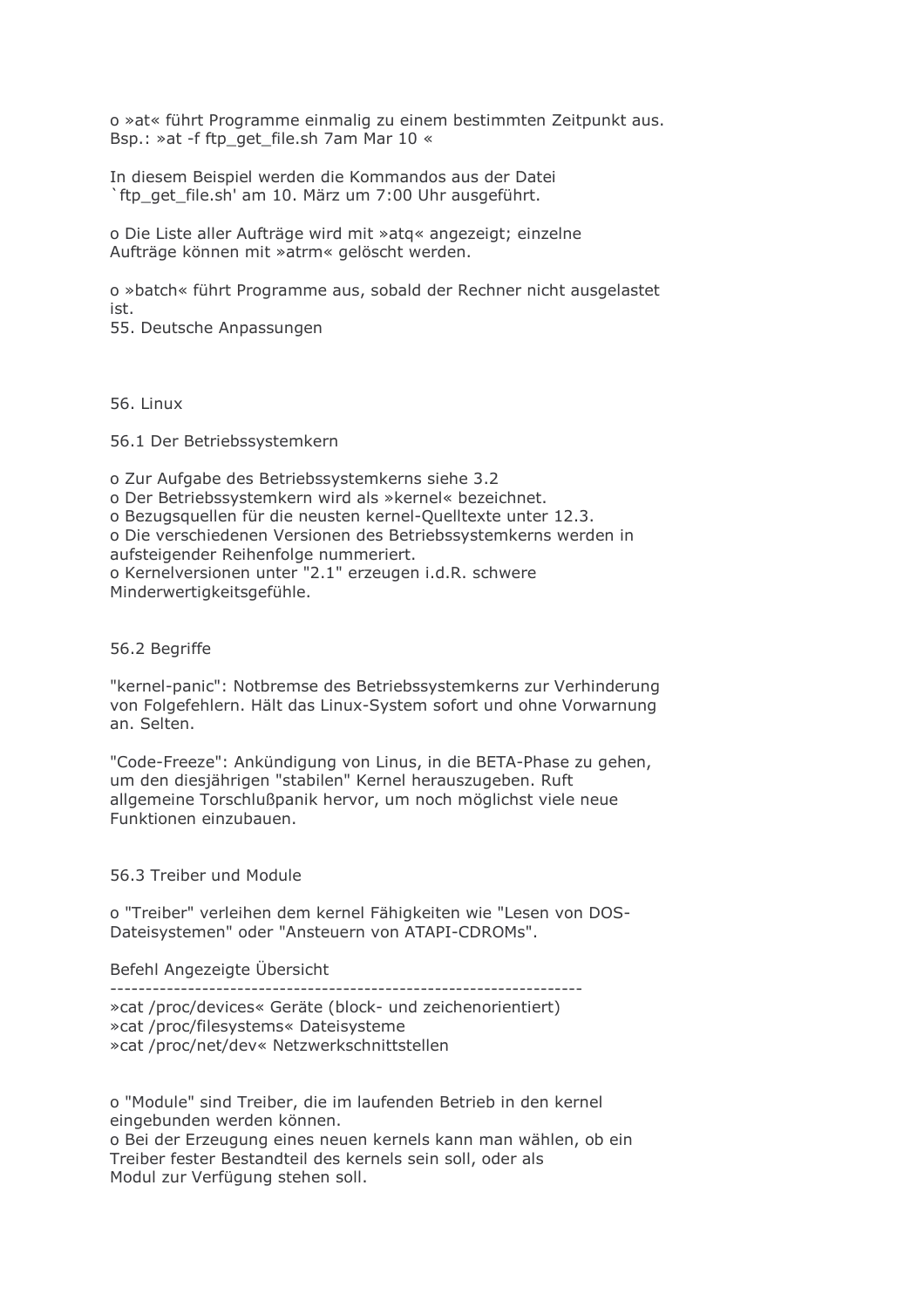Programm Funktion Beispiel

»Ismod« Liste aller geladenen »Ismod« Module anzeigen »insmod« Modul in den kernel laden »insmod lp« »rmmod« Modul aus kernel entfernen »rmmod lp«

o `/etc/modules' listet alle Module auf, die beim booten geladen werden sollen. o Automatisches Laden von Modulen "bei Bedarf": »kerneld«

56.4 Konfiguration und Erzeugung eines Betriebssystemkerns

o Voraussetzung für die Erzeugung eines lauffähigen Betriebssystemkerns sind

- der C-Compiler gcc plus Zubehör und

- die Ouelltexte zum Betriebssystem (z.B. im Verzeichnis  $\degree$ /usr/src $\degree$ ).

o Das Auspacken unterscheidet sich nicht von dem anderer "Software" (siehe 12.2).

Bsp.: »cd /usr/src; mv linux linux-old; \ tar -xzvf linux-1.3.77.tar.gz«

o Auch die "Updates" lassen sich wie gewohnt einspielen (siehe 12.3). Bsp.: »cd /usr/src; for i in patches/\*; do \ zcat \$i | patch -p0«

o Die Konfiguration wird im Verzeichnis `/usr/src/linux' mit den **Befehlen** »make config«, »make menuconfig« oder »make xconfig«

vorgenommen.

o Jede Einstellung kann modifiziert werden und ist genau beschrieben. o Nach der Konfiguration wird der kernel mit der Befehlsfolge

»make dep && make clean && make zImage«

erzeugt. Er steht danach als Datei `zImage' im Verzeichnis /usr/src/linux/arch/i386/boot' zur Verfügung. o Die Beschreibung der Installation dieser Datei folgt. o Gibt man abschliessend den Befehl » make modules; make modules\_install«,

so werden die Module erzeugt und im Verzeichnis `/lib/modules' installiert (und werden dort von den modules-Programmen gefunden).

Hier ein Wort von unserem großen Meister:

1.3.x kernels \_are\_ development kernels, but the more people that use them, the merrier. People should be aware of the fact that it's a development kernel, but they shouldn't be discouraged from using them as long as they know what it means:

- if you see a bug, report it. To me, to the mailing lists, and possibly even to the newsgroups. If you're running an old kernel, people will usually tell you to upgrade to the latest kernel and then try it again, so you might want to do that before being told.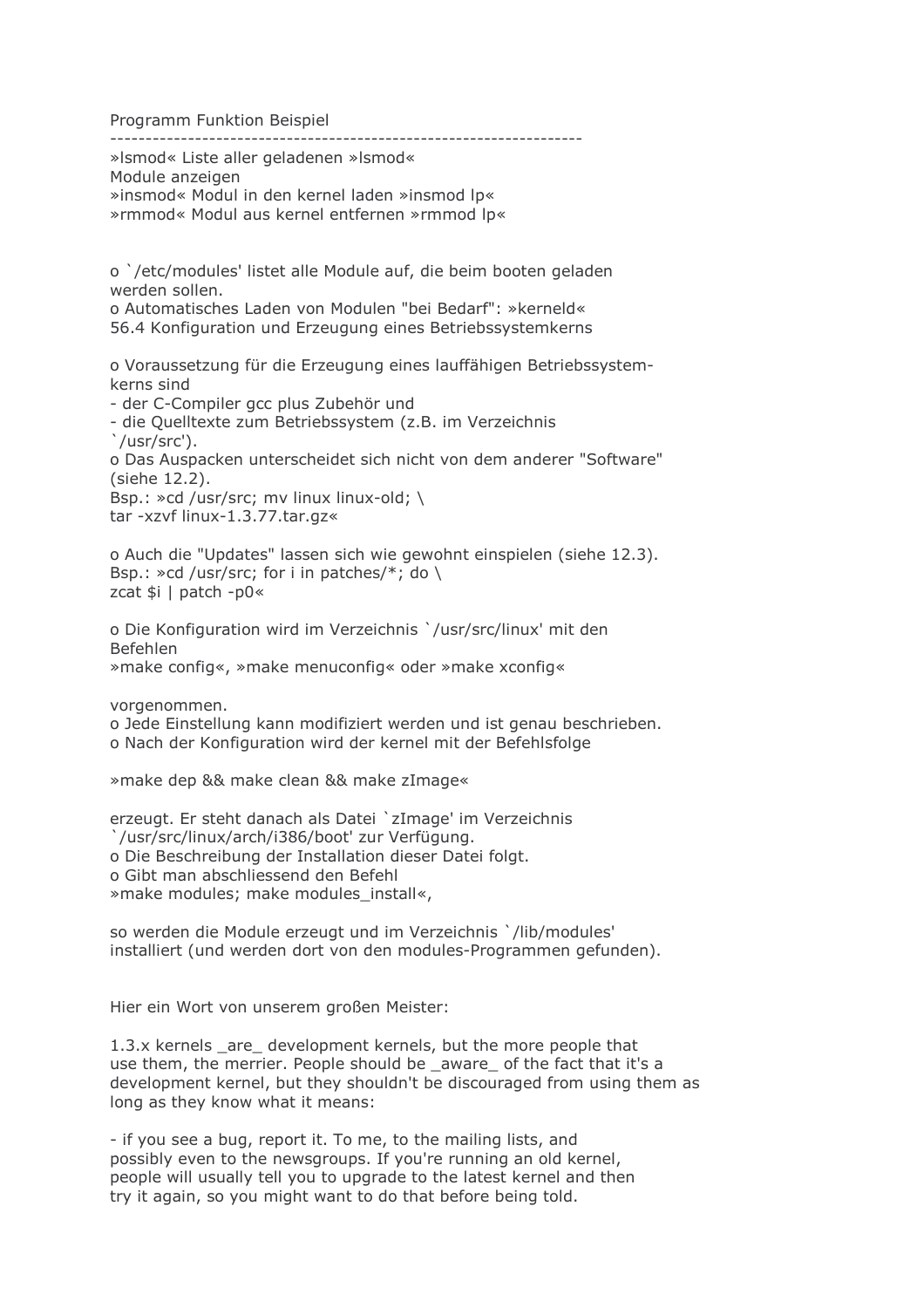- if you get bitten by a bug, tough luck. I'll do my very best to get the bug fixed, but the one thing I won't do is feel sorry for you. In fact, I might ask you to do it all over again, just to get more information. I'm a heartless bastard.

So do not try to discourage people from trying development kernels: just tell them what that implies. Lots of people will then be happier to use the stable kernels, but if everybody is chicken, we won't get any bugreports or fixes.

Erklärende Übersetzung einiger englischer Vokabeln

Die englische Original-Dokumentation verwendet viele Wörter, die nicht in Wörterbüchern zu finden sind, bzw. die dort nicht mit der im technischen Zusammenhang üblichen Bedeutung zu finden sind.

Die folgende Übersicht soll eine kleine Hilfestellung geben.

Die im Internet gebräuchlichen Akürzungen sind im Abschnitt 46.7 wiedergegeben.

Englisch dt. Übersetzung mit Erklärung

abort Programm oder Verbindung abbrechen; "Press ctrl-c to abort" ambiguous mehrdeutig announcement Ankündigung argument Wert (Einstellung), der einem Programm übergeben wird bracket eckige Klammer [ oder ] branch Zweig, Alternative character Zeichen comment Kommentar compile Übersetzen; z.B. "C-Programme in ausführbaren Maschinencode compilieren" concatenate hintereinanderhängen consider betrachten deadlock nicht aufhebare Blockierung; etwas hat sich festgefressen default Vorgabewert, Standardeinstellung device Gerät; der Zugriff auf Geräte erfolgt unter Linux fast ausschließlich über Dateien, die sogennanten Gerätedateien im Verzeichnis '/dev'; meist bezieht sich "device" auf eine dieser Dateien directory Verzeichnis environment Umgebung; bezieht sich auf die Einstellungen, die einem Programm mit Umgebungsvariablen (enviroment variables) übergeben wird execute ausführen (eines Programms oder Befehls) file Datei file descriptor Dateizugriffsnummer: programminterne Nummer für eine Datei font Zeichensatz forward weiterleiten (meist im Zusammenhang mit e-mail) header Vorspann host Maschine, Computer, Rechner I/O Ein-/Ausgabe interface Schnittstelle zwischen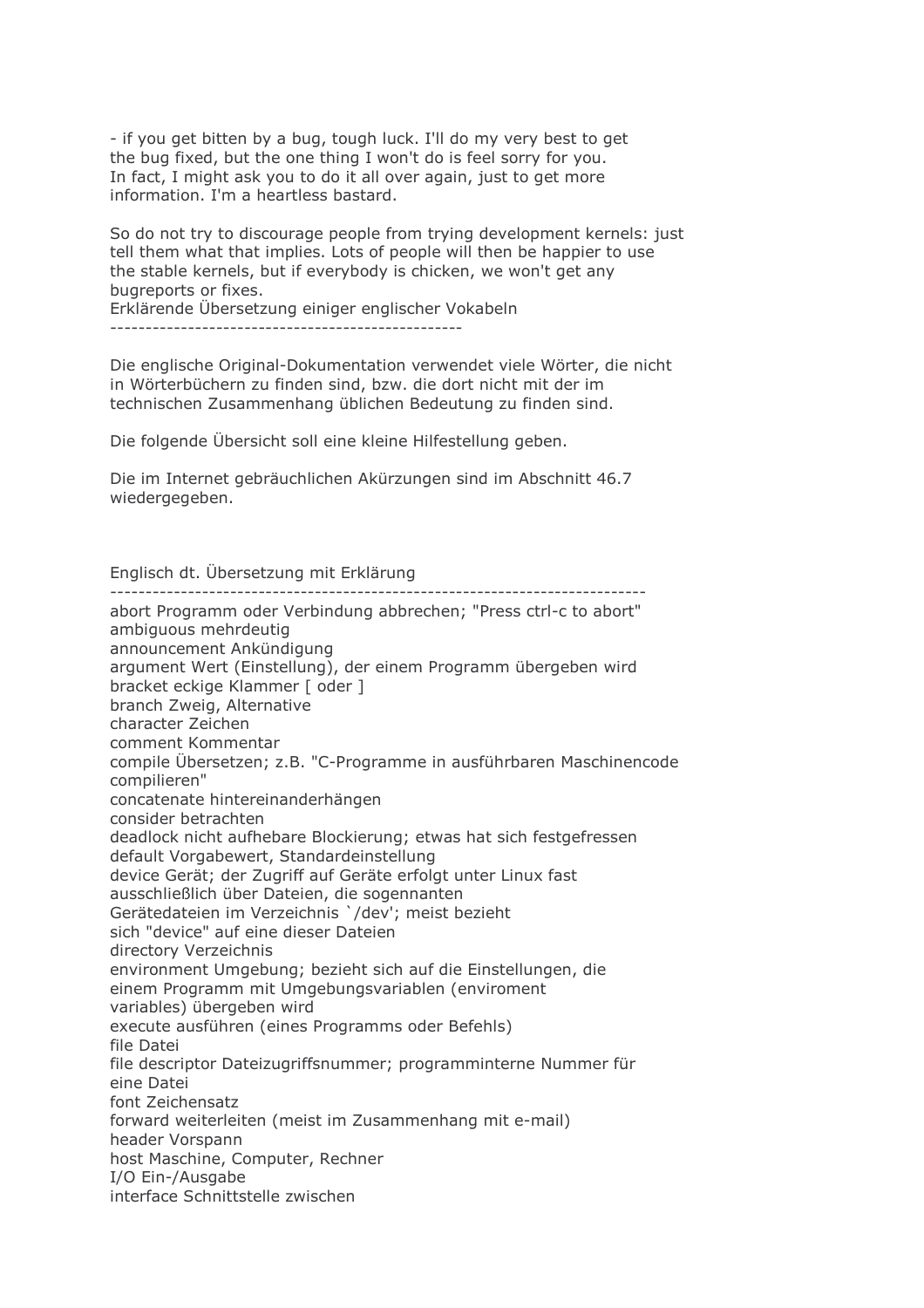- Mensch und Maschine (z.B. grafische Oberflächen) - Netzwerkkarte und Betriebssystemkern kernel Betriebssystemkern; der heilige Teil von Linux key Taste keyboard Tastatur library Zusammenfassung von compilierten C-Routinen zu einer Bibliothek, die dann aus jedem anderen Programm heraus benutzt werden kann link Verweis; anstatt eine Datei zu kopieren, kann man auch einen Verweis anlegen; dies spart Platz und erlaubt einige Tricks load laden, Beladung, Ausnutzung; in Zusammenhang mit der Auslastung einer Maschine gebraucht lock Sperre, Riegel (meist gewollt) match Übereinstimmung mount montieren, zusammensetzen; stets im Zusammenhang mit dem Verzeichnisbaum, der durch das Kommando »mount« zusammengesetzt wird network Computernetz(werk) news OS Betriebssystem (Operating System) obsolete überflüssig, veraltet overflow bei einer mathematischen Operation ist ein Ergebnis aufgetreten, daß wegen seiner Größe nicht mehr in die dafür vorgesehene Variable paßt parenthesis runde Klammer path Pfad; meist als Begriff für den kompletten Verzeichnisnamen zu einer Datei gebraucht pipe Röhre, Veranschaulichung der Weiterleitung von Daten von einem zum nächsten Programm; das sogennante "pipe-symbol" ist das Zeichen | (senkr. Strich) port preference Vorlieben (bei Konfiguration) press Aufforderung zum Drücken einer Taste prompt Bereitschaftmeldung (oder -zeichen) proprietary quote Anführungszeichen oder Zitat range Bereich; von ... bis remote im Sinne von "die Gegenseite der Verbindung" reply antworten (auf eine e-mail oder einen Artikel) resolve Ermittlung (Auflösung) der numerischen IP-Adresse, die zu einem Maschinennamen gehört sequence Sequenz, Aufeinanderfolge server Computer, der anderen Computern Dateien oder Dienstleistungen zur Verfügung stellt socket source meist Begriff für die Programmtexte (Quellcode, Sourcecode) benutzt; "may the source be with you" space Leerzeichen, Platz ("disk space, the final frontier") stack Stapel string Zeichenkette subject Thema, Betreff (bei e-mails) synopsis zusammenfassende Übersicht template Vorlage, Muster, Schablone, Schema trace Ablaufverfolgung type Tippen Sie ein underflow Unterlauf, z.B. "der Unterlauf des Rheins" ;-) usage Gebrauch, Gebrauchsanleitung